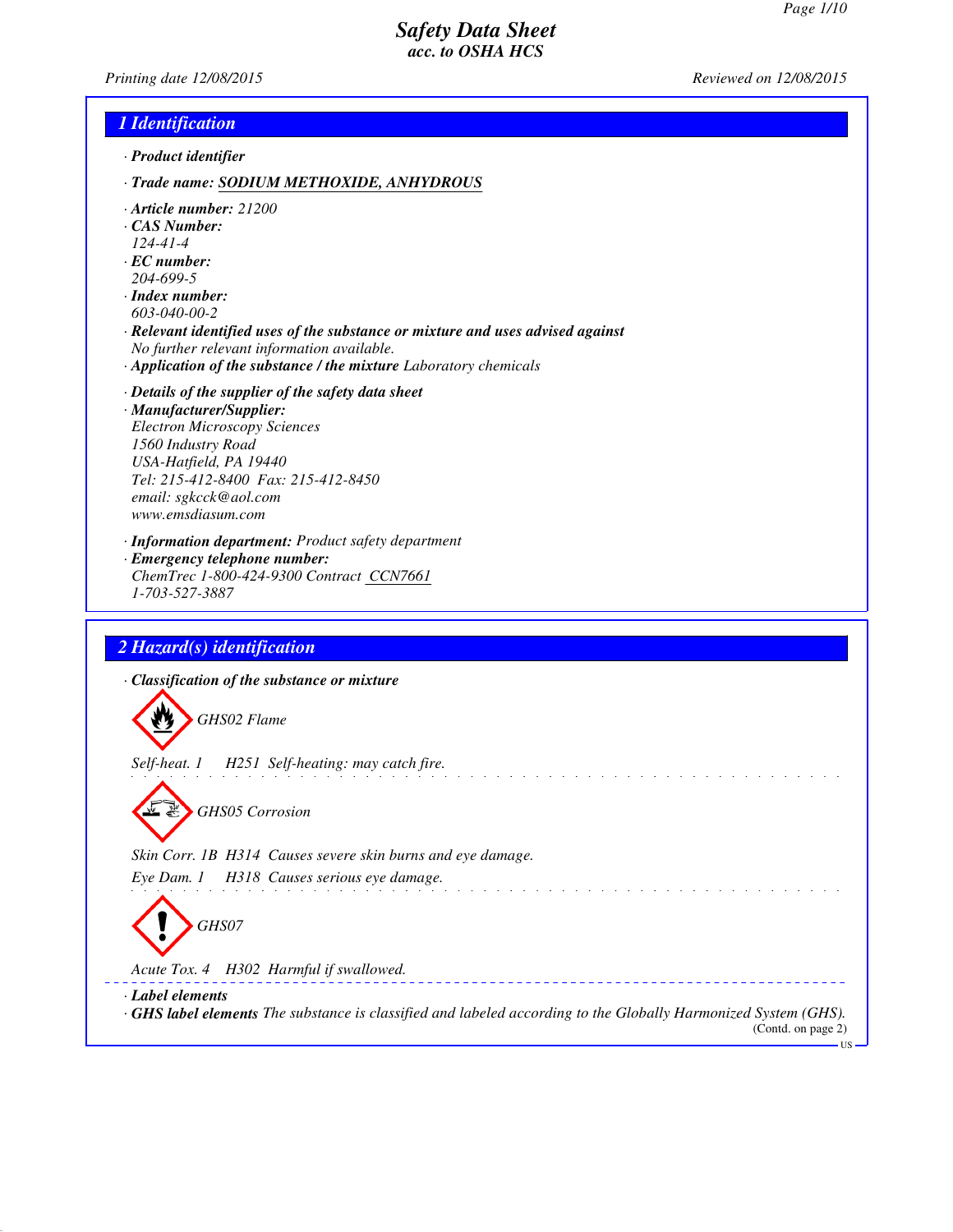*Printing date 12/08/2015 Reviewed on 12/08/2015*

*Trade name: SODIUM METHOXIDE, ANHYDROUS*



*The substance demonstrates unusual reactivity with water. · HMIS-ratings (scale 0 - 4)*

 HEALTH FIRE  $R$ **REACTIVITY** 2 *Reactivity* = 2 4 4 *Health = 4 Fire = 4*

*· Other hazards*

- *· Results of PBT and vPvB assessment*
- *· PBT: Not applicable.*

(Contd. on page 3)

US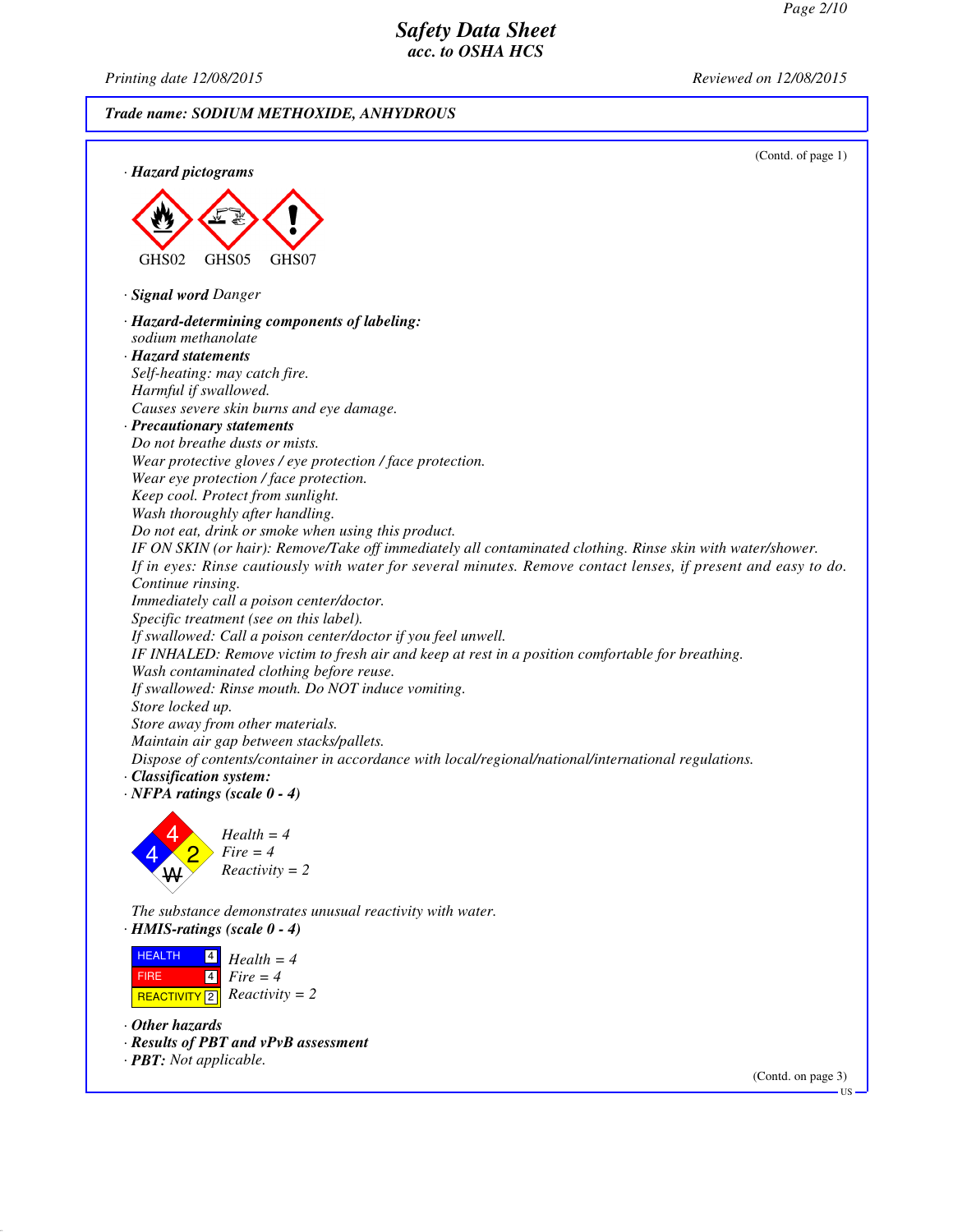(Contd. of page 2)

# *Safety Data Sheet acc. to OSHA HCS*

*Printing date 12/08/2015 Reviewed on 12/08/2015*

#### *Trade name: SODIUM METHOXIDE, ANHYDROUS*

*· vPvB: Not applicable.*

### *3 Composition/information on ingredients*

- *· Chemical characterization: Substances*
- *· CAS No. Description*
- *124-41-4 sodium methanolate*
- *· Identification number(s)*
- *· EC number: 204-699-5*
- *· Index number: 603-040-00-2*

#### *4 First-aid measures*

- *· Description of first aid measures*
- *· General information:*
- *Immediately remove any clothing soiled by the product.*
- *Symptoms of poisoning may even occur after several hours; therefore medical observation for at least 48 hours after the accident.*
- *· After inhalation: In case of unconsciousness place patient stably in side position for transportation.*
- *· After skin contact: Immediately wash with water and soap and rinse thoroughly.*
- *· After eye contact: Rinse opened eye for several minutes under running water. Then consult a doctor.*
- *· After swallowing: Immediately call a doctor.*

*Drink copious amounts of water and provide fresh air. Immediately call a doctor.*

- *· Information for doctor:*
- *· Most important symptoms and effects, both acute and delayed No further relevant information available.*
- *· Indication of any immediate medical attention and special treatment needed No further relevant information available.*

# *5 Fire-fighting measures*

- *· Extinguishing media*
- *· Suitable extinguishing agents:*
- *CO2, extinguishing powder or water spray. Fight larger fires with water spray or alcohol resistant foam.*
- *· For safety reasons unsuitable extinguishing agents: Water with full jet*
- *· Special hazards arising from the substance or mixture No further relevant information available.*
- *· Advice for firefighters*
- *· Protective equipment: No special measures required.*

#### *6 Accidental release measures*

- *· Personal precautions, protective equipment and emergency procedures Wear protective equipment. Keep unprotected persons away. · Environmental precautions: Do not allow to enter sewers/ surface or ground water.*
- *· Methods and material for containment and cleaning up: Use neutralizing agent. Dispose contaminated material as waste according to item 13.*
- *Ensure adequate ventilation.*
- *Do not flush with water or aqueous cleansing agents*
- *· Reference to other sections*
- *See Section 7 for information on safe handling.*

(Contd. on page 4)

US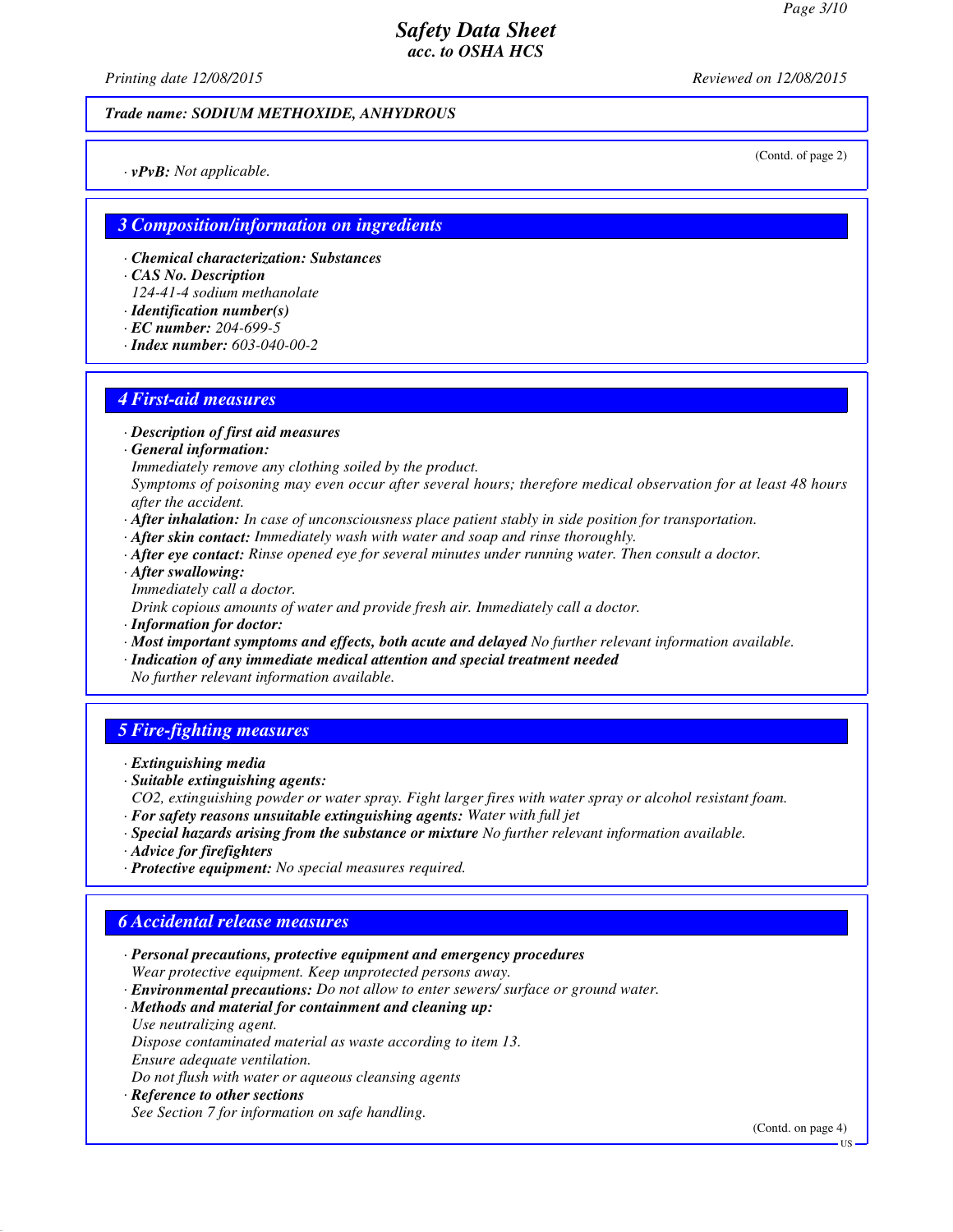*Printing date 12/08/2015 Reviewed on 12/08/2015*

### *Trade name: SODIUM METHOXIDE, ANHYDROUS*

*See Section 8 for information on personal protection equipment. See Section 13 for disposal information.*

### *7 Handling and storage*

#### *· Handling:*

- *· Precautions for safe handling Thorough dedusting. Open and handle receptacle with care. · Information about protection against explosions and fires: Keep ignition sources away - Do not smoke.*
- *Protect against electrostatic charges.*
- *· Conditions for safe storage, including any incompatibilities*
- *· Storage:*
- *· Requirements to be met by storerooms and receptacles: Store in a cool location.*
- *· Information about storage in one common storage facility: Not required.*
- *· Further information about storage conditions:*

*Keep receptacle tightly sealed.*

*Do not gas tight seal receptacle.*

*Store in cool, dry conditions in well sealed receptacles.*

*Protect from heat and direct sunlight.*

*· Specific end use(s) No further relevant information available.*

### *8 Exposure controls/personal protection*

*· Additional information about design of technical systems: No further data; see item 7.*

- *· Control parameters*
- *· Components with limit values that require monitoring at the workplace: Not required.*
- *· Additional information: The lists that were valid during the creation were used as basis.*
- *· Exposure controls*
- *· Personal protective equipment:*
- *· General protective and hygienic measures: Keep away from foodstuffs, beverages and feed. Immediately remove all soiled and contaminated clothing. Wash hands before breaks and at the end of work. Avoid contact with the eyes. Avoid contact with the eyes and skin.*
- *· Breathing equipment: Not required.*
- *· Protection of hands:*



*Protective gloves*

*The glove material has to be impermeable and resistant to the product/ the substance/ the preparation. Due to missing tests no recommendation to the glove material can be given for the product/ the preparation/ the chemical mixture.*

*Selection of the glove material on consideration of the penetration times, rates of diffusion and the degradation · Material of gloves*

*The selection of the suitable gloves does not only depend on the material, but also on further marks of quality and varies from manufacturer to manufacturer.*

(Contd. on page 5)

(Contd. of page 3)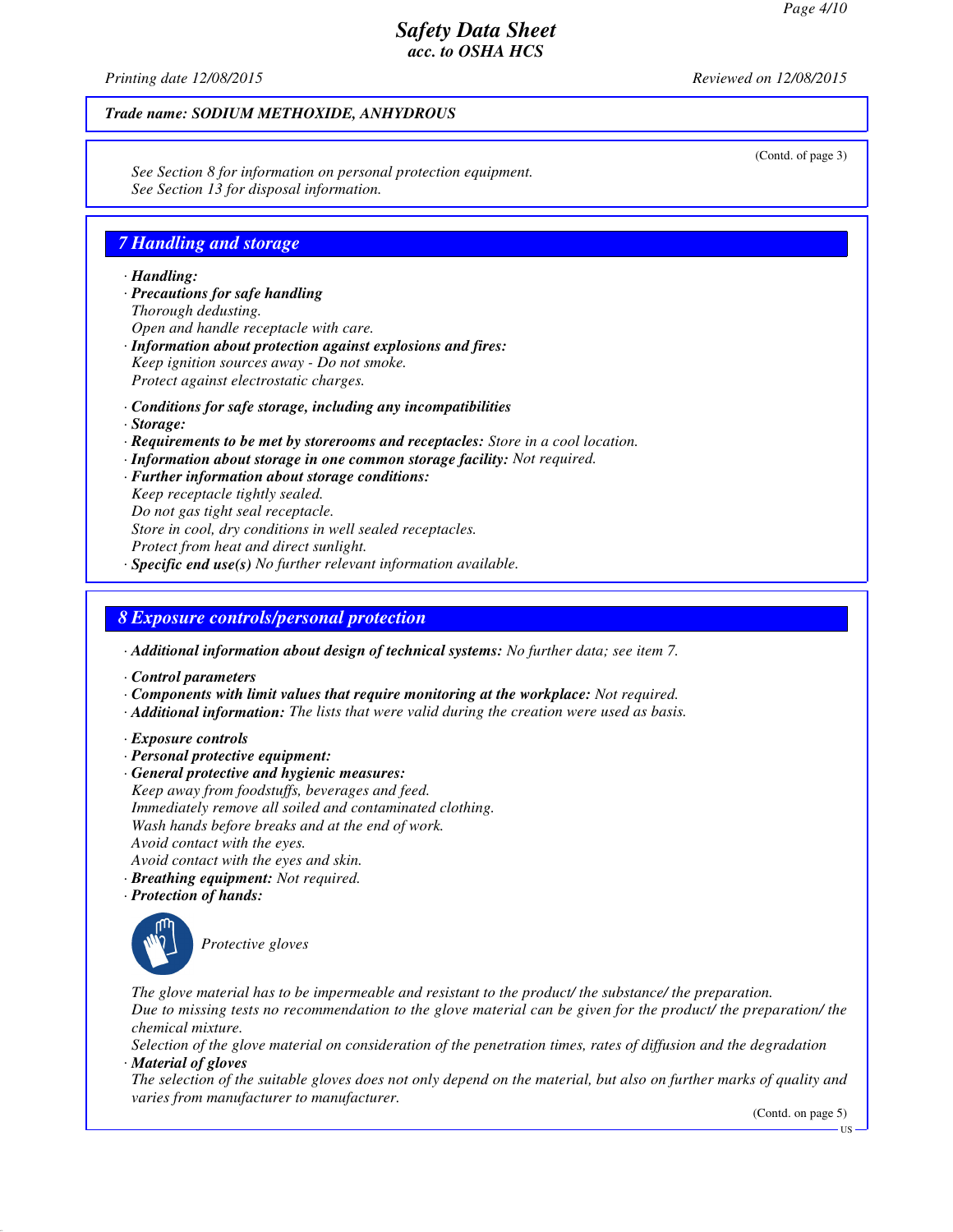(Contd. of page 4)

# *Safety Data Sheet acc. to OSHA HCS*

*Printing date 12/08/2015 Reviewed on 12/08/2015*

# *Trade name: SODIUM METHOXIDE, ANHYDROUS*

### *· Penetration time of glove material*

*The exact break through time has to be found out by the manufacturer of the protective gloves and has to be observed.*

*· Eye protection:*



*Tightly sealed goggles*

| · Information on basic physical and chemical properties    |                                                                                               |
|------------------------------------------------------------|-----------------------------------------------------------------------------------------------|
| <b>General Information</b>                                 |                                                                                               |
| $\cdot$ Appearance:                                        |                                                                                               |
| Form:                                                      | Powder                                                                                        |
| Color:                                                     | White                                                                                         |
| $\cdot$ Odor:                                              | Characteristic                                                                                |
| · Odour threshold:                                         | Not determined.                                                                               |
| $\cdot$ pH-value:                                          | Not applicable.                                                                               |
| Change in condition                                        |                                                                                               |
| <b>Melting point/Melting range:</b>                        | Undetermined.                                                                                 |
| <b>Boiling point/Boiling range:</b>                        | Undetermined.                                                                                 |
| · Flash point:                                             | 12 °C(54 °F)                                                                                  |
| · Flammability (solid, gaseous):                           | Product is not flammable.                                                                     |
| · Ignition temperature:                                    | 70 °C (158 °F)                                                                                |
| · Decomposition temperature:                               | Not determined.                                                                               |
| · Auto igniting:                                           | Not determined.                                                                               |
| · Danger of explosion:                                     | Product is not explosive. However, formation of explosive air/vapor<br>mixtures are possible. |
| · Explosion limits:                                        |                                                                                               |
| Lower:                                                     | Not determined.                                                                               |
| <b>Upper:</b>                                              | Not determined.                                                                               |
| · Vapor pressure:                                          | Not applicable.                                                                               |
| $\cdot$ Density at 20 °C (68 °F):                          | $0.97$ g/cm <sup>3</sup> (8.095 lbs/gal)                                                      |
| · Relative density                                         | Not determined.                                                                               |
| · Vapour density                                           | Not applicable.                                                                               |
| $\cdot$ Evaporation rate                                   | Not applicable.                                                                               |
| · Solubility in / Miscibility with                         |                                                                                               |
| Water:                                                     | Insoluble.                                                                                    |
| · Partition coefficient (n-octanol/water): Not determined. |                                                                                               |
| · Viscosity:                                               |                                                                                               |
| Dynamic:                                                   | Not applicable.                                                                               |
| Kinematic:                                                 | Not applicable.                                                                               |
| Organic solvents:                                          | $0.0 \%$                                                                                      |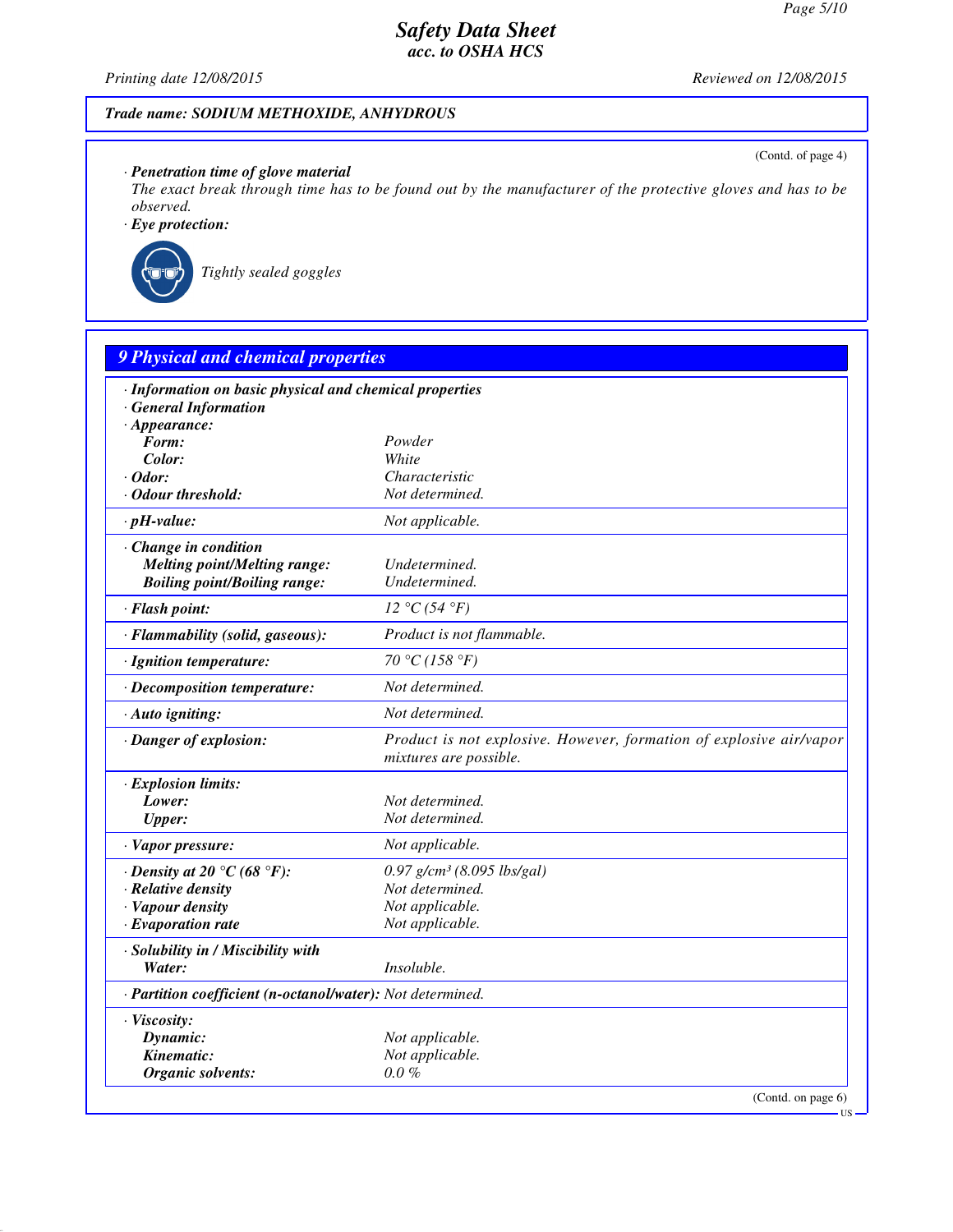*Printing date 12/08/2015 Reviewed on 12/08/2015*

#### *Trade name: SODIUM METHOXIDE, ANHYDROUS*

(Contd. of page 5)

*Solids content: 100.0 %*

*Other information No further relevant information available.* 

### *10 Stability and reactivity*

*· Reactivity*

*· Chemical stability*

*· Thermal decomposition / conditions to be avoided: No decomposition if used according to specifications.*

*· Possibility of hazardous reactions No dangerous reactions known.*

*· Conditions to avoid No further relevant information available.*

*· Incompatible materials: No further relevant information available.*

*· Hazardous decomposition products: No dangerous decomposition products known.*

### *11 Toxicological information*

*· Information on toxicological effects*

*· Acute toxicity:*

*· Primary irritant effect:*

*· on the skin: Strong caustic effect on skin and mucous membranes.*

*· on the eye:*

*Strong caustic effect.*

*Strong irritant with the danger of severe eye injury.*

*· Sensitization: No sensitizing effects known.*

*· Additional toxicological information: Swallowing will lead to a strong caustic effect on mouth and throat and to the danger of perforation of esophagus and stomach.*

*· Carcinogenic categories*

*· IARC (International Agency for Research on Cancer)*

*Substance is not listed.*

#### *· NTP (National Toxicology Program)*

*Substance is not listed.*

*· OSHA-Ca (Occupational Safety Health Administration)*

*Substance is not listed.*

#### *12 Ecological information*

*· Toxicity*

- *· Aquatic toxicity: No further relevant information available.*
- *· Persistence and degradability No further relevant information available.*
- *· Behavior in environmental systems:*
- *· Bioaccumulative potential No further relevant information available.*
- *· Mobility in soil No further relevant information available.*
- *· Additional ecological information:*

*· General notes:*

*Water hazard class 1 (Self-assessment): slightly hazardous for water*

*Do not allow undiluted product or large quantities of it to reach ground water, water course or sewage system.*

(Contd. on page 7)

US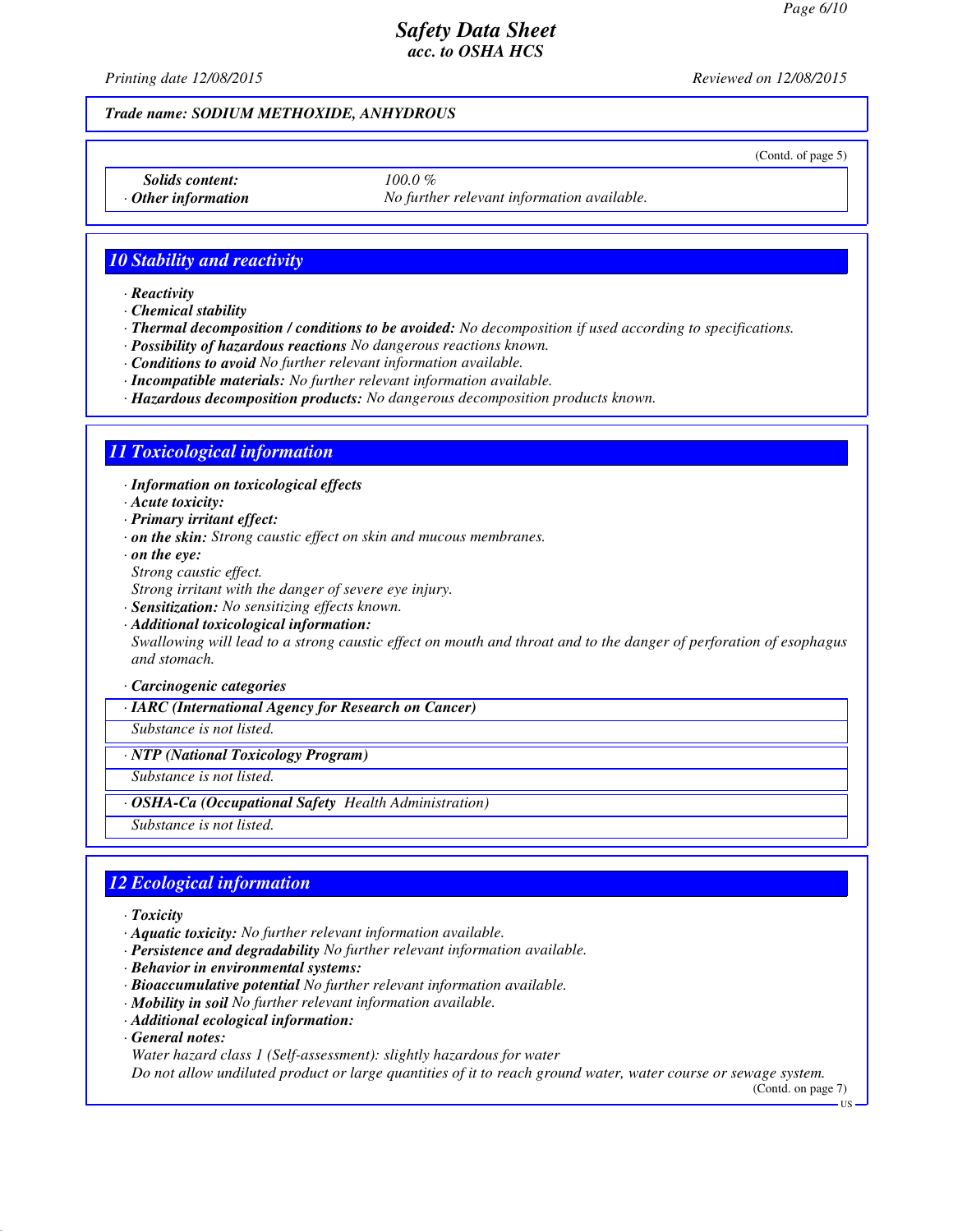*Printing date 12/08/2015 Reviewed on 12/08/2015*

### *Trade name: SODIUM METHOXIDE, ANHYDROUS*

(Contd. of page 6)

*Must not reach bodies of water or drainage ditch undiluted or unneutralized. Rinse off of bigger amounts into drains or the aquatic environment may lead to increased pH-values. A high pHvalue harms aquatic organisms. In the dilution of the use-level the pH-value is considerably reduced, so that after the use of the product the aqueous waste, emptied into drains, is only low water-dangerous.*

- *· Results of PBT and vPvB assessment*
- *· PBT: Not applicable.*
- *· vPvB: Not applicable.*
- *· Other adverse effects No further relevant information available.*

### *13 Disposal considerations*

- *· Waste treatment methods*
- *· Recommendation:*

*Must not be disposed of together with household garbage. Do not allow product to reach sewage system.*

- *· Uncleaned packagings:*
- *· Recommendation: Disposal must be made according to official regulations.*

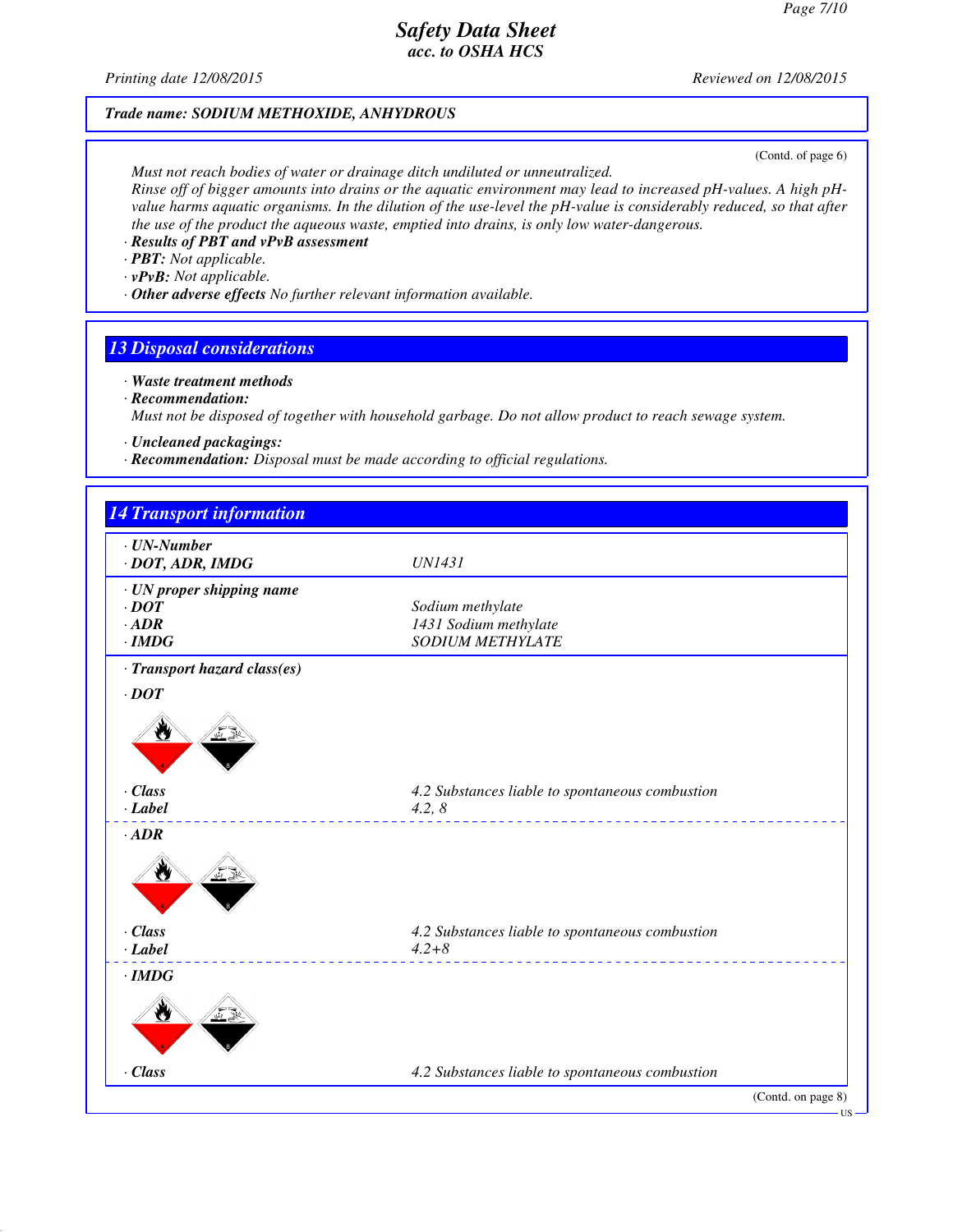US

# *Safety Data Sheet acc. to OSHA HCS*

*Printing date 12/08/2015 Reviewed on 12/08/2015*

# *Trade name: SODIUM METHOXIDE, ANHYDROUS*

|                                                                                     | (Contd. of page 7)                                         |
|-------------------------------------------------------------------------------------|------------------------------------------------------------|
| $\cdot$ <i>Label</i>                                                                | 4.2/8                                                      |
| $\cdot$ <i>IATA</i>                                                                 |                                                            |
|                                                                                     |                                                            |
| · Class                                                                             | 4.2 Substances liable to spontaneous combustion            |
| $-Label$                                                                            | 4.2(8)                                                     |
| · Packing group                                                                     |                                                            |
| · DOT, ADR, IMDG, IATA                                                              | II                                                         |
| · Environmental hazards:                                                            |                                                            |
| · Marine pollutant:                                                                 | No                                                         |
| · Special precautions for user                                                      | Warning: Substances liable to spontaneous combustion<br>48 |
| · Danger code (Kemler):<br>· EMS Number:                                            | $F-A, S-L$                                                 |
| · Transport in bulk according to Annex II of<br><b>MARPOL73/78 and the IBC Code</b> | Not applicable.                                            |
| · Transport/Additional information:                                                 |                                                            |
| $\cdot$ DOT                                                                         |                                                            |
| $\cdot$ Quantity limitations                                                        | On passenger aircraft/rail: 15 kg                          |
| · Hazardous substance:                                                              | On cargo aircraft only: 50 kg<br>1000 lbs, 454 kg          |
|                                                                                     |                                                            |
| $-ADR$<br>$\cdot$ Excepted quantities (EQ)                                          | Code: E2                                                   |
|                                                                                     | Maximum net quantity per inner packaging: 30 g             |
|                                                                                     | Maximum net quantity per outer packaging: 500 g            |
| $\cdot$ IMDG                                                                        |                                                            |
| $\cdot$ Limited quantities (LQ)                                                     | 0                                                          |
| $\cdot$ Excepted quantities (EQ)                                                    | Code: E2<br>Maximum net quantity per inner packaging: 30 g |
|                                                                                     | Maximum net quantity per outer packaging: 500 g            |
| · UN "Model Regulation":                                                            | UN1431, Sodium methylate, 4.2 (8), II                      |

# *15 Regulatory information*

*· Safety, health and environmental regulations/legislation specific for the substance or mixture · Sara*

*· Section 355 (extremely hazardous substances): Substance is not listed. · Section 313 (Specific toxic chemical listings): Substance is not listed. · TSCA (Toxic Substances Control Act): Substance is listed.* (Contd. on page 9)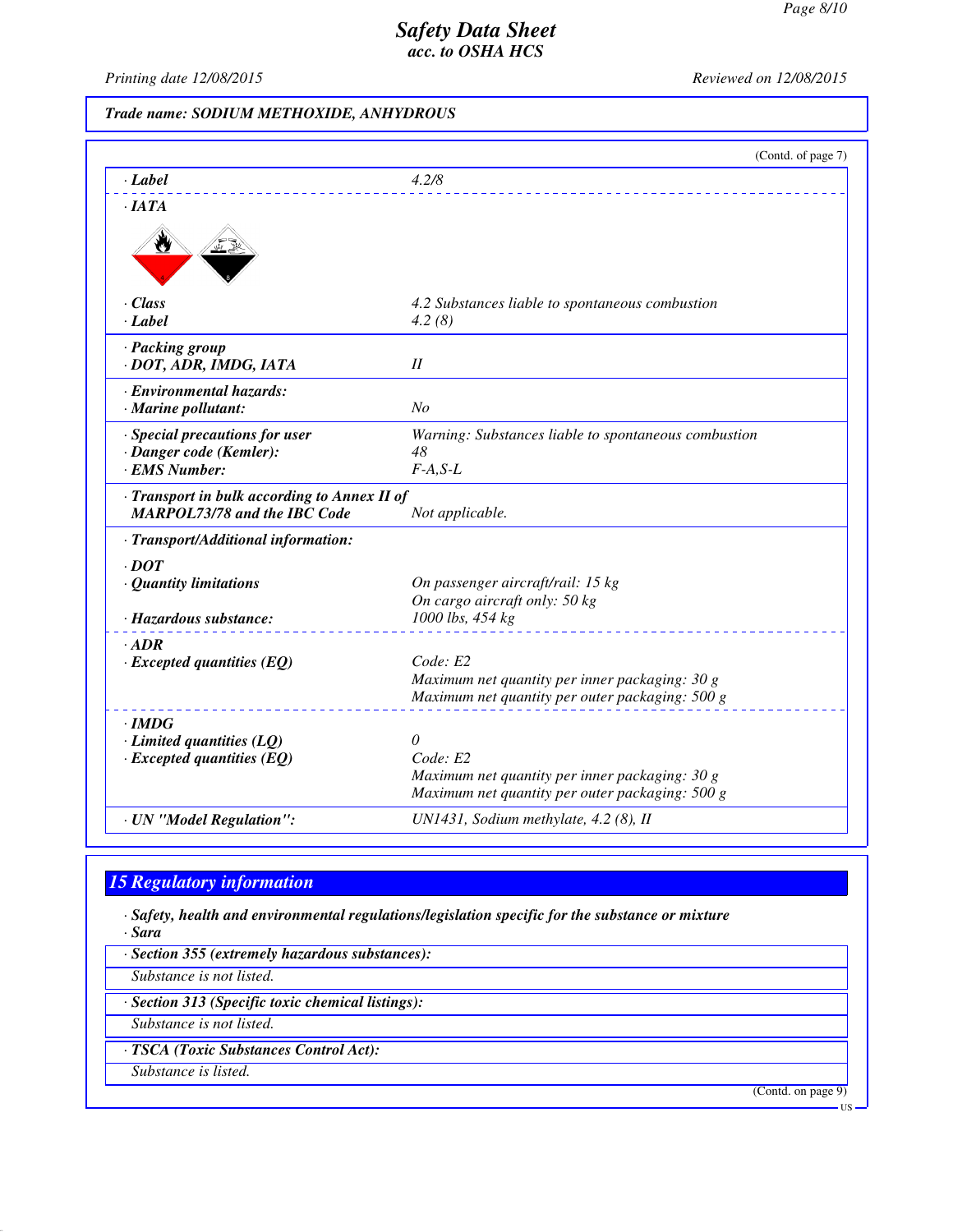*Printing date 12/08/2015 Reviewed on 12/08/2015*

*· Proposition 65*

#### *Trade name: SODIUM METHOXIDE, ANHYDROUS*

(Contd. of page 8)

*· Chemicals known to cause cancer:*

*Substance is not listed.*

*· Chemicals known to cause reproductive toxicity for females:*

*Substance is not listed.*

*· Chemicals known to cause reproductive toxicity for males:*

*Substance is not listed.*

*· Chemicals known to cause developmental toxicity:*

*Substance is not listed.*

*· Carcinogenic categories*

*· EPA (Environmental Protection Agency)*

*Substance is not listed.*

*· TLV (Threshold Limit Value established by ACGIH)*

*Substance is not listed.*

*· NIOSH-Ca (National Institute for Occupational Safety and Health)*

*Substance is not listed.*

*· GHS label elements The substance is classified and labeled according to the Globally Harmonized System (GHS). · Hazard pictograms*



*· Signal word Danger*

*· Hazard-determining components of labeling: sodium methanolate · Hazard statements Self-heating: may catch fire. Harmful if swallowed. Causes severe skin burns and eye damage. · Precautionary statements Do not breathe dusts or mists. Wear protective gloves / eye protection / face protection. Wear eye protection / face protection. Keep cool. Protect from sunlight. Wash thoroughly after handling. Do not eat, drink or smoke when using this product. IF ON SKIN (or hair): Remove/Take off immediately all contaminated clothing. Rinse skin with water/shower. If in eyes: Rinse cautiously with water for several minutes. Remove contact lenses, if present and easy to do. Continue rinsing. Immediately call a poison center/doctor. Specific treatment (see on this label). If swallowed: Call a poison center/doctor if you feel unwell. IF INHALED: Remove victim to fresh air and keep at rest in a position comfortable for breathing. Wash contaminated clothing before reuse. If swallowed: Rinse mouth. Do NOT induce vomiting. Store locked up. Store away from other materials.*

(Contd. on page 10)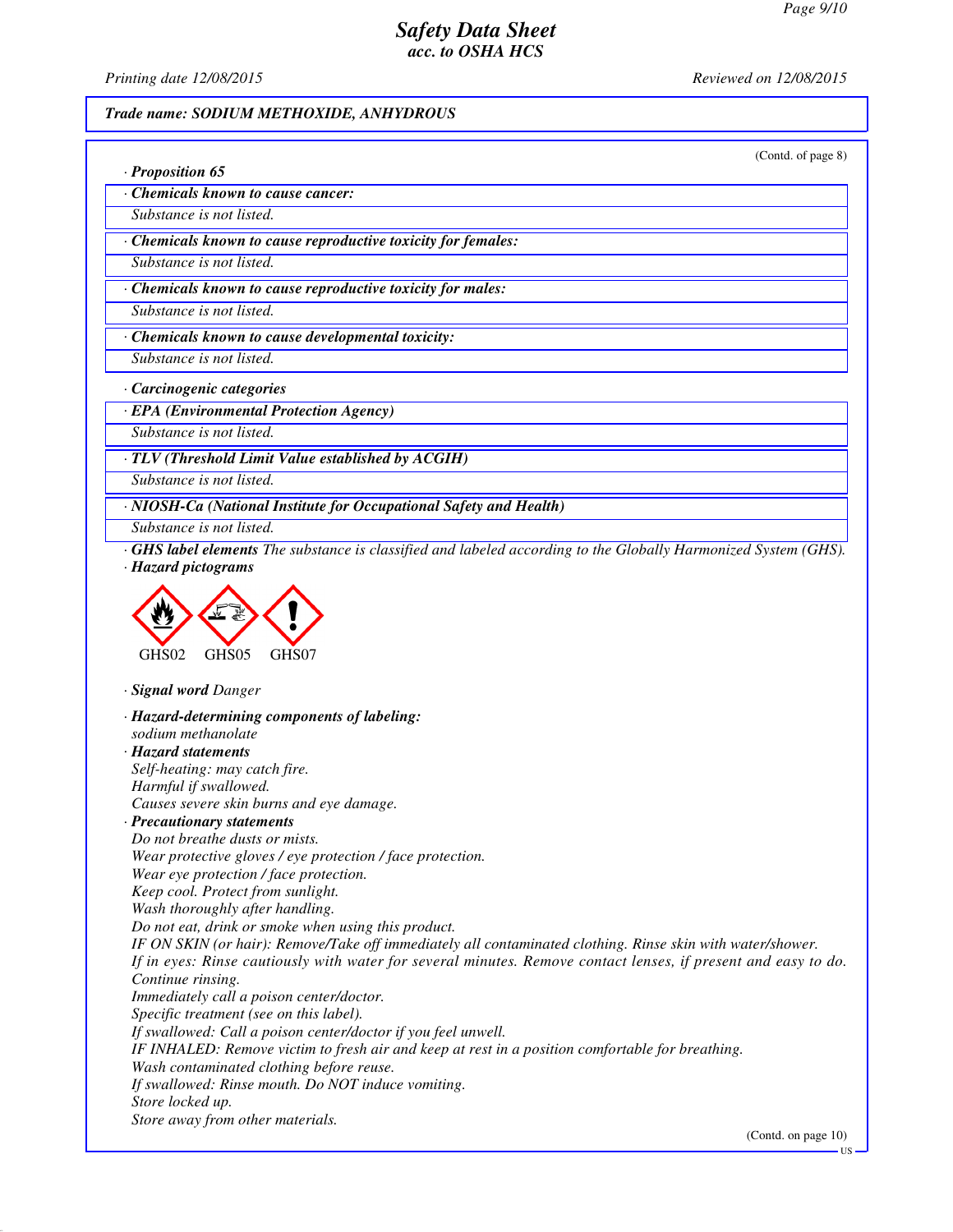(Contd. of page 9)

US

# *Safety Data Sheet acc. to OSHA HCS*

*Printing date 12/08/2015 Reviewed on 12/08/2015*

### *Trade name: SODIUM METHOXIDE, ANHYDROUS*

*Maintain air gap between stacks/pallets.*

*Dispose of contents/container in accordance with local/regional/national/international regulations.*

*· Chemical safety assessment: A Chemical Safety Assessment has not been carried out.*

### *16 Other information*

*This information is based on our present knowledge. However, this shall not constitute a guarantee for any specific product features and shall not establish a legally valid contractual relationship.*

*· Date of preparation / last revision 12/08/2015 / -*

*· Abbreviations and acronyms: ADR: Accord européen sur le transport des marchandises dangereuses par Route (European Agreement concerning the International Carriage of Dangerous Goods by Road) IMDG: International Maritime Code for Dangerous Goods DOT: US Department of Transportation IATA: International Air Transport Association ACGIH: American Conference of Governmental Industrial Hygienists EINECS: European Inventory of Existing Commercial Chemical Substances CAS: Chemical Abstracts Service (division of the American Chemical Society) NFPA: National Fire Protection Association (USA) HMIS: Hazardous Materials Identification System (USA) Self-heat. 1: Self-Heating Substances and Mixtures, Hazard Category 1 Acute Tox. 4: Acute toxicity, Hazard Category 4 Skin Corr. 1B: Skin corrosion/irritation, Hazard Category 1B Eye Dam. 1: Serious eye damage/eye irritation, Hazard Category 1*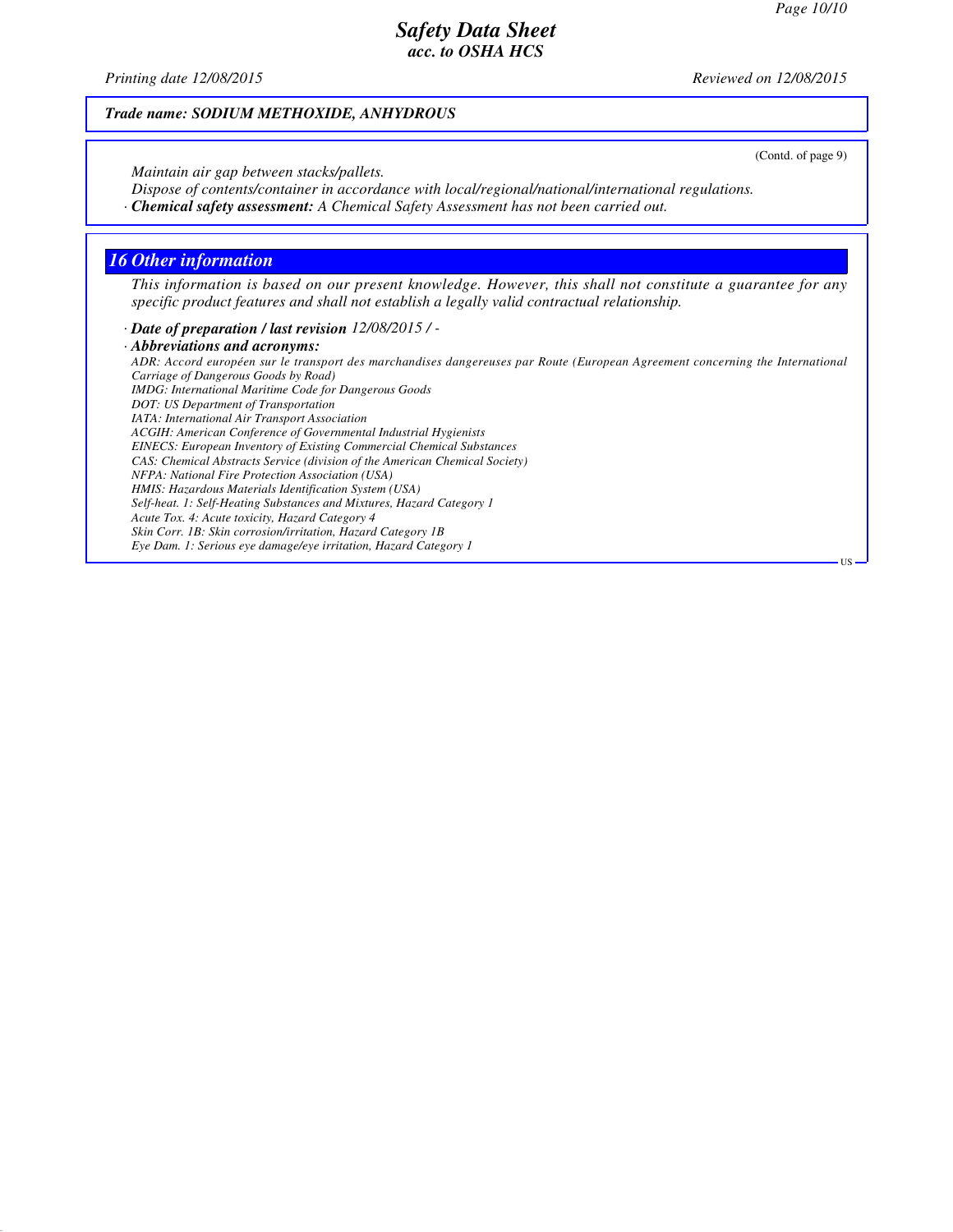*Printing date 08.12.2015 Revision: 08.12.2015*

| 1 Identification of the substance/mixture and of the company/undertaking                                                                                                                                                                                                                                                                         |
|--------------------------------------------------------------------------------------------------------------------------------------------------------------------------------------------------------------------------------------------------------------------------------------------------------------------------------------------------|
| · Product identifier                                                                                                                                                                                                                                                                                                                             |
| · Trade name: SODIUM METHOXIDE, ANHYDROUS                                                                                                                                                                                                                                                                                                        |
| $\cdot$ Article number: 21200<br>CAS Number:<br>$124 - 41 - 4$<br>$\cdot$ EC number:<br>204-699-5<br>$\cdot$ Index number:<br>603-040-00-2<br>· Relevant identified uses of the substance or mixture and uses advised against<br>No further relevant information available.<br>· Application of the substance / the mixture Laboratory chemicals |
| $\cdot$ Details of the supplier of the safety data sheet<br>· Manufacturer/Supplier:<br><b>Electron Microscopy Sciences</b><br>1560 Industry Road<br>USA-Hatfield, PA 19440<br>Tel: 215-412-8400 Fax: 215-412-8450<br>email: sgkcck@aol.com<br>www.emsdiasum.com                                                                                 |
| ProSciTech Pty Ltd<br>11 Carlton Street, Kirwan QLD 4817 Australia<br>Telephone Number: (07) 4773 9444 - 8:30am - 5:00pm, Monday to Friday (excluding Public Holidays)<br>Emergency Contact: (07) 4773 9444 - 8:30am - 5:00pm, Monday to Friday (excluding Public Holidays)                                                                      |
| Emgrid Australia Pty. Ltd.<br>P.O. Box 118<br>The Patch VIC 3792<br>Australia<br>Tel: 03 9752 1785<br>Fax: 03 9752 1784<br>Website: www.emgrid.com.au                                                                                                                                                                                            |
| · Further information obtainable from: Product safety department<br>· Emergency telephone number:<br>ChemTrec 1-800-424-9300 Contract CCN7661<br>1-703-527-3887                                                                                                                                                                                  |
| 2 Hazards identification                                                                                                                                                                                                                                                                                                                         |
| · Classification of the substance or mixture<br>GHS02 flame                                                                                                                                                                                                                                                                                      |
| H251 Self-heating: may catch fire.<br>Self-heat. 1                                                                                                                                                                                                                                                                                               |
| GHS05 corrosion                                                                                                                                                                                                                                                                                                                                  |
| Skin Corr. 1B H314 Causes severe skin burns and eye damage.<br>H318 Causes serious eye damage.<br>Eye Dam. 1<br>(Contd. on page 2)                                                                                                                                                                                                               |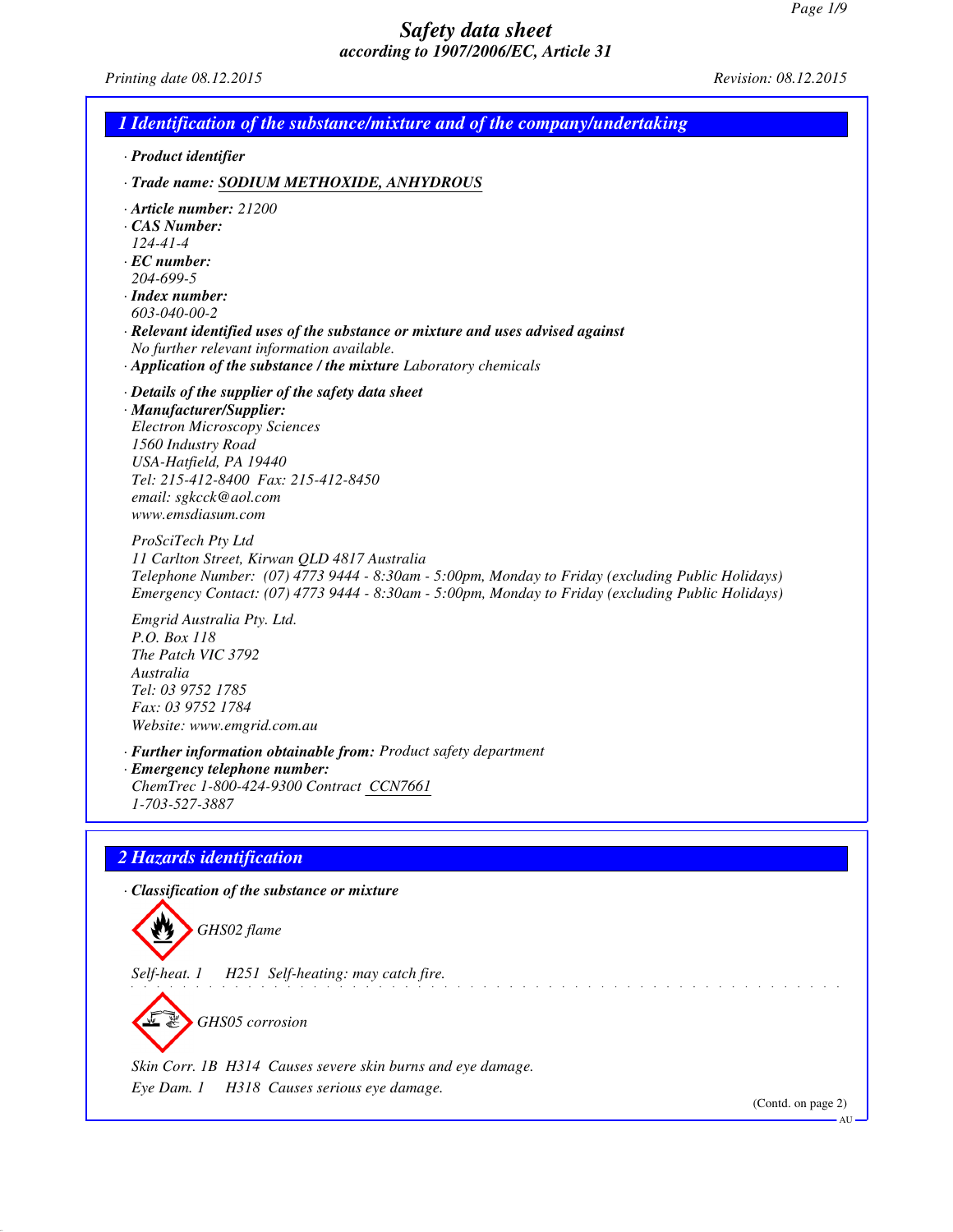*Printing date 08.12.2015 Revision: 08.12.2015*

# *Trade name: SODIUM METHOXIDE, ANHYDROUS*

(Contd. of page 1) *GHS07 Acute Tox. 4 H302 Harmful if swallowed. · Label elements · GHS label elements The substance is classified and labelled according to the Globally Harmonised System (GHS). · Hazard pictograms* GHS02 GHS05 GHS07 *· Signal word Danger · Hazard-determining components of labelling: sodium methanolate · Hazard statements Self-heating: may catch fire. Harmful if swallowed. Causes severe skin burns and eye damage. · Precautionary statements Wear protective gloves / eye protection / face protection. Wear eye protection / face protection. Keep cool. Protect from sunlight. Wash thoroughly after handling. Do not eat, drink or smoke when using this product. IF ON SKIN (or hair): Take off immediately all contaminated clothing. Rinse skin with water/shower. IF IN EYES: Rinse cautiously with water for several minutes. Remove contact lenses, if present and easy to do. Continue rinsing. Immediately call a POISON CENTER/doctor. Specific treatment (see on this label). IF SWALLOWED: Call a POISON CENTER/doctor if you feel unwell. IF INHALED: Remove person to fresh air and keep comfortable for breathing. Wash contaminated clothing before reuse. IF SWALLOWED: rinse mouth. Do NOT induce vomiting. Store locked up. Store away from other materials. Maintain air gap between stacks/pallets. Dispose of contents/container in accordance with local/regional/national/international regulations. · Additional information: Reacts violently with water. · Other hazards · Results of PBT and vPvB assessment · PBT: Not applicable. · vPvB: Not applicable.* AU

(Contd. on page 3)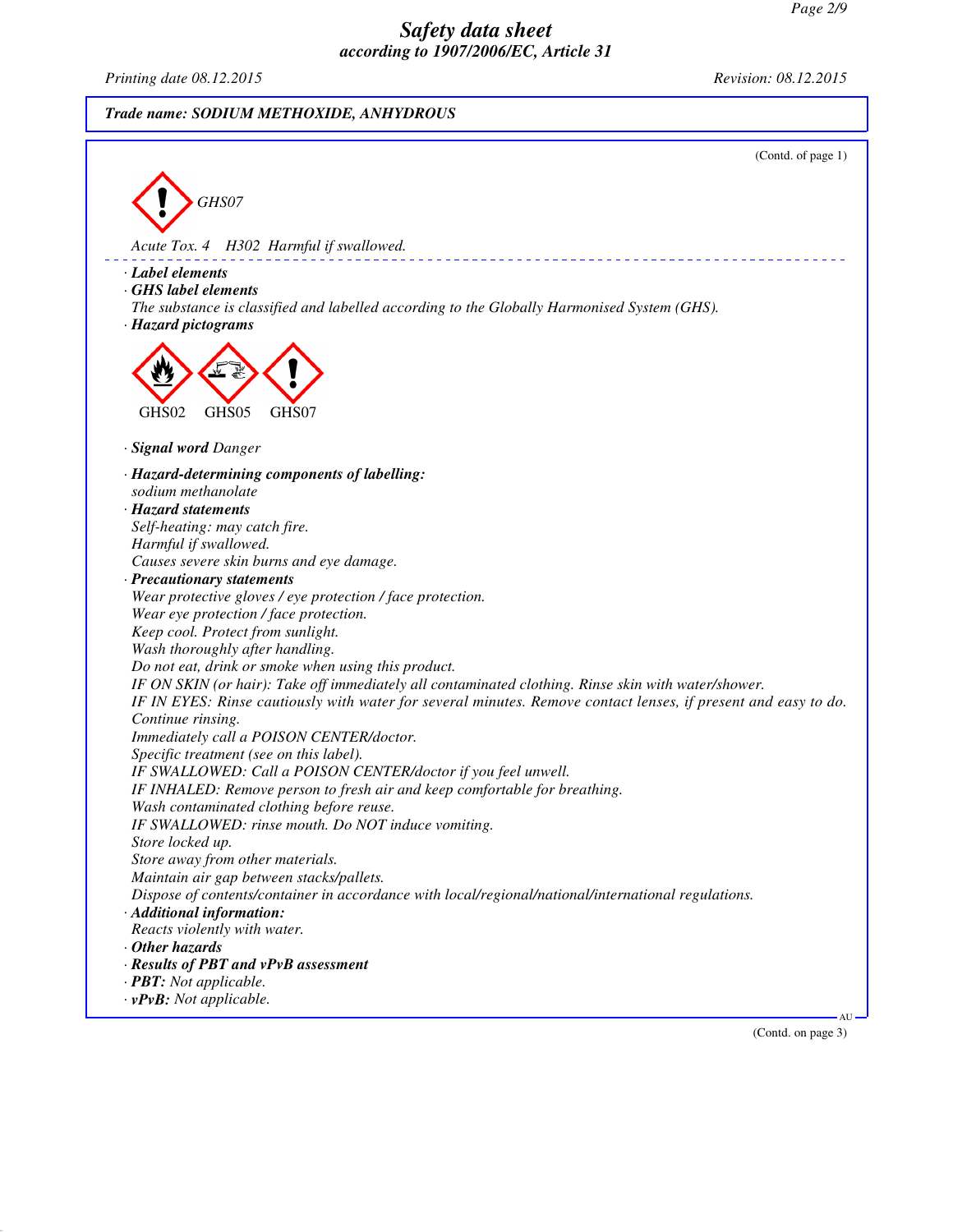*Printing date 08.12.2015 Revision: 08.12.2015*

#### *Trade name: SODIUM METHOXIDE, ANHYDROUS*

(Contd. of page 2)

#### *3 Composition/information on ingredients*

- *· Chemical characterisation: Substances*
- *· CAS No. Description*

*124-41-4 sodium methanolate*

- *· Identification number(s)*
- *· EC number: 204-699-5*
- *· Index number: 603-040-00-2*

#### *4 First aid measures*

- *· Description of first aid measures*
- *· General information:*
- *Immediately remove any clothing soiled by the product.*

*Symptoms of poisoning may even occur after several hours; therefore medical observation for at least 48 hours after the accident.*

- *· After inhalation: In case of unconsciousness place patient stably in side position for transportation.*
- *· After skin contact: Immediately wash with water and soap and rinse thoroughly.*
- *· After eye contact: Rinse opened eye for several minutes under running water. Then consult a doctor.*
- *· After swallowing:*

*Call for a doctor immediately.*

*Drink plenty of water and provide fresh air. Call for a doctor immediately.*

- *· Information for doctor:*
- *· Most important symptoms and effects, both acute and delayed No further relevant information available.*
- *· Indication of any immediate medical attention and special treatment needed No further relevant information available.*

### *5 Firefighting measures*

- *· Extinguishing media*
- *· Suitable extinguishing agents:*
- *CO2, powder or water spray. Fight larger fires with water spray or alcohol resistant foam.*
- *· For safety reasons unsuitable extinguishing agents: Water with full jet*
- *· Special hazards arising from the substance or mixture No further relevant information available.*
- *· Advice for firefighters*
- *· Protective equipment: No special measures required.*

### *6 Accidental release measures*

- *· Personal precautions, protective equipment and emergency procedures Wear protective equipment. Keep unprotected persons away.*
- *· Environmental precautions: Do not allow to enter sewers/ surface or ground water.*

#### *· Methods and material for containment and cleaning up: Use neutralising agent.*

*Dispose contaminated material as waste according to item 13. Ensure adequate ventilation.*

*Do not flush with water or aqueous cleansing agents*

*· Reference to other sections See Section 7 for information on safe handling. See Section 8 for information on personal protection equipment.*

(Contd. on page 4)

AU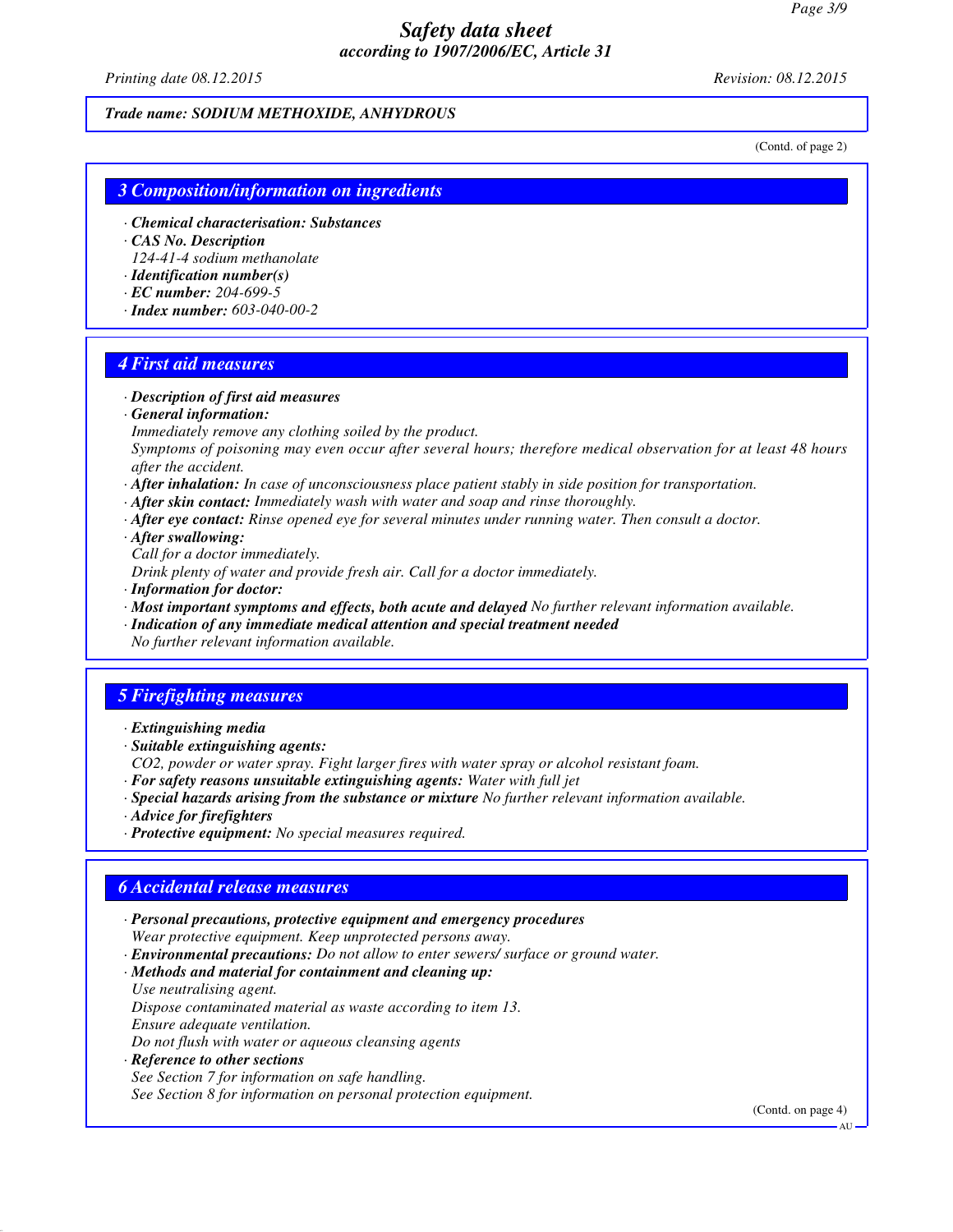*Printing date 08.12.2015 Revision: 08.12.2015*

#### *Trade name: SODIUM METHOXIDE, ANHYDROUS*

(Contd. of page 3)

*See Section 13 for disposal information.*

### *7 Handling and storage*

*· Handling:*

- *· Precautions for safe handling Thorough dedusting. Open and handle receptacle with care.*
- *· Information about fire and explosion protection: Keep ignition sources away - Do not smoke. Protect against electrostatic charges.*
- *· Conditions for safe storage, including any incompatibilities*
- *· Storage:*
- *· Requirements to be met by storerooms and receptacles: Store in a cool location.*
- *· Information about storage in one common storage facility: Not required.*
- *· Further information about storage conditions:*
- *Keep container tightly sealed.*
- *Do not seal receptacle gas tight.*
- *Store in cool, dry conditions in well sealed receptacles.*
- *Protect from heat and direct sunlight.*
- *· Specific end use(s) No further relevant information available.*

#### *8 Exposure controls/personal protection*

*· Additional information about design of technical facilities: No further data; see item 7.*

- *· Control parameters*
- *· Ingredients with limit values that require monitoring at the workplace: Not required.*
- *· Additional information: The lists valid during the making were used as basis.*
- *· Exposure controls*
- *· Personal protective equipment:*
- *· General protective and hygienic measures: Keep away from foodstuffs, beverages and feed. Immediately remove all soiled and contaminated clothing Wash hands before breaks and at the end of work. Avoid contact with the eyes. Avoid contact with the eyes and skin.*
- *· Respiratory protection: Not required.*
- *· Protection of hands:*



*Protective gloves*

*The glove material has to be impermeable and resistant to the product/ the substance/ the preparation. Due to missing tests no recommendation to the glove material can be given for the product/ the preparation/ the chemical mixture.*

*Selection of the glove material on consideration of the penetration times, rates of diffusion and the degradation · Material of gloves*

*The selection of the suitable gloves does not only depend on the material, but also on further marks of quality and varies from manufacturer to manufacturer.*

(Contd. on page 5)

AU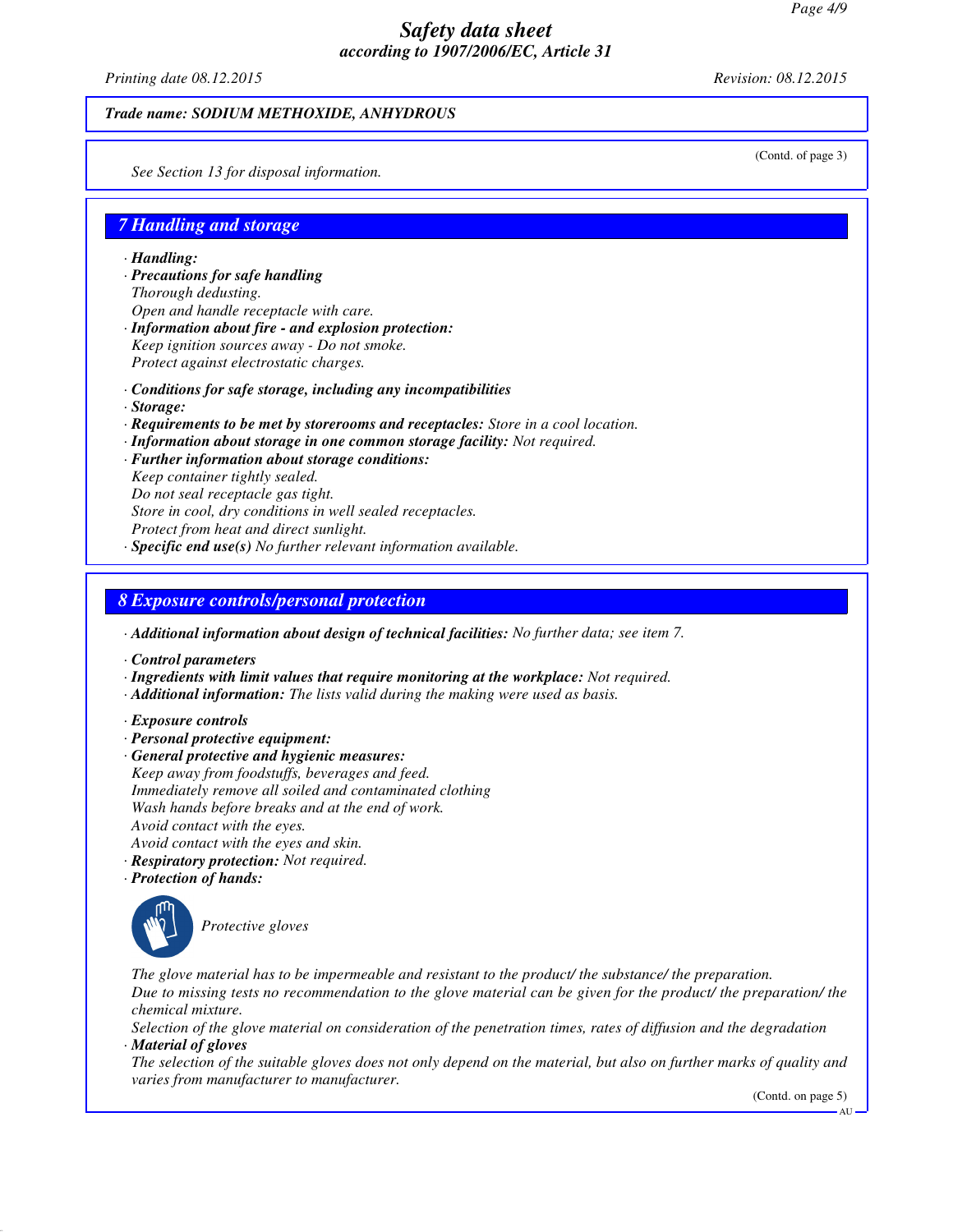*Printing date 08.12.2015 Revision: 08.12.2015*

(Contd. of page 4)

AU

### *Trade name: SODIUM METHOXIDE, ANHYDROUS*

### *· Penetration time of glove material*

*The exact break through time has to be found out by the manufacturer of the protective gloves and has to be observed.*

# *· Eye protection:*



*Tightly sealed goggles*

| · Information on basic physical and chemical properties    |                                                                                                |
|------------------------------------------------------------|------------------------------------------------------------------------------------------------|
| <b>General Information</b>                                 |                                                                                                |
| $\cdot$ Appearance:                                        |                                                                                                |
| Form:                                                      | Powder                                                                                         |
| Colour:                                                    | White                                                                                          |
| · Odour:                                                   | Characteristic                                                                                 |
| · Odour threshold:                                         | Not determined.                                                                                |
| $\cdot$ pH-value:                                          | Not applicable.                                                                                |
| · Change in condition                                      |                                                                                                |
| <b>Melting point/Melting range:</b>                        | Undetermined.                                                                                  |
| <b>Boiling point/Boiling range:</b>                        | Undetermined.                                                                                  |
| · Flash point:                                             | 12 °C                                                                                          |
| · Flammability (solid, gaseous):                           | Product is not flammable.                                                                      |
| · Ignition temperature:                                    | 70 °C                                                                                          |
| · Decomposition temperature:                               | Not determined.                                                                                |
| · Self-igniting:                                           | Not determined.                                                                                |
| · Danger of explosion:                                     | Product is not explosive. However, formation of explosive air/vapour<br>mixtures are possible. |
| · Explosion limits:                                        |                                                                                                |
| Lower:                                                     | Not determined.                                                                                |
| <b>Upper:</b>                                              | Not determined.                                                                                |
| · Vapour pressure:                                         | Not applicable.                                                                                |
| $\cdot$ Density at 20 $\degree$ C:                         | $0.97$ g/cm <sup>3</sup>                                                                       |
| · Relative density                                         | Not determined.                                                                                |
| · Vapour density                                           | Not applicable.                                                                                |
| $\cdot$ Evaporation rate                                   | Not applicable.                                                                                |
| · Solubility in / Miscibility with                         |                                                                                                |
| water:                                                     | Insoluble.                                                                                     |
| · Partition coefficient (n-octanol/water): Not determined. |                                                                                                |
| · Viscosity:                                               |                                                                                                |
| Dynamic:                                                   | Not applicable.                                                                                |
| Kinematic:                                                 | Not applicable.                                                                                |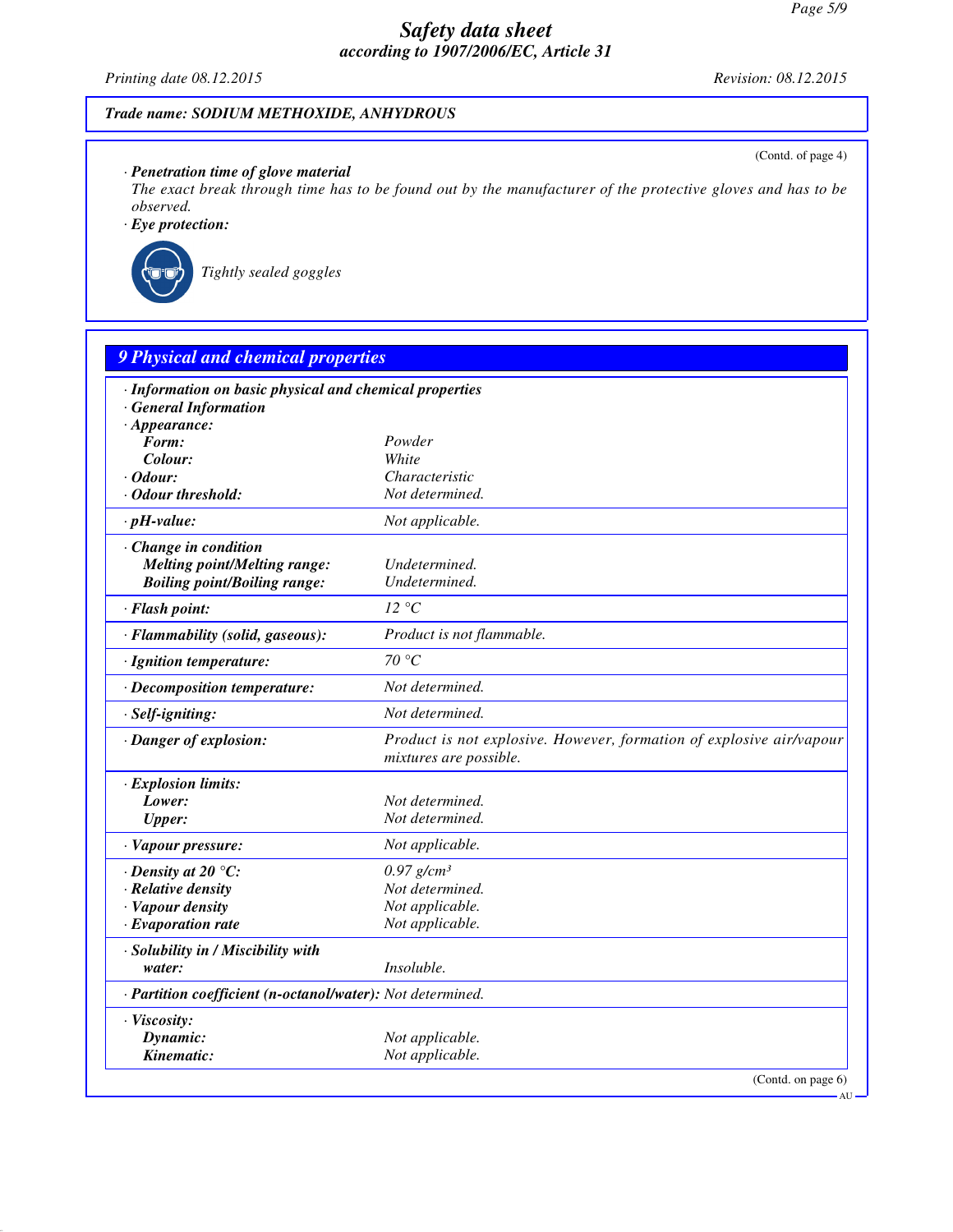*Printing date 08.12.2015 Revision: 08.12.2015*

#### *Trade name: SODIUM METHOXIDE, ANHYDROUS*

|                                                       | (Contd. of page $5$ )                                   |
|-------------------------------------------------------|---------------------------------------------------------|
| · Solvent content:<br>Organic solvents:<br>$VOC$ (EC) | $0.0\%$<br>$0.00 \%$                                    |
| <i>Solids content:</i><br>$\cdot$ Other information   | $100.0\%$<br>No further relevant information available. |

# *10 Stability and reactivity*

- *· Reactivity*
- *· Chemical stability*
- *· Thermal decomposition / conditions to be avoided: No decomposition if used according to specifications.*
- *· Possibility of hazardous reactions No dangerous reactions known.*
- *· Conditions to avoid No further relevant information available.*
- *· Incompatible materials: No further relevant information available.*
- *· Hazardous decomposition products: No dangerous decomposition products known.*

# *11 Toxicological information*

- *· Information on toxicological effects*
- *· Acute toxicity*
- *· Primary irritant effect:*
- *· Skin corrosion/irritation Strong caustic effect on skin and mucous membranes.*
- *· Serious eye damage/irritation*
- *Strong caustic effect.*

*Strong irritant with the danger of severe eye injury.*

- *· Respiratory or skin sensitisation No sensitising effects known.*
- *· Additional toxicological information:*

*Swallowing will lead to a strong caustic effect on mouth and throat and to the danger of perforation of esophagus and stomach.*

# *12 Ecological information*

- *· Toxicity*
- *· Aquatic toxicity: No further relevant information available.*
- *· Persistence and degradability No further relevant information available.*
- *· Behaviour in environmental systems:*
- *· Bioaccumulative potential No further relevant information available.*
- *· Mobility in soil No further relevant information available.*
- *· Additional ecological information:*
- *· General notes:*

*Water hazard class 1 (German Regulation) (Self-assessment): slightly hazardous for water*

*Do not allow undiluted product or large quantities of it to reach ground water, water course or sewage system. Must not reach sewage water or drainage ditch undiluted or unneutralised.*

*Rinse off of bigger amounts into drains or the aquatic environment may lead to increased pH-values. A high pHvalue harms aquatic organisms. In the dilution of the use-level the pH-value is considerably reduced, so that after the use of the product the aqueous waste, emptied into drains, is only low water-dangerous.*

- *· Results of PBT and vPvB assessment*
- *· PBT: Not applicable.*

*· vPvB: Not applicable.*

(Contd. on page 7)

AU<sub>1</sub>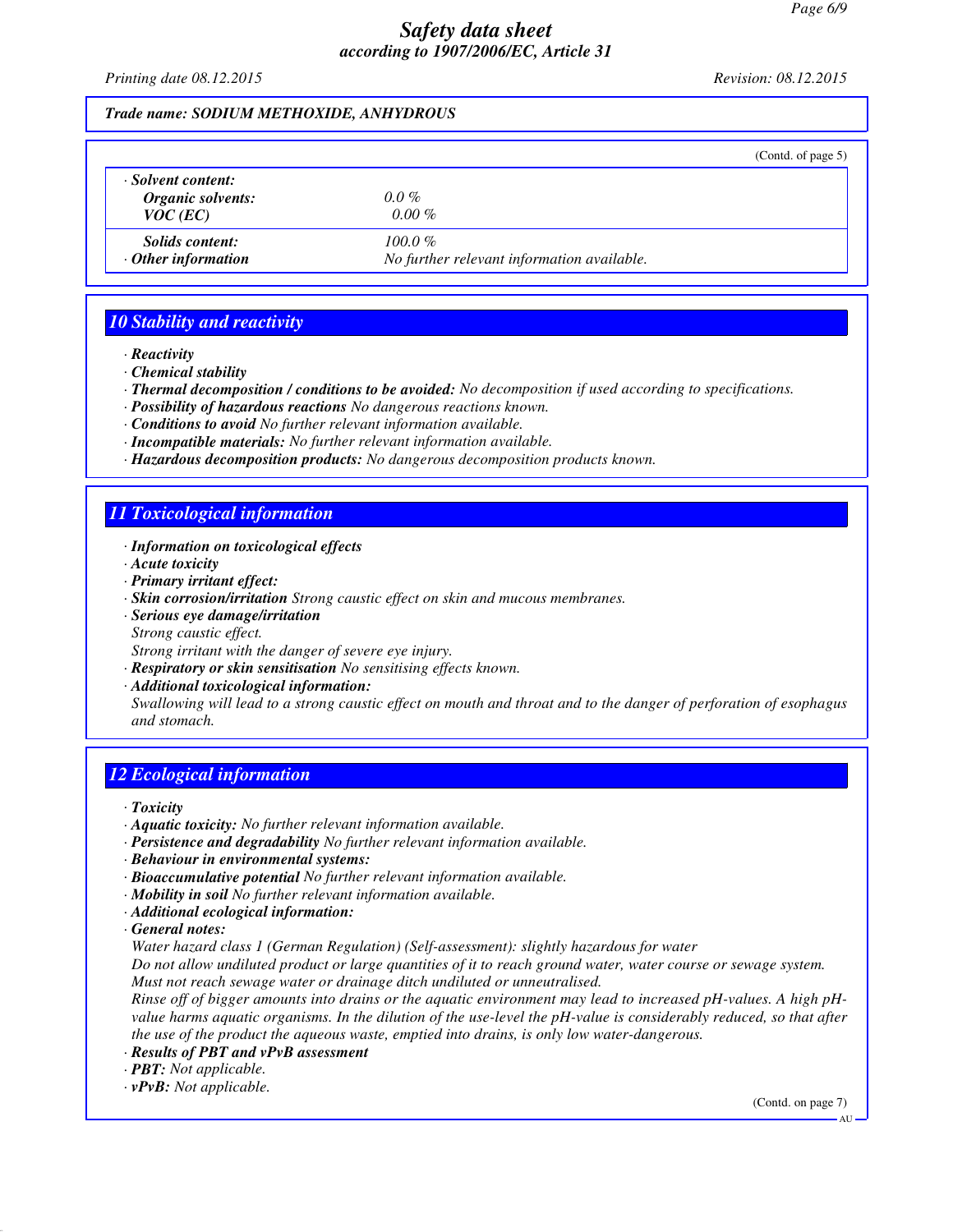*Printing date 08.12.2015 Revision: 08.12.2015*

*Trade name: SODIUM METHOXIDE, ANHYDROUS*

*· Other adverse effects No further relevant information available.*

### *13 Disposal considerations*

*· Waste treatment methods*

*· Recommendation*

*Must not be disposed together with household garbage. Do not allow product to reach sewage system.*

- *· Uncleaned packaging:*
- *· Recommendation: Disposal must be made according to official regulations.*



(Contd. of page 6)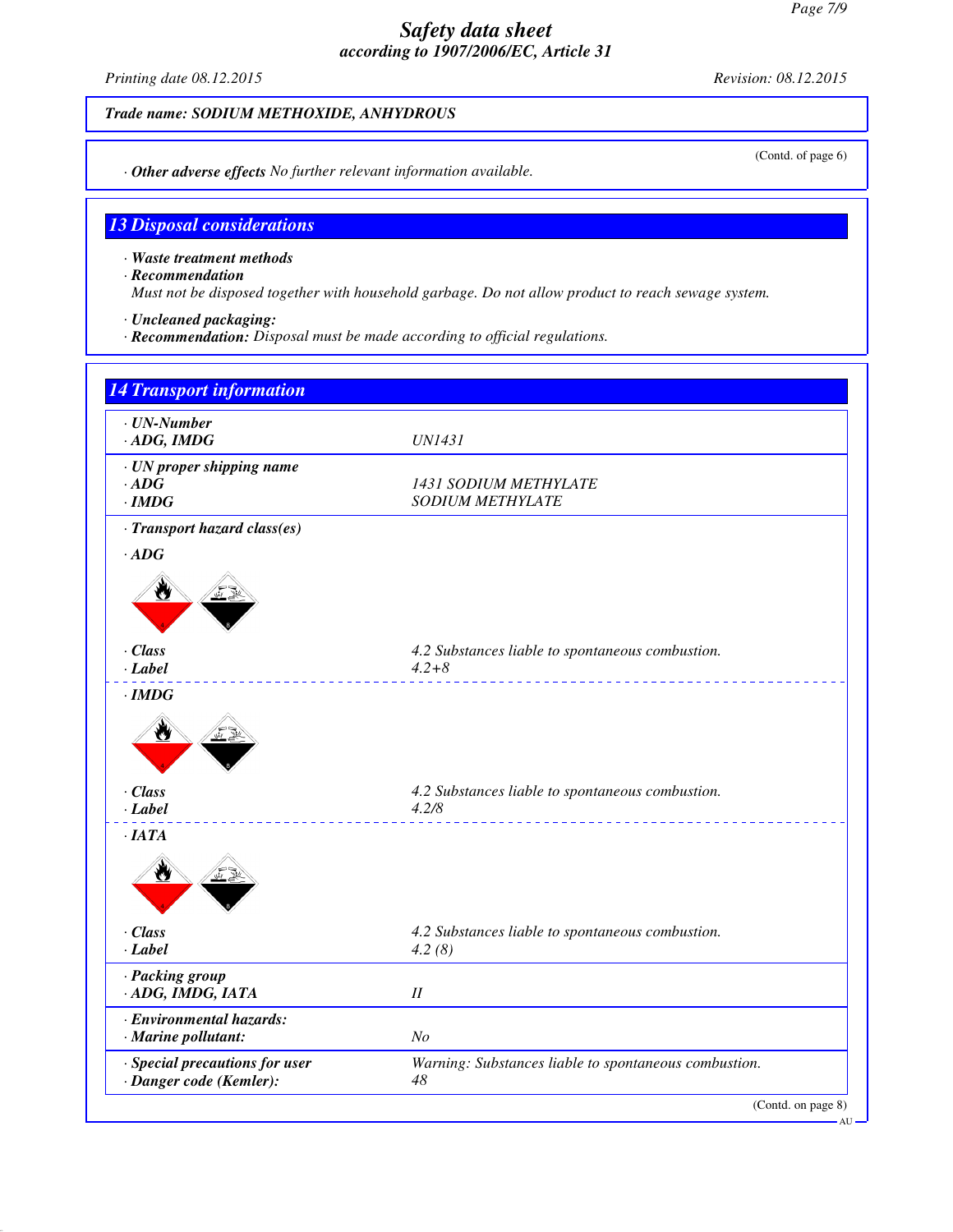*Printing date 08.12.2015 Revision: 08.12.2015*

#### *Trade name: SODIUM METHOXIDE, ANHYDROUS*

|                                                                                     | (Contd. of page 7)                              |
|-------------------------------------------------------------------------------------|-------------------------------------------------|
| <b>EMS</b> Number:                                                                  | $F-A.S-L$                                       |
| · Transport in bulk according to Annex II of<br><b>MARPOL73/78 and the IBC Code</b> | Not applicable.                                 |
| · Transport/Additional information:                                                 |                                                 |
| $\cdot$ ADG                                                                         |                                                 |
| $\cdot$ Limited quantities (LQ)                                                     |                                                 |
| $\cdot$ Excepted quantities (EQ)                                                    | Code: E2                                        |
|                                                                                     | Maximum net quantity per inner packaging: 30 g  |
|                                                                                     | Maximum net quantity per outer packaging: 500 g |
| · Transport category                                                                |                                                 |
| · Tunnel restriction code                                                           | D/E                                             |
| $\cdot$ IMDG                                                                        |                                                 |
| $\cdot$ Limited quantities (LQ)                                                     |                                                 |
| $\cdot$ Excepted quantities (EQ)                                                    | Code: E2                                        |
|                                                                                     | Maximum net quantity per inner packaging: 30 g  |
|                                                                                     | Maximum net quantity per outer packaging: 500 g |
| · UN "Model Regulation":                                                            | UN1431, SODIUM METHYLATE, 4.2 (8), II           |

### *15 Regulatory information*

*· Safety, health and environmental regulations/legislation specific for the substance or mixture*

*· Australian Inventory of Chemical Substances*

*Substance is listed.*

*· Standard for the Uniform Scheduling of Medicines and Poisons*

*Substance is not listed.*

*· GHS label elements*

*The substance is classified and labelled according to the Globally Harmonised System (GHS).*

*· Hazard pictograms*



*· Signal word Danger*

*· Hazard-determining components of labelling: sodium methanolate*

*· Hazard statements Self-heating: may catch fire. Harmful if swallowed. Causes severe skin burns and eye damage. · Precautionary statements Wear protective gloves / eye protection / face protection. Wear eye protection / face protection. Keep cool. Protect from sunlight. Wash thoroughly after handling. Do not eat, drink or smoke when using this product.*

(Contd. on page 9)

AU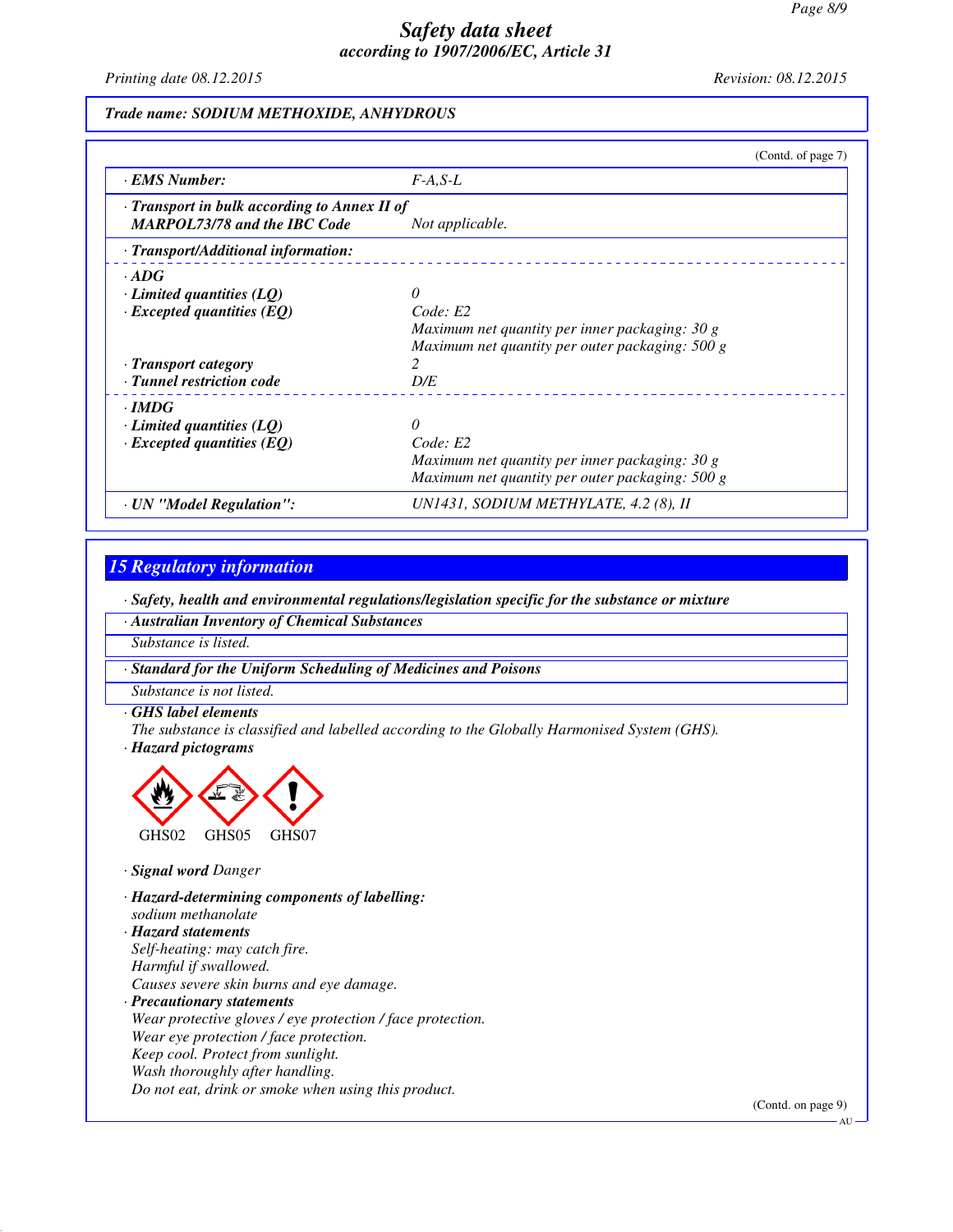*Printing date 08.12.2015 Revision: 08.12.2015*

#### *Trade name: SODIUM METHOXIDE, ANHYDROUS*

(Contd. of page 8)

AU

*IF ON SKIN (or hair): Take off immediately all contaminated clothing. Rinse skin with water/shower. IF IN EYES: Rinse cautiously with water for several minutes. Remove contact lenses, if present and easy to do. Continue rinsing. Immediately call a POISON CENTER/doctor. Specific treatment (see on this label). IF SWALLOWED: Call a POISON CENTER/doctor if you feel unwell. IF INHALED: Remove person to fresh air and keep comfortable for breathing. Wash contaminated clothing before reuse. IF SWALLOWED: rinse mouth. Do NOT induce vomiting. Store locked up. Store away from other materials. Maintain air gap between stacks/pallets. Dispose of contents/container in accordance with local/regional/national/international regulations.*

*· Directive 2012/18/EU*

*· Named dangerous substances - ANNEX I Substance is not listed.*

*· Chemical safety assessment: A Chemical Safety Assessment has not been carried out.*

#### *16 Other information*

*This information is based on our present knowledge. However, this shall not constitute a guarantee for any specific product features and shall not establish a legally valid contractual relationship.*

*· Abbreviations and acronyms: ADR: Accord européen sur le transport des marchandises dangereuses par Route (European Agreement concerning the International Carriage of Dangerous Goods by Road) IMDG: International Maritime Code for Dangerous Goods IATA: International Air Transport Association EINECS: European Inventory of Existing Commercial Chemical Substances CAS: Chemical Abstracts Service (division of the American Chemical Society) VOC: Volatile Organic Compounds (USA, EU) Self-heat. 1: Self-Heating Substances and Mixtures, Hazard Category 1 Acute Tox. 4: Acute toxicity, Hazard Category 4 Skin Corr. 1B: Skin corrosion/irritation, Hazard Category 1B Eye Dam. 1: Serious eye damage/eye irritation, Hazard Category 1*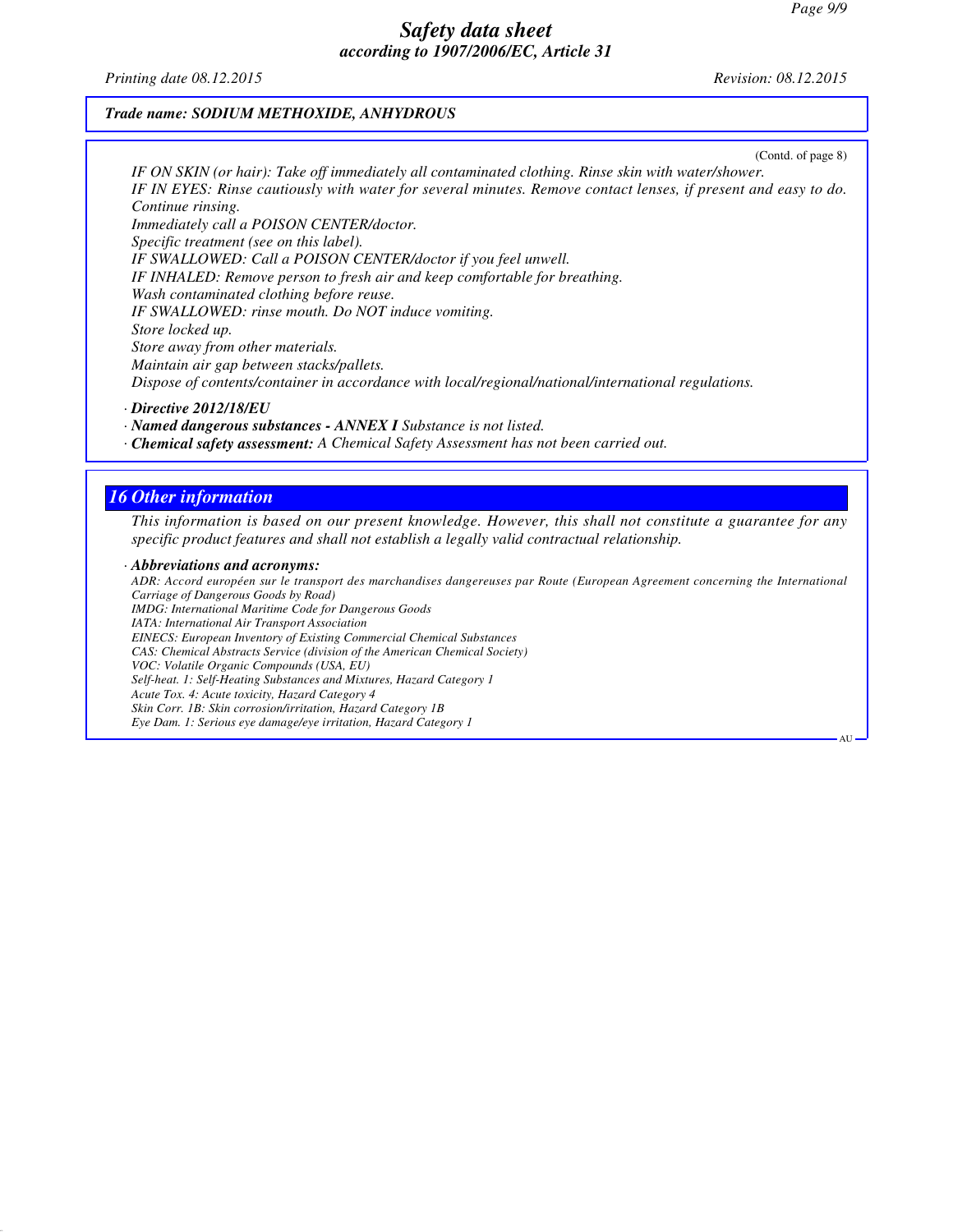*Printing date 12/08/2015 Reviewed on 12/08/2015*

### *1 Identification*

- *· Product identifier*
- *· Trade name: SODIUM METHOXIDE, ANHYDROUS*
- *· Article number: 21200*
- *· CAS Number:*
- *124-41-4*
- *· EC number: 204-699-5*
- *· Index number:*
- *603-040-00-2*
- *· Relevant identified uses of the substance or mixture and uses advised against No further relevant information available.*
- *· Application of the substance / the mixture Laboratory chemicals*
- *· Details of the supplier of the safety data sheet · Manufacturer/Supplier: Electron Microscopy Sciences 1560 Industry Road USA-Hatfield, PA 19440 Tel: 215-412-8400 Fax: 215-412-8450 email: sgkcck@aol.com www.emsdiasum.com*
- *· Information department: Product safety department · Emergency telephone number:*
- *ChemTrec 1-800-424-9300 Contract CCN7661 1-703-527-3887*

# *2 Hazard(s) identification*

*· Classification of the substance or mixture*

*GHS02 Flame*

*Self-heat. 1 H251 Self-heating: may catch fire.*

*GHS05 Corrosion*

*Skin Corr. 1B H314 Causes severe skin burns and eye damage. Eye Dam. 1 H318 Causes serious eye damage.*

*GHS07*

*Acute Tox. 4 H302 Harmful if swallowed.*



a sa salawansa

and a straight and a straight

(Contd. on page 2)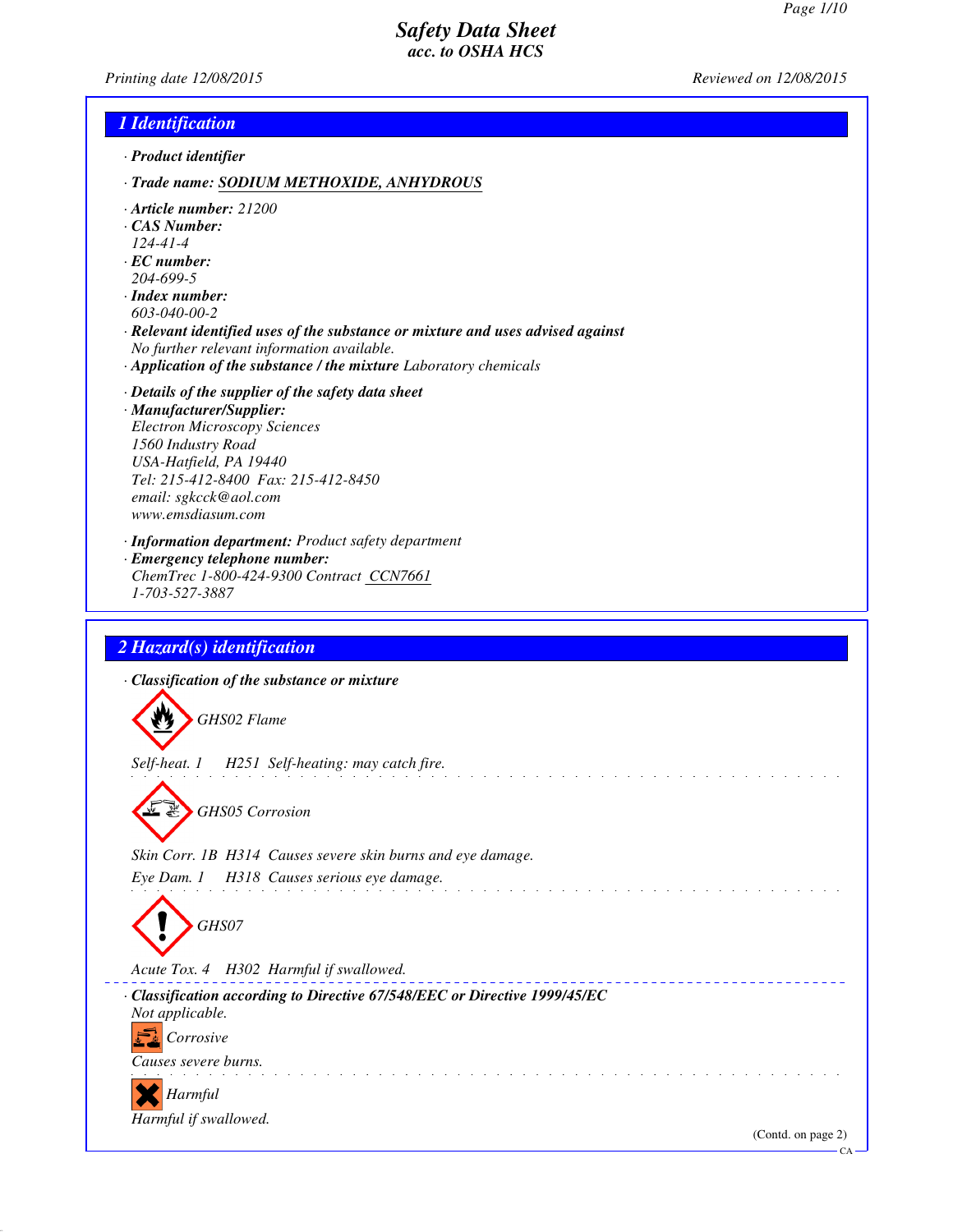*Printing date 12/08/2015 Reviewed on 12/08/2015*

#### *Trade name: SODIUM METHOXIDE, ANHYDROUS*



CA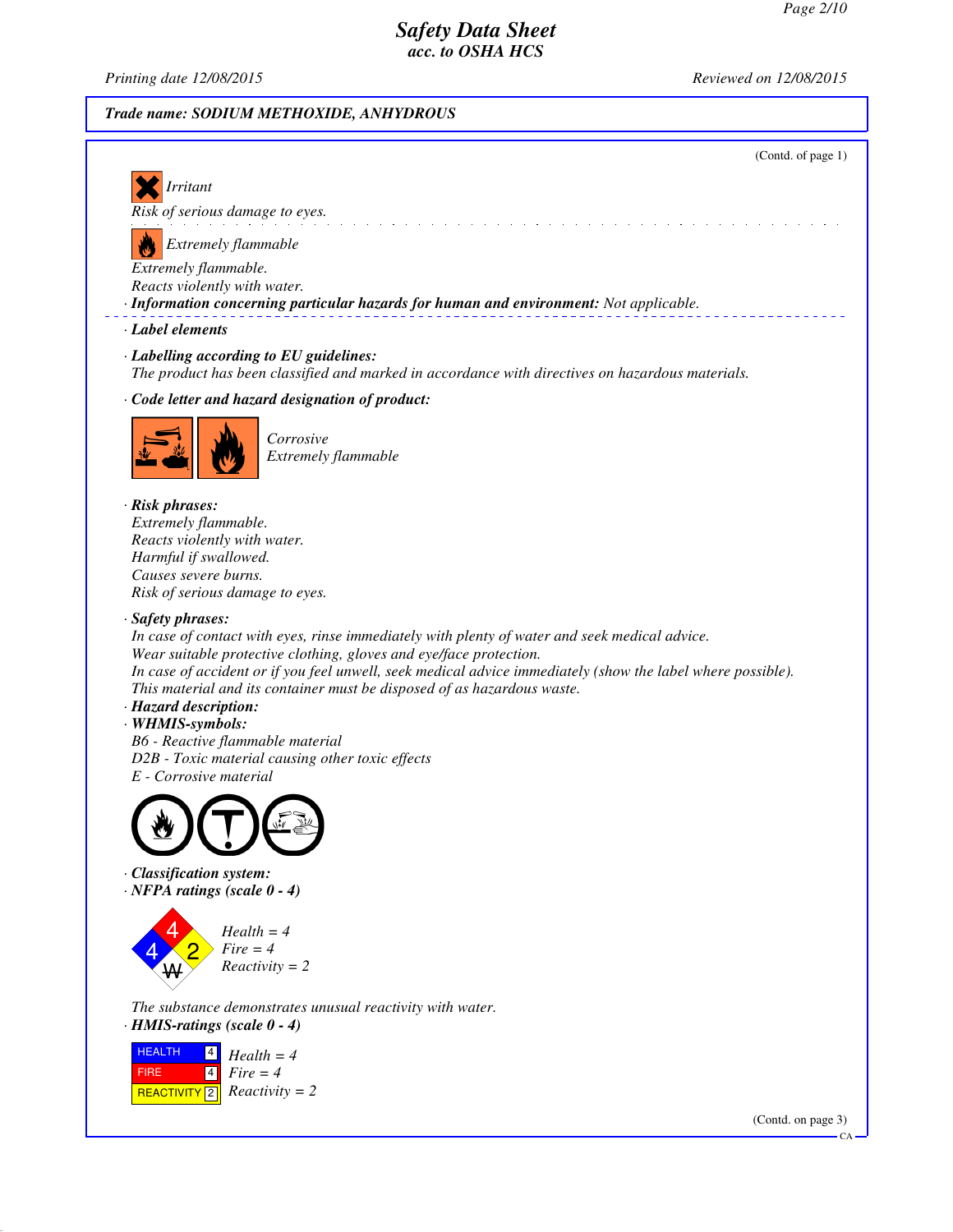*Printing date 12/08/2015 Reviewed on 12/08/2015*

#### *Trade name: SODIUM METHOXIDE, ANHYDROUS*

(Contd. of page 2)

- *· Other hazards*
- *· Results of PBT and vPvB assessment*
- *· PBT: Not applicable.*
- *· vPvB: Not applicable.*

# *3 Composition/information on ingredients*

- *· Chemical characterization: Substances*
- *· CAS No. Description*
- *124-41-4 sodium methanolate*
- *· Identification number(s)*
- *· EC number: 204-699-5*
- *· Index number: 603-040-00-2*

### *4 First-aid measures*

*· Description of first aid measures*

*· General information:*

*Immediately remove any clothing soiled by the product.*

*Symptoms of poisoning may even occur after several hours; therefore medical observation for at least 48 hours after the accident.*

- *· After inhalation: In case of unconsciousness place patient stably in side position for transportation.*
- *· After skin contact: Immediately wash with water and soap and rinse thoroughly.*
- *· After eye contact: Rinse opened eye for several minutes under running water. Then consult a doctor.*
- *· After swallowing:*
- *Immediately call a doctor.*
- *Drink copious amounts of water and provide fresh air. Immediately call a doctor.*
- *· Information for doctor:*
- *· Most important symptoms and effects, both acute and delayed No further relevant information available.*
- *· Indication of any immediate medical attention and special treatment needed*
- *No further relevant information available.*

### *5 Fire-fighting measures*

- *· Extinguishing media*
- *· Suitable extinguishing agents:*
- *CO2, extinguishing powder or water spray. Fight larger fires with water spray or alcohol resistant foam. · For safety reasons unsuitable extinguishing agents: Water with full jet*
- *· Special hazards arising from the substance or mixture No further relevant information available.*
- *· Advice for firefighters*
- *· Protective equipment: No special measures required.*

### *6 Accidental release measures*

- *· Personal precautions, protective equipment and emergency procedures Wear protective equipment. Keep unprotected persons away.*
- *· Environmental precautions: Do not allow to enter sewers/ surface or ground water.*
- *· Methods and material for containment and cleaning up: Use neutralizing agent.*

*Dispose contaminated material as waste according to item 13.*

*Ensure adequate ventilation.*

(Contd. on page 4)

CA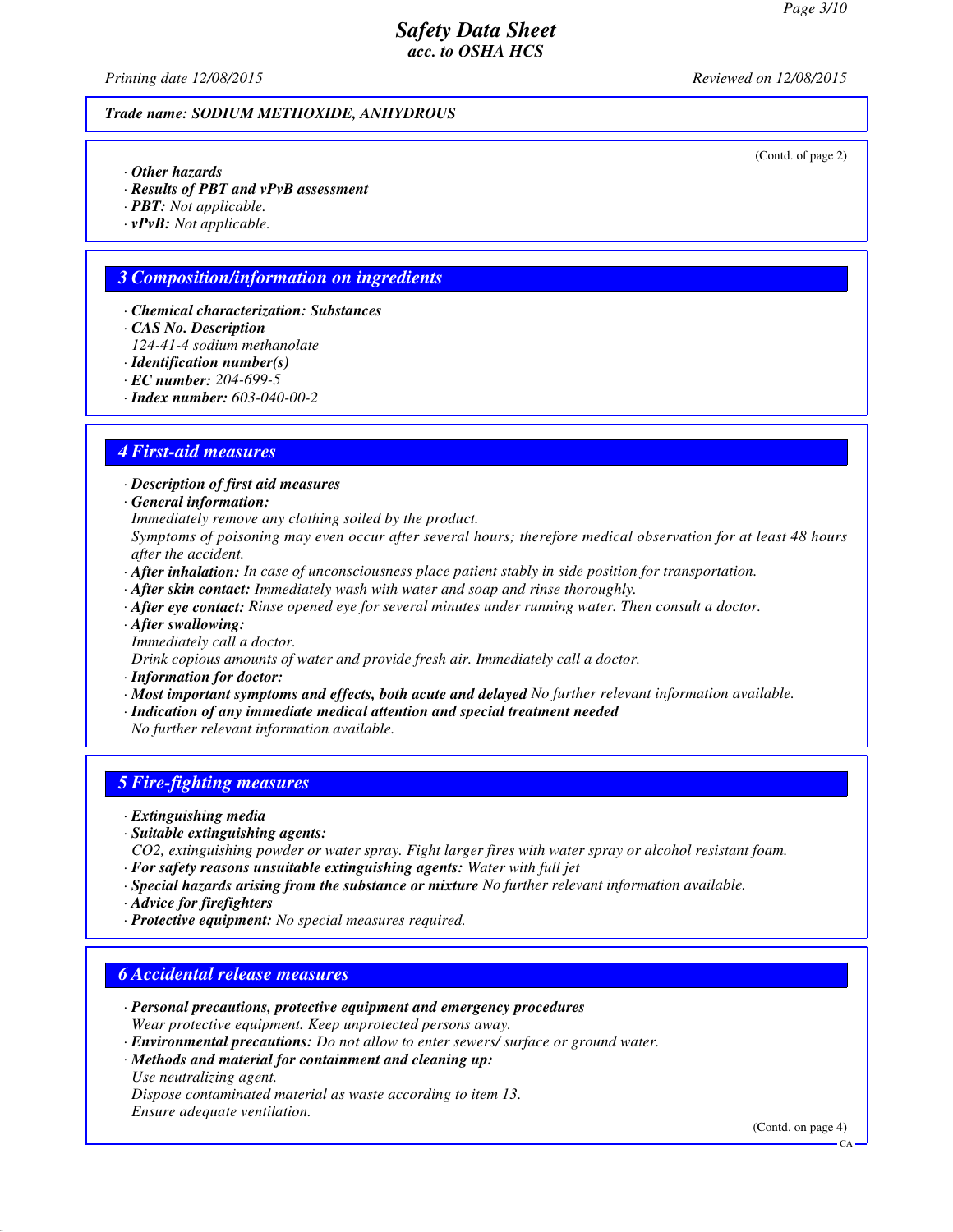(Contd. of page 3)

# *Safety Data Sheet acc. to OSHA HCS*

*Printing date 12/08/2015 Reviewed on 12/08/2015*

#### *Trade name: SODIUM METHOXIDE, ANHYDROUS*

*Do not flush with water or aqueous cleansing agents · Reference to other sections See Section 7 for information on safe handling. See Section 8 for information on personal protection equipment.*

*See Section 13 for disposal information.*

# *7 Handling and storage*

#### *· Handling:*

- *· Precautions for safe handling*
- *Thorough dedusting.*
- *Open and handle receptacle with care.*
- *· Information about protection against explosions and fires: Keep ignition sources away - Do not smoke. Protect against electrostatic charges.*
- *· Conditions for safe storage, including any incompatibilities*
- *· Storage:*
- *· Requirements to be met by storerooms and receptacles: Store in a cool location.*
- *· Information about storage in one common storage facility: Not required.*
- *· Further information about storage conditions:*
- *Keep receptacle tightly sealed.*
- *Do not gas tight seal receptacle.*
- *Store in cool, dry conditions in well sealed receptacles.*
- *Protect from heat and direct sunlight.*
- *· Specific end use(s) No further relevant information available.*

# *8 Exposure controls/personal protection*

- *· Additional information about design of technical systems: No further data; see item 7.*
- *· Control parameters*
- *· Components with limit values that require monitoring at the workplace: Not required.*
- *· Additional information: The lists that were valid during the creation were used as basis.*
- *· Exposure controls*
- *· Personal protective equipment:*
- *· General protective and hygienic measures: Keep away from foodstuffs, beverages and feed. Immediately remove all soiled and contaminated clothing. Wash hands before breaks and at the end of work. Avoid contact with the eyes.*
- *Avoid contact with the eyes and skin.*
- *· Breathing equipment: Not required.*
- *· Protection of hands:*



*Protective gloves*

*The glove material has to be impermeable and resistant to the product/ the substance/ the preparation. Due to missing tests no recommendation to the glove material can be given for the product/ the preparation/ the chemical mixture.*

*Selection of the glove material on consideration of the penetration times, rates of diffusion and the degradation*

(Contd. on page 5)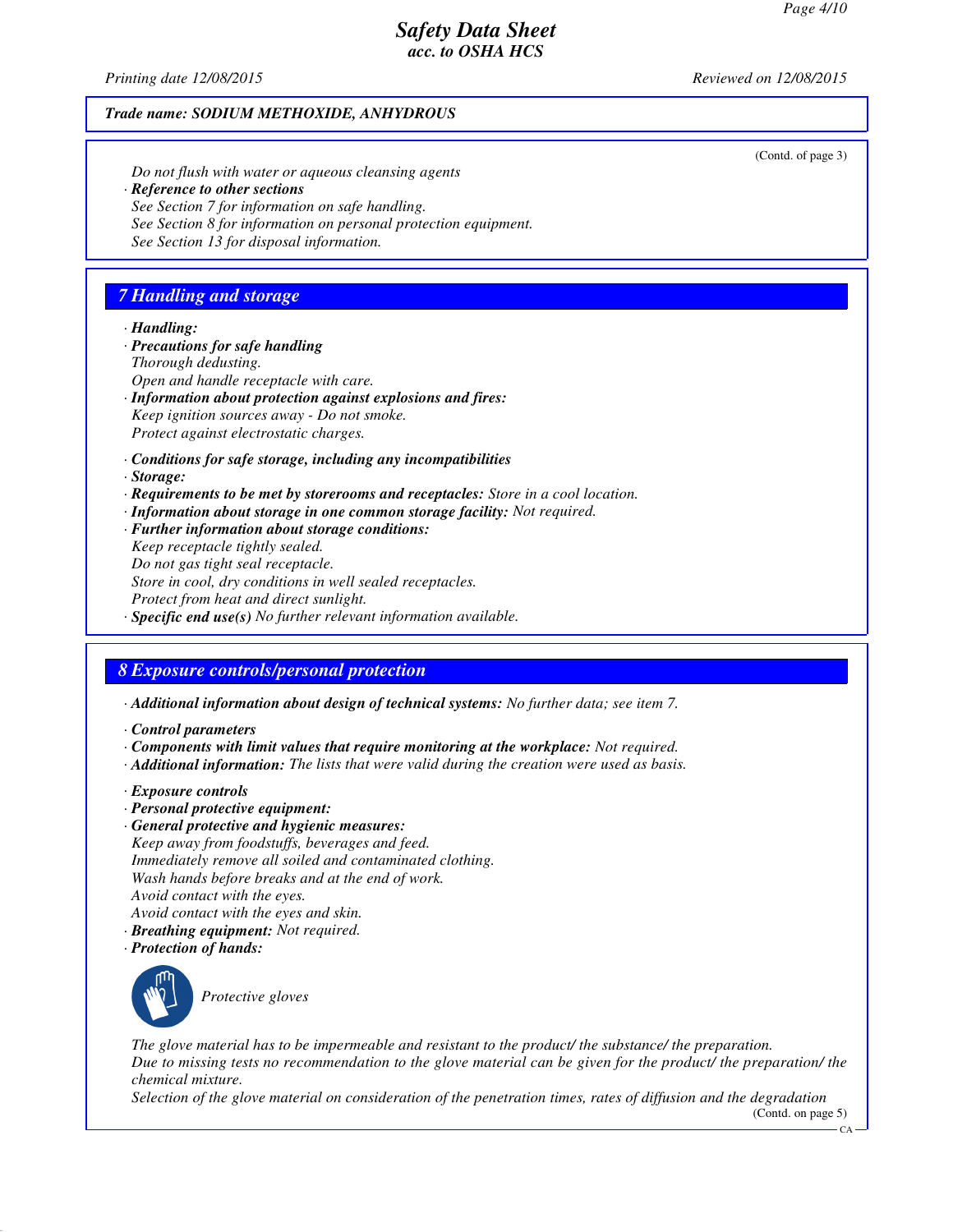(Contd. of page 4)

# *Safety Data Sheet acc. to OSHA HCS*

*Printing date 12/08/2015 Reviewed on 12/08/2015*

# *Trade name: SODIUM METHOXIDE, ANHYDROUS*

#### *· Material of gloves*

*The selection of the suitable gloves does not only depend on the material, but also on further marks of quality and varies from manufacturer to manufacturer.*

### *· Penetration time of glove material*

*The exact break through time has to be found out by the manufacturer of the protective gloves and has to be observed.*

### *· Eye protection:*



*Tightly sealed goggles*

| 9 Physical and chemical properties                                               |                                                                                               |
|----------------------------------------------------------------------------------|-----------------------------------------------------------------------------------------------|
| · Information on basic physical and chemical properties<br>· General Information |                                                                                               |
| $\cdot$ Appearance:                                                              |                                                                                               |
| Form:                                                                            | Powder                                                                                        |
| Color:                                                                           | White                                                                                         |
| $\cdot$ Odor:                                                                    | Characteristic                                                                                |
| · Odour threshold:                                                               | Not determined.                                                                               |
| $\cdot$ pH-value:                                                                | Not applicable.                                                                               |
| $\cdot$ Change in condition                                                      |                                                                                               |
| <b>Melting point/Melting range:</b>                                              | Undetermined.                                                                                 |
| <b>Boiling point/Boiling range:</b>                                              | Undetermined.                                                                                 |
| · Flash point:                                                                   | 12 °C                                                                                         |
| · Flammability (solid, gaseous):                                                 | Product is not flammable.                                                                     |
| · Ignition temperature:                                                          | 70 °C                                                                                         |
| · Decomposition temperature:                                                     | Not determined.                                                                               |
| · Auto igniting:                                                                 | Not determined.                                                                               |
| · Danger of explosion:                                                           | Product is not explosive. However, formation of explosive air/vapor<br>mixtures are possible. |
| · Explosion limits:                                                              |                                                                                               |
| Lower:                                                                           | Not determined.                                                                               |
| <b>Upper:</b>                                                                    | Not determined.                                                                               |
| · Vapor pressure:                                                                | Not applicable.                                                                               |
| $\cdot$ Density at 20 $\degree$ C:                                               | $0.97$ g/cm <sup>3</sup>                                                                      |
| · Relative density                                                               | Not determined.                                                                               |
| · Vapour density                                                                 | Not applicable.                                                                               |
| $\cdot$ Evaporation rate                                                         | Not applicable.                                                                               |
| · Solubility in / Miscibility with                                               |                                                                                               |
| Water:                                                                           | Insoluble.                                                                                    |
| · Partition coefficient (n-octanol/water): Not determined.                       |                                                                                               |
| · Viscosity:                                                                     |                                                                                               |
| Dynamic:                                                                         | Not applicable.                                                                               |
|                                                                                  | (Contd. on page $6$ )                                                                         |

CA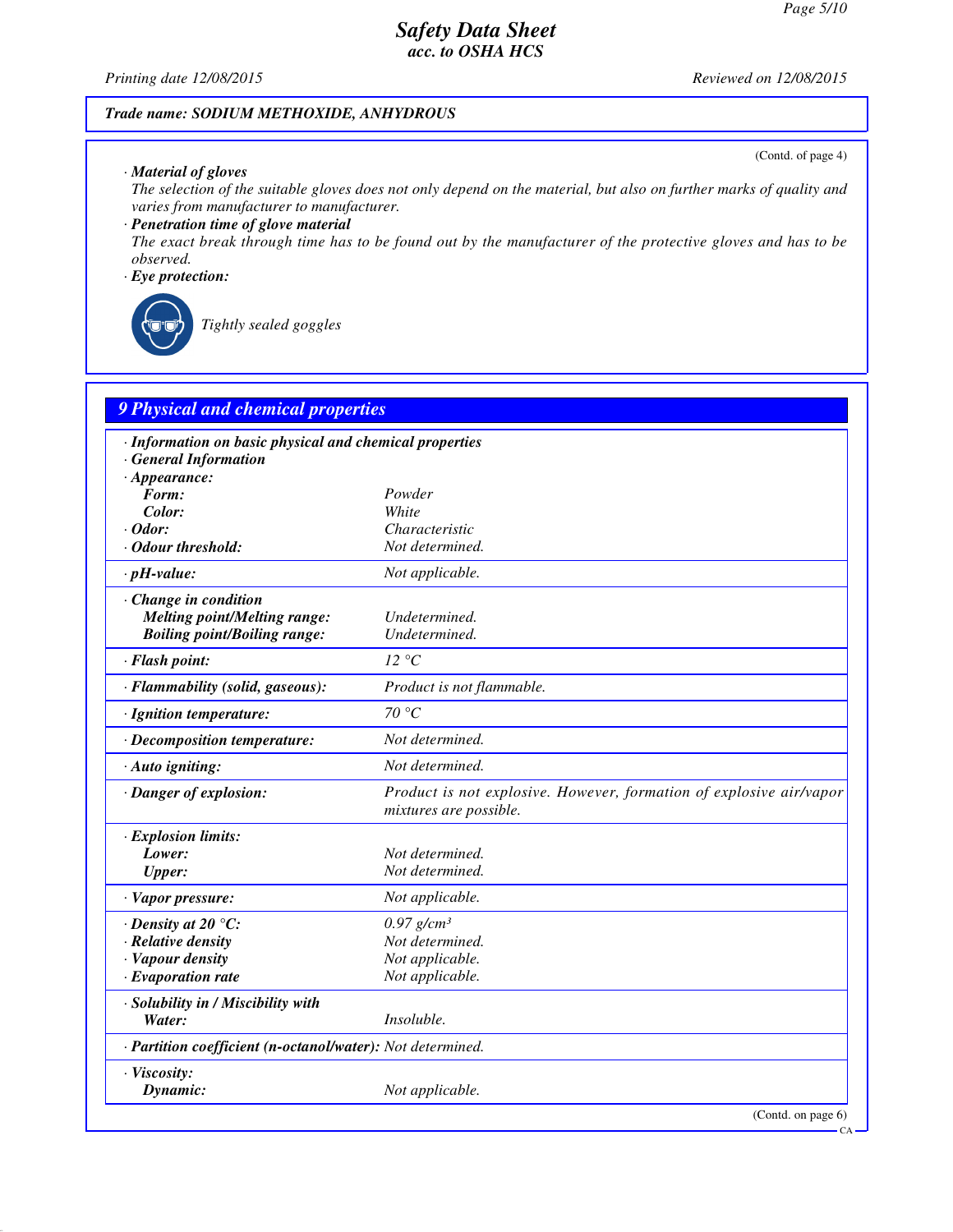*Printing date 12/08/2015 Reviewed on 12/08/2015*

#### *Trade name: SODIUM METHOXIDE, ANHYDROUS*

|                           | (Contd. of page $5$ )                      |
|---------------------------|--------------------------------------------|
| Kinematic:                | Not applicable.                            |
| Organic solvents:         | $0.0\%$                                    |
| <i>Solids content:</i>    | $100.0 \%$                                 |
| $\cdot$ Other information | No further relevant information available. |

### *10 Stability and reactivity*

*· Reactivity*

- *· Chemical stability*
- *· Thermal decomposition / conditions to be avoided: No decomposition if used according to specifications.*
- *· Possibility of hazardous reactions No dangerous reactions known.*
- *· Conditions to avoid No further relevant information available.*
- *· Incompatible materials: No further relevant information available.*
- *· Hazardous decomposition products: No dangerous decomposition products known.*

### *11 Toxicological information*

- *· Information on toxicological effects*
- *· Acute toxicity:*
- *· Primary irritant effect:*
- *· on the skin: Strong caustic effect on skin and mucous membranes.*
- *· on the eye:*
- *Strong caustic effect.*

*Strong irritant with the danger of severe eye injury.*

- *· Sensitization: No sensitizing effects known.*
- *· Additional toxicological information: Swallowing will lead to a strong caustic effect on mouth and throat and to the danger of perforation of esophagus and stomach.*

*· Carcinogenic categories*

*· IARC (International Agency for Research on Cancer)*

*Substance is not listed.*

*· NTP (National Toxicology Program)*

*Substance is not listed.*

*· OSHA-Ca (Occupational Safety Health Administration)*

*Substance is not listed.*

# *12 Ecological information*

*· Toxicity*

- *· Aquatic toxicity: No further relevant information available.*
- *· Persistence and degradability No further relevant information available.*
- *· Behavior in environmental systems:*
- *· Bioaccumulative potential No further relevant information available.*
- *· Mobility in soil No further relevant information available.*
- *· Additional ecological information:*

*· General notes:*

*Water hazard class 1 (Self-assessment): slightly hazardous for water*

*Do not allow undiluted product or large quantities of it to reach ground water, water course or sewage system.*

(Contd. on page 7)

 $\overline{C}$ A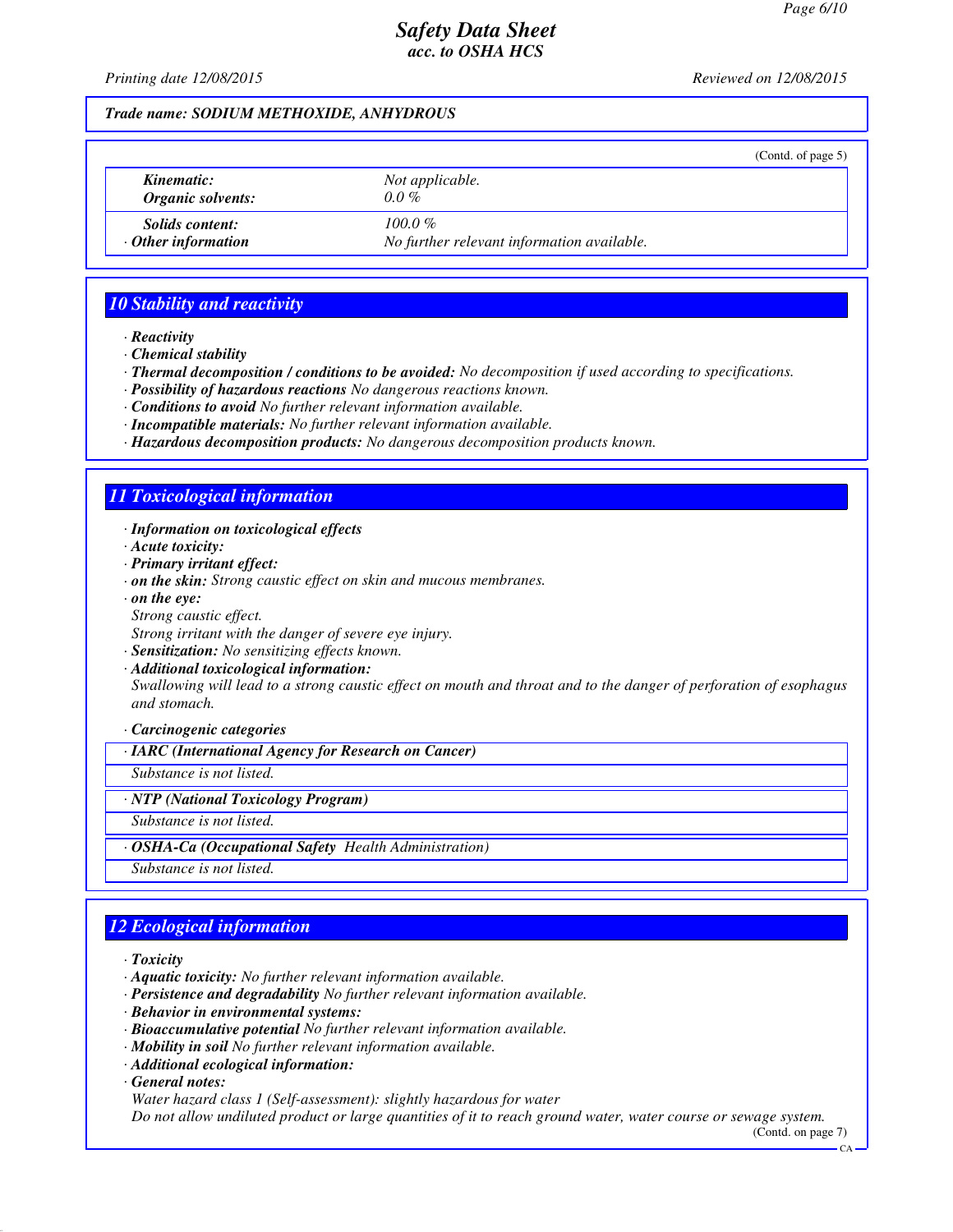*Printing date 12/08/2015 Reviewed on 12/08/2015*

### *Trade name: SODIUM METHOXIDE, ANHYDROUS*

(Contd. of page 6)

*Must not reach bodies of water or drainage ditch undiluted or unneutralized. Rinse off of bigger amounts into drains or the aquatic environment may lead to increased pH-values. A high pHvalue harms aquatic organisms. In the dilution of the use-level the pH-value is considerably reduced, so that after the use of the product the aqueous waste, emptied into drains, is only low water-dangerous.*

- *· Results of PBT and vPvB assessment*
- *· PBT: Not applicable.*
- *· vPvB: Not applicable.*
- *· Other adverse effects No further relevant information available.*

### *13 Disposal considerations*

- *· Waste treatment methods*
- *· Recommendation:*

*Must not be disposed of together with household garbage. Do not allow product to reach sewage system.*

- *· Uncleaned packagings:*
- *· Recommendation: Disposal must be made according to official regulations.*

| $\cdot$ UN-Number<br>· DOT, TDG, IMDG | <b>UN1431</b>                                   |  |
|---------------------------------------|-------------------------------------------------|--|
| $\cdot$ UN proper shipping name       |                                                 |  |
| $\cdot$ <i>DOT</i>                    | Sodium methylate                                |  |
| $\cdot$ TDG                           | 1431 Sodium methylate                           |  |
| $\cdot$ IMDG                          | <b>SODIUM METHYLATE</b>                         |  |
| · Transport hazard class(es)          |                                                 |  |
| $\cdot$ DOT                           |                                                 |  |
|                                       |                                                 |  |
| $\cdot$ Class                         | 4.2 Substances liable to spontaneous combustion |  |
| $-Label$                              | 4.2, 8                                          |  |
| · TDG (Transport dangerous goods):    |                                                 |  |
| v                                     |                                                 |  |
| · Class                               | 4.2 Substances liable to spontaneous combustion |  |
| $\cdot$ Label                         | $4.2 + 8$                                       |  |
| $\cdot$ IMDG                          |                                                 |  |
| W                                     |                                                 |  |
| · Class                               | 4.2 Substances liable to spontaneous combustion |  |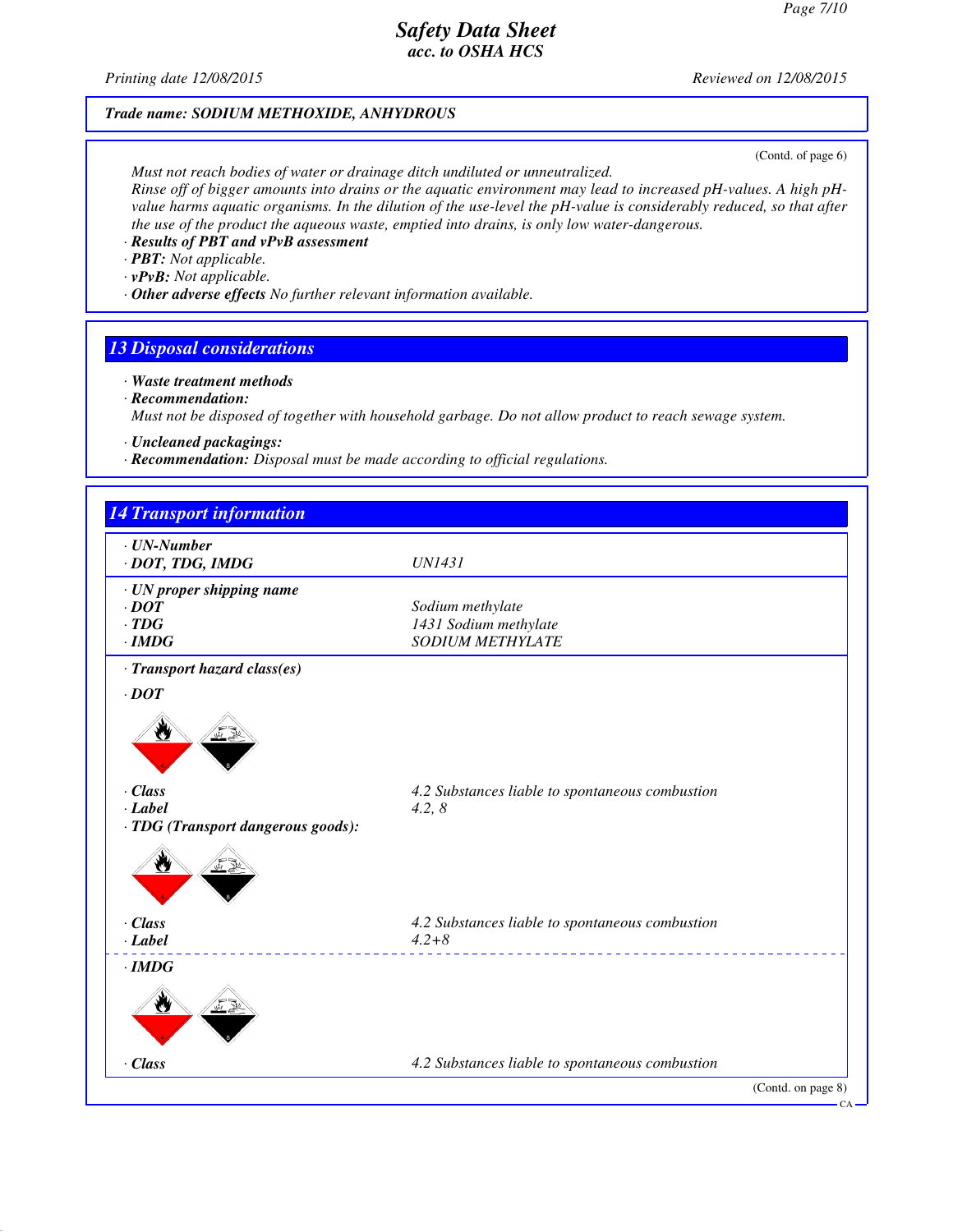$\alpha_A$ 

# *Safety Data Sheet acc. to OSHA HCS*

*Printing date 12/08/2015 Reviewed on 12/08/2015*

# *Trade name: SODIUM METHOXIDE, ANHYDROUS*

|                                                                                     | (Contd. of page 7)                                                                                |
|-------------------------------------------------------------------------------------|---------------------------------------------------------------------------------------------------|
| $\cdot$ <i>Label</i>                                                                | 4.2/8                                                                                             |
| $\cdot$ <i>IATA</i>                                                                 |                                                                                                   |
|                                                                                     |                                                                                                   |
| · Class                                                                             | 4.2 Substances liable to spontaneous combustion                                                   |
| $-Label$                                                                            | 4.2(8)                                                                                            |
| · Packing group                                                                     |                                                                                                   |
| · DOT, TDG, IMDG, IATA                                                              | II                                                                                                |
| · Environmental hazards:                                                            |                                                                                                   |
| · Marine pollutant:                                                                 | N <sub>O</sub>                                                                                    |
| · Special precautions for user                                                      | Warning: Substances liable to spontaneous combustion                                              |
| · Danger code (Kemler):<br>· EMS Number:                                            | 48<br>$F-A, S-L$                                                                                  |
|                                                                                     |                                                                                                   |
| · Transport in bulk according to Annex II of<br><b>MARPOL73/78 and the IBC Code</b> | Not applicable.                                                                                   |
| · Transport/Additional information:                                                 |                                                                                                   |
| $\cdot$ DOT                                                                         |                                                                                                   |
| · Quantity limitations                                                              | On passenger aircraft/rail: 15 kg                                                                 |
|                                                                                     | On cargo aircraft only: 50 kg                                                                     |
| · Hazardous substance:                                                              | 1000 lbs, 454 kg                                                                                  |
| $\cdot$ TDG                                                                         | Code: E2                                                                                          |
| $\cdot$ Excepted quantities (EQ)                                                    | Maximum net quantity per inner packaging: 30 g                                                    |
|                                                                                     | Maximum net quantity per outer packaging: 500 g                                                   |
| $\cdot$ IMDG                                                                        |                                                                                                   |
| $\cdot$ Limited quantities (LQ)                                                     | 0                                                                                                 |
| $\cdot$ Excepted quantities (EQ)                                                    | Code: E2                                                                                          |
|                                                                                     | Maximum net quantity per inner packaging: 30 g<br>Maximum net quantity per outer packaging: 500 g |
|                                                                                     |                                                                                                   |
| · UN "Model Regulation":                                                            | UN1431, Sodium methylate, 4.2 (8), II                                                             |

# *15 Regulatory information*

*· Safety, health and environmental regulations/legislation specific for the substance or mixture · Sara*

*· Section 355 (extremely hazardous substances): Substance is not listed. · Section 313 (Specific toxic chemical listings): Substance is not listed. · TSCA (Toxic Substances Control Act): Substance is listed.* (Contd. on page 9)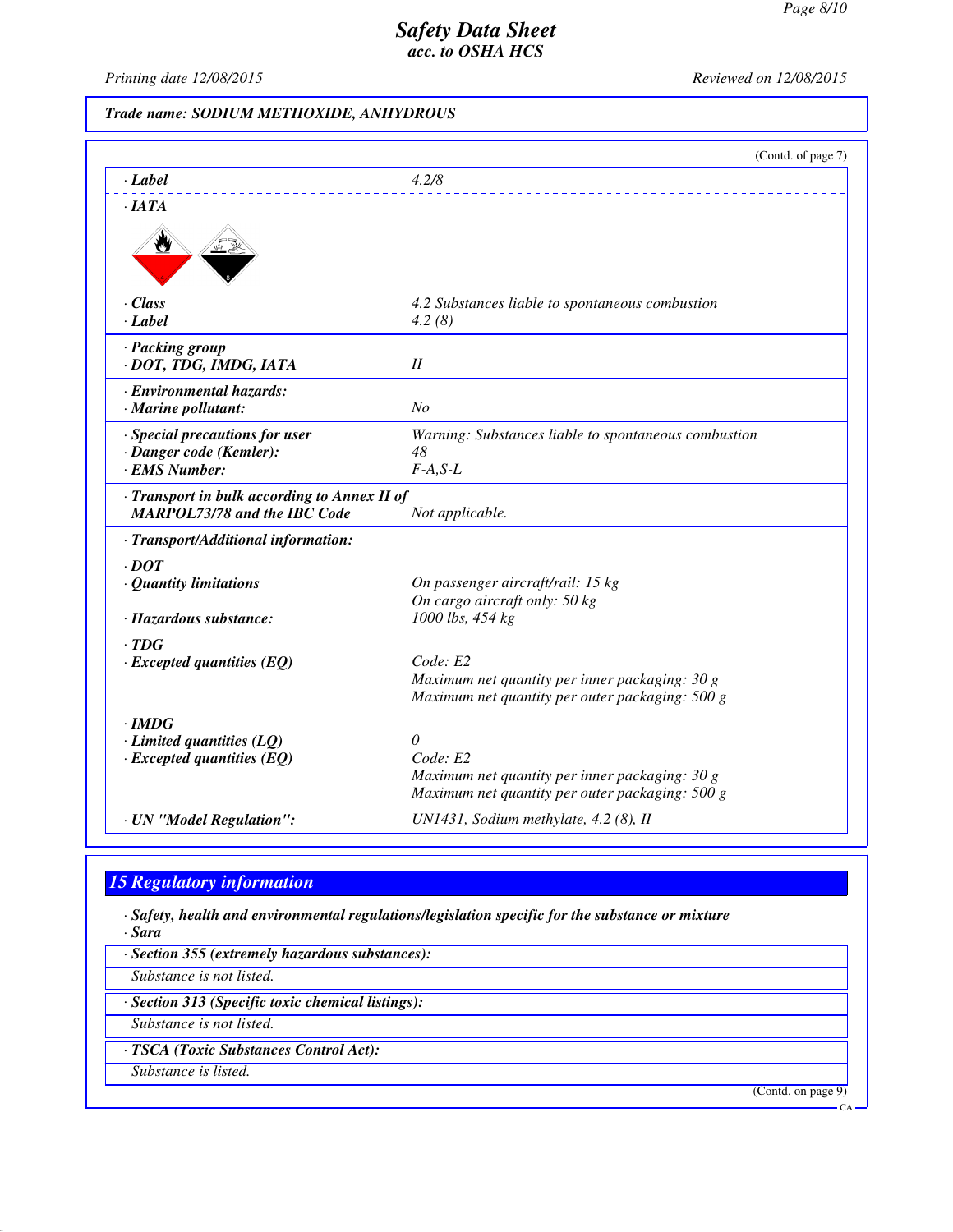*Printing date 12/08/2015 Reviewed on 12/08/2015*

### *Trade name: SODIUM METHOXIDE, ANHYDROUS*

|                                                                    | (Contd. of page 8) |
|--------------------------------------------------------------------|--------------------|
| · Proposition 65                                                   |                    |
| Chemicals known to cause cancer:                                   |                    |
| Substance is not listed.                                           |                    |
| · Chemicals known to cause reproductive toxicity for females:      |                    |
| Substance is not listed.                                           |                    |
| · Chemicals known to cause reproductive toxicity for males:        |                    |
| Substance is not listed.                                           |                    |
| · Chemicals known to cause developmental toxicity:                 |                    |
| Substance is not listed.                                           |                    |
| · Carcinogenic categories                                          |                    |
| · EPA (Environmental Protection Agency)                            |                    |
| Substance is not listed.                                           |                    |
| · TLV (Threshold Limit Value established by ACGIH)                 |                    |
| Substance is not listed.                                           |                    |
| · NIOSH-Ca (National Institute for Occupational Safety and Health) |                    |
| Substance is not listed.                                           |                    |
| · Canadian substance listings:                                     |                    |
| · Canadian Domestic Substances List (DSL)                          |                    |
| Substance is listed.                                               |                    |
| · Canadian Ingredient Disclosure list (limit 0.1%)                 |                    |
| Substance is not listed.                                           |                    |
| · Canadian Ingredient Disclosure list (limit 1%)                   |                    |
| Substance is not listed.                                           |                    |

*· Product related hazard informations:*

*The product has been classified and marked in accordance with directives on hazardous materials.*

*· Hazard symbols:*



*Corrosive Extremely flammable* 

*· Risk phrases: Extremely flammable. Reacts violently with water. Harmful if swallowed. Causes severe burns. Risk of serious damage to eyes.*

*· Safety phrases:*

*In case of contact with eyes, rinse immediately with plenty of water and seek medical advice. Wear suitable protective clothing, gloves and eye/face protection. In case of accident or if you feel unwell, seek medical advice immediately (show the label where possible). This material and its container must be disposed of as hazardous waste. · Chemical safety assessment: A Chemical Safety Assessment has not been carried out.*

(Contd. on page 10)

CA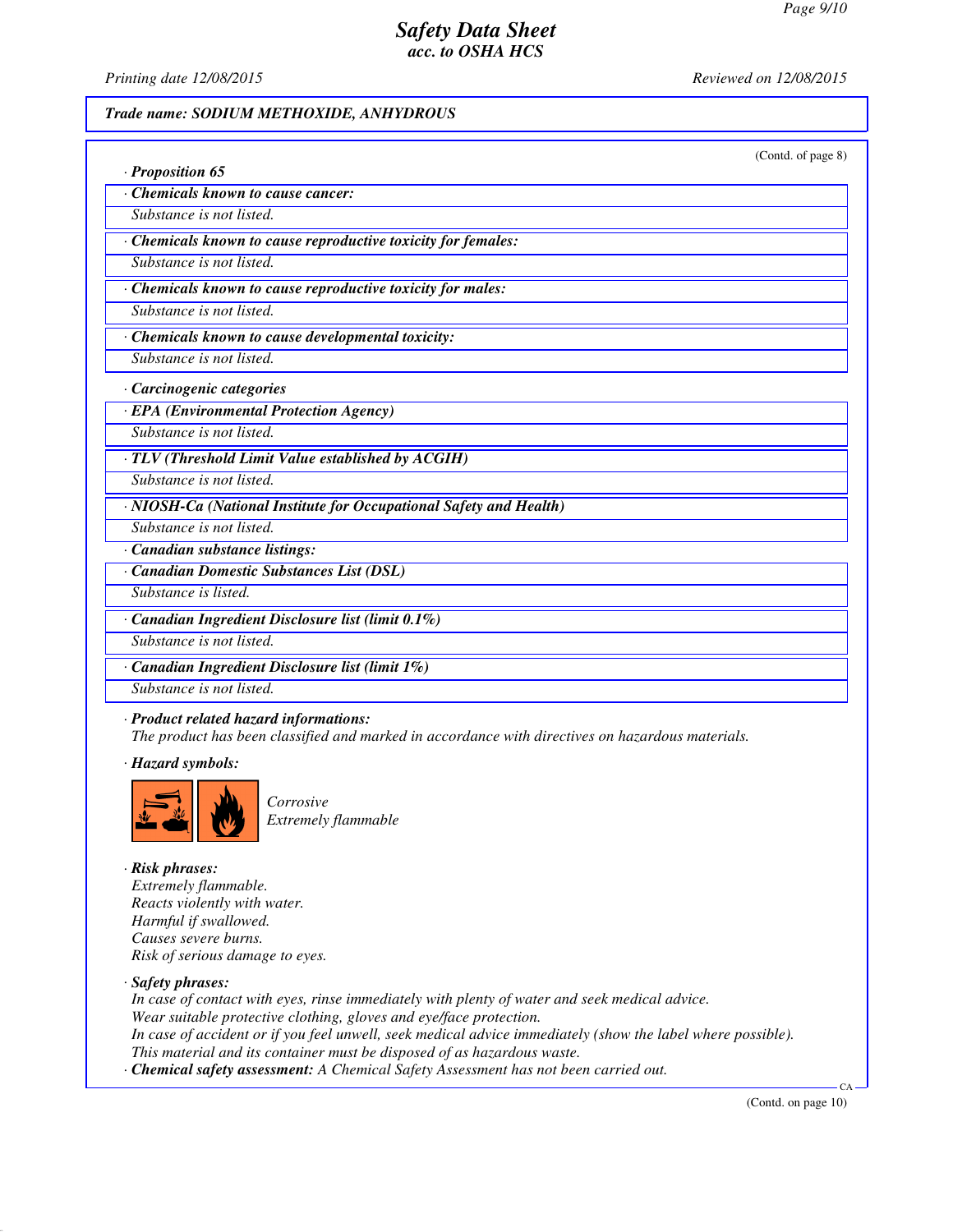*Printing date 12/08/2015 Reviewed on 12/08/2015*

### *Trade name: SODIUM METHOXIDE, ANHYDROUS*

(Contd. of page 9)

CA

#### *16 Other information*

*This information is based on our present knowledge. However, this shall not constitute a guarantee for any specific product features and shall not establish a legally valid contractual relationship.*

*· Date of preparation / last revision 12/08/2015 / - · Abbreviations and acronyms: IMDG: International Maritime Code for Dangerous Goods DOT: US Department of Transportation IATA: International Air Transport Association ACGIH: American Conference of Governmental Industrial Hygienists EINECS: European Inventory of Existing Commercial Chemical Substances CAS: Chemical Abstracts Service (division of the American Chemical Society) NFPA: National Fire Protection Association (USA) HMIS: Hazardous Materials Identification System (USA) WHMIS: Workplace Hazardous Materials Information System (Canada) Self-heat. 1: Self-Heating Substances and Mixtures, Hazard Category 1 Acute Tox. 4: Acute toxicity, Hazard Category 4 Skin Corr. 1B: Skin corrosion/irritation, Hazard Category 1B Eye Dam. 1: Serious eye damage/eye irritation, Hazard Category 1*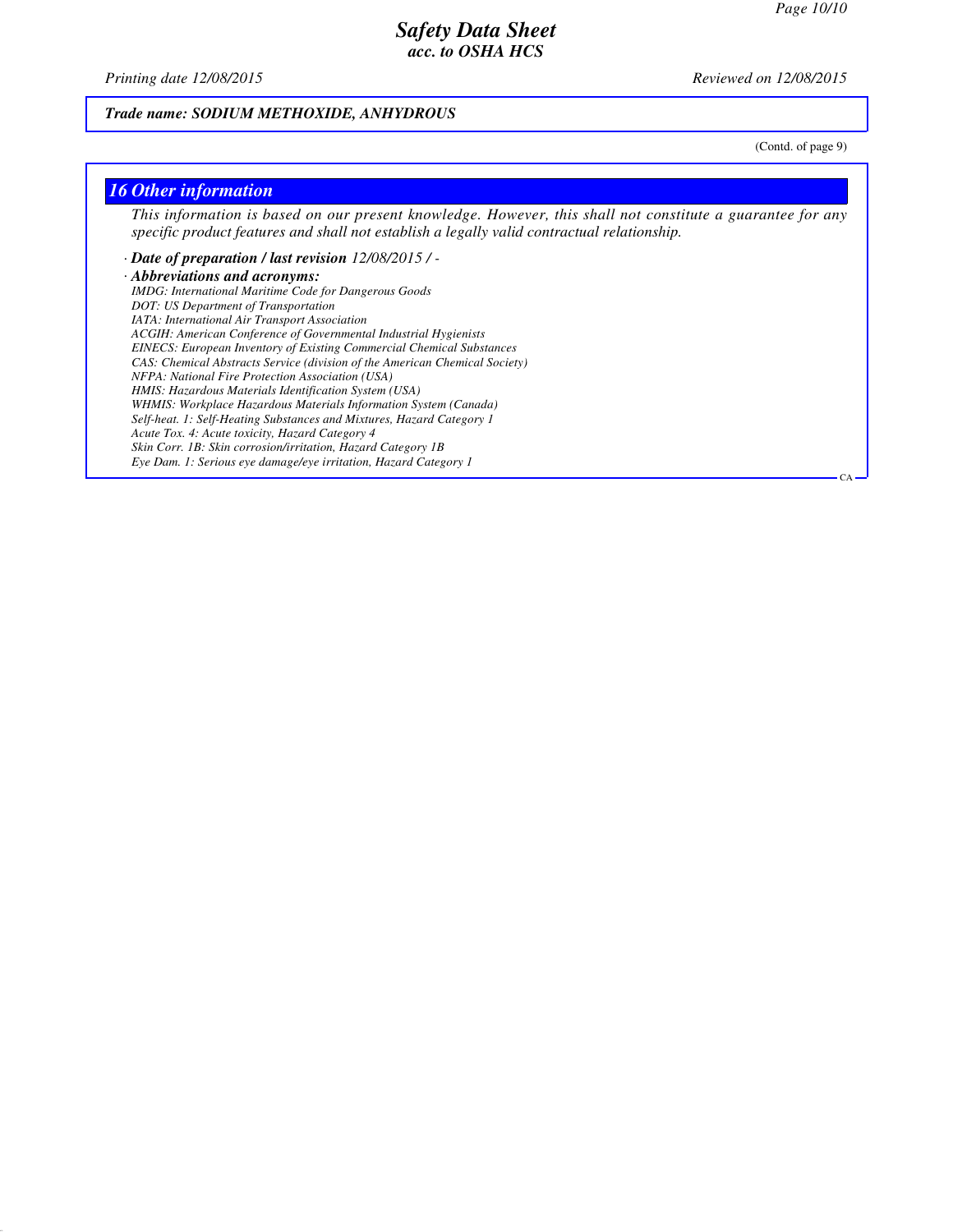*Printing date 08.12.2015 Revision: 08.12.2015*

|                                                                                                           | <b>SECTION 1: Identification of the substance/mixture and of the company/undertaking</b>                                                                                                                                                      |
|-----------------------------------------------------------------------------------------------------------|-----------------------------------------------------------------------------------------------------------------------------------------------------------------------------------------------------------------------------------------------|
| · 1.1 Product identifier                                                                                  |                                                                                                                                                                                                                                               |
|                                                                                                           | · Trade name: SODIUM METHOXIDE, ANHYDROUS                                                                                                                                                                                                     |
| CAS Number:<br>$124 - 41 - 4$<br>$\cdot$ EC number:<br>204-699-5<br>$\cdot$ Index number:<br>603-040-00-2 | $\cdot$ Article number: 21200<br>$\cdot$ 1.2 Relevant identified uses of the substance or mixture and uses advised against<br>No further relevant information available.<br>· Application of the substance / the mixture Laboratory chemicals |
| 1560 Industry Road<br>www.emsdiasum.com                                                                   | $\cdot$ 1.3 Details of the supplier of the safety data sheet<br>· Manufacturer/Supplier:<br><b>Electron Microscopy Sciences</b><br>USA-Hatfield, PA 19440<br>Tel: 215-412-8400 Fax: 215-412-8450<br>email: sgkcck@aol.com                     |
| 1-703-527-3887                                                                                            | · Further information obtainable from: Product safety department<br>· 1.4 Emergency telephone number:<br>ChemTrec 1-800-424-9300 Contract CCN7661                                                                                             |
|                                                                                                           | <b>SECTION 2: Hazards identification</b><br>$\cdot$ 2.1 Classification of the substance or mixture<br>· Classification according to Regulation (EC) No 1272/2008                                                                              |
|                                                                                                           | GHS02 flame                                                                                                                                                                                                                                   |
|                                                                                                           | Self-heat. 1 H251 Self-heating: may catch fire.                                                                                                                                                                                               |
|                                                                                                           | GHS05 corrosion                                                                                                                                                                                                                               |
|                                                                                                           | Skin Corr. 1B H314 Causes severe skin burns and eye damage.                                                                                                                                                                                   |
| Eye Dam. 1                                                                                                | H318 Causes serious eye damage.<br>GHS07                                                                                                                                                                                                      |
|                                                                                                           | Acute Tox. 4 H302 Harmful if swallowed.                                                                                                                                                                                                       |
| $\cdot$ 2.2 Label elements                                                                                |                                                                                                                                                                                                                                               |
|                                                                                                           | · Labelling according to Regulation (EC) No 1272/2008<br>The substance is classified and labelled according to the CLP regulation.                                                                                                            |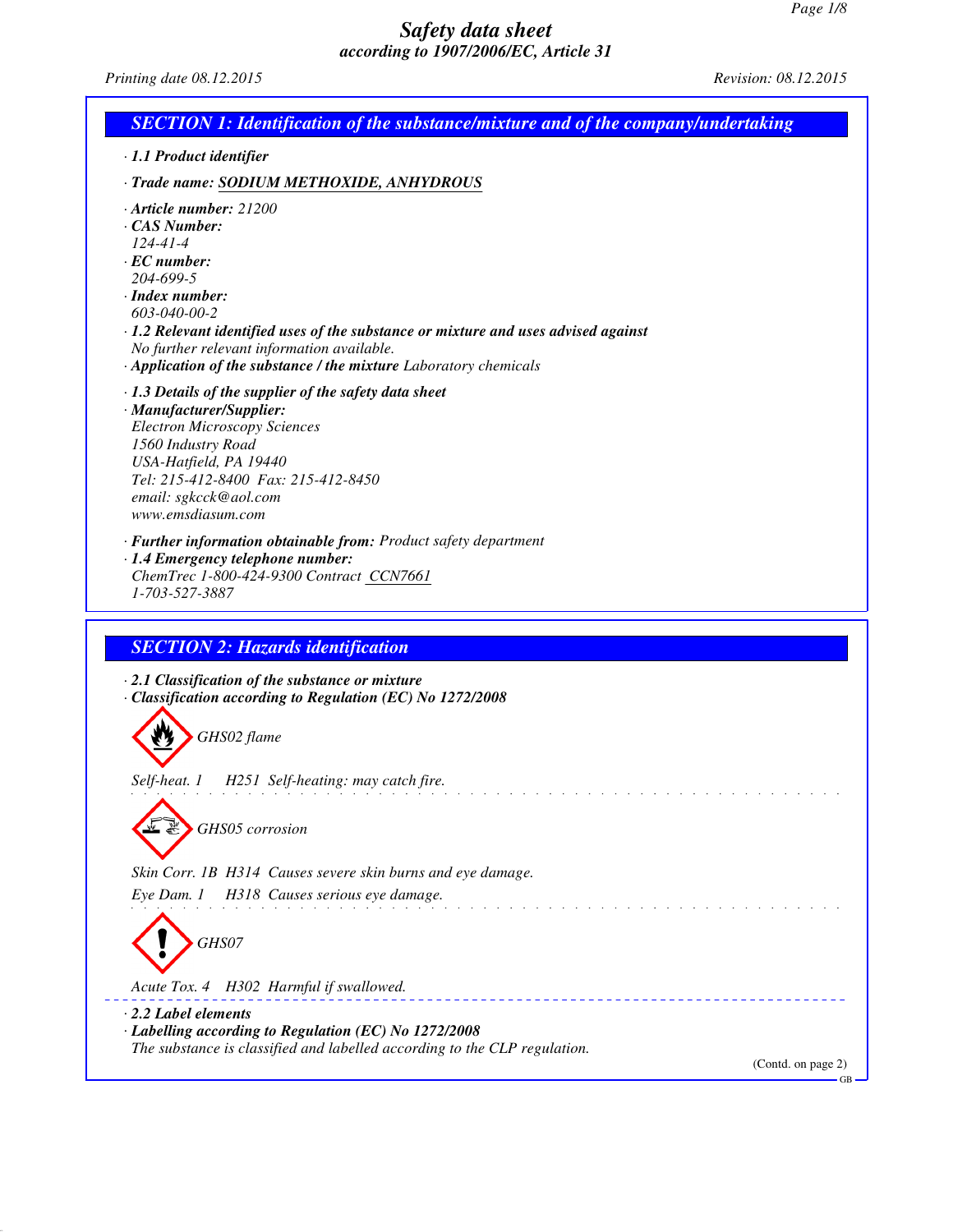*Printing date 08.12.2015 Revision: 08.12.2015*

*Trade name: SODIUM METHOXIDE, ANHYDROUS*

| · Hazard pictograms                               | (Contd. of page 1)                                                                                          |
|---------------------------------------------------|-------------------------------------------------------------------------------------------------------------|
| GHS02                                             | GHS05<br>GHS07                                                                                              |
| · Signal word Danger                              |                                                                                                             |
|                                                   | · Hazard-determining components of labelling:                                                               |
| sodium methanolate                                |                                                                                                             |
| · Hazard statements                               |                                                                                                             |
|                                                   | H251 Self-heating: may catch fire.                                                                          |
|                                                   | H302 Harmful if swallowed.                                                                                  |
|                                                   | H314 Causes severe skin burns and eye damage.                                                               |
| · Precautionary statements                        |                                                                                                             |
|                                                   | P303+P361+P353 IF ON SKIN (or hair): Take off immediately all contaminated clothing. Rinse skin with water/ |
|                                                   | shower.                                                                                                     |
|                                                   | P305+P351+P338 IF IN EYES: Rinse cautiously with water for several minutes. Remove contact lenses, if       |
|                                                   | present and easy to do. Continue rinsing.                                                                   |
| P310                                              | Immediately call a POISON CENTER/doctor.                                                                    |
| P321                                              | Specific treatment (see on this label).                                                                     |
| P405                                              | Store locked up.                                                                                            |
| P501                                              | Dispose of contents/container in accordance with local/regional/national/international                      |
|                                                   | regulations.                                                                                                |
| · Additional information:                         |                                                                                                             |
|                                                   | EUH014 Reacts violently with water.                                                                         |
| $\cdot$ 2.3 Other hazards                         |                                                                                                             |
| $\mathbf{D}\mathbf{D}\mathbf{T}$ . Not applicable | · Results of PBT and vPvB assessment                                                                        |

*· PBT: Not applicable. · vPvB: Not applicable.*

### *SECTION 3: Composition/information on ingredients*

- *· 3.1 Chemical characterisation: Substances*
- *· CAS No. Description*
- *124-41-4 sodium methanolate*
- *· Identification number(s) · EC number: 204-699-5*
- *· Index number: 603-040-00-2*
- *SECTION 4: First aid measures*

### *· 4.1 Description of first aid measures*

- *· General information:*
- *Immediately remove any clothing soiled by the product.*

*Symptoms of poisoning may even occur after several hours; therefore medical observation for at least 48 hours after the accident.*

- *· After inhalation: In case of unconsciousness place patient stably in side position for transportation.*
- *· After skin contact: Immediately wash with water and soap and rinse thoroughly.*
- *· After eye contact: Rinse opened eye for several minutes under running water. Then consult a doctor.*
- *· After swallowing:*

*Call for a doctor immediately.*

(Contd. on page 3)

GB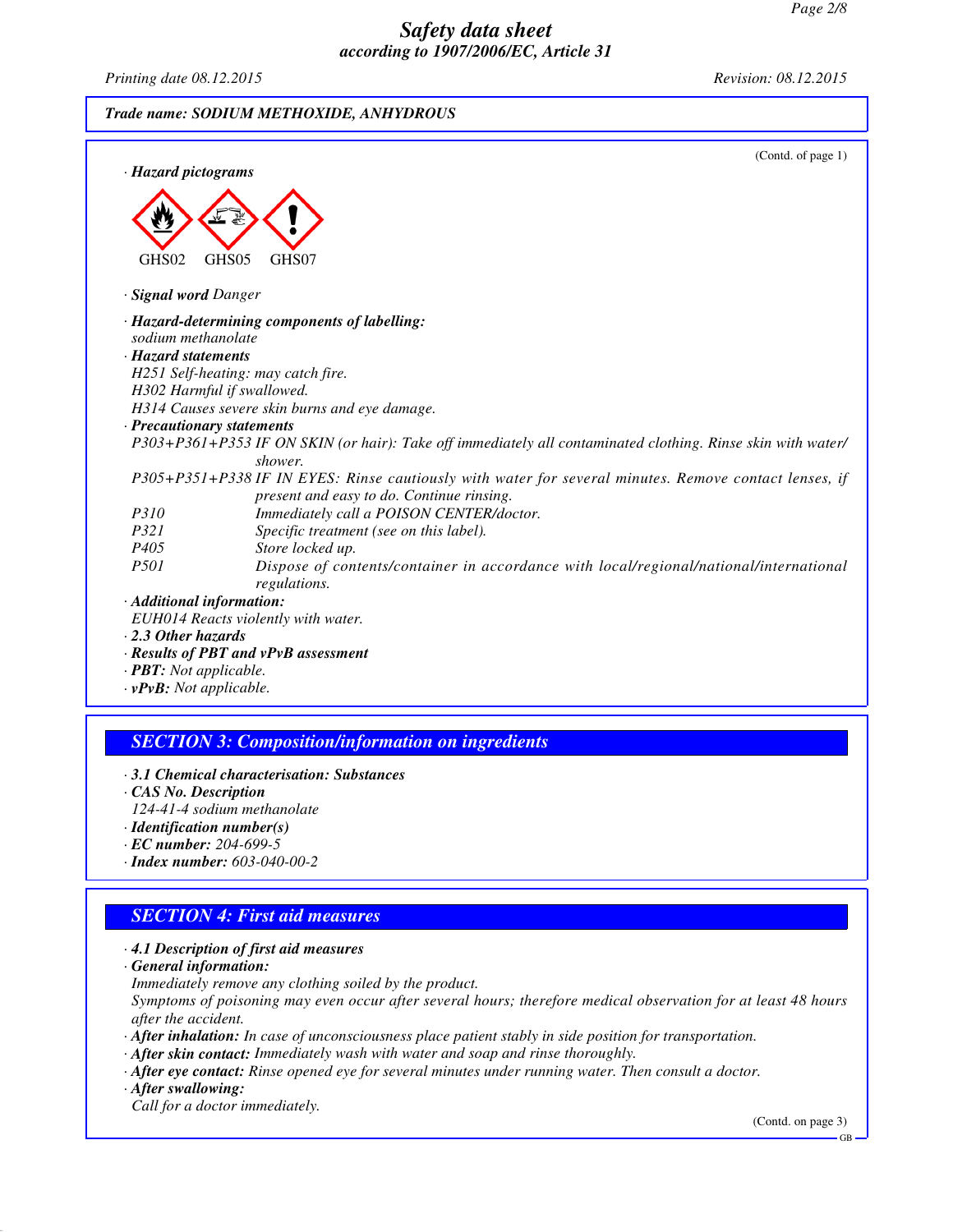*Printing date 08.12.2015 Revision: 08.12.2015*

#### *Trade name: SODIUM METHOXIDE, ANHYDROUS*

(Contd. of page 2)

- *Drink plenty of water and provide fresh air. Call for a doctor immediately.*
- *· 4.2 Most important symptoms and effects, both acute and delayed No further relevant information available.*
- *· 4.3 Indication of any immediate medical attention and special treatment needed*
- *No further relevant information available.*

# *SECTION 5: Firefighting measures*

- *· 5.1 Extinguishing media*
- *· Suitable extinguishing agents:*
- *CO2, powder or water spray. Fight larger fires with water spray or alcohol resistant foam.*
- *· For safety reasons unsuitable extinguishing agents: Water with full jet*
- *· 5.2 Special hazards arising from the substance or mixture No further relevant information available.*
- *· 5.3 Advice for firefighters*
- *· Protective equipment: No special measures required.*

# *SECTION 6: Accidental release measures*

- *· 6.1 Personal precautions, protective equipment and emergency procedures Wear protective equipment. Keep unprotected persons away.*
- *· 6.2 Environmental precautions: Do not allow to enter sewers/ surface or ground water.*
- *· 6.3 Methods and material for containment and cleaning up:*

*Use neutralising agent. Dispose contaminated material as waste according to item 13. Ensure adequate ventilation. Do not flush with water or aqueous cleansing agents*

*· 6.4 Reference to other sections See Section 7 for information on safe handling. See Section 8 for information on personal protection equipment. See Section 13 for disposal information.*

# *SECTION 7: Handling and storage*

*· 7.1 Precautions for safe handling*

*Thorough dedusting.*

- *Open and handle receptacle with care.*
- *· Information about fire and explosion protection:*
- *Keep ignition sources away Do not smoke. Protect against electrostatic charges.*
- *· 7.2 Conditions for safe storage, including any incompatibilities*
- *· Storage:*
- *· Requirements to be met by storerooms and receptacles: Store in a cool location.*
- *· Information about storage in one common storage facility: Not required.*
- *· Further information about storage conditions:*
- *Keep container tightly sealed.*
- *Do not seal receptacle gas tight.*

*Store in cool, dry conditions in well sealed receptacles.*

- *Protect from heat and direct sunlight.*
- *· 7.3 Specific end use(s) No further relevant information available.*

(Contd. on page 4)

GB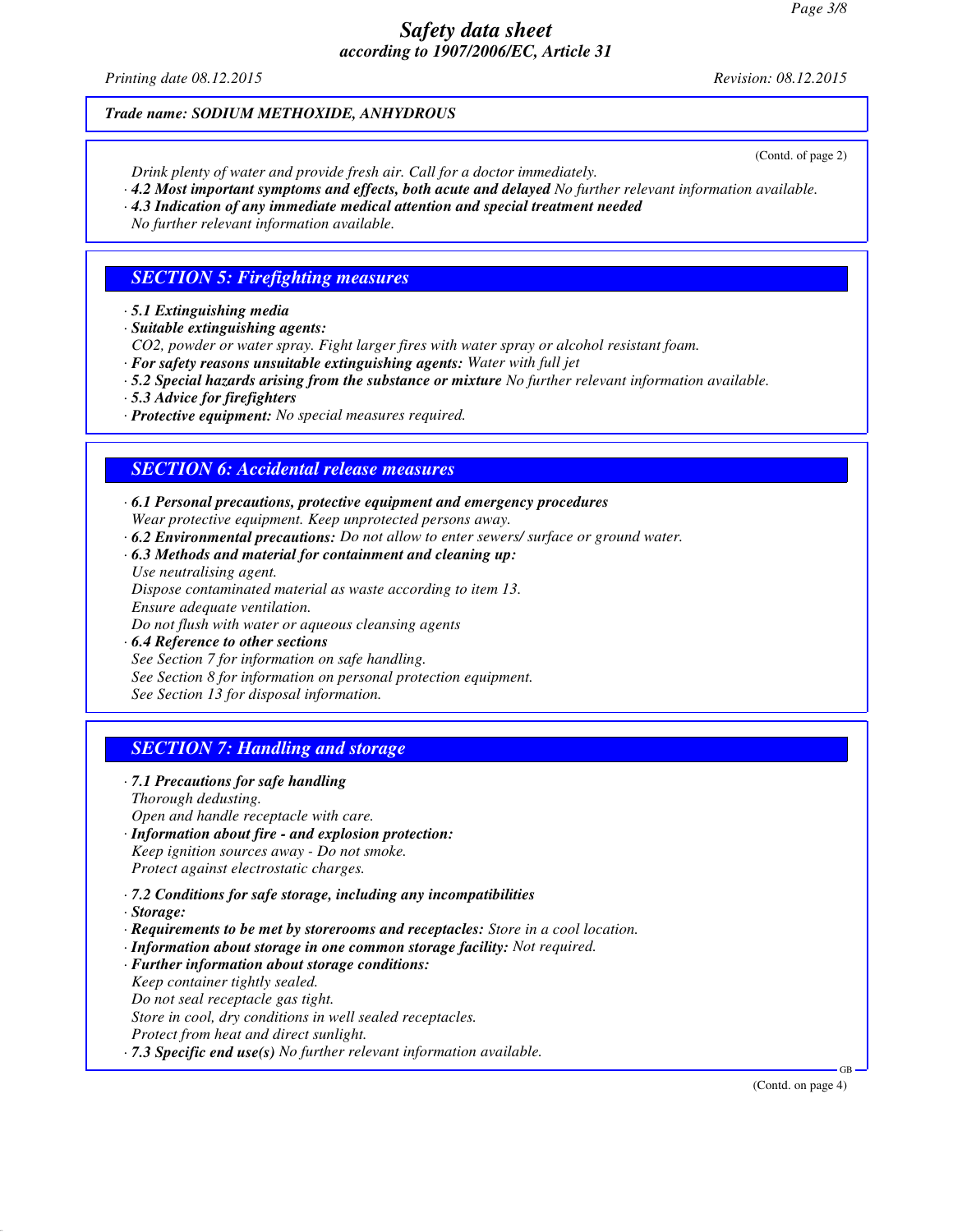*Printing date 08.12.2015 Revision: 08.12.2015*

# *Trade name: SODIUM METHOXIDE, ANHYDROUS*

(Contd. of page 3)

(Contd. on page 5)

GB

# *SECTION 8: Exposure controls/personal protection · Additional information about design of technical facilities: No further data; see item 7. · 8.1 Control parameters · Ingredients with limit values that require monitoring at the workplace: Not required. · Additional information: The lists valid during the making were used as basis. · 8.2 Exposure controls · Personal protective equipment: · General protective and hygienic measures: Keep away from foodstuffs, beverages and feed. Immediately remove all soiled and contaminated clothing Wash hands before breaks and at the end of work. Avoid contact with the eyes. Avoid contact with the eyes and skin. · Respiratory protection: Not required. · Protection of hands: Protective gloves The glove material has to be impermeable and resistant to the product/ the substance/ the preparation. Due to missing tests no recommendation to the glove material can be given for the product/ the preparation/ the chemical mixture. Selection of the glove material on consideration of the penetration times, rates of diffusion and the degradation · Material of gloves The selection of the suitable gloves does not only depend on the material, but also on further marks of quality and varies from manufacturer to manufacturer. · Penetration time of glove material The exact break through time has to be found out by the manufacturer of the protective gloves and has to be observed. · Eye protection: Tightly sealed goggles SECTION 9: Physical and chemical properties · 9.1 Information on basic physical and chemical properties · General Information · Appearance:*<br>*Form: Form: Powder*  $Color:$ *· Odour: Characteristic · Odour threshold: Not determined. · pH-value: Not applicable. · Change in condition Melting point/Melting range: Undetermined.*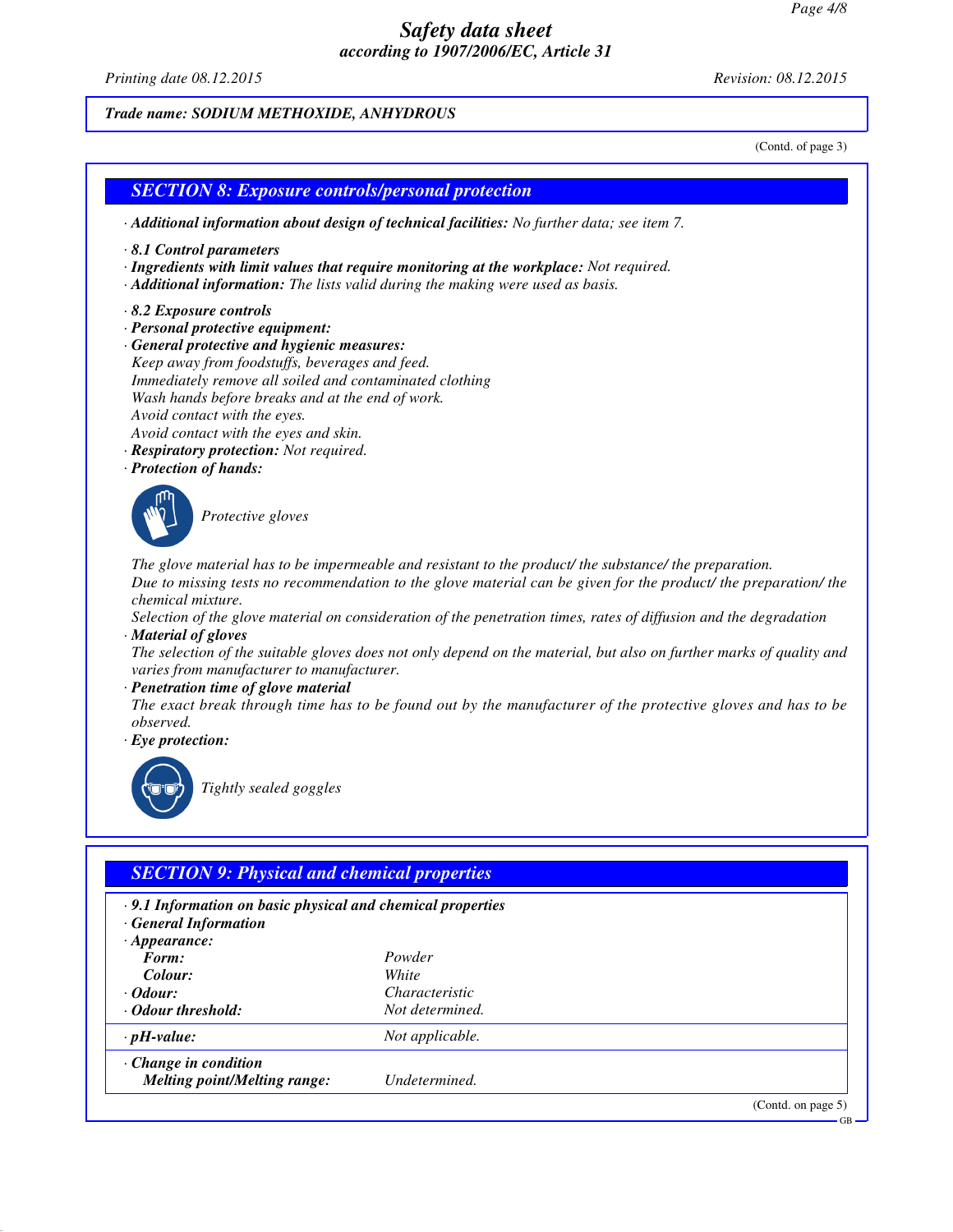*Printing date 08.12.2015 Revision: 08.12.2015*

#### *Trade name: SODIUM METHOXIDE, ANHYDROUS*

|                                                                                                 | (Contd. of page 4)                                                                             |
|-------------------------------------------------------------------------------------------------|------------------------------------------------------------------------------------------------|
| <b>Boiling point/Boiling range:</b>                                                             | Undetermined.                                                                                  |
| · Flash point:                                                                                  | $12 \text{ }^{\circ}C$                                                                         |
| · Flammability (solid, gaseous):                                                                | Product is not flammable.                                                                      |
| · Ignition temperature:                                                                         | 70 °C                                                                                          |
| $\cdot$ Decomposition temperature:                                                              | Not determined.                                                                                |
| $·$ <i>Self-igniting</i> :                                                                      | Not determined.                                                                                |
| · Danger of explosion:                                                                          | Product is not explosive. However, formation of explosive air/vapour<br>mixtures are possible. |
| · Explosion limits:<br>Lower:<br><b>Upper:</b>                                                  | Not determined.<br>Not determined.                                                             |
| · Vapour pressure:                                                                              | Not applicable.                                                                                |
| $\cdot$ Density at 20 °C:<br>· Relative density<br>· Vapour density<br>$\cdot$ Evaporation rate | $0.97$ g/cm <sup>3</sup><br>Not determined.<br>Not applicable.<br>Not applicable.              |
| · Solubility in / Miscibility with<br>water:                                                    | Insoluble.                                                                                     |
| · Partition coefficient (n-octanol/water): Not determined.                                      |                                                                                                |
| · Viscosity:<br>Dynamic:<br>Kinematic:                                                          | Not applicable.<br>Not applicable.                                                             |
| · Solvent content:<br><b>Organic solvents:</b><br>$VOC$ (EC)                                    | $0.0\%$<br>$0.00 \%$                                                                           |
| <b>Solids content:</b><br>.9.2 Other information                                                | 100.0%<br>No further relevant information available.                                           |

### *SECTION 10: Stability and reactivity*

- *· 10.1 Reactivity*
- *· 10.2 Chemical stability*
- *· Thermal decomposition / conditions to be avoided: No decomposition if used according to specifications.*
- *· 10.3 Possibility of hazardous reactions No dangerous reactions known.*
- *· 10.4 Conditions to avoid No further relevant information available.*
- *· 10.5 Incompatible materials: No further relevant information available.*
- *· 10.6 Hazardous decomposition products: No dangerous decomposition products known.*

### *SECTION 11: Toxicological information*

- *· 11.1 Information on toxicological effects*
- *· Acute toxicity*
- *· Primary irritant effect:*
- *· Skin corrosion/irritation Strong caustic effect on skin and mucous membranes.*

(Contd. on page 6)

GB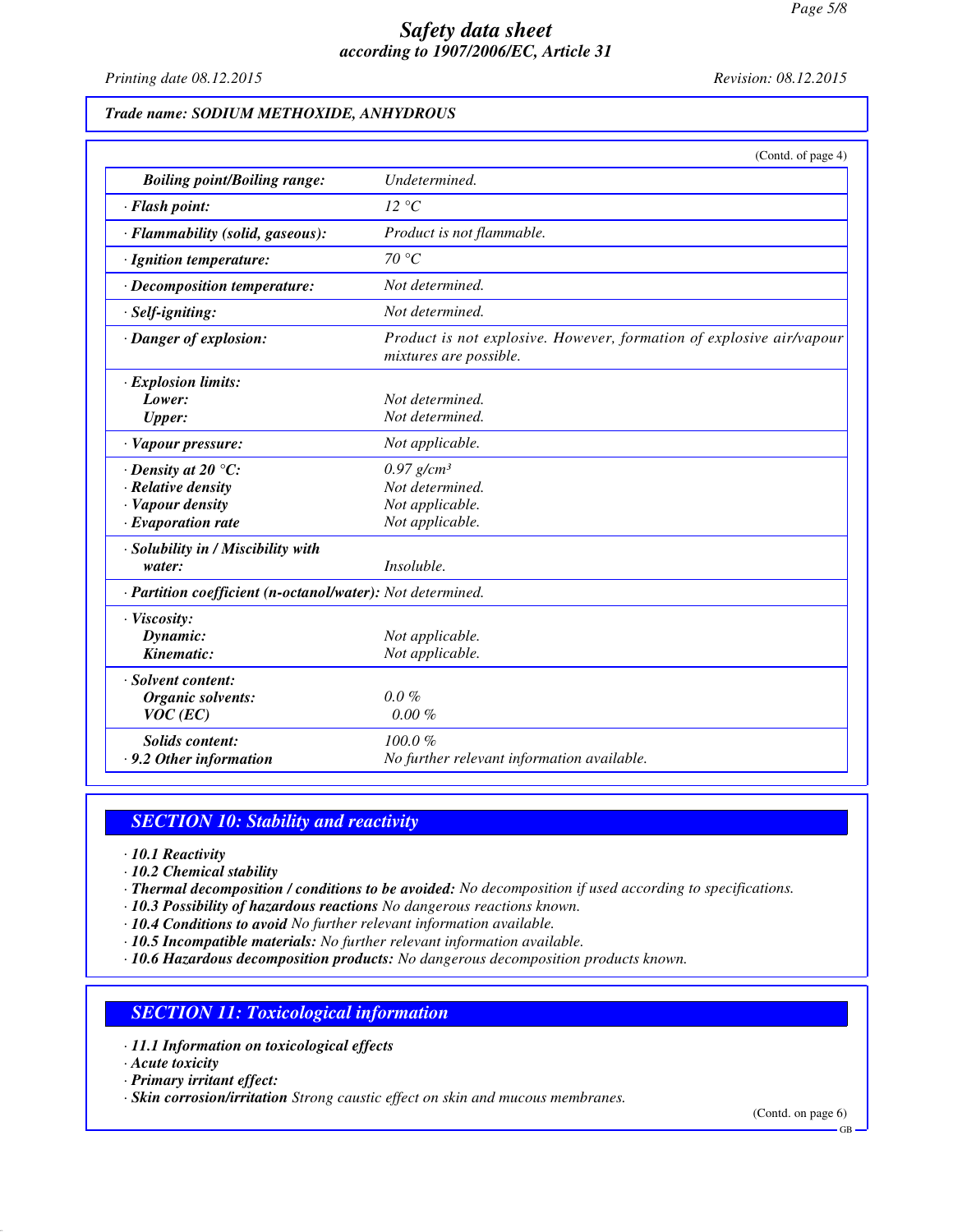*Printing date 08.12.2015 Revision: 08.12.2015*

#### *Trade name: SODIUM METHOXIDE, ANHYDROUS*

(Contd. of page 5)

GB

- *· Serious eye damage/irritation Strong caustic effect. Strong irritant with the danger of severe eye injury.*
- *· Respiratory or skin sensitisation No sensitising effects known.*
- *· Additional toxicological information:*

*Swallowing will lead to a strong caustic effect on mouth and throat and to the danger of perforation of esophagus and stomach.*

# *SECTION 12: Ecological information*

#### *· 12.1 Toxicity*

- *· Aquatic toxicity: No further relevant information available.*
- *· 12.2 Persistence and degradability No further relevant information available.*
- *· 12.3 Bioaccumulative potential No further relevant information available.*
- *· 12.4 Mobility in soil No further relevant information available.*
- *· Additional ecological information:*

#### *· General notes:*

*Water hazard class 1 (German Regulation) (Self-assessment): slightly hazardous for water*

*Do not allow undiluted product or large quantities of it to reach ground water, water course or sewage system. Must not reach sewage water or drainage ditch undiluted or unneutralised.*

*Rinse off of bigger amounts into drains or the aquatic environment may lead to increased pH-values. A high pHvalue harms aquatic organisms. In the dilution of the use-level the pH-value is considerably reduced, so that after the use of the product the aqueous waste, emptied into drains, is only low water-dangerous.*

- *· 12.5 Results of PBT and vPvB assessment*
- *· PBT: Not applicable.*
- *· vPvB: Not applicable.*
- *· 12.6 Other adverse effects No further relevant information available.*

# *SECTION 13: Disposal considerations*

*· 13.1 Waste treatment methods*

*· Recommendation*

*Must not be disposed together with household garbage. Do not allow product to reach sewage system.*

- *· Uncleaned packaging:*
- *· Recommendation: Disposal must be made according to official regulations.*

| <b>SECTION 14: Transport information</b>    |                              |                    |
|---------------------------------------------|------------------------------|--------------------|
| $\cdot$ 14.1 UN-Number<br>$\cdot$ ADR, IMDG | <i>UN1431</i>                |                    |
| $\cdot$ 14.2 UN proper shipping name        |                              |                    |
| $\cdot$ ADR                                 | <i>1431 SODIUM METHYLATE</i> |                    |
| $\cdot$ IMDG                                | <b>SODIUM METHYLATE</b>      |                    |
|                                             |                              | (Contd. on page 7) |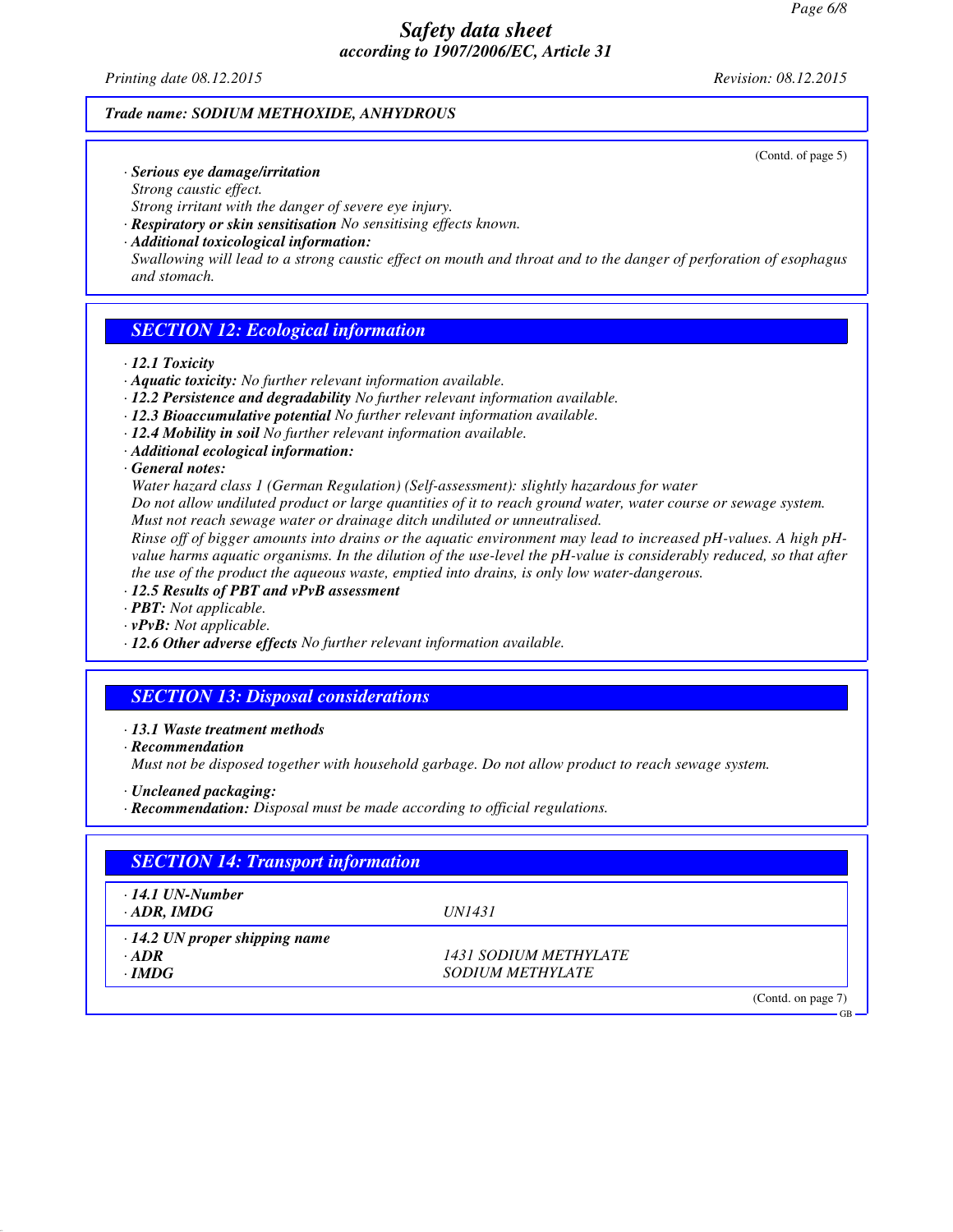*Printing date 08.12.2015 Revision: 08.12.2015*

# *Trade name: SODIUM METHOXIDE, ANHYDROUS*

| · 14.3 Transport hazard class(es)                 | (Contd. of page 6)                                    |
|---------------------------------------------------|-------------------------------------------------------|
|                                                   |                                                       |
| $\cdot$ ADR                                       |                                                       |
|                                                   |                                                       |
|                                                   |                                                       |
|                                                   |                                                       |
| $\cdot$ Class                                     | 4.2 Substances liable to spontaneous combustion.      |
| $\cdot$ Label                                     | $4.2 + 8$                                             |
| $\cdot$ IMDG                                      |                                                       |
|                                                   |                                                       |
| $\cdot$ Class<br>$\cdot$ Label                    | 4.2 Substances liable to spontaneous combustion.      |
|                                                   | 4.2/8                                                 |
| $\cdot$ IATA                                      |                                                       |
|                                                   |                                                       |
| W                                                 |                                                       |
| $\cdot$ Class                                     | 4.2 Substances liable to spontaneous combustion.      |
| $\cdot$ Label                                     | 4.2(8)                                                |
| · 14.4 Packing group                              |                                                       |
| · ADR, IMDG, IATA                                 | $I\!I$                                                |
| · 14.5 Environmental hazards:                     |                                                       |
| · Marine pollutant:                               | N <sub>O</sub>                                        |
| · 14.6 Special precautions for user               | Warning: Substances liable to spontaneous combustion. |
| · Danger code (Kemler):                           | 48                                                    |
| · EMS Number:                                     | $F-A, S-L$                                            |
| · 14.7 Transport in bulk according to Annex II of |                                                       |
| <b>MARPOL73/78 and the IBC Code</b>               | Not applicable.                                       |
| · Transport/Additional information:               |                                                       |
| $\cdot$ <i>ADR</i>                                |                                                       |
| $\cdot$ Limited quantities (LQ)                   | 0                                                     |
| $\cdot$ Excepted quantities (EQ)                  | Code: E2                                              |
|                                                   | Maximum net quantity per inner packaging: 30 g        |
|                                                   | Maximum net quantity per outer packaging: 500 g       |
| · Transport category<br>· Tunnel restriction code | 2<br>$D/E$                                            |
|                                                   |                                                       |
| $\cdot$ IMDG                                      |                                                       |
| $\cdot$ Limited quantities (LQ)                   | $\theta$<br>Code: E2                                  |
| $\cdot$ Excepted quantities (EQ)                  | Maximum net quantity per inner packaging: 30 g        |
|                                                   |                                                       |
|                                                   | Maximum net quantity per outer packaging: 500 g       |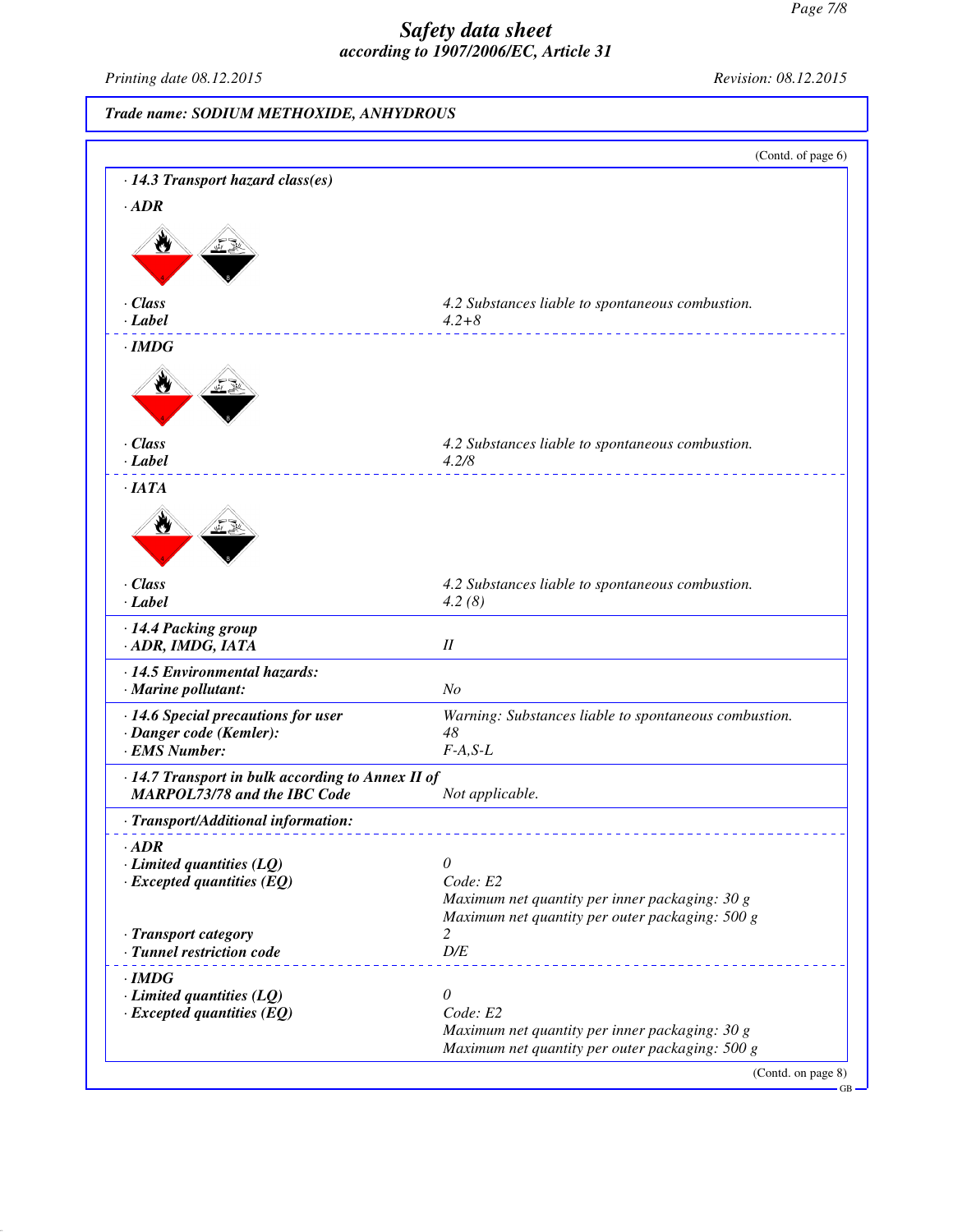# *Safety data sheet according to 1907/2006/EC, Article 31*

*Printing date 08.12.2015 Revision: 08.12.2015*

*Trade name: SODIUM METHOXIDE, ANHYDROUS*

(Contd. of page 7)

GB

*· UN "Model Regulation": UN1431, SODIUM METHYLATE, 4.2 (8), II*

#### *SECTION 15: Regulatory information*

*· 15.1 Safety, health and environmental regulations/legislation specific for the substance or mixture*

*· Directive 2012/18/EU*

*· Named dangerous substances - ANNEX I Substance is not listed.*

*· 15.2 Chemical safety assessment: A Chemical Safety Assessment has not been carried out.*

#### *SECTION 16: Other information*

*This information is based on our present knowledge. However, this shall not constitute a guarantee for any specific product features and shall not establish a legally valid contractual relationship.*

*· Abbreviations and acronyms:*

*ADR: Accord européen sur le transport des marchandises dangereuses par Route (European Agreement concerning the International Carriage of Dangerous Goods by Road) IMDG: International Maritime Code for Dangerous Goods IATA: International Air Transport Association GHS: Globally Harmonised System of Classification and Labelling of Chemicals EINECS: European Inventory of Existing Commercial Chemical Substances CAS: Chemical Abstracts Service (division of the American Chemical Society) VOC: Volatile Organic Compounds (USA, EU) Self-heat. 1: Self-Heating Substances and Mixtures, Hazard Category 1*

*Acute Tox. 4: Acute toxicity, Hazard Category 4*

*Skin Corr. 1B: Skin corrosion/irritation, Hazard Category 1B*

*Eye Dam. 1: Serious eye damage/eye irritation, Hazard Category 1*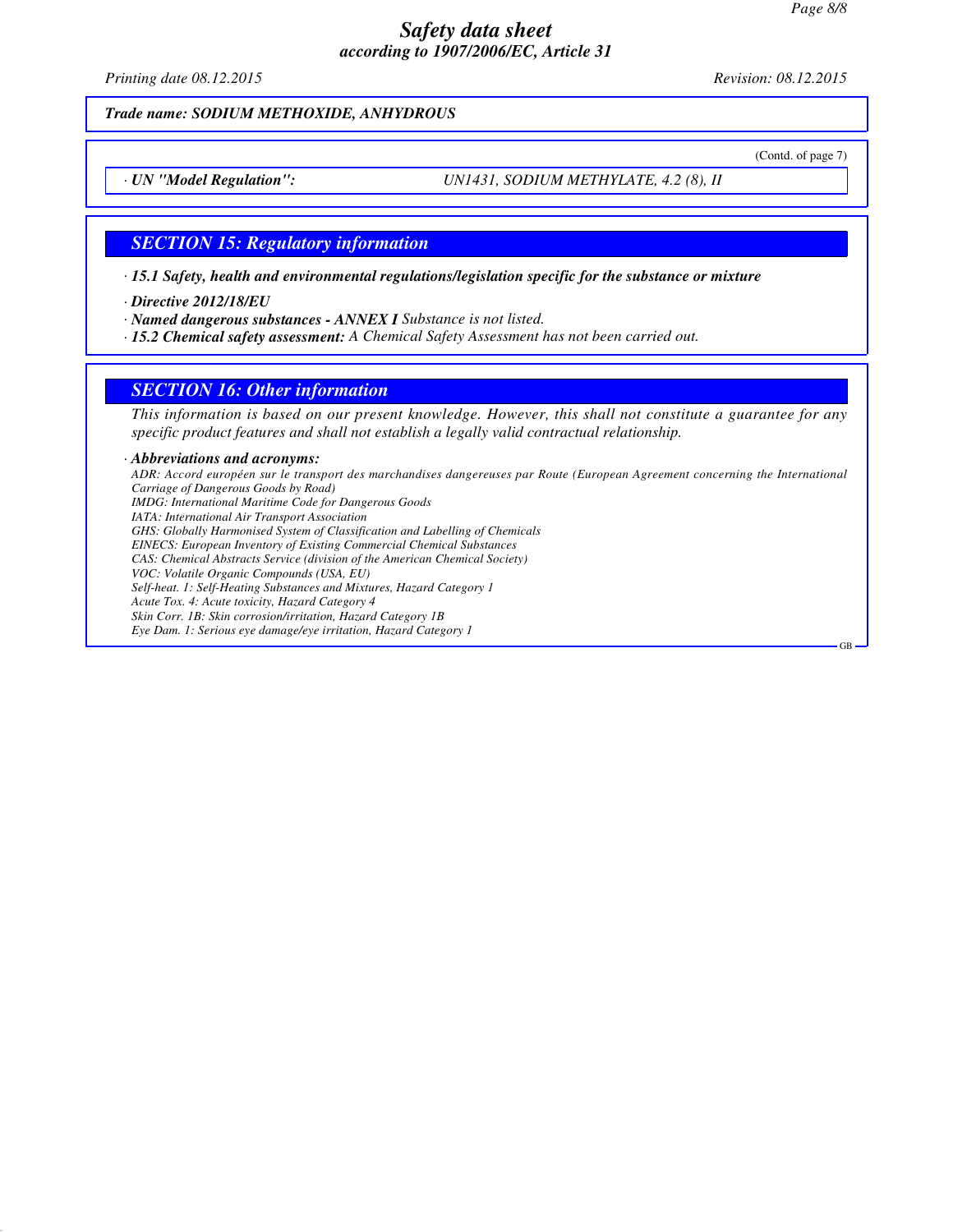*datum van de druk: 08.12.2015 Herziening van: 08.12.2015*

| <b>RUBRIEK 1: Identificatie van de stof of het mengsel en van de vennootschap/onderneming</b>                                                                                                                                                                                                                                                              |
|------------------------------------------------------------------------------------------------------------------------------------------------------------------------------------------------------------------------------------------------------------------------------------------------------------------------------------------------------------|
| · 1.1 Productidentificatie                                                                                                                                                                                                                                                                                                                                 |
| · Handelsnaam: SODIUM METHOXIDE, ANHYDROUS                                                                                                                                                                                                                                                                                                                 |
| · Artikelnummer: 21200<br>$\cdot$ CAS-nummer:<br>$124 - 41 - 4$<br>$\cdot$ EC-nummer:<br>204-699-5<br>· Catalogusnummer:<br>603-040-00-2<br>· 1.2 Relevant geïdentificeerd gebruik van de stof of het mengsel en ontraden gebruik<br>Geen verdere relevante informatie verkrijgbaar.<br>· Toepassing van de stof / van de bereiding Laboratoriumchemcaliën |
| · 1.3 Details betreffende de verstrekker van het veiligheidsinformatieblad<br>· Fabrikant/leverancier:<br><b>Electron Microscopy Sciences</b><br>1560 Industry Road<br>USA-Hatfield, PA 19440<br>Tel: 215-412-8400 Fax: 215-412-8450<br>email: sgkcck@aol.com<br>www.emsdiasum.com                                                                         |
| Aurion<br>Binnenhaven 5<br>6709 PD Wageningen<br>The Netherlands<br>Tel: 31 317 415094<br>Fax: 31 317 415955<br>email: info@aurion.nl                                                                                                                                                                                                                      |
| · Inlichtingengevende sector: Product safety department<br>· 1.4 Telefoonnummer voor noodgevallen:<br>ChemTrec 1-800-424-9300 Contract CCN7661<br>1-703-527-3887                                                                                                                                                                                           |
| <b>RUBRIEK 2: Identificatie van de gevaren</b>                                                                                                                                                                                                                                                                                                             |
| 2.1 Indeling van de stof of het mengsel<br>· Indeling overeenkomstig Verordening (EG) nr. 1272/2008<br>GHS02 vlam                                                                                                                                                                                                                                          |
| H251 Vatbaar voor zelfverhitting: kan vlam vatten.<br>Self-heat. 1                                                                                                                                                                                                                                                                                         |
| GHS05 corrosie                                                                                                                                                                                                                                                                                                                                             |
| Skin Corr. 1B H314 Veroorzaakt ernstige brandwonden en oogletsel.<br>H318 Veroorzaakt ernstig oogletsel.<br>Eye Dam. 1                                                                                                                                                                                                                                     |
| GHS07                                                                                                                                                                                                                                                                                                                                                      |
| (Vervolg op blz. 2)                                                                                                                                                                                                                                                                                                                                        |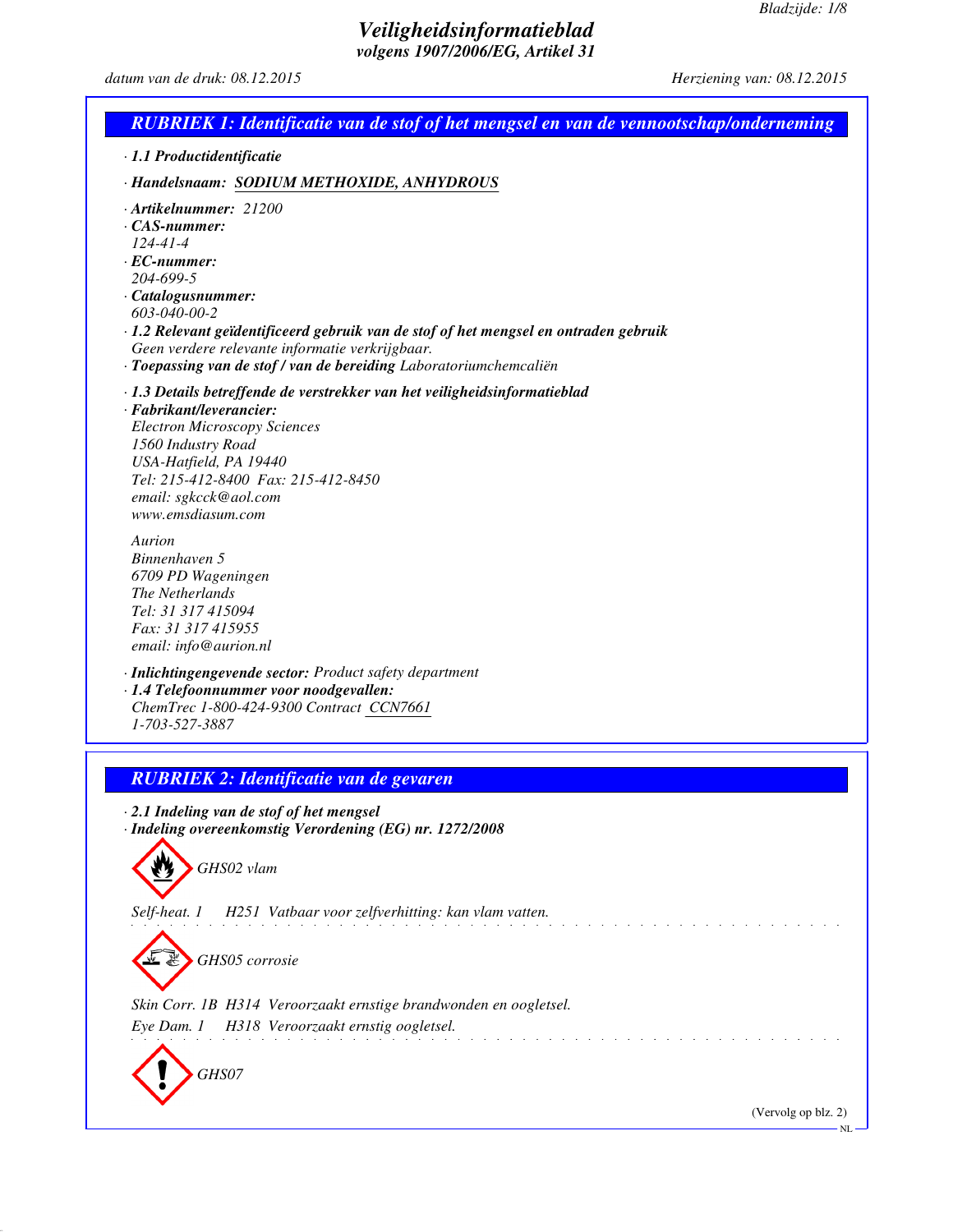*datum van de druk: 08.12.2015 Herziening van: 08.12.2015*

# *Handelsnaam: SODIUM METHOXIDE, ANHYDROUS*

|                                    | (Vervolg van blz. 1)<br>Acute Tox. 4 H302 Schadelijk bij inslikken.                                                                                                   |
|------------------------------------|-----------------------------------------------------------------------------------------------------------------------------------------------------------------------|
| $\cdot$ 2.2 Etiketteringselementen |                                                                                                                                                                       |
|                                    | · Etikettering overeenkomstig Verordening (EG) nr. 1272/2008                                                                                                          |
|                                    | De stof product is geclassificeerd en geëtiketteerd volgens de CLP-verordening.                                                                                       |
| · Gevarenpictogrammen              |                                                                                                                                                                       |
| GHS02                              | GHS05<br>GHS07                                                                                                                                                        |
| · Signaalwoord Gevaar              |                                                                                                                                                                       |
|                                    | · Gevaaraanduidende componenten voor de etikettering:                                                                                                                 |
| natriummethanolaat                 |                                                                                                                                                                       |
| · Gevarenaanduidingen              |                                                                                                                                                                       |
|                                    | H251 Vatbaar voor zelfverhitting: kan vlam vatten.                                                                                                                    |
|                                    | H302 Schadelijk bij inslikken.                                                                                                                                        |
|                                    | H314 Veroorzaakt ernstige brandwonden en oogletsel.                                                                                                                   |
| · Veiligheidsaanbevelingen         |                                                                                                                                                                       |
|                                    | P303+P361+P353 BIJ CONTACT MET DE HUID (of het haar): verontreinigde kleding onmiddellijk uittrekken.<br>Huid met water afspoelen/afdouchen.                          |
|                                    | P305+P351+P338 BIJ CONTACT MET DE OGEN: voorzichtig afspoelen met water gedurende een aantal<br>minuten; contactlenzen verwijderen, indien mogelijk; blijven spoelen. |
| P310                               | Onmiddellijk een ANTIGIFCENTRUM/arts raadplegen.                                                                                                                      |
| P321                               | Specifieke behandeling vereist (zie op dit etiket).                                                                                                                   |
| P405                               | Achter slot bewaren.                                                                                                                                                  |
| P501                               | De inhoud en de verpakking verwerken volgens de plaatselijke/regionale/nationale/<br>internationale voorschriften.                                                    |
| · Aanvullende gegevens:            |                                                                                                                                                                       |
|                                    | EUH014 Reageert heftig met water.                                                                                                                                     |
| $\cdot$ 2.3 Andere gevaren         |                                                                                                                                                                       |
|                                    | · Resultaten van PBT- en zPzB-beoordeling                                                                                                                             |

- *· PBT: Niet bruikbaar.*
- *· zPzB: Niet bruikbaar.*

# *RUBRIEK 3: Samenstelling en informatie over de bestanddelen*

- *· 3.1 Chemische karakterisering: Stoffen*
- *· CAS-Nr. omschrijving*
- *124-41-4 natriummethanolaat*
- *· Identificatienummer(s)*
- *· EC-nummer: 204-699-5*
- *· Catalogusnummer: 603-040-00-2*

# *RUBRIEK 4: Eerstehulpmaatregelen*

- *· 4.1 Beschrijving van de eerstehulpmaatregelen*
- *· Algemene informatie:*
- *Verontreinigde kleding onmiddellijk uittrekken.*

*Het is mogelijk dat vergiftigingssymptomen pas na vele uren optreden. Om deze reden is medische controle gedurende minstens 48 uur na een ongeval noodzakelijk.*

(Vervolg op blz. 3)

NL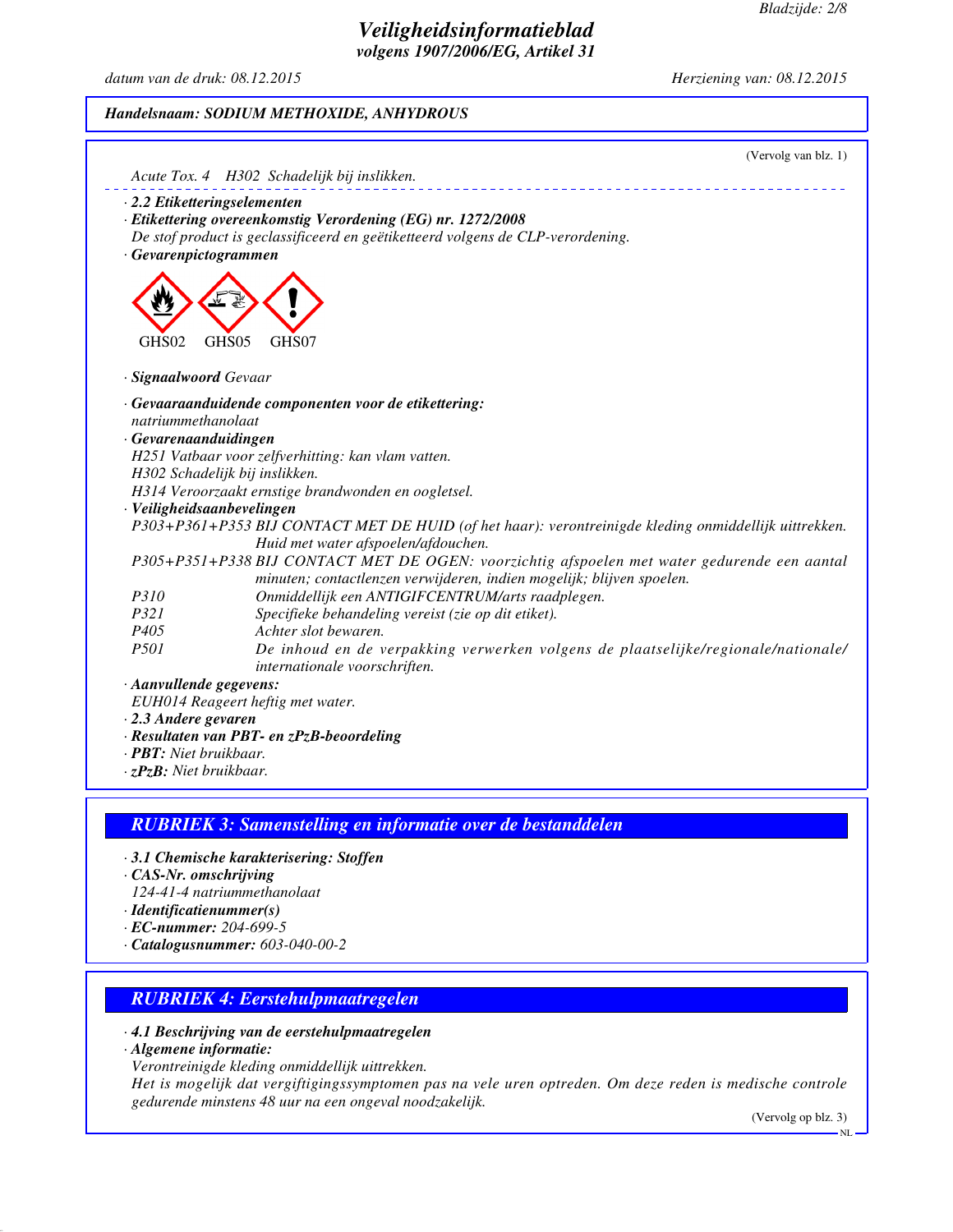(Vervolg van blz. 2)

# *Veiligheidsinformatieblad volgens 1907/2006/EG, Artikel 31*

*datum van de druk: 08.12.2015 Herziening van: 08.12.2015*

#### *Handelsnaam: SODIUM METHOXIDE, ANHYDROUS*

- *· Na het inademen: Bij bewusteloosheid ligging en vervoer in stabiele zijligging.*
- *· Na huidcontact: Onmiddellijk met water en zeep afwassen en goed naspoelen.*
- *· Na oogcontact: Ogen met open ooglid een aantal minuten onder stromend water afspoelen en dokter raadplegen.*
- *· Na inslikken:*

*Onmiddellijk arts raadplegen.*

*Drink zeer veel water en voer verse lucht aan. Onmiddellijk een dokter waarschuwen.*

- *· 4.2 Belangrijkste acute en uitgestelde symptomen en effecten Geen verdere relevante informatie verkrijgbaar.*
- *· 4.3 Vermelding van de vereiste onmiddellijke medische verzorging en speciale behandeling*

*Geen verdere relevante informatie verkrijgbaar.*

# *RUBRIEK 5: Brandbestrijdingsmaatregelen*

*· 5.1 Blusmiddelen*

*· Geschikte blusmiddelen:*

*CO2, bluspoeder of waterstraal. Grotere brand met waterstraal bestrijden of met schuim, dat tegen alcohol bestand is.*

- *· Blusmiddelen die uit veiligheidsoogpunt niet geschikt zijn: Krachtige waterstraal*
- *· 5.2 Speciale gevaren die door de stof of het mengsel worden veroorzaakt Geen verdere relevante informatie verkrijgbaar.*
- *· 5.3 Advies voor brandweerlieden*
- *· Speciale beschermende kleding: Geen bijzondere maatregelen nodig.*

# *RUBRIEK 6: Maatregelen bij het accidenteel vrijkomen van de stof of het mengsel*

- *· 6.1 Persoonlijke voorzorgsmaatregelen, beschermde uitrusting en noodprocedures Beschermende kleding aantrekken. Niet beschermde personen op afstand houden.*
- *· 6.2 Milieuvoorzorgsmaatregelen: Niet in de riolering/het oppervlaktewater/het grondwater laten terechtkomen.*
- *· 6.3 Insluitings- en reinigingsmethoden en -materiaal: Neutralisatiemiddel gebruiken. Besmet materiaal zoals afval volgens punt 13 verwijderen. Voor voldoende ventilatie zorgen. Niet met water of waterachtige reinigingsmiddelen wegspoelen.*
- *· 6.4 Verwijzing naar andere rubrieken Informatie inzake veilig gebruik - zie hoofdstuk 7. Informatie inzake persoonlijke beschermingsuitrusting - zie hoofdstuk 8. Informatie inzake berging - zie hoofdstuk 13.*

# *RUBRIEK 7: Hantering en opslag*

- *· 7.1 Voorzorgsmaatregelen voor het veilig hanteren van de stof of het mengsel Goed stofvrij maken.*
- *Tanks vorzichtig openen en behandelen.*
- *· Informatie m.b.t. brand- en ontploffingsgevaar: Onststekingsbronnen op afstand houden - niet roken. Maatregelen treffen tegen ontlading van statische elektriciteit.*

*· 7.2 Voorwaarden voor een veilige opslag, met inbegrip van incompatibele producten*

- *· Opslag:*
- *· Eisen ten opzichte van opslagruimte en tanks: Op een koele plaats bewaren.*
- *· Informatie m.b.t. gezamenlijke opslag: Niet noodzakelijk.*
- *· Verdere inlichtingen over eisen m.b.t. de opslag: Tanks ondoordringbaar gesloten houden.*

(Vervolg op blz. 4)

NL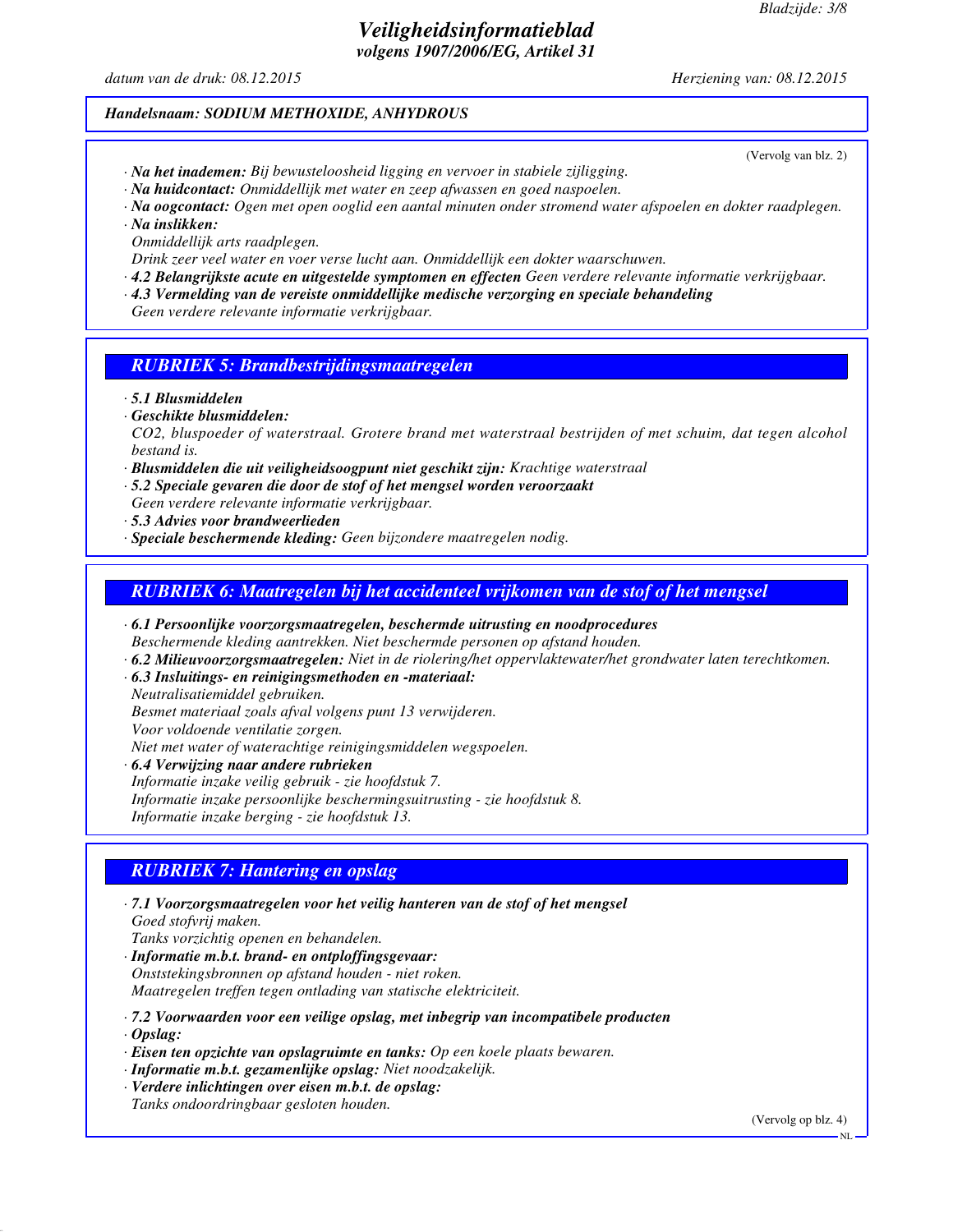*datum van de druk: 08.12.2015 Herziening van: 08.12.2015*

#### *Handelsnaam: SODIUM METHOXIDE, ANHYDROUS*

(Vervolg van blz. 3)

*Tanks niet gasdicht afsluiten.*

*Koel en droog bewaren in goed gesloten vaten.*

*Tegen hitte en directe zonnestralen beschermen.*

*· 7.3 Specifiek eindgebruik Geen verdere relevante informatie verkrijgbaar.*

# *RUBRIEK 8: Maatregelen ter beheersing van blootstelling/persoonlijke bescherming*

*· Aanvullende gegevens m.b.t. de inrichting van technische installaties: Geen aanvullende gegevens. Zie 7.*

*· 8.1 Controleparameters*

*· Bestanddelen met grenswaarden die m.b.t. de werkruimte in acht genomen moeten worden: Vervalt.*

- *· Aanvullende gegevens: Als basis dienden lijsten die bij opstelling geldig waren.*
- *· 8.2 Maatregelen ter beheersing van blootstelling*
- *· Persoonlijke beschermingsvoorzieningen:*
- *· Algemene beschermings- en gezondheidsmaatregelen: Verwijderd houden van eet- en drinkwaren. Verontreinigde kleding onmiddellijk uittrekken. Vóór de pauze en aan het einde van werktijd handen wassen. Aanraking met de ogen vermijden. Aanraking met de ogen en de huid vermijden. · Ademhalingsbescherming: Niet noodzakelijk.*
- *· Handbescherming:*



*Veiligheidshandschoenen*

*Het handschoenmateriaal moet ondoorlatend en bestand zijn tegen het product / de stof / de bereiding. Op grond van falende testen kan geen aanbeveling voor handschoenmateriaal voor het product / de bereiding / het chemicaliënmengsel afgegeven worden.*

*Kies handschoenmateriaal rekening houdend met de penetratietijden, de permeatiegraden en de degradatie. · Handschoenmateriaal*

*De keuze van een geschikte handschoen is niet alleen afhankelijk van het materiaal, maar ook van andere kwaliteitskenmerken en verschilt van fabrikant tot fabrikant.*

*· Doordringingstijd van het handschoenmateriaal*

*De precieze penetratietijd kunt u te weten komen bij de handschoenfabrikant; houd er rekening mee.*

*· Oogbescherming:*



*Nauw aansluitende veiligheidsbril*

# *RUBRIEK 9: Fysische en chemische eigenschappen*

- *· 9.1 Informatie over fysische en chemische basiseigenschappen*
- *· Algemene gegevens*
- *· Voorkomen:*
- $Kleur:$
- 
- *Vorm: Poeder · Reuk: Karakteristiek*
- *· Geurdrempelwaarde: Niet bepaald.*

(Vervolg op blz. 5)

NL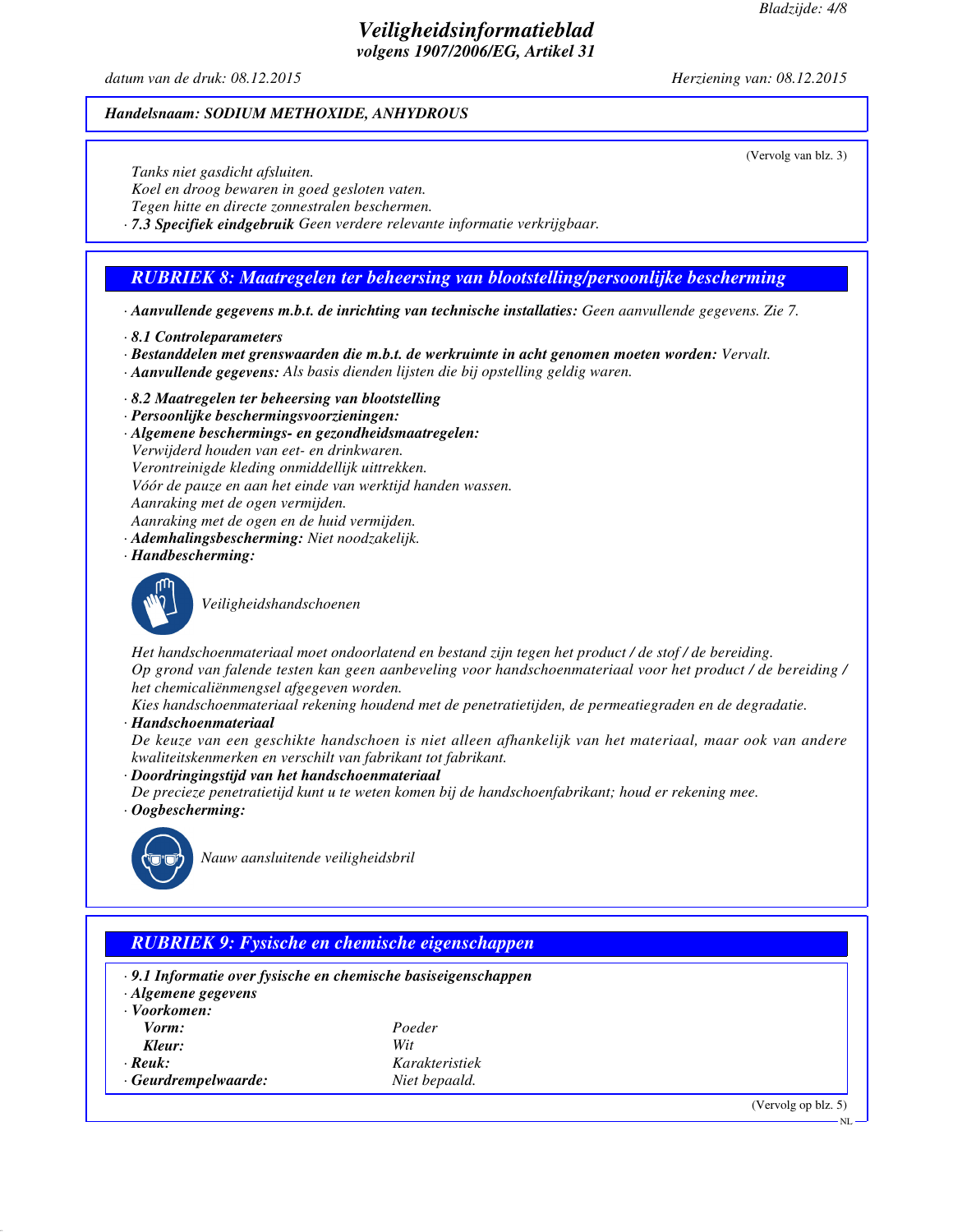*datum van de druk: 08.12.2015 Herziening van: 08.12.2015*

# *Handelsnaam: SODIUM METHOXIDE, ANHYDROUS*

|                                                                                                    | (Vervolg van blz. 4)                                                                                                        |
|----------------------------------------------------------------------------------------------------|-----------------------------------------------------------------------------------------------------------------------------|
| $\cdot$ pH-waarde:                                                                                 | Niet bruikbaar.                                                                                                             |
| · Toestandsverandering<br>Smeltpunt/smeltbereik:<br>Kookpunt/kookpuntbereik:                       | Niet bepaald.<br>Niet bepaald.                                                                                              |
| $\cdot$ Vlampunt:                                                                                  | 12 °C                                                                                                                       |
| · Ontvlambaarheid (vast, gasvormig):                                                               | De stof is niet ontvlambaar.                                                                                                |
| · Ontstekingstemperatuur:                                                                          | 70 °C                                                                                                                       |
| · Ontbindingstemperatuur:                                                                          | Niet bepaald.                                                                                                               |
| · Zelfonsteking:                                                                                   | Niet bepaald.                                                                                                               |
| · Ontploffingsgevaar:                                                                              | Het produkt is niet ontploffingsgevaarlijk, maar de vorming van<br>ontploffingsgevaarlijke damp-/luchtmengsels is mogelijk. |
| · Ontploffingsgrenzen:<br>Onderste:<br><b>Bovenste:</b>                                            | Niet bepaald.<br>Niet bepaald.                                                                                              |
| · Dampspanning:                                                                                    | Niet bruikbaar.                                                                                                             |
| Dichtheid bij 20 $\degree$ C:<br>· Relatieve dichtheid<br>· Dampdichtheid<br>· Verdampingssnelheid | $0.97$ g/cm <sup>3</sup><br>Niet bepaald.<br>Niet bruikbaar.<br>Niet bruikbaar.                                             |
| · Oplosbaarheid in/mengbaarheid met<br>Water:                                                      | Niet oplosbaar.                                                                                                             |
| · Verdelingscoëfficiënt (n-octanol/water): Niet bepaald.                                           |                                                                                                                             |
| · Viscositeit<br>Dynamisch:<br>Kinematisch:                                                        | Niet bruikbaar.<br>Niet bruikbaar.                                                                                          |
| · Oplosmiddelgehalte:<br>Organisch oplosmiddel:<br>$VOC$ (EG)                                      | $0.0\%$<br>$0.00 \%$                                                                                                        |
| Gehalte aan vaste bestanddelen:<br>. 9.2 Overige informatie                                        | 100,0%<br>Geen verdere relevante informatie verkrijgbaar.                                                                   |

# *RUBRIEK 10: Stabiliteit en reactiviteit*

*· 10.1 Reactiviteit*

*· 10.2 Chemische stabiliteit*

*· Thermische afbraak / te vermijden omstandigheden: Geen afbraak bij gebruik volgens voorschrift.*

*· 10.3 Mogelijke gevaarlijke reacties Geen gevaarlijke reacties bekend.*

*· 10.4 Te vermijden omstandigheden Geen verdere relevante informatie verkrijgbaar.*

*· 10.5 Chemisch op elkaar inwerkende materialen: Geen verdere relevante informatie verkrijgbaar.*

*· 10.6 Gevaarlijke ontledingsproducten: Geen gevaarlijke ontbindingsprodukten bekend.*

(Vervolg op blz. 6)

NL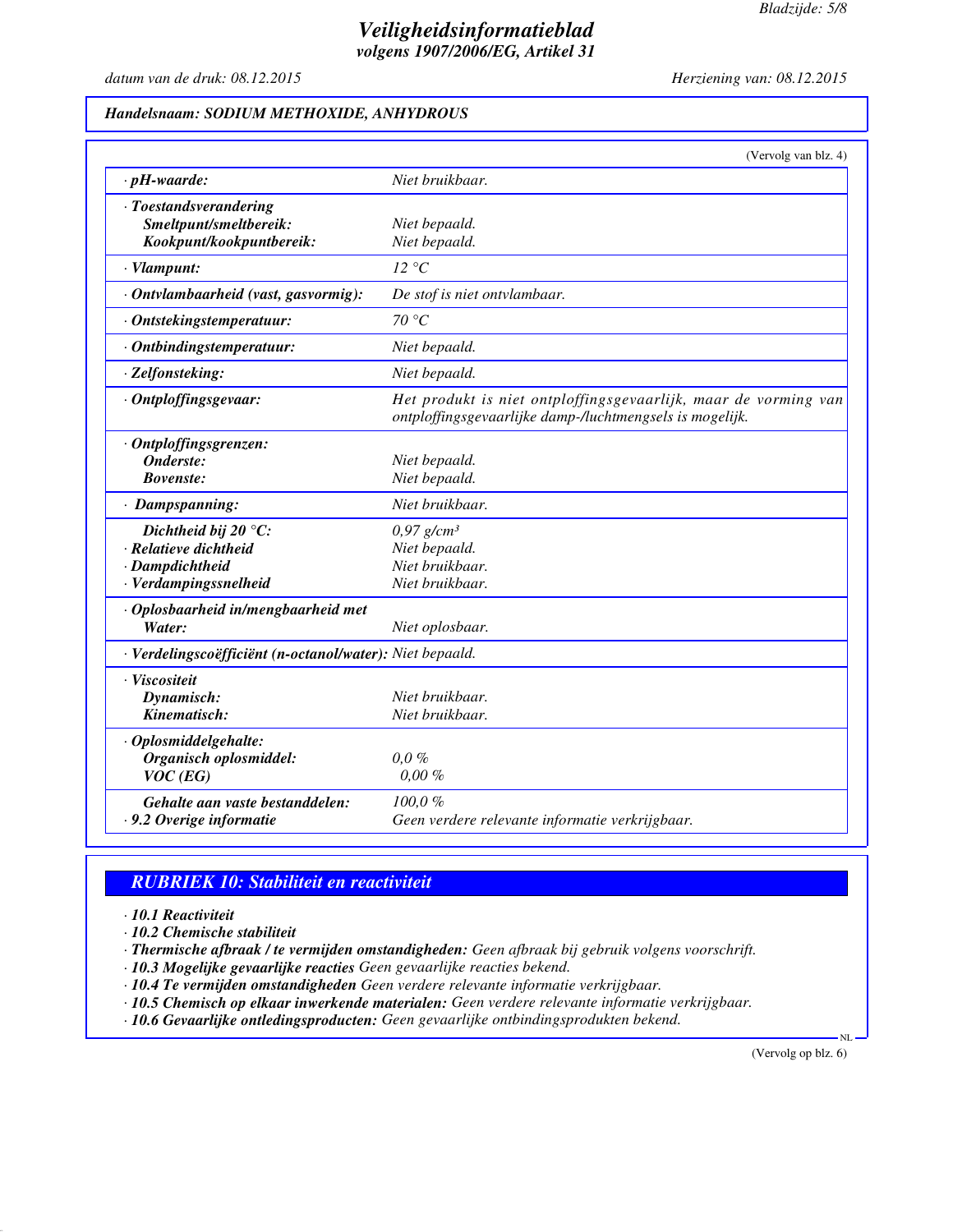*datum van de druk: 08.12.2015 Herziening van: 08.12.2015*

# *Handelsnaam: SODIUM METHOXIDE, ANHYDROUS*

(Vervolg van blz. 5)

# *RUBRIEK 11: Toxicologische informatie*

- *· 11.1 Informatie over toxicologische effecten*
- *· Acute toxiciteit*
- *· Primaire aandoening:*
- *· Huidcorrosie/-irritatie Sterk bijtend effect op de huid en de slijmvliezen.*
- *· Ernstig oogletsel/oogirritatie*
- *Sterk bijtend effect.*

*Sterk prikkelend effect met gevaar voor ernstige oogbeschadiging.*

- *· Sensibilisatie van de luchtwegen/de huid Geen effect van overgevoeligheid bekend.*
- *· Aanvullende toxicologische informatie: Bij het slikken sterk bijtende effecten in de mondholte en de keel, bovendien gevaar voor perforatie van de slokdarm en de maag.*

# *RUBRIEK 12: Ecologische informatie*

# *· 12.1 Toxiciteit*

- *· Aquatische toxiciteit: Geen verdere relevante informatie verkrijgbaar.*
- *· 12.2 Persistentie en afbreekbaarheid Geen verdere relevante informatie verkrijgbaar.*
- *· 12.3 Bioaccumulatie Geen verdere relevante informatie verkrijgbaar.*
- *· 12.4 Mobiliteit in de bodem Geen verdere relevante informatie verkrijgbaar.*
- *· Verdere ecologische informatie:*
- *· Algemene informatie:*

*Waterbezwaarlijkheid (NL) 10: Kan in het aquatisch milieu op lange termijn schadelijke effecten veroorzaken. Gevaar voor water klasse 1 (D) (Zelfclassificatie): gevaar voor water klein*

*Niet onverdund of in grote hoeveelheden lozen in grondwater, in oppervlaktewater of in de riolering.*

*Mag niet onverdund of niet geneutraliseerd in oppervlaktewater of in afwateringskanaal geloosd worden.*

*Wegspoelen van grotere hoeveelheden in rioleringen of waterlopen kan tot een stijging van de pH-waarde leiden. Een hoge pH-waarde beschadigt in het water levende organismen. In de verdunning van de toepassingsconcentratie vermindert de pH-waarde aanzienlijk, zodat na het gebruik van het product het afvalwater dat in de riolering geraakt maar een gering gevaar vormt voor het water.*

- *· 12.5 Resultaten van PBT- en zPzB-beoordeling*
- *· PBT: Niet bruikbaar.*

*· zPzB: Niet bruikbaar.*

*· 12.6 Andere schadelijke effecten Geen verdere relevante informatie verkrijgbaar.*

# *RUBRIEK 13: Instructies voor verwijdering*

*· 13.1 Afvalverwerkingsmethoden*

*· Aanbeveling: Mag niet tesamen met huisvuil gestort worden of in de riolering terechtkomen.*

*· Niet gereinigde verpakkingen:*

*· Aanbeveling: Afvalverwijdering volgens overheidsbepalingen.*

| $\cdot$ 14.1 VN-nummer |                                                                             |  |
|------------------------|-----------------------------------------------------------------------------|--|
| $\cdot$ ADR, IMDG      | <i>UN1431</i>                                                               |  |
|                        | $\cdot$ 14.2 Juiste ladingnaam overeenkomstig de modelreglementen van de VN |  |
| $\cdot$ ADR            | <i>1431 NATRIUMMETHYLAAT</i>                                                |  |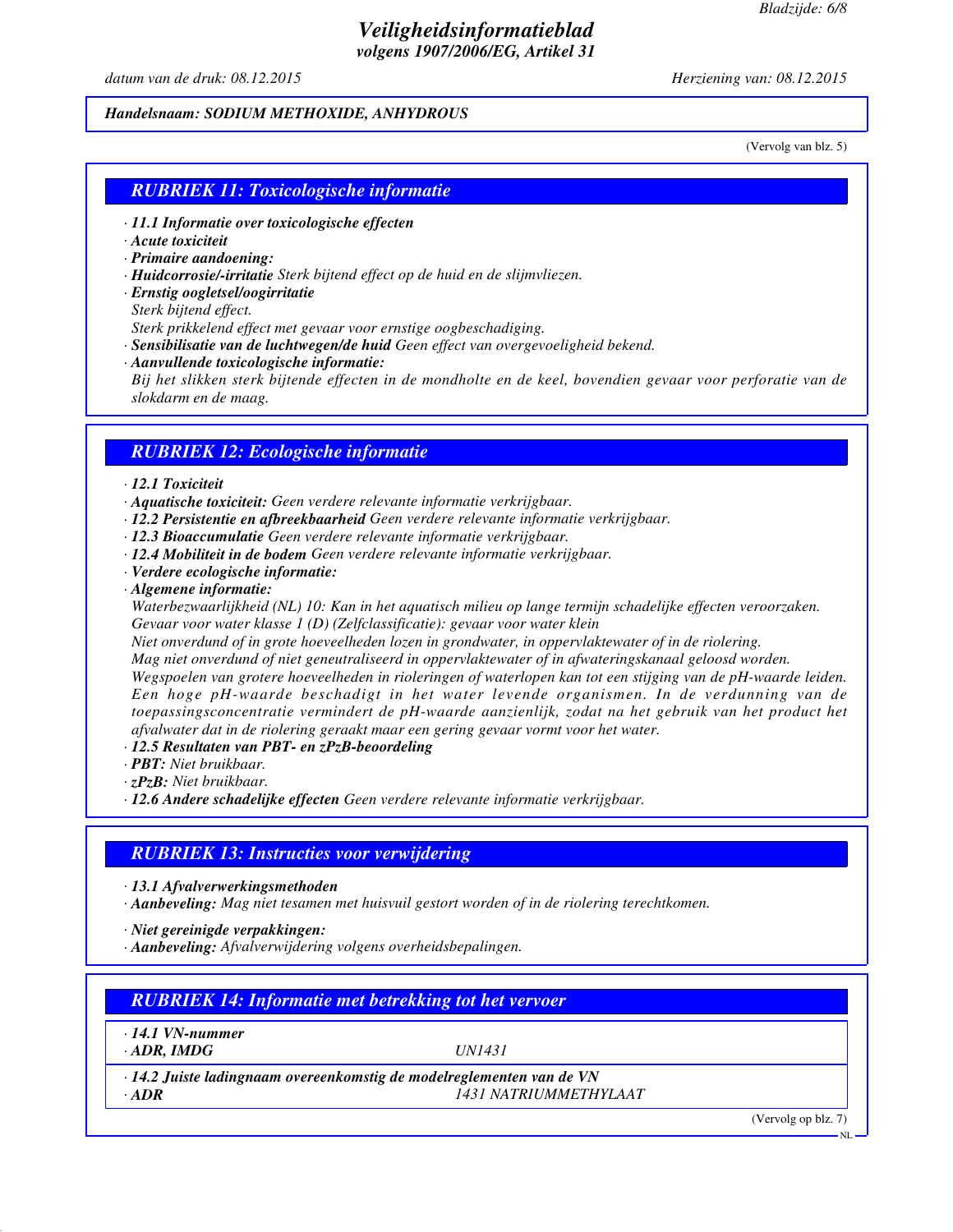*datum van de druk: 08.12.2015 Herziening van: 08.12.2015*

# *Handelsnaam: SODIUM METHOXIDE, ANHYDROUS*

| $\cdot$ IMDG                                                                        | <b>SODIUM METHYLATE</b>                                |
|-------------------------------------------------------------------------------------|--------------------------------------------------------|
| $\cdot$ 14.3 Transportgevarenklasse(n)                                              |                                                        |
|                                                                                     |                                                        |
| $\cdot$ <i>ADR</i>                                                                  |                                                        |
|                                                                                     |                                                        |
|                                                                                     |                                                        |
|                                                                                     |                                                        |
| $\cdot$ klasse                                                                      | 4.2 Voor zelfontbranding vatbare stoffen               |
| $\cdot$ Etiket                                                                      | $4.2 + 8$                                              |
| $\cdot$ IMDG                                                                        |                                                        |
|                                                                                     |                                                        |
|                                                                                     |                                                        |
|                                                                                     |                                                        |
| $\cdot$ Class                                                                       | 4.2 Voor zelfontbranding vatbare stoffen               |
| $\cdot$ Label                                                                       | 4.2/8                                                  |
| $\cdot$ IATA                                                                        |                                                        |
|                                                                                     |                                                        |
|                                                                                     |                                                        |
|                                                                                     |                                                        |
|                                                                                     |                                                        |
| $\cdot$ Class                                                                       | 4.2 Voor zelfontbranding vatbare stoffen               |
| $\cdot$ Label                                                                       | 4.2(8)                                                 |
| · 14.4 Verpakkingsgroep:                                                            |                                                        |
| · ADR, IMDG, IATA                                                                   | $I\!I$                                                 |
| $\cdot$ 14.5 Milieugevaren:                                                         |                                                        |
| · Marine pollutant:                                                                 | Neen                                                   |
| · 14.6 Bijzondere voorzorgen voor de gebruiker                                      | Waarschuwing: Voor zelfontbranding vatbare stoffen     |
| · Kemler-getal:<br>$\cdot$ EMS-nummer:                                              | 48<br>$F-A, S-L$                                       |
|                                                                                     |                                                        |
| · 14.7 Vervoer in bulk overeenkomstig bijlage II bij<br>MARPOL 73/78 en de IBC-code | Niet bruikbaar.                                        |
| · Transport/verdere gegevens:                                                       |                                                        |
|                                                                                     |                                                        |
| $\cdot$ <i>ADR</i>                                                                  | $\theta$                                               |
| $\cdot$ Beperkte hoeveelheden (LQ)<br>$\cdot$ Uitgezonderde hoeveelheden (EQ)       | Code: E2                                               |
|                                                                                     | Grootste netto hoeveelheid per binnenverpakking: 30 g  |
|                                                                                     | Grootste netto hoeveelheid per buitenverpakking: 500 g |
| · Vervoerscategorie                                                                 | 2                                                      |
| · Tunnelbeperkingscode                                                              | $D\!/\!E$                                              |
| $\cdot$ IMDG                                                                        |                                                        |
| $\cdot$ Limited quantities (LQ)                                                     | 0<br>Code: E2                                          |
| $\cdot$ Excepted quantities (EQ)                                                    | Maximum net quantity per inner packaging: 30 g         |
|                                                                                     | Maximum net quantity per outer packaging: 500 g        |
|                                                                                     |                                                        |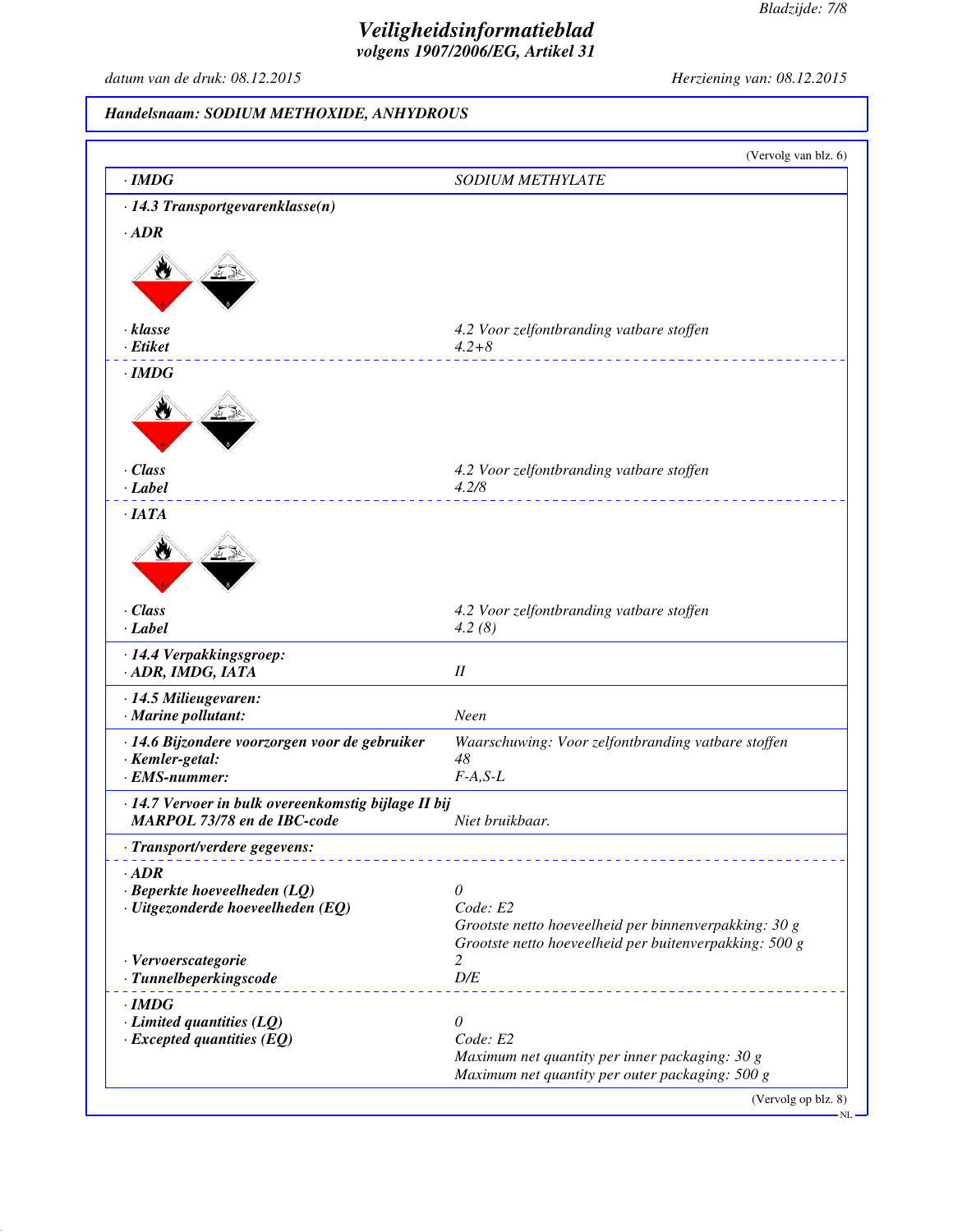*datum van de druk: 08.12.2015 Herziening van: 08.12.2015*

#### *Handelsnaam: SODIUM METHOXIDE, ANHYDROUS*

(Vervolg van blz. 7)

NL

*· VN "Model Regulation": UN1431, NATRIUMMETHYLAAT, 4.2 (8), II*

## *RUBRIEK 15: Regelgeving*

*· 15.1 Specifieke veiligheids-, gezondheids- en milieureglementen en -wetgeving voor de stof of het mengsel · SZW-lijst van kankerverwekkende stoffen*

*De stof is niet aanwezig.*

*· SZW-lijst van mutagene stoffen*

*De stof is niet aanwezig.*

*· NIET-limitatieve lijst van voor de voortplanting giftige stoffen - Vruchtbaarheid*

*De stof is niet aanwezig.*

*· NIET-limitatieve lijst van voor de voortplanting giftige stoffen - Ontwikkeling*

*De stof is niet aanwezig.*

*· NIET-limitatieve lijst van voor de voortplanting giftige stoffen - Borstvoeding*

*De stof is niet aanwezig.*

*· Richtlijn 2012/18/EU*

*· Gevaarlijke stoffen die met naam genoemd worden - BIJLAGE I De stof is niet aanwezig.*

*· Nationale voorschriften:*

*· Gevaarklasse v. water: Waterbezwaarlijkheid (NL) 10: Saneringsinspanning A*

*· 15.2 Chemischeveiligheidsbeoordeling: Een chemische veiligheidsbeoordeling is niet uitgevoerd.*

## *RUBRIEK 16: Overige informatie*

*Deze gegevens zijn gebaseerd op de huidige stand van onze kennis. Zij beschrijven echter geen garantie van produkteigenschappen en vestigen geen contractuele rechtsbetrekking.*

*· Afkortingen en acroniemen: ADR: Accord européen sur le transport des marchandises dangereuses par Route (European Agreement concerning the International Carriage of Dangerous Goods by Road) IMDG: International Maritime Code for Dangerous Goods IATA: International Air Transport Association GHS: Globally Harmonised System of Classification and Labelling of Chemicals EINECS: European Inventory of Existing Commercial Chemical Substances CAS: Chemical Abstracts Service (division of the American Chemical Society) VOC: Volatile Organic Compounds (USA, EU) Self-heat. 1: Self-Heating Substances and Mixtures, Hazard Category 1 Acute Tox. 4: Acute toxicity, Hazard Category 4 Skin Corr. 1B: Skin corrosion/irritation, Hazard Category 1B Eye Dam. 1: Serious eye damage/eye irritation, Hazard Category 1*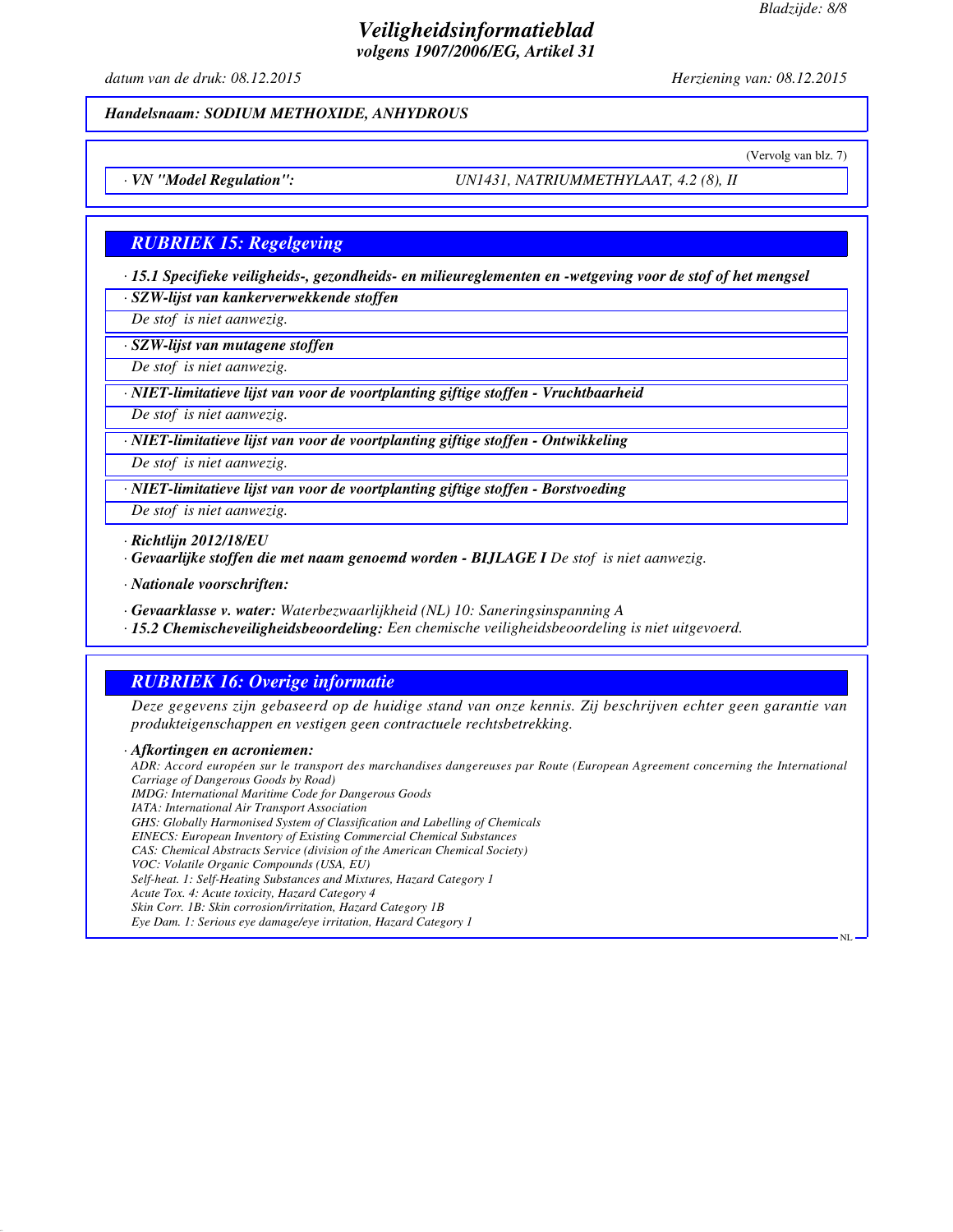*Date d'impression : 08.12.2015 Révision: 08.12.2015*

|                                                                                                                                                 | <b>SECTION 1: Identification de la substance/du mélange et de la société/l'entreprise</b>                                                                                                                                                          |
|-------------------------------------------------------------------------------------------------------------------------------------------------|----------------------------------------------------------------------------------------------------------------------------------------------------------------------------------------------------------------------------------------------------|
|                                                                                                                                                 | · 1.1 Identificateur de produit                                                                                                                                                                                                                    |
|                                                                                                                                                 | · Nom du produit: SODIUM METHOXIDE, ANHYDROUS                                                                                                                                                                                                      |
| $\cdot$ Code du produit: 21200<br>$\cdot$ No CAS:<br>$124 - 41 - 4$<br>$\cdot$ Numéro CE:<br>204-699-5<br>$\cdot$ Numéro index:<br>603-040-00-2 | 1.2 Utilisations identifiées pertinentes de la substance ou du mélange et utilisations déconseillées<br>Pas d'autres informations importantes disponibles.<br>· Emploi de la substance / de la préparation Produits chimiques pour laboratoires    |
| · Producteur/fournisseur:<br>1560 Industry Road<br>USA-Hatfield, PA 19440<br>email: sgkcck@aol.com<br>www.emsdiasum.com                         | $\cdot$ 1.3 Renseignements concernant le fournisseur de la fiche de données de sécurité<br><b>Electron Microscopy Sciences</b><br>Tel: 215-412-8400 Fax: 215-412-8450                                                                              |
|                                                                                                                                                 | · Service chargé des renseignements: Product safety department<br>· 1.4 Numéro d'appel d'urgence:<br>ChemTrec 1-800-424-9300 Contract CCN7661                                                                                                      |
| 1-703-527-3887                                                                                                                                  |                                                                                                                                                                                                                                                    |
|                                                                                                                                                 | <b>SECTION 2: Identification des dangers</b><br>· 2.1 Classification de la substance ou du mélange<br>$\cdot$ Classification selon le règlement (CE) n° 1272/2008<br>GHS02 flamme<br>Self-heat. 1 H251 Matière auto-échauffante; peut s'enflammer. |
|                                                                                                                                                 | GHS05 corrosion<br>Skin Corr. 1B H314 Provoque des brûlures de la peau et des lésions oculaires graves.                                                                                                                                            |
| Eye Dam. 1                                                                                                                                      | H318 Provoque des lésions oculaires graves.<br>GHS07<br>Acute Tox. 4 H302 Nocif en cas d'ingestion.                                                                                                                                                |

FR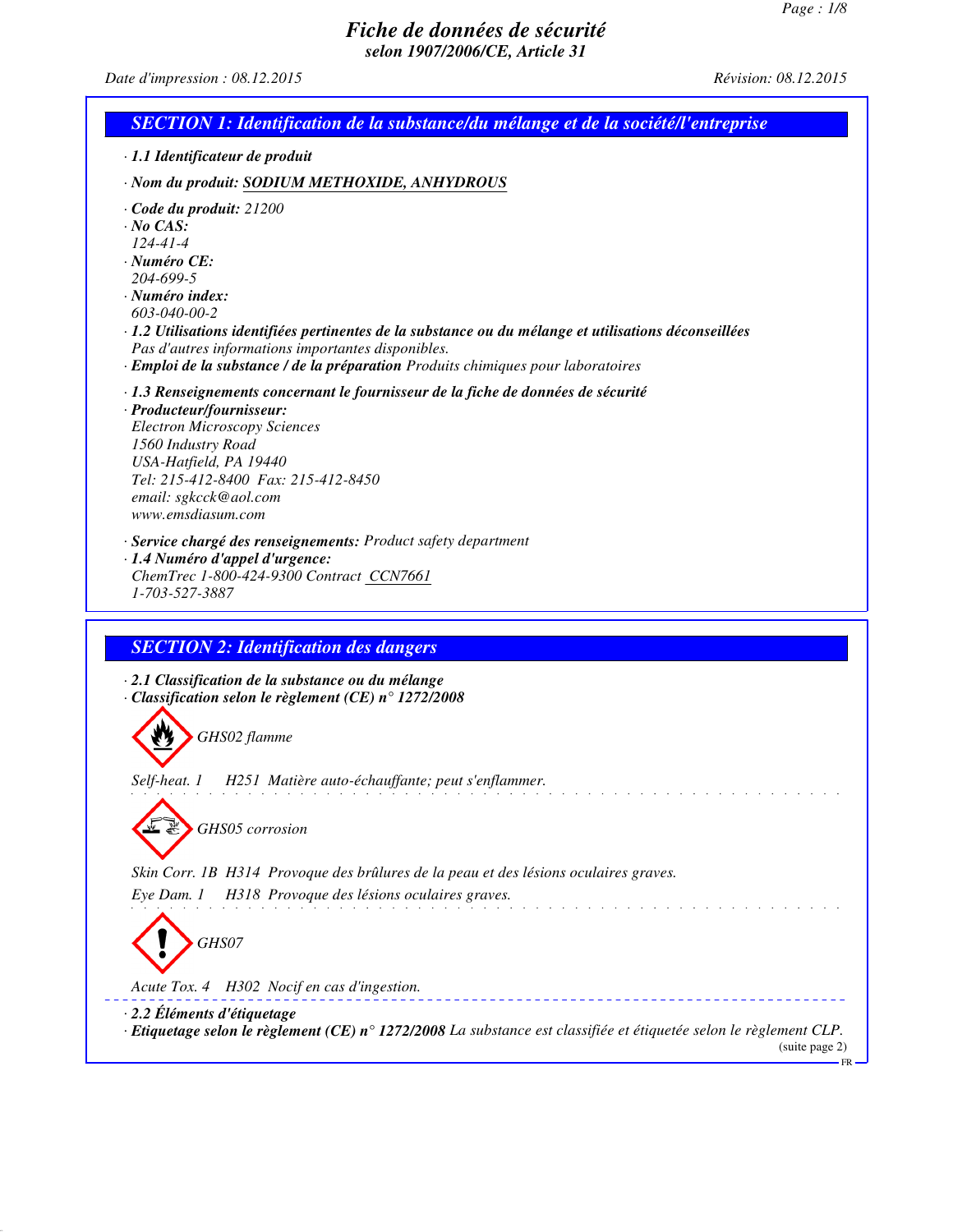*Date d'impression : 08.12.2015 Révision: 08.12.2015*

*Nom du produit: SODIUM METHOXIDE, ANHYDROUS*



## *SECTION 3: Composition/informations sur les composants*

- *· 3.1 Caractérisation chimique: Substances*
- *· No CAS Désignation*
- *124-41-4 méthanolate de sodium*
- *· Code(s) d'identification*
- *· Numéro CE: 204-699-5*
- *· Numéro index: 603-040-00-2*

## *SECTION 4: Premiers secours*

- *· 4.1 Description des premiers secours*
- *· Remarques générales:*
- *Enlever immédiatement les vêtements contaminés par le produit.*

*Les symptômes d'intoxication peuvent apparaître après de nombreuses heures seulement; une surveillance médicale est donc nécessaire au moins 48 heures après un accident.*

- *· Après inhalation: En cas d'inconscience, coucher et transporter la personne en position latérale stable.*
- *· Après contact avec la peau: Laver immédiatement à l'eau et au savon et bien rincer.*

(suite page 3)

FR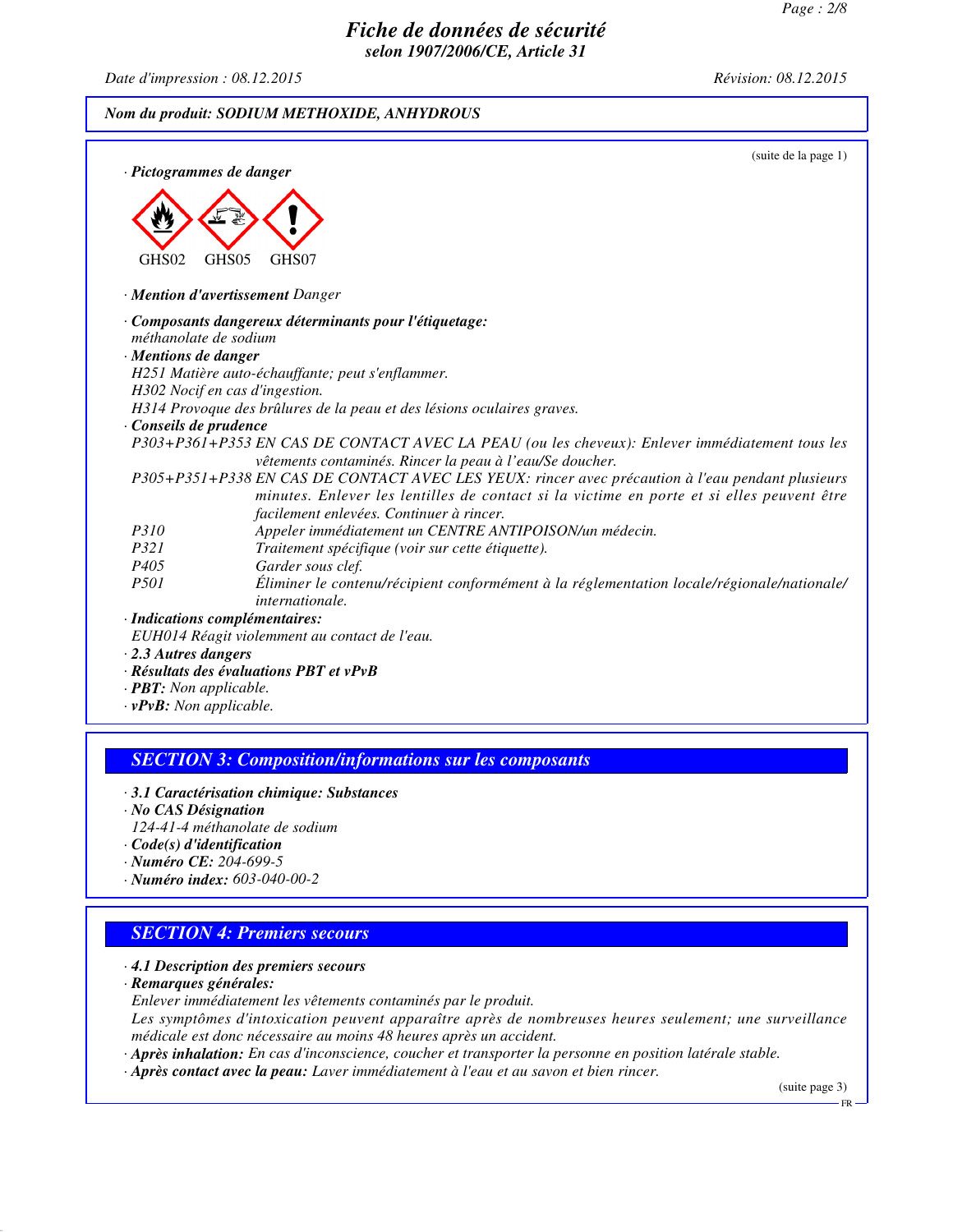*Date d'impression : 08.12.2015 Révision: 08.12.2015*

#### *Nom du produit: SODIUM METHOXIDE, ANHYDROUS*

*· Après contact avec les yeux:*

*Rincer les yeux, pendant plusieurs minutes, sous l'eau courante en écartant bien les paupières et consulter un médecin.*

- *· Après ingestion:*
- *Consulter immédiatement un médecin.*

*Boire de l'eau en abondance et donner de l'air frais. Consulter immédiatement un médecin.*

- *· 4.2 Principaux symptômes et effets, aigus et différés Pas d'autres informations importantes disponibles.*
- *· 4.3 Indication des éventuels soins médicaux immédiats et traitements particuliers nécessaires*

*Pas d'autres informations importantes disponibles.*

## *SECTION 5: Mesures de lutte contre l'incendie*

*· 5.1 Moyens d'extinction*

# *· Moyens d'extinction:*

*CO2, poudre d'extinction ou eau pulvérisée. Combattre les foyers importants avec de l'eau pulvérisée ou de la mousse résistant à l'alcool.*

- *· Produits extincteurs déconseillés pour des raisons de sécurité: Jet d'eau à grand débit*
- *· 5.2 Dangers particuliers résultant de la substance ou du mélange*
- *Pas d'autres informations importantes disponibles.*
- *· 5.3 Conseils aux pompiers*
- *· Equipement spécial de sécurité: Aucune mesure particulière n'est requise.*

## *SECTION 6: Mesures à prendre en cas de dispersion accidentelle*

- *· 6.1 Précautions individuelles, équipement de protection et procédures d'urgence*
- *Porter un équipement de sécurité. Eloigner les personnes non protégées.*
- *· 6.2 Précautions pour la protection de l'environnement:*

*Ne pas rejeter dans les canalisations, dans les eaux de surface et dans les nappes d'eau souterraines.*

- *· 6.3 Méthodes et matériel de confinement et de nettoyage:*
- *Utiliser un neutralisant.*

*Evacuer les matériaux contaminés en tant que déchets conformément au point 13.*

*Assurer une aération suffisante.*

*Ne pas rincer à l'eau ou aux produits nettoyants aqueux.*

*· 6.4 Référence à d'autres sections*

*Afin d'obtenir des informations pour une manipulation sûre, consulter le chapitre 7. Afin d'obtenir des informations sur les équipements de protection personnels, consulter le chapitre 8. Afin d'obtenir des informations sur l'élimination, consulter le chapitre 13.*

# *SECTION 7: Manipulation et stockage*

*· 7.1 Précautions à prendre pour une manipulation sans danger Bien dépoussiérer.*

*Ouvrir et manipuler les récipients avec précaution.*

- *· Préventions des incendies et des explosions: Tenir à l'abri des sources d'inflammation - ne pas fumer. Prendre des mesures contre les charges électrostatiques.*
- *· 7.2 Conditions d'un stockage sûr, y compris d'éventuelles incompatibilités*
- *· Stockage:*
- *· Exigences concernant les lieux et conteneurs de stockage: Stocker dans un endroit frais.*
- *· Indications concernant le stockage commun: Pas nécessaire.*

(suite page 4)

(suite de la page 2)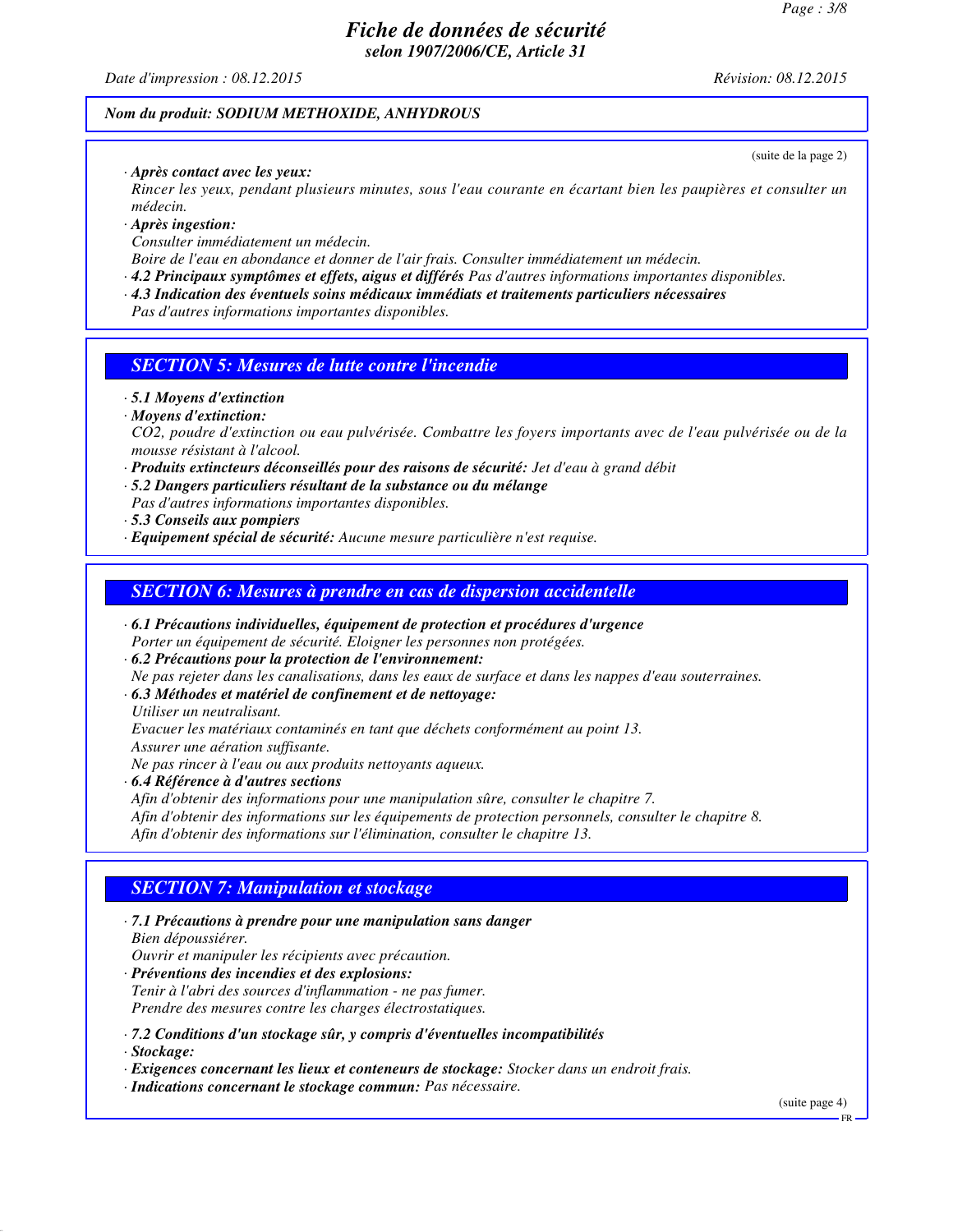*Date d'impression : 08.12.2015 Révision: 08.12.2015*

(suite de la page 3)

#### *Nom du produit: SODIUM METHOXIDE, ANHYDROUS*

*· Autres indications sur les conditions de stockage: Tenir les emballages hermétiquement fermés. Ne pas fermer les emballages de telle sorte qu'ils soient hermétiques aux gaz. Stocker au frais et au sec dans des fûts bien fermés. Protéger de la forte chaleur et du rayonnement direct du soleil. · 7.3 Utilisation(s) finale(s) particulière(s) Pas d'autres informations importantes disponibles.*

# *SECTION 8: Contrôles de l'exposition/protection individuelle*

- *· Indications complémentaires pour l'agencement des installations techniques: Sans autre indication, voir point 7.*
- *· 8.1 Paramètres de contrôle*
- *· Composants présentant des valeurs-seuil à surveiller par poste de travail: Néant*
- *· Remarques supplémentaires:*

*Le présent document s'appuie sur les listes en vigueur au moment de son élaboration.*

- *· 8.2 Contrôles de l'exposition*
- *· Equipement de protection individuel:*
- *· Mesures générales de protection et d'hygiène:*
- *Tenir à l'écart des produits alimentaires, des boissons et de la nourriture pour animaux.*
- *Retirer immédiatement les vêtements souillés ou humectés.*
- *Se laver les mains avant les pauses et en fin de travail.*

*Eviter tout contact avec les yeux.*

- *Eviter tout contact avec les yeux et avec la peau.*
- *· Protection respiratoire: N'est pas nécessaire.*
- *· Protection des mains:*



*Gants de protection*

*Le matériau des gants doit être imperméable et résistant au produit / à la substance / à la préparation. À cause du manque de tests, aucune recommandation pour un matériau de gants pour le produit / la préparation / le mélange de produits chimiques ne peut être donnée.*

*Choix du matériau des gants en fonction des temps de pénétration, du taux de perméabilité et de la dégradation. · Matériau des gants*

*Le choix de gants appropriés ne dépend pas seulement du matériau, mais également d'autres critères de qualité qui peuvent varier d'un fabricant à l'autre.*

*· Temps de pénétration du matériau des gants*

*Le temps de pénétration exact est à déterminer par le fabricant des gants de protection et à respecter. · Protection des yeux:*



*Lunettes de protection hermétiques*

(suite page 5)

FR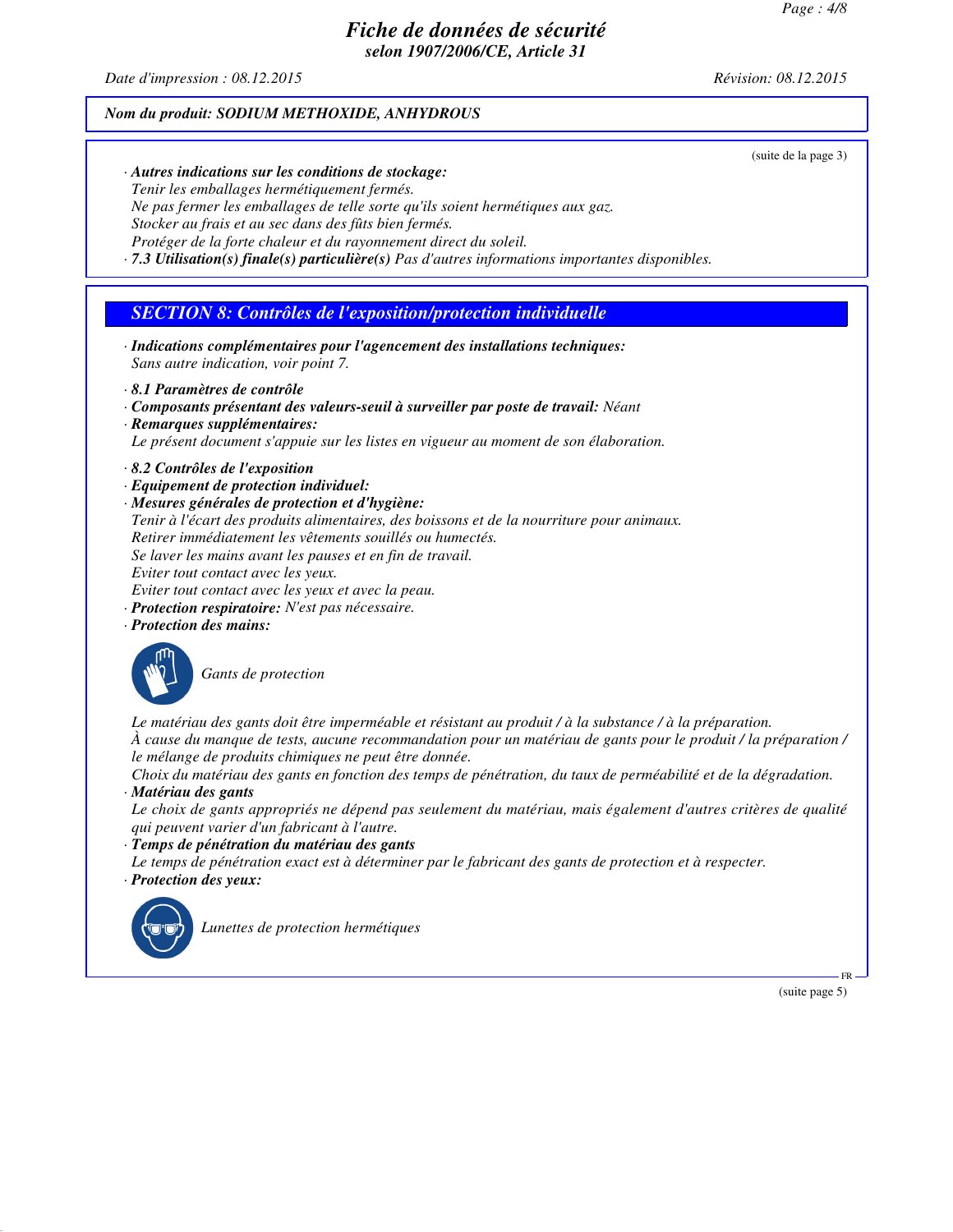*Date d'impression : 08.12.2015 Révision: 08.12.2015*

# *Nom du produit: SODIUM METHOXIDE, ANHYDROUS*

(suite de la page 4)

| · 9.1 Informations sur les propriétés physiques et chimiques essentielles<br>· Indications générales<br>$·$ Aspect:<br>Forme:<br>Poudre<br>Couleur:<br><b>Blanc</b><br>$\cdot$ Odeur:<br>Caractéristique<br>Non déterminé.<br>· Seuil olfactif:<br>valeur du pH:<br>Non applicable.<br>· Changement d'état<br>Point de fusion:<br>Non déterminé.<br>Non déterminé.<br>Point d'ébullition:<br>· Point d'éclair<br>12 °C<br>· Inflammabilité (solide, gazeux):<br>La substance n'est pas inflammable.<br>70 °C<br>· Température d'inflammation:<br>Non déterminé.<br>· Température de décomposition:<br>Non déterminé.<br>$\cdot$ Auto-inflammation:<br>Le produit n'est pas explosif; toutefois, des mélanges explosifs vapeur-<br>· Danger d'explosion:<br>air peuvent se former.<br>· Limites d'explosion:<br>Inférieure:<br>Non déterminé.<br>Non déterminé.<br>Supérieure:<br>· Pression de vapeur:<br>Non applicable.<br>$\cdot$ Densité à 20 °C:<br>$0.97$ g/cm <sup>3</sup><br>Non déterminé.<br>· Densité relative<br>· Densité de vapeur.<br>Non applicable.<br>· Vitesse d'évaporation<br>Non applicable.<br>· Solubilité dans/miscibilité avec<br>Insoluble<br>l'eau:<br>· Coefficient de partage (n-octanol/eau): Non déterminé.<br>· Viscosité:<br>Non applicable.<br>Dynamique:<br>Cinématique:<br>Non applicable.<br>· Teneur en solvants:<br>0,0,0<br><b>Solvants organiques:</b><br>$0,00\%$<br>VOC(CE)<br>100,0%<br>Teneur en substances solides: | <b>SECTION 9: Propriétés physiques et chimiques</b> |                                                    |
|--------------------------------------------------------------------------------------------------------------------------------------------------------------------------------------------------------------------------------------------------------------------------------------------------------------------------------------------------------------------------------------------------------------------------------------------------------------------------------------------------------------------------------------------------------------------------------------------------------------------------------------------------------------------------------------------------------------------------------------------------------------------------------------------------------------------------------------------------------------------------------------------------------------------------------------------------------------------------------------------------------------------------------------------------------------------------------------------------------------------------------------------------------------------------------------------------------------------------------------------------------------------------------------------------------------------------------------------------------------------------------------------------------------------------------------------------------------------|-----------------------------------------------------|----------------------------------------------------|
|                                                                                                                                                                                                                                                                                                                                                                                                                                                                                                                                                                                                                                                                                                                                                                                                                                                                                                                                                                                                                                                                                                                                                                                                                                                                                                                                                                                                                                                                    |                                                     |                                                    |
|                                                                                                                                                                                                                                                                                                                                                                                                                                                                                                                                                                                                                                                                                                                                                                                                                                                                                                                                                                                                                                                                                                                                                                                                                                                                                                                                                                                                                                                                    |                                                     |                                                    |
|                                                                                                                                                                                                                                                                                                                                                                                                                                                                                                                                                                                                                                                                                                                                                                                                                                                                                                                                                                                                                                                                                                                                                                                                                                                                                                                                                                                                                                                                    |                                                     |                                                    |
|                                                                                                                                                                                                                                                                                                                                                                                                                                                                                                                                                                                                                                                                                                                                                                                                                                                                                                                                                                                                                                                                                                                                                                                                                                                                                                                                                                                                                                                                    |                                                     |                                                    |
|                                                                                                                                                                                                                                                                                                                                                                                                                                                                                                                                                                                                                                                                                                                                                                                                                                                                                                                                                                                                                                                                                                                                                                                                                                                                                                                                                                                                                                                                    |                                                     |                                                    |
|                                                                                                                                                                                                                                                                                                                                                                                                                                                                                                                                                                                                                                                                                                                                                                                                                                                                                                                                                                                                                                                                                                                                                                                                                                                                                                                                                                                                                                                                    |                                                     |                                                    |
|                                                                                                                                                                                                                                                                                                                                                                                                                                                                                                                                                                                                                                                                                                                                                                                                                                                                                                                                                                                                                                                                                                                                                                                                                                                                                                                                                                                                                                                                    |                                                     |                                                    |
|                                                                                                                                                                                                                                                                                                                                                                                                                                                                                                                                                                                                                                                                                                                                                                                                                                                                                                                                                                                                                                                                                                                                                                                                                                                                                                                                                                                                                                                                    |                                                     |                                                    |
|                                                                                                                                                                                                                                                                                                                                                                                                                                                                                                                                                                                                                                                                                                                                                                                                                                                                                                                                                                                                                                                                                                                                                                                                                                                                                                                                                                                                                                                                    |                                                     |                                                    |
|                                                                                                                                                                                                                                                                                                                                                                                                                                                                                                                                                                                                                                                                                                                                                                                                                                                                                                                                                                                                                                                                                                                                                                                                                                                                                                                                                                                                                                                                    |                                                     |                                                    |
|                                                                                                                                                                                                                                                                                                                                                                                                                                                                                                                                                                                                                                                                                                                                                                                                                                                                                                                                                                                                                                                                                                                                                                                                                                                                                                                                                                                                                                                                    |                                                     |                                                    |
|                                                                                                                                                                                                                                                                                                                                                                                                                                                                                                                                                                                                                                                                                                                                                                                                                                                                                                                                                                                                                                                                                                                                                                                                                                                                                                                                                                                                                                                                    |                                                     |                                                    |
|                                                                                                                                                                                                                                                                                                                                                                                                                                                                                                                                                                                                                                                                                                                                                                                                                                                                                                                                                                                                                                                                                                                                                                                                                                                                                                                                                                                                                                                                    |                                                     |                                                    |
|                                                                                                                                                                                                                                                                                                                                                                                                                                                                                                                                                                                                                                                                                                                                                                                                                                                                                                                                                                                                                                                                                                                                                                                                                                                                                                                                                                                                                                                                    |                                                     |                                                    |
|                                                                                                                                                                                                                                                                                                                                                                                                                                                                                                                                                                                                                                                                                                                                                                                                                                                                                                                                                                                                                                                                                                                                                                                                                                                                                                                                                                                                                                                                    |                                                     |                                                    |
|                                                                                                                                                                                                                                                                                                                                                                                                                                                                                                                                                                                                                                                                                                                                                                                                                                                                                                                                                                                                                                                                                                                                                                                                                                                                                                                                                                                                                                                                    |                                                     |                                                    |
|                                                                                                                                                                                                                                                                                                                                                                                                                                                                                                                                                                                                                                                                                                                                                                                                                                                                                                                                                                                                                                                                                                                                                                                                                                                                                                                                                                                                                                                                    |                                                     |                                                    |
|                                                                                                                                                                                                                                                                                                                                                                                                                                                                                                                                                                                                                                                                                                                                                                                                                                                                                                                                                                                                                                                                                                                                                                                                                                                                                                                                                                                                                                                                    |                                                     |                                                    |
|                                                                                                                                                                                                                                                                                                                                                                                                                                                                                                                                                                                                                                                                                                                                                                                                                                                                                                                                                                                                                                                                                                                                                                                                                                                                                                                                                                                                                                                                    |                                                     |                                                    |
|                                                                                                                                                                                                                                                                                                                                                                                                                                                                                                                                                                                                                                                                                                                                                                                                                                                                                                                                                                                                                                                                                                                                                                                                                                                                                                                                                                                                                                                                    |                                                     |                                                    |
|                                                                                                                                                                                                                                                                                                                                                                                                                                                                                                                                                                                                                                                                                                                                                                                                                                                                                                                                                                                                                                                                                                                                                                                                                                                                                                                                                                                                                                                                    |                                                     |                                                    |
|                                                                                                                                                                                                                                                                                                                                                                                                                                                                                                                                                                                                                                                                                                                                                                                                                                                                                                                                                                                                                                                                                                                                                                                                                                                                                                                                                                                                                                                                    |                                                     |                                                    |
|                                                                                                                                                                                                                                                                                                                                                                                                                                                                                                                                                                                                                                                                                                                                                                                                                                                                                                                                                                                                                                                                                                                                                                                                                                                                                                                                                                                                                                                                    |                                                     |                                                    |
|                                                                                                                                                                                                                                                                                                                                                                                                                                                                                                                                                                                                                                                                                                                                                                                                                                                                                                                                                                                                                                                                                                                                                                                                                                                                                                                                                                                                                                                                    |                                                     |                                                    |
|                                                                                                                                                                                                                                                                                                                                                                                                                                                                                                                                                                                                                                                                                                                                                                                                                                                                                                                                                                                                                                                                                                                                                                                                                                                                                                                                                                                                                                                                    |                                                     |                                                    |
|                                                                                                                                                                                                                                                                                                                                                                                                                                                                                                                                                                                                                                                                                                                                                                                                                                                                                                                                                                                                                                                                                                                                                                                                                                                                                                                                                                                                                                                                    |                                                     |                                                    |
|                                                                                                                                                                                                                                                                                                                                                                                                                                                                                                                                                                                                                                                                                                                                                                                                                                                                                                                                                                                                                                                                                                                                                                                                                                                                                                                                                                                                                                                                    |                                                     |                                                    |
|                                                                                                                                                                                                                                                                                                                                                                                                                                                                                                                                                                                                                                                                                                                                                                                                                                                                                                                                                                                                                                                                                                                                                                                                                                                                                                                                                                                                                                                                    |                                                     |                                                    |
|                                                                                                                                                                                                                                                                                                                                                                                                                                                                                                                                                                                                                                                                                                                                                                                                                                                                                                                                                                                                                                                                                                                                                                                                                                                                                                                                                                                                                                                                    |                                                     |                                                    |
|                                                                                                                                                                                                                                                                                                                                                                                                                                                                                                                                                                                                                                                                                                                                                                                                                                                                                                                                                                                                                                                                                                                                                                                                                                                                                                                                                                                                                                                                    |                                                     |                                                    |
|                                                                                                                                                                                                                                                                                                                                                                                                                                                                                                                                                                                                                                                                                                                                                                                                                                                                                                                                                                                                                                                                                                                                                                                                                                                                                                                                                                                                                                                                    |                                                     |                                                    |
|                                                                                                                                                                                                                                                                                                                                                                                                                                                                                                                                                                                                                                                                                                                                                                                                                                                                                                                                                                                                                                                                                                                                                                                                                                                                                                                                                                                                                                                                    |                                                     |                                                    |
|                                                                                                                                                                                                                                                                                                                                                                                                                                                                                                                                                                                                                                                                                                                                                                                                                                                                                                                                                                                                                                                                                                                                                                                                                                                                                                                                                                                                                                                                    |                                                     |                                                    |
|                                                                                                                                                                                                                                                                                                                                                                                                                                                                                                                                                                                                                                                                                                                                                                                                                                                                                                                                                                                                                                                                                                                                                                                                                                                                                                                                                                                                                                                                    |                                                     |                                                    |
|                                                                                                                                                                                                                                                                                                                                                                                                                                                                                                                                                                                                                                                                                                                                                                                                                                                                                                                                                                                                                                                                                                                                                                                                                                                                                                                                                                                                                                                                    |                                                     |                                                    |
|                                                                                                                                                                                                                                                                                                                                                                                                                                                                                                                                                                                                                                                                                                                                                                                                                                                                                                                                                                                                                                                                                                                                                                                                                                                                                                                                                                                                                                                                    | .9.2 Autres informations                            | Pas d'autres informations importantes disponibles. |

# *SECTION 10: Stabilité et réactivité*

*· 10.1 Réactivité*

*· 10.2 Stabilité chimique*

*· Décomposition thermique/conditions à éviter: Pas de décomposition en cas d'usage conforme.*

(suite page 6)

FR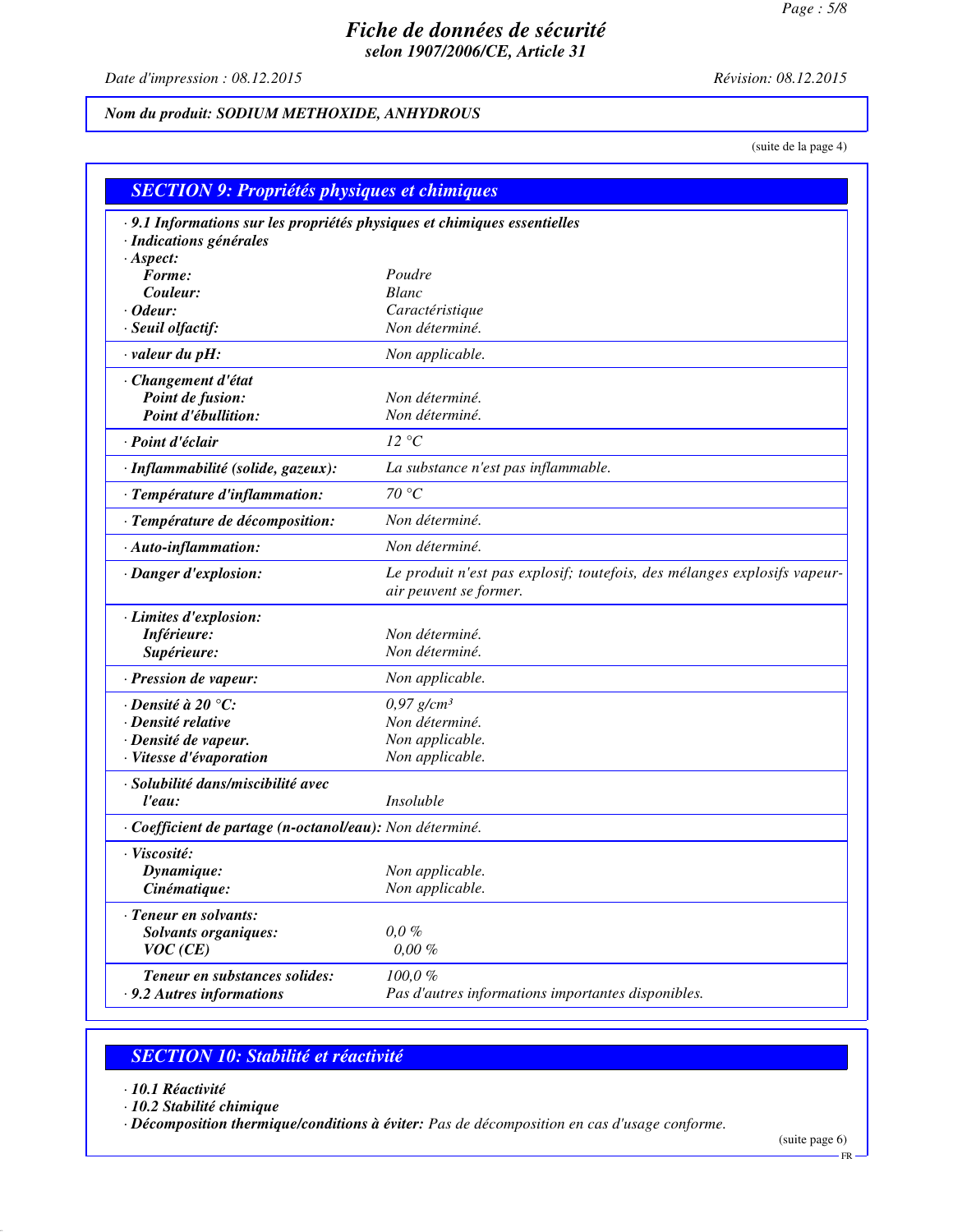*Date d'impression : 08.12.2015 Révision: 08.12.2015*

(suite de la page 5)

## *Nom du produit: SODIUM METHOXIDE, ANHYDROUS*

- *· 10.3 Possibilité de réactions dangereuses Aucune réaction dangereuse connue.*
- *· 10.4 Conditions à éviter Pas d'autres informations importantes disponibles.*
- *· 10.5 Matières incompatibles: Pas d'autres informations importantes disponibles.*
- *· 10.6 Produits de décomposition dangereux: Pas de produits de décomposition dangereux connus*

## *SECTION 11: Informations toxicologiques*

- *· 11.1 Informations sur les effets toxicologiques*
- *· Toxicité aiguë*
- *· Effet primaire d'irritation:*
- *· Corrosion cutanée/irritation cutanée Effet fortement corrosif sur la peau et les muqueuses.*
- *· Lésions oculaires graves/irritation oculaire Effet fortement corrosif.*

*Effet fortement irritant avec risque d'une affection grave des yeux.*

- *· Sensibilisation respiratoire ou cutanée Aucun effet de sensibilisation connu.*
- *· Indications toxicologiques complémentaires:*

*L'absorption orale du produit a un fort effet corrosif sur la cavité buccale et le pharynx et présente un danger de perforation du tube digestif et de l'estomac.*

# *SECTION 12: Informations écologiques*

*· 12.1 Toxicité*

- *· Toxicité aquatique: Pas d'autres informations importantes disponibles.*
- *· 12.2 Persistance et dégradabilité Pas d'autres informations importantes disponibles.*
- *· 12.3 Potentiel de bioaccumulation Pas d'autres informations importantes disponibles.*
- *· 12.4 Mobilité dans le sol Pas d'autres informations importantes disponibles.*
- *· Autres indications écologiques:*
- *· Indications générales:*

*Catégorie de pollution des eaux 1 (D) (Classification propre): peu polluant*

*Ne pas laisser le produit, non dilué ou en grande quantité, pénétrer la nappe phréatique, les eaux ou les canalisations.*

*Ne doit pas pénétrer à l'état non dilué ou non neutralisé dans les eaux usées ou le collecteur.*

*Jeter de plus grandes quantités dans la canalisation ou les eaux peut mener à une augmentation de la valeur du pH. Une valeur du pH élevée est nocive pour les organismes aquatiques. Dans la dilution de la concentration utilisée, la valeur du pH est réduite considérablement: après l'utilisation du produit, les eaux résiduaires arrivant dans la canalisation ne sont que faiblement polluantes pour l'eau.*

#### *· 12.5 Résultats des évaluations PBT et VPVB*

- *· PBT: Non applicable.*
- *· vPvB: Non applicable.*
- *· 12.6 Autres effets néfastes Pas d'autres informations importantes disponibles.*

# *SECTION 13: Considérations relatives à l'élimination*

*· 13.1 Méthodes de traitement des déchets*

- *· Recommandation: Ne doit pas être évacué avec les ordures ménagères. Ne pas laisser pénétrer dans les égouts.*
- *· Emballages non nettoyés:*

*· Recommandation: Evacuation conformément aux prescriptions légales.*

(suite page 7)

FR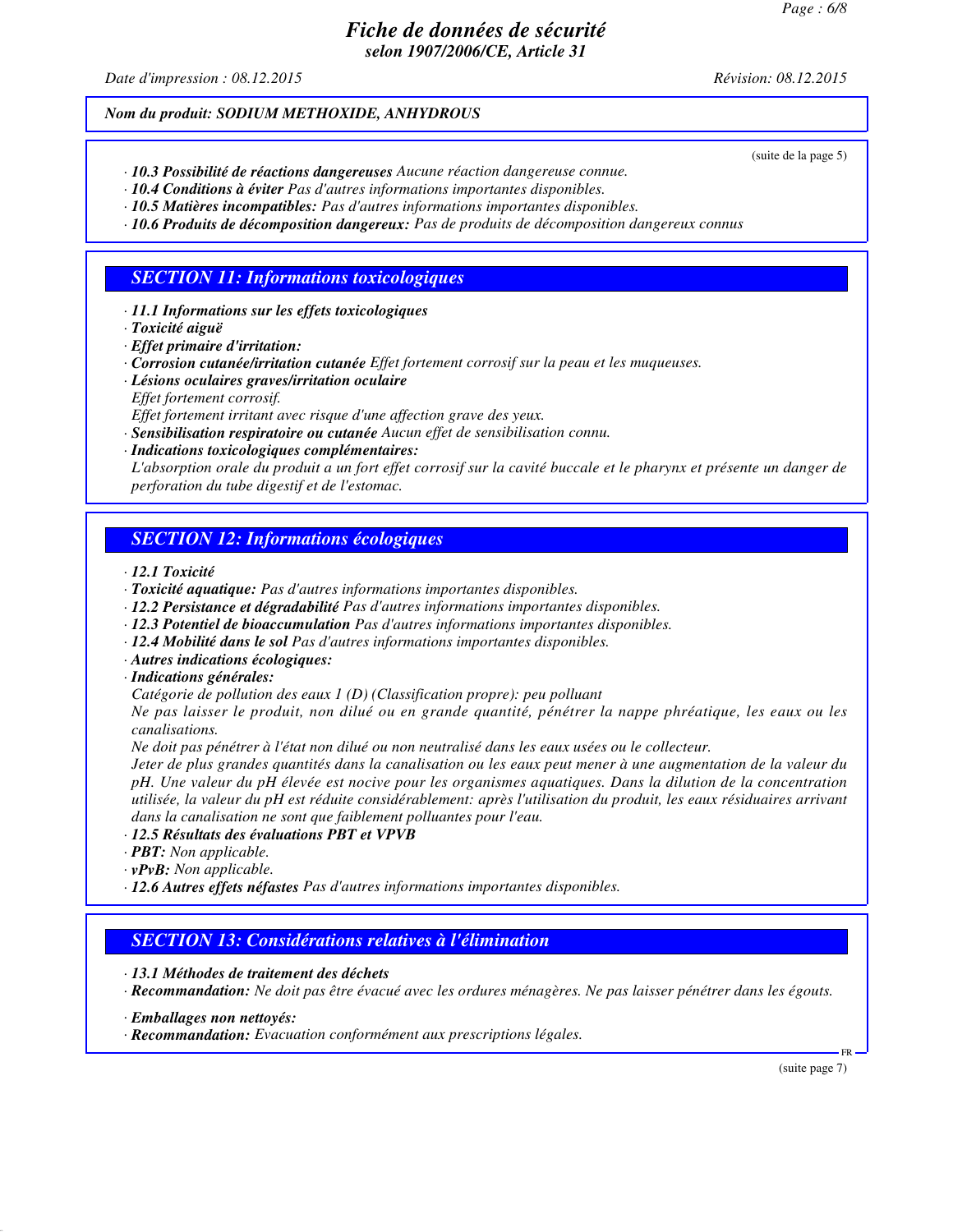*Date d'impression : 08.12.2015 Révision: 08.12.2015*

# *Nom du produit: SODIUM METHOXIDE, ANHYDROUS*

(suite de la page 6)

| $\cdot$ 14.1 No ONU                                                                                    |                                                                |
|--------------------------------------------------------------------------------------------------------|----------------------------------------------------------------|
| $\cdot$ ADR, IMDG                                                                                      | <b>UN1431</b>                                                  |
| · 14.2 Nom d'expédition des Nations unies                                                              |                                                                |
| $\cdot$ <i>ADR</i>                                                                                     | 1431 MÉTHYLATE DE SODIUM                                       |
| $\cdot$ IMDG                                                                                           | <b>SODIUM METHYLATE</b>                                        |
| · 14.3 Classe(s) de danger pour le transport                                                           |                                                                |
| $\cdot$ ADR                                                                                            |                                                                |
|                                                                                                        |                                                                |
| $\cdot$ Classe                                                                                         | 4.2 Matières sujettes à l'inflammation spontanée.              |
| $\cdot$ Étiquette                                                                                      | $4.2 + 8$                                                      |
| $\cdot$ IMDG                                                                                           |                                                                |
| W                                                                                                      |                                                                |
| · Class<br>$\cdot$ Label                                                                               | 4.2 Matières sujettes à l'inflammation spontanée.<br>4.2/8     |
| $\cdot$ IATA                                                                                           |                                                                |
| W<br>$\cdot$ Class<br>$\cdot$ Label                                                                    | 4.2 Matières sujettes à l'inflammation spontanée.<br>4.2(8)    |
|                                                                                                        |                                                                |
| · 14.4 Groupe d'emballage<br>· ADR, IMDG, IATA                                                         | $I\!I$                                                         |
|                                                                                                        |                                                                |
| · 14.5 Dangers pour l'environnement:                                                                   |                                                                |
| · Marine Pollutant:                                                                                    | Non                                                            |
| · 14.6 Précautions particulières à prendre par                                                         |                                                                |
| l'utilisateur<br>· Indice Kemler:                                                                      | Attention: Matières sujettes à l'inflammation spontanée.<br>48 |
| $\cdot$ No EMS:                                                                                        | $F-A, S-L$                                                     |
|                                                                                                        |                                                                |
| · 14.7 Transport en vrac conformément à l'annexe II de<br>la convention Marpol 73/78 et au recueil IBC | Non applicable.                                                |
| · Indications complémentaires de transport:                                                            |                                                                |
| $\cdot$ ADR                                                                                            |                                                                |
| $\cdot$ Quantités limitées (LQ)                                                                        | 0                                                              |
| $\cdot$ Quantités exceptées (EQ)                                                                       | Code: E2                                                       |
|                                                                                                        | Quantité maximale nette par emballage intérieur: 30 g          |
|                                                                                                        | Quantité maximale nette par emballage extérieur: 500 g         |
| · Catégorie de transport                                                                               | 2                                                              |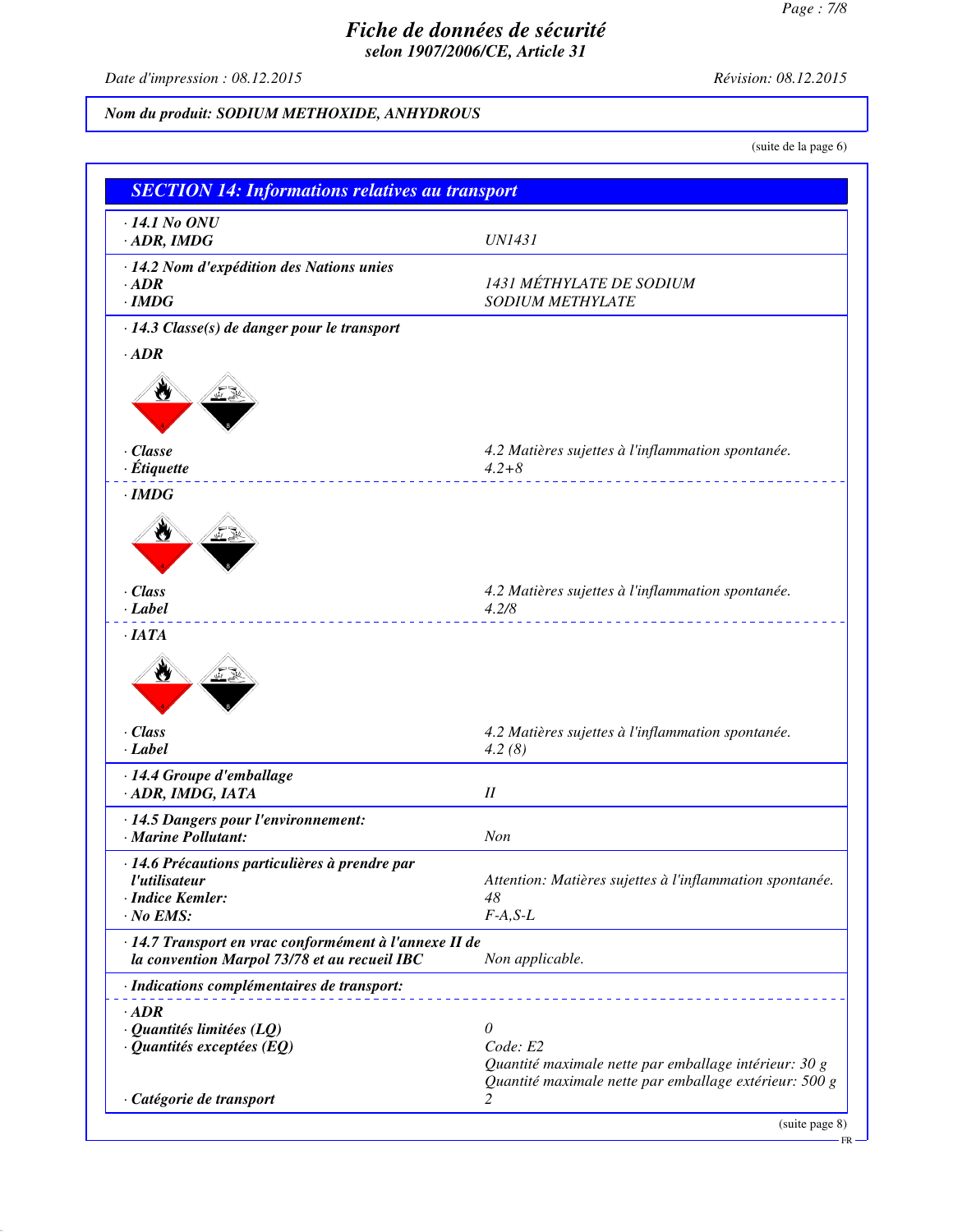FR

# *Fiche de données de sécurité selon 1907/2006/CE, Article 31*

*Date d'impression : 08.12.2015 Révision: 08.12.2015*

#### *Nom du produit: SODIUM METHOXIDE, ANHYDROUS*

|                                                                                     | (suite de la page 7)                                                                                               |
|-------------------------------------------------------------------------------------|--------------------------------------------------------------------------------------------------------------------|
| $\cdot$ Code de restriction en tunnels                                              | D/E                                                                                                                |
| $\cdot$ IMDG<br>$\cdot$ Limited quantities (LQ)<br>$\cdot$ Excepted quantities (EQ) | 0<br>Code: E2<br>Maximum net quantity per inner packaging: 30 g<br>Maximum net quantity per outer packaging: 500 g |
| $\cdot$ "Règlement type" de l'ONU:                                                  | UN1431, MÉTHYLATE DE SODIUM, 4.2 (8), II                                                                           |

#### *SECTION 15: Informations réglementaires*

*· 15.1 Réglementations/législation particulières à la substance ou au mélange en matière de sécurité, de santé et d'environnement*

*· Directive 2012/18/UE*

- *· Substances dangereuses désignées ANNEXE I la substance n'est pas comprise*
- *· 15.2 Évaluation de la sécurité chimique: Une évaluation de la sécurité chimique n'a pas été réalisée.*

#### *SECTION 16: Autres informations*

*Ces indications sont fondées sur l'état actuel de nos connaissances, mais ne constituent pas une garantie quant aux propriétés du produit et ne donnent pas lieu à un rapport juridique contractuel.*

#### *· Acronymes et abréviations:*

*ADR: Accord européen sur le transport des marchandises dangereuses par Route IMDG: International Maritime Code for Dangerous Goods IATA: International Air Transport Association GHS: Globally Harmonised System of Classification and Labelling of Chemicals EINECS: European Inventory of Existing Commercial Chemical Substances CAS: Chemical Abstracts Service (division of the American Chemical Society) VOC: Volatile Organic Compounds (USA, EU) Self-heat. 1: Self-Heating Substances and Mixtures, Hazard Category 1 Acute Tox. 4: Acute toxicity, Hazard Category 4 Skin Corr. 1B: Skin corrosion/irritation, Hazard Category 1B Eye Dam. 1: Serious eye damage/eye irritation, Hazard Category 1*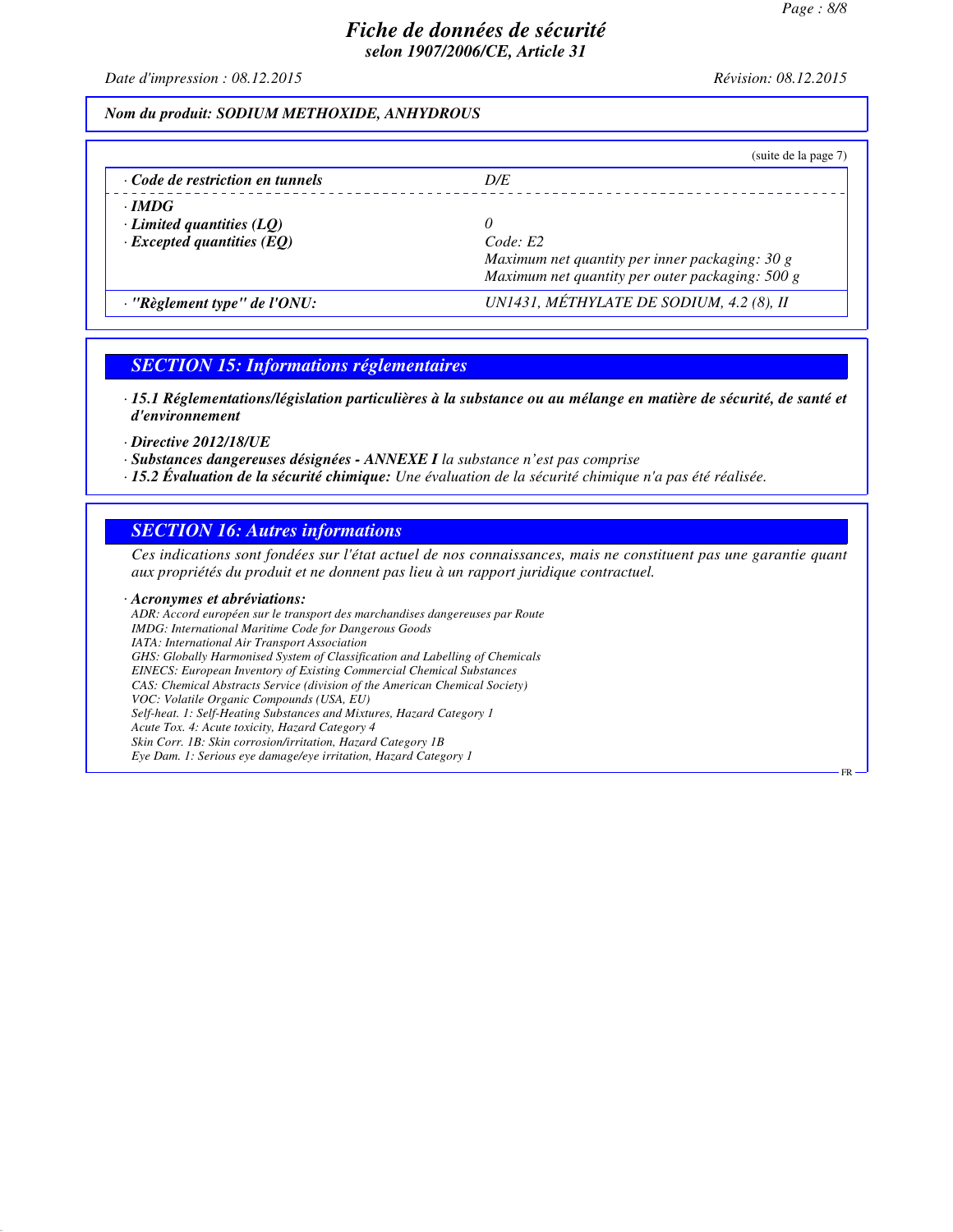*Druckdatum: 08.12.2015 überarbeitet am: 08.12.2015*

| <b>ABSCHNITT 1: Bezeichnung des Stoffs bzw. des Gemischs und des Unternehmens</b>                                                                                                                                                                                                                                                                                                         |                                 |
|-------------------------------------------------------------------------------------------------------------------------------------------------------------------------------------------------------------------------------------------------------------------------------------------------------------------------------------------------------------------------------------------|---------------------------------|
| · 1.1 Produktidentifikator                                                                                                                                                                                                                                                                                                                                                                |                                 |
| · Handelsname: SODIUM METHOXIDE, ANHYDROUS                                                                                                                                                                                                                                                                                                                                                |                                 |
| $\cdot$ Artikelnummer: 21200<br>$\cdot$ CAS-Nummer:<br>$124 - 41 - 4$<br>$\cdot$ EG-Nummer:<br>204-699-5<br>$\cdot$ Indexnummer:<br>603-040-00-2<br>· 1.2 Relevante identifizierte Verwendungen des Stoffs oder Gemischs und Verwendungen, von denen abgeraten<br>wird<br>Keine weiteren relevanten Informationen verfügbar.<br>· Verwendung des Stoffes / des Gemisches Laborchemikalien |                                 |
| · 1.3 Einzelheiten zum Lieferanten, der das Sicherheitsdatenblatt bereitstellt<br>· Hersteller/Lieferant:<br><b>Electron Microscopy Sciences</b><br>1560 Industry Road<br>USA-Hatfield, PA 19440<br>Tel: 215-412-8400 Fax: 215-412-8450<br>email: sgkcck@aol.com<br>www.emsdiasum.com                                                                                                     |                                 |
| Science Services GmbH<br>Unterhachinger Str. 75<br>81737 München Germany<br>Tel: +49(0)89 18 93 668-0<br>safety@scienceservices.de                                                                                                                                                                                                                                                        |                                 |
| 24h Giftnotruf Munchen: +49 (0)89 19240<br>Toxikologische Abteilung der II. Medizinischen Klinik<br>rechts der Isar, Munchen. - www.toxinfo.org                                                                                                                                                                                                                                           |                                 |
| · Auskunftgebender Bereich: Product safety department<br>$\cdot$ 1.4 Notrufnummer:<br>ChemTrec 1-800-424-9300 Contract CCN7661<br>1-703-527-3887                                                                                                                                                                                                                                          |                                 |
| <b>ABSCHNITT 2: Mögliche Gefahren</b>                                                                                                                                                                                                                                                                                                                                                     |                                 |
| 2.1 Einstufung des Stoffs oder Gemischs<br>· Einstufung gemäß Verordnung (EG) Nr. 1272/2008<br>GHS02 Flamme                                                                                                                                                                                                                                                                               |                                 |
| Self-heat. 1<br>H251 Selbsterhitzungsfähig; kann in Brand geraten.                                                                                                                                                                                                                                                                                                                        |                                 |
| GHS05 Ätzwirkung                                                                                                                                                                                                                                                                                                                                                                          |                                 |
| Skin Corr. 1B H314 Verursacht schwere Verätzungen der Haut und schwere Augenschäden.<br>H318 Verursacht schwere Augenschäden.<br>Eye Dam. 1                                                                                                                                                                                                                                               | (Fortsetzung auf Seite 2)<br>DE |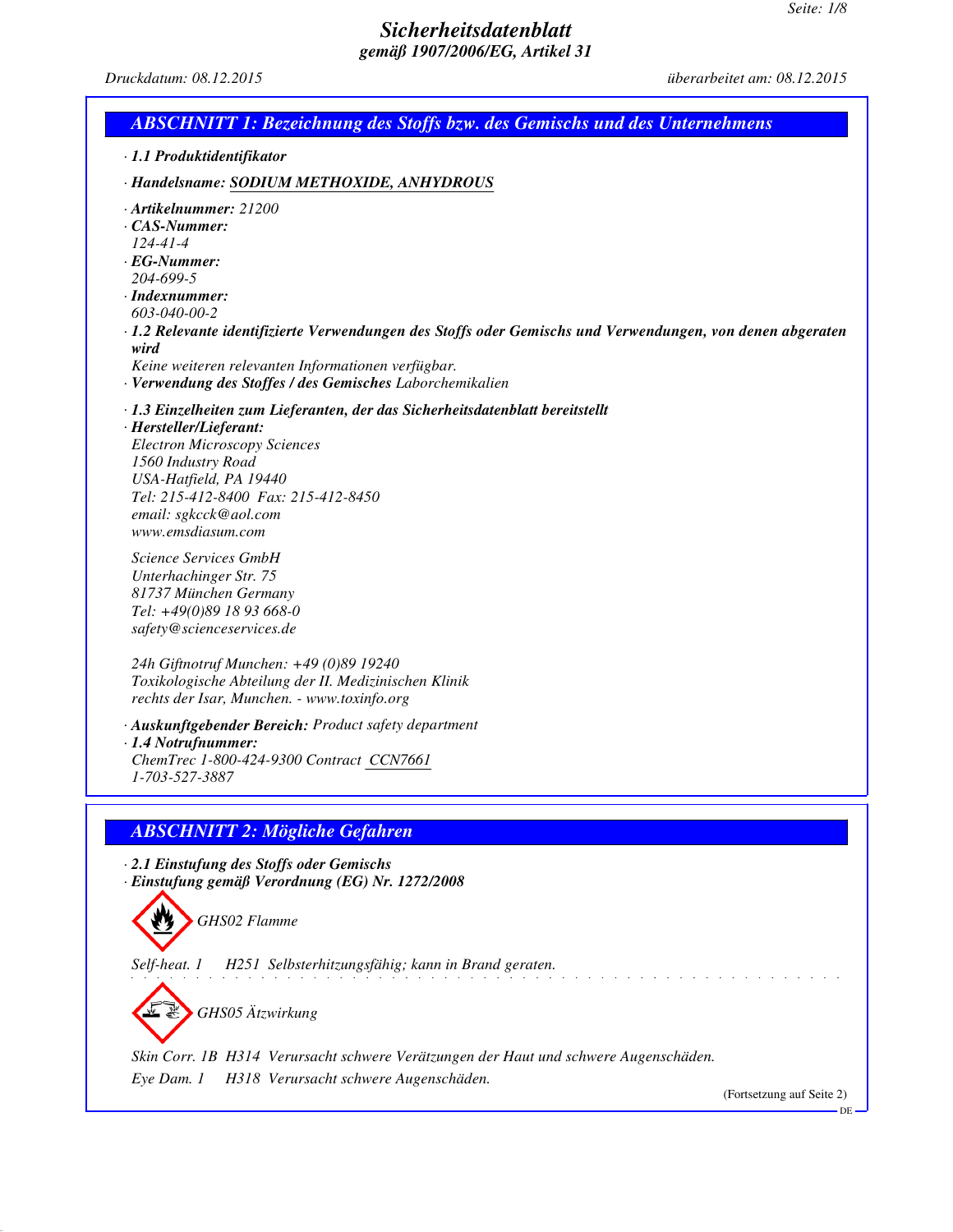*Druckdatum: 08.12.2015 überarbeitet am: 08.12.2015*

#### *Handelsname: SODIUM METHOXIDE, ANHYDROUS*



## *ABSCHNITT 3: Zusammensetzung/Angaben zu Bestandteilen*

- *· 3.1 Chemische Charakterisierung: Stoffe*
- *· CAS-Nr. Bezeichnung*
- *124-41-4 Natriummethanolat*
- *· Identifikationsnummer(n)*
- *· EG-Nummer: 204-699-5*
- *· Indexnummer: 603-040-00-2*

(Fortsetzung auf Seite 3)

DE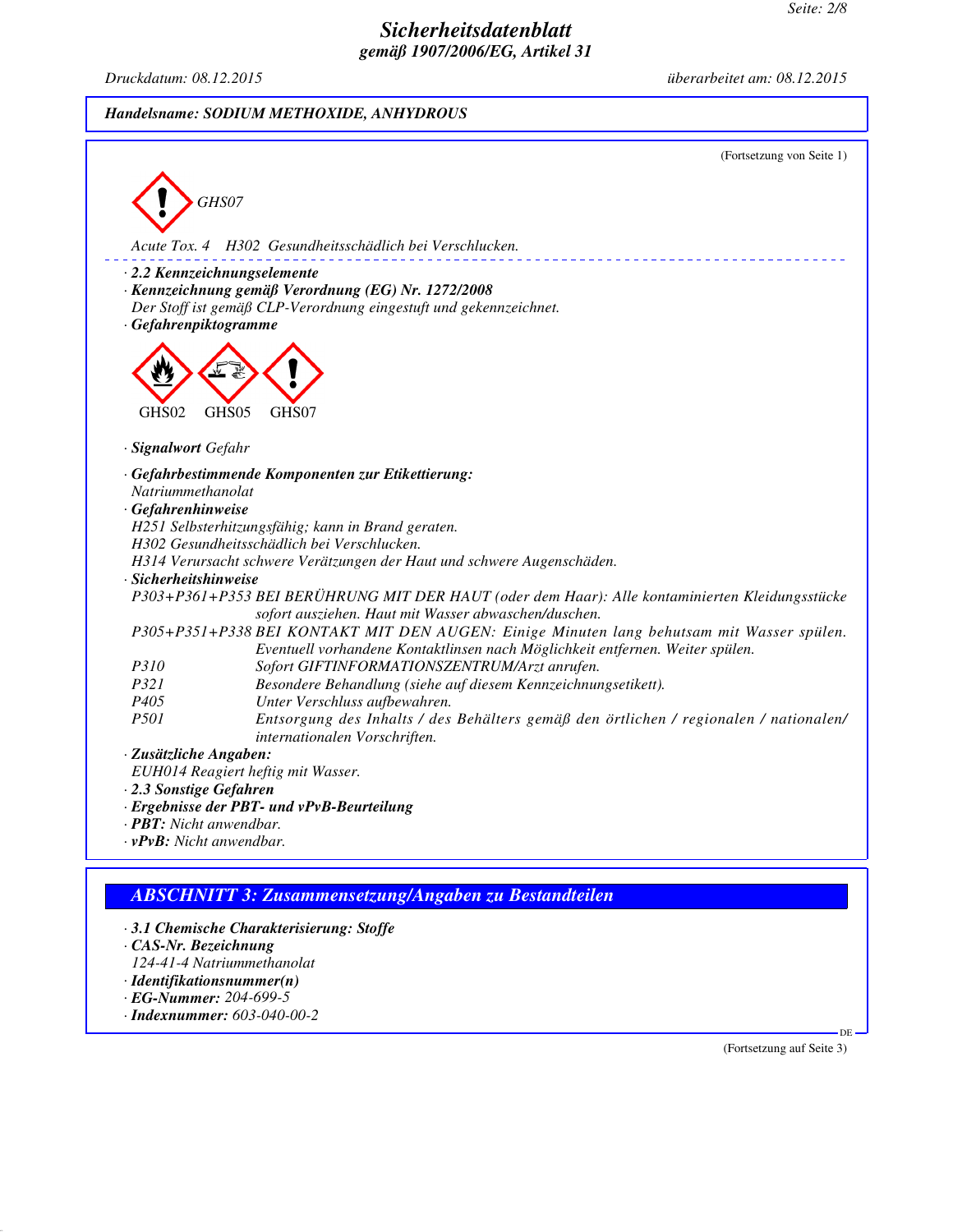*Druckdatum: 08.12.2015 überarbeitet am: 08.12.2015*

#### *Handelsname: SODIUM METHOXIDE, ANHYDROUS*

(Fortsetzung von Seite 2)

#### *ABSCHNITT 4: Erste-Hilfe-Maßnahmen*

- *· 4.1 Beschreibung der Erste-Hilfe-Maßnahmen*
- *· Allgemeine Hinweise:*

*Mit Produkt verunreinigte Kleidungsstücke unverzüglich entfernen.*

*Vergiftungssymptome können erst nach vielen Stunden auftreten, deshalb ärztliche Überwachung mindestens 48 Stunden nach einem Unfall.*

- *· Nach Einatmen: Bei Bewußtlosigkeit Lagerung und Transport in stabiler Seitenlage.*
- *· Nach Hautkontakt: Sofort mit Wasser und Seife abwaschen und gut nachspülen.*
- *· Nach Augenkontakt:*

*Augen bei geöffnetem Lidspalt mehrere Minuten unter fließendem Wasser abspülen und Arzt konsultieren.*

*· Nach Verschlucken: Sofort Arzt aufsuchen.*

*Reichlich Wasser nachtrinken und Frischluftzufuhr. Unverzüglich Arzt hinzuziehen.*

- *· 4.2 Wichtigste akute und verzögert auftretende Symptome und Wirkungen Keine weiteren relevanten Informationen verfügbar.*
- *· 4.3 Hinweise auf ärztliche Soforthilfe oder Spezialbehandlung Keine weiteren relevanten Informationen verfügbar.*

#### *ABSCHNITT 5: Maßnahmen zur Brandbekämpfung*

*· 5.1 Löschmittel*

*· Geeignete Löschmittel:*

*CO2, Löschpulver oder Wassersprühstrahl. Größeren Brand mit Wassersprühstrahl oder alkoholbeständigem Schaum bekämpfen.*

*· Aus Sicherheitsgründen ungeeignete Löschmittel: Wasser im Vollstrahl*

*· 5.2 Besondere vom Stoff oder Gemisch ausgehende Gefahren*

*Keine weiteren relevanten Informationen verfügbar.*

- *· 5.3 Hinweise für die Brandbekämpfung*
- *· Besondere Schutzausrüstung: Keine besonderen Maßnahmen erforderlich.*

#### *ABSCHNITT 6: Maßnahmen bei unbeabsichtigter Freisetzung*

- *· 6.1 Personenbezogene Vorsichtsmaßnahmen, Schutzausrüstungen und in Notfällen anzuwendende Verfahren Schutzausrüstung tragen. Ungeschützte Personen fernhalten.*
- *· 6.2 Umweltschutzmaßnahmen: Nicht in die Kanalisation/Oberflächenwasser/Grundwasser gelangen lassen.*
- *· 6.3 Methoden und Material für Rückhaltung und Reinigung: Neutralisationsmittel anwenden.*

*Kontaminiertes Material als Abfall nach Abschnitt 13 entsorgen.*

*Für ausreichende Lüftung sorgen.*

*Nicht mit Wasser oder wäßrigen Reinigungsmitteln wegspülen.*

*· 6.4 Verweis auf andere Abschnitte Informationen zur sicheren Handhabung siehe Abschnitt 7. Informationen zur persönlichen Schutzausrüstung siehe Abschnitt 8. Informationen zur Entsorgung siehe Abschnitt 13.*

# *ABSCHNITT 7: Handhabung und Lagerung*

*· 7.1 Schutzmaßnahmen zur sicheren Handhabung Gute Entstaubung. Behälter mit Vorsicht öffnen und handhaben.*

(Fortsetzung auf Seite 4)

DE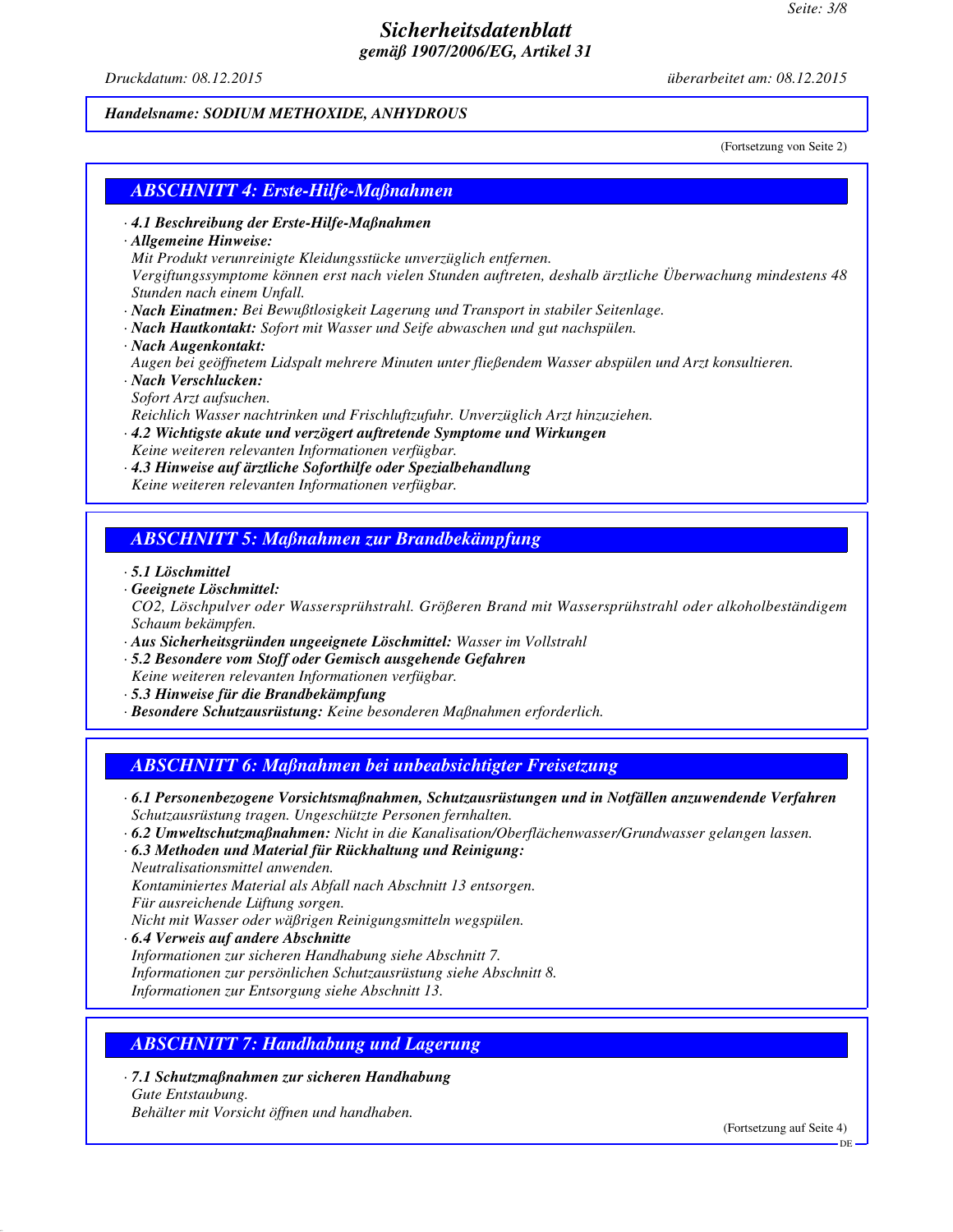*Druckdatum: 08.12.2015 überarbeitet am: 08.12.2015*

(Fortsetzung von Seite 3)

#### *Handelsname: SODIUM METHOXIDE, ANHYDROUS*

*· Hinweise zum Brand- und Explosionsschutz: Zündquellen fernhalten - nicht rauchen. Maßnahmen gegen elektrostatische Aufladung treffen.*

*· 7.2 Bedingungen zur sicheren Lagerung unter Berücksichtigung von Unverträglichkeiten*

*· Lagerung:*

*· Anforderung an Lagerräume und Behälter: An einem kühlen Ort lagern.*

*· Zusammenlagerungshinweise: Nicht erforderlich.*

*· Weitere Angaben zu den Lagerbedingungen:*

*Behälter dicht geschlossen halten.*

*Behälter nicht gasdicht verschließen. In gut verschlossenen Gebinden kühl und trocken lagern.*

*Vor Hitze und direkter Sonnenbestrahlung schützen.*

*· Lagerklasse:*

*· Klassifizierung nach Betriebssicherheitsverordnung (BetrSichV): -* 

*· 7.3 Spezifische Endanwendungen Keine weiteren relevanten Informationen verfügbar.*

# *ABSCHNITT 8: Begrenzung und Überwachung der Exposition/Persönliche Schutzausrüstungen*

*· Zusätzliche Hinweise zur Gestaltung technischer Anlagen: Keine weiteren Angaben, siehe Abschnitt 7.*

- *· 8.1 Zu überwachende Parameter*
- *· Bestandteile mit arbeitsplatzbezogenen, zu überwachenden Grenzwerten: Entfällt.*
- *· Zusätzliche Hinweise: Als Grundlage dienten die bei der Erstellung gültigen Listen.*
- *· 8.2 Begrenzung und Überwachung der Exposition*
- *· Persönliche Schutzausrüstung:*
- *· Allgemeine Schutz- und Hygienemaßnahmen: Von Nahrungsmitteln, Getränken und Futtermitteln fernhalten. Beschmutzte, getränkte Kleidung sofort ausziehen. Vor den Pausen und bei Arbeitsende Hände waschen. Berührung mit den Augen vermeiden. Berührung mit den Augen und der Haut vermeiden.*
- *· Atemschutz: Nicht erforderlich.*
- *· Handschutz:*



*Schutzhandschuhe*

*Das Handschuhmaterial muss undurchlässig und beständig gegen das Produkt / den Stoff / die Zubereitung sein. Aufgrund fehlender Tests kann keine Empfehlung zum Handschuhmaterial für das Produkt / die Zubereitung / das Chemikaliengemisch abgegeben werden.*

*Auswahl des Handschuhmaterials unter Beachtung der Durchbruchzeiten, Permeationsraten und der Degradation.*

*· Handschuhmaterial*

*Die Auswahl eines geeigneten Handschuhs ist nicht nur vom Material, sondern auch von weiteren Qualitätsmerkmalen abhängig und von Hersteller zu Hersteller unterschiedlich.*

*· Durchdringungszeit des Handschuhmaterials*

*Die genaue Durchbruchzeit ist beim Schutzhandschuhhersteller zu erfahren und einzuhalten.*

(Fortsetzung auf Seite 5)

DE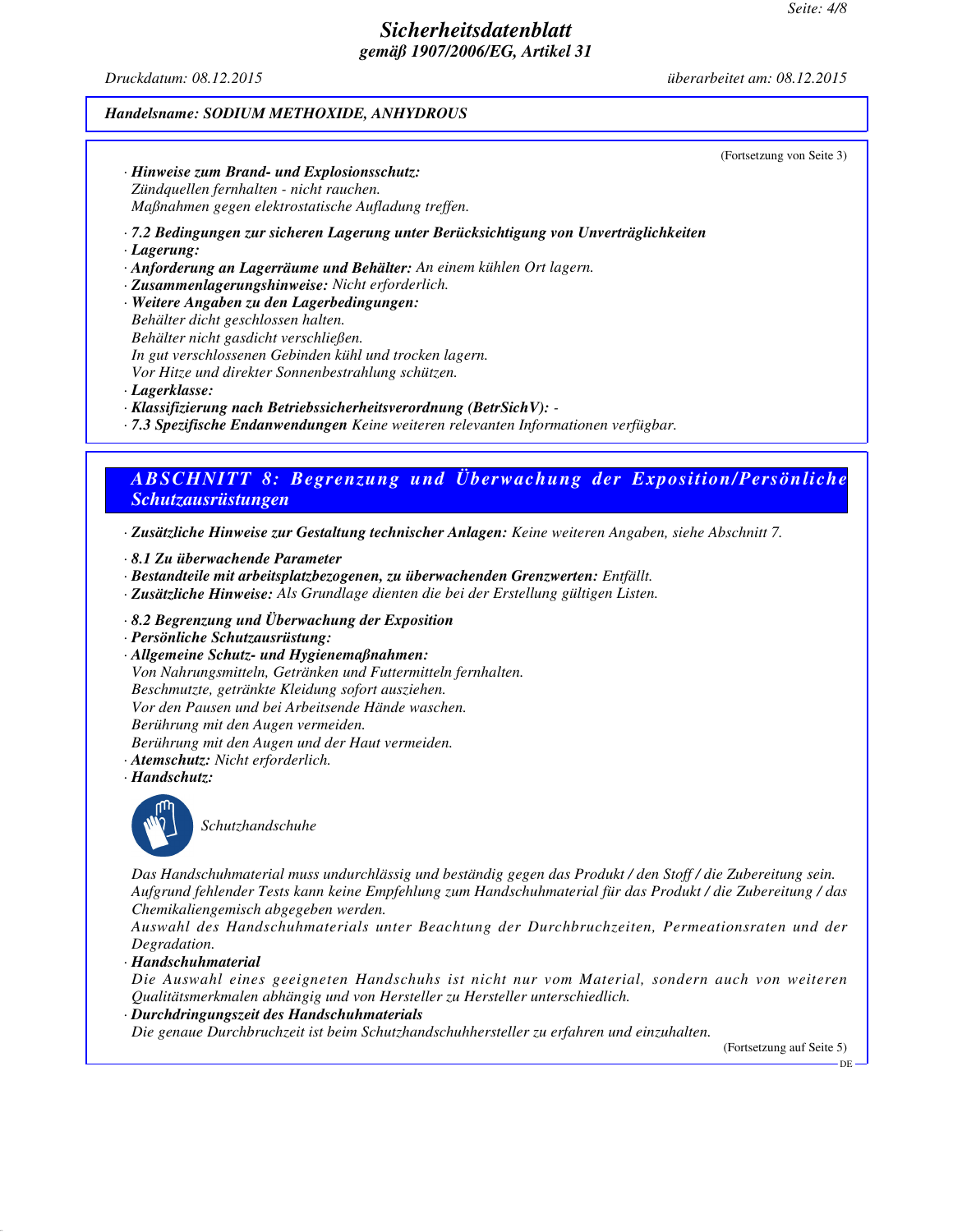*Druckdatum: 08.12.2015 überarbeitet am: 08.12.2015*

(Fortsetzung von Seite 4)

#### *Handelsname: SODIUM METHOXIDE, ANHYDROUS*

*· Augenschutz:*



*Dichtschließende Schutzbrille*

*ABSCHNITT 9: Physikalische und chemische Eigenschaften*

# *· 9.1 Angaben zu den grundlegenden physikalischen und chemischen Eigenschaften · Allgemeine Angaben <i>Aussehen:*<br>*Form: Form: Pulver Farbe: Weiß*  $Charakteristisch$ *· Geruchsschwelle: Nicht bestimmt. · pH-Wert: Nicht anwendbar. · Zustandsänderung Schmelzpunkt/Schmelzbereich: Nicht bestimmt. Siedepunkt/Siedebereich: Nicht bestimmt. · Flammpunkt: 12 °C · Entzündlichkeit (fest, gasförmig): Der Stoff ist nicht entzündlich. · Zündtemperatur: 70 °C · Zersetzungstemperatur: Nicht bestimmt. · Selbstentzündlichkeit: Nicht bestimmt. · Explosionsgefahr: Das Produkt ist nicht explosionsgefährlich, jedoch ist die Bildung explosionsgefährlicher Dampf-/Luftgemische möglich. · Explosionsgrenzen: Untere: Nicht bestimmt.*  $Nicht$  bestimmt.

| $\cdot$ Dampfdruck:                                          | Nicht anwendbar.         |
|--------------------------------------------------------------|--------------------------|
| $\cdot$ Dichte bei 20 $\degree$ C:                           | $0.97$ g/cm <sup>3</sup> |
| · Relative Dichte                                            | Nicht bestimmt.          |
| · Dampfdichte                                                | Nicht anwendbar.         |
| · Verdampfungsgeschwindigkeit                                | Nicht anwendbar.         |
| · Löslichkeit in / Mischbarkeit mit                          |                          |
| Wasser:                                                      | Unlöslich.               |
| · Verteilungskoeffizient (n-Octanol/Wasser): Nicht bestimmt. |                          |
| · Viskosität:                                                |                          |
| Dynamisch:                                                   | Nicht anwendbar.         |
| Kinematisch:                                                 | Nicht anwendbar.         |
| · Lösemittelgehalt:                                          |                          |
| Organische Lösemittel:                                       | $0.0\%$                  |
| $VOC$ (EU)                                                   | $0.00 \%$                |
| Festkörpergehalt:                                            | 100,0%                   |

(Fortsetzung auf Seite 6)

DE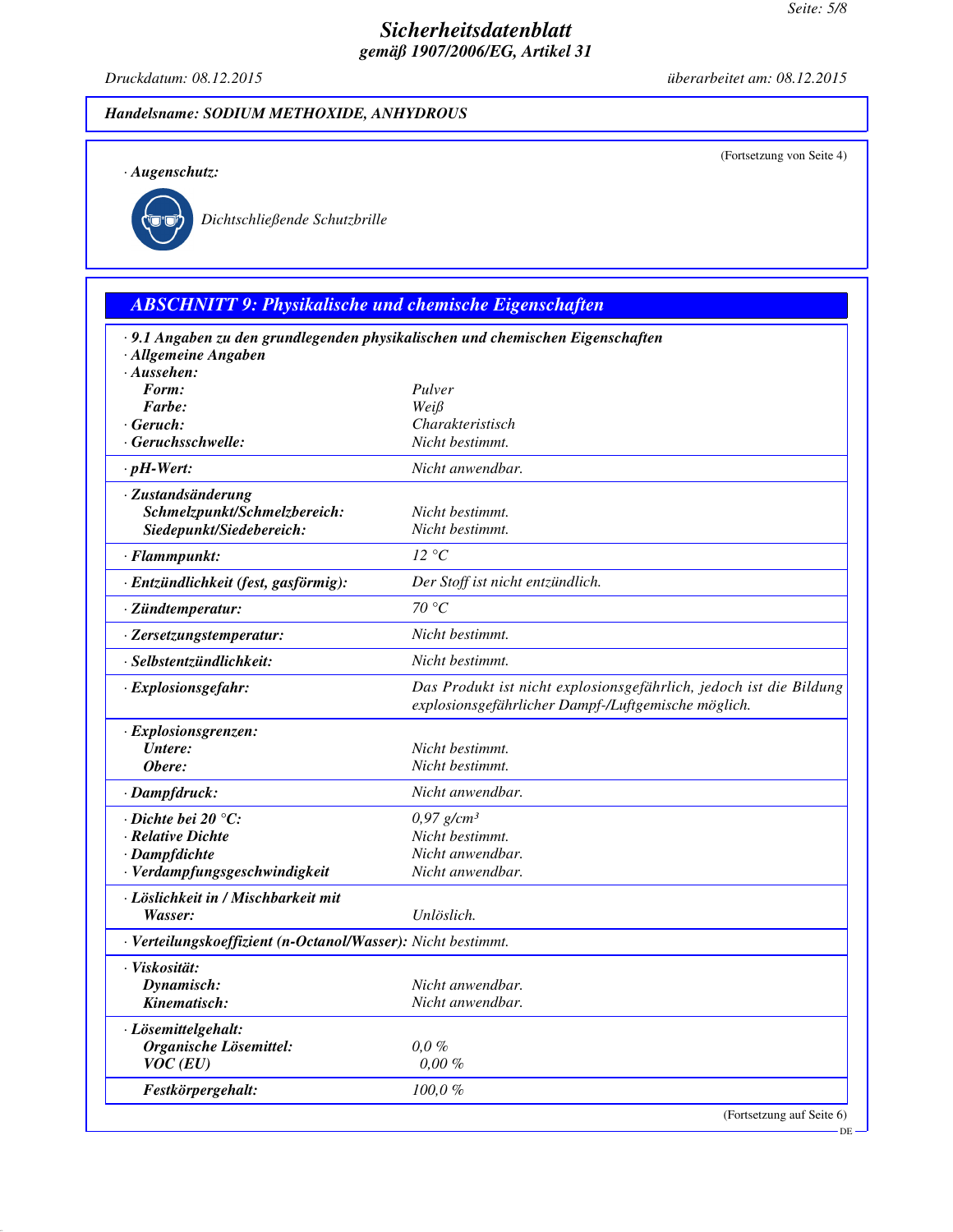*Druckdatum: 08.12.2015 überarbeitet am: 08.12.2015*

(Fortsetzung von Seite 5)

#### *Handelsname: SODIUM METHOXIDE, ANHYDROUS*

*· 9.2 Sonstige Angaben Keine weiteren relevanten Informationen verfügbar.*

## *ABSCHNITT 10: Stabilität und Reaktivität*

*· 10.1 Reaktivität*

*· 10.2 Chemische Stabilität*

*· Thermische Zersetzung / zu vermeidende Bedingungen:*

*Keine Zersetzung bei bestimmungsgemäßer Verwendung.*

*· 10.3 Möglichkeit gefährlicher Reaktionen Keine gefährlichen Reaktionen bekannt.*

*· 10.4 Zu vermeidende Bedingungen Keine weiteren relevanten Informationen verfügbar.*

*· 10.5 Unverträgliche Materialien: Keine weiteren relevanten Informationen verfügbar.*

*· 10.6 Gefährliche Zersetzungsprodukte: Keine gefährlichen Zersetzungsprodukte bekannt.*

## *ABSCHNITT 11: Toxikologische Angaben*

*· 11.1 Angaben zu toxikologischen Wirkungen*

*· Akute Toxizität*

*· Primäre Reizwirkung:*

*· Ätz-/Reizwirkung auf die Haut Starke Ätzwirkung auf Haut und Schleimhäute.*

*· Schwere Augenschädigung/-reizung*

*Starke Ätzwirkung.*

*Starke Reizwirkung mit Gefahr ernster Augenschäden.*

*· Sensibilisierung der Atemwege/Haut Keine sensibilisierende Wirkung bekannt.*

*· Zusätzliche toxikologische Hinweise: Bei Verschlucken starke Ätzwirkung des Mundraumes und Rachens sowie Gefahr der Perforation der Speiseröhre und des Magens.*

# *ABSCHNITT 12: Umweltbezogene Angaben*

*· 12.1 Toxizität*

*· Aquatische Toxizität: Keine weiteren relevanten Informationen verfügbar.*

*· 12.2 Persistenz und Abbaubarkeit Keine weiteren relevanten Informationen verfügbar.*

*· 12.3 Bioakkumulationspotenzial Keine weiteren relevanten Informationen verfügbar.*

*· 12.4 Mobilität im Boden Keine weiteren relevanten Informationen verfügbar.*

*· Weitere ökologische Hinweise:*

*· Allgemeine Hinweise:*

*Wassergefährdungsklasse 1 (Selbsteinstufung): schwach wassergefährdend*

*Nicht unverdünnt bzw. in größeren Mengen in das Grundwasser, in Gewässer oder in die Kanalisation gelangen lassen.*

*Darf nicht unverdünnt bzw. unneutralisiert ins Abwasser bzw. in den Vorfluter gelangen.*

*Wegspülen größerer Mengen in Kanalisation oder Gewässer kann zur pH-Wert-Erhöhung führen. Ein hoher pH-Wert schädigt Wasserorganismen. In der Verdünnung der Anwendungskonzentration reduziert sich der pH-Wert erheblich, so dass nach dem Gebrauch des Produktes die in die Kanalisation gelangenden Abwässer nur schwach wassergefährdend wirken.*

*· 12.5 Ergebnisse der PBT- und vPvB-Beurteilung*

*· PBT: Nicht anwendbar.*

*· vPvB: Nicht anwendbar.*

*· 12.6 Andere schädliche Wirkungen Keine weiteren relevanten Informationen verfügbar.*

(Fortsetzung auf Seite 7)

DE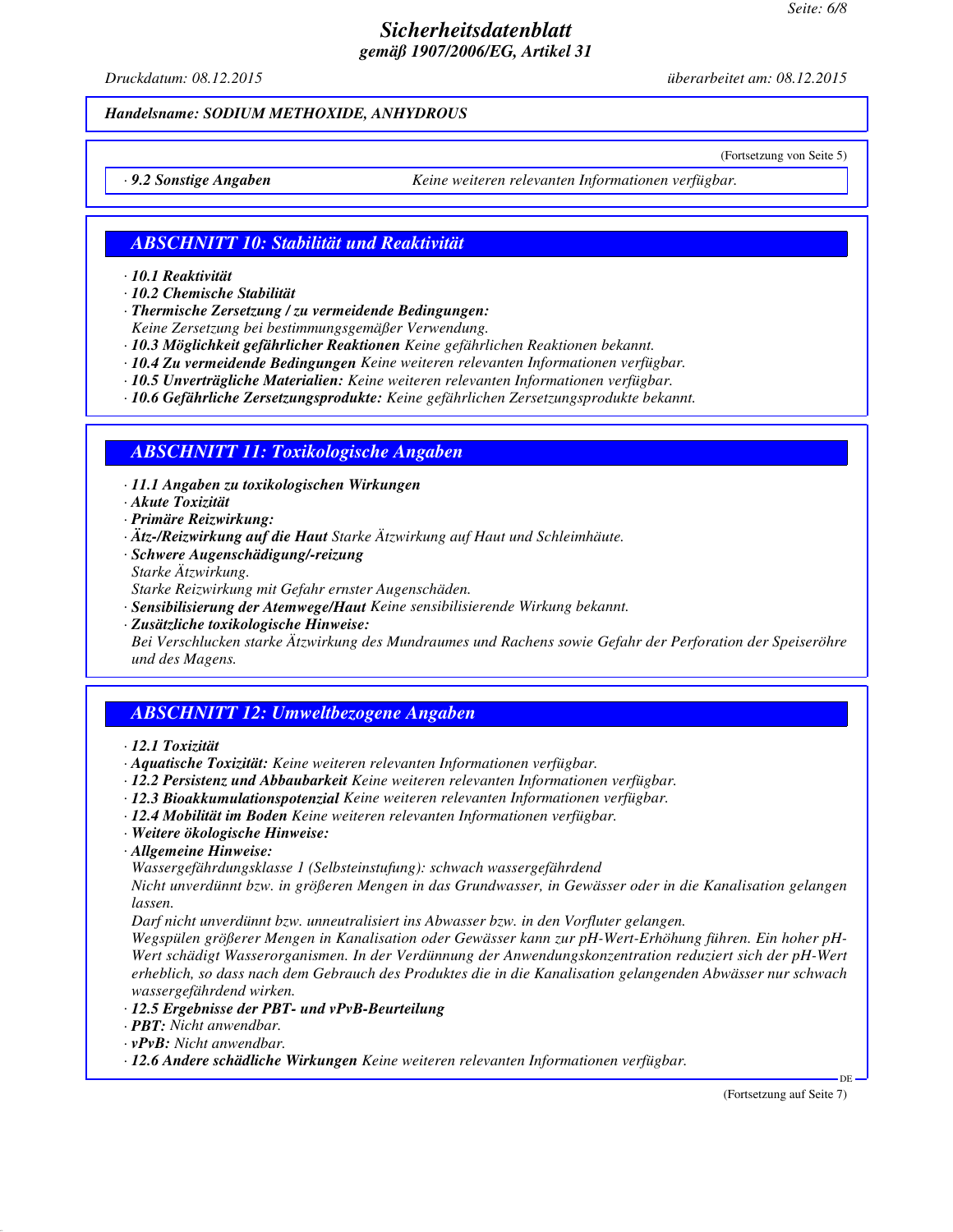*Druckdatum: 08.12.2015 überarbeitet am: 08.12.2015*

*Handelsname: SODIUM METHOXIDE, ANHYDROUS*

(Fortsetzung von Seite 6)

#### *ABSCHNITT 13: Hinweise zur Entsorgung*

*· 13.1 Verfahren der Abfallbehandlung*

*· Empfehlung: Darf nicht zusammen mit Hausmüll entsorgt werden. Nicht in die Kanalisation gelangen lassen.*

*· Ungereinigte Verpackungen:*

*· Empfehlung: Entsorgung gemäß den behördlichen Vorschriften.*

| $\cdot$ 14.1 UN-Nummer                                   |                                        |  |
|----------------------------------------------------------|----------------------------------------|--|
| $-$ ADR, IMDG                                            | <b>UN1431</b>                          |  |
| · 14.2 Ordnungsgemäße UN-Versandbezeichnung              |                                        |  |
| $\cdot$ ADR                                              | 1431 NATRIUMMETHYLAT                   |  |
| $\cdot$ IMDG                                             | <b>SODIUM METHYLATE</b>                |  |
| · 14.3 Transportgefahrenklassen                          |                                        |  |
| $\cdot$ ADR                                              |                                        |  |
|                                                          |                                        |  |
| · Klasse                                                 | 4.2 Selbstentzündliche Stoffe          |  |
| · Gefahrzettel                                           | $4.2 + 8$                              |  |
| $\cdot$ IMDG                                             |                                        |  |
|                                                          |                                        |  |
| · Class<br>· Label                                       | 4.2 Selbstentzündliche Stoffe<br>4.2/8 |  |
|                                                          |                                        |  |
| ·IATA                                                    |                                        |  |
| · Class                                                  | 4.2 Selbstentzündliche Stoffe          |  |
| · Label                                                  | 4.2(8)                                 |  |
| · 14.4 Verpackungsgruppe                                 |                                        |  |
| · ADR, IMDG, IATA                                        | $I\!I$                                 |  |
| · 14.5 Umweltgefahren:                                   |                                        |  |
| · Marine pollutant:                                      | Nein                                   |  |
| · 14.6 Besondere Vorsichtsmaßnahmen für den<br>Verwender | Achtung: Selbstentzündliche Stoffe     |  |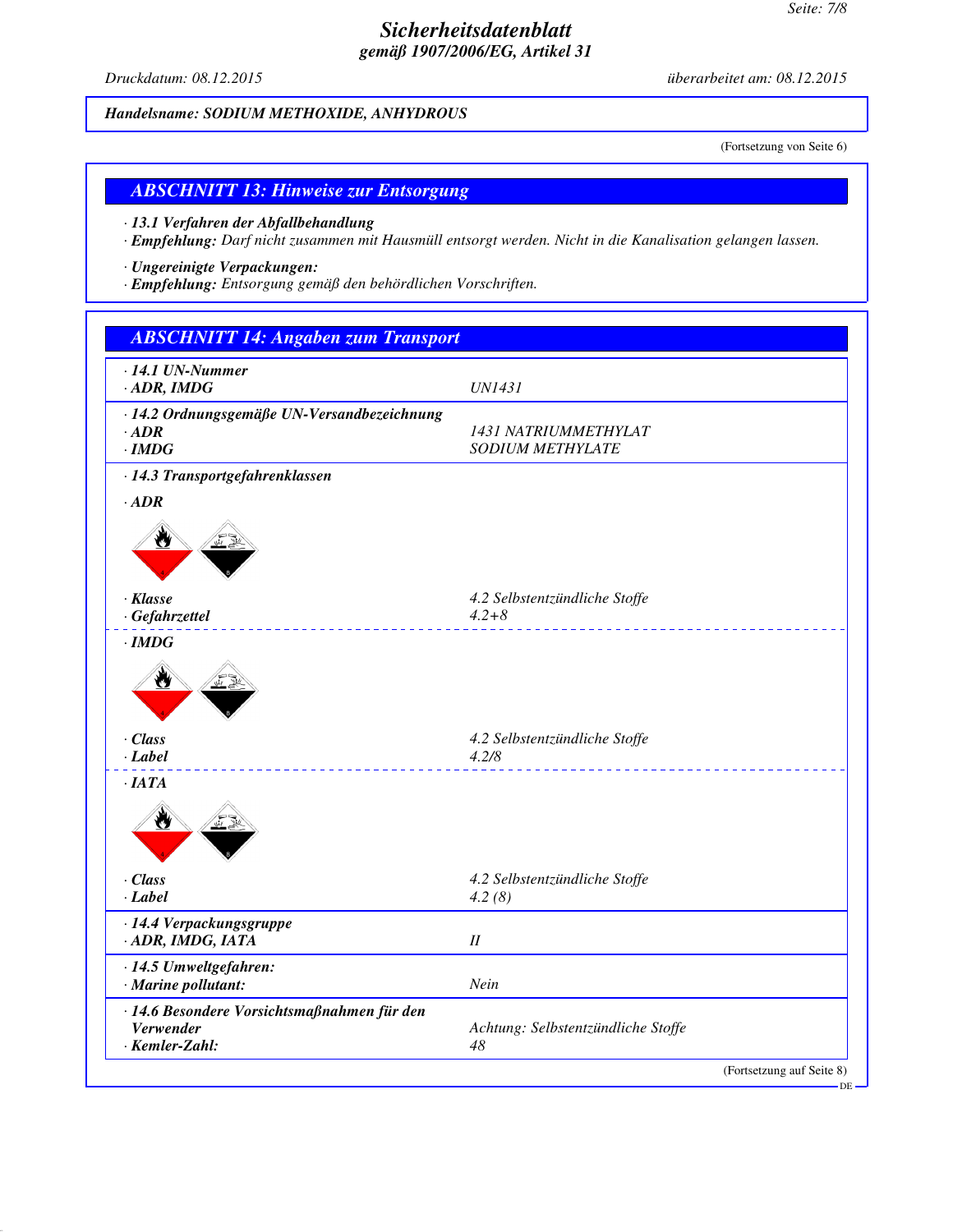DE

# *Sicherheitsdatenblatt gemäß 1907/2006/EG, Artikel 31*

*Druckdatum: 08.12.2015 überarbeitet am: 08.12.2015*

#### *Handelsname: SODIUM METHOXIDE, ANHYDROUS*

|                                                                                               | (Fortsetzung von Seite 7)                       |
|-----------------------------------------------------------------------------------------------|-------------------------------------------------|
| · EMS-Nummer:                                                                                 | $F-A, S-L$                                      |
| · 14.7 Massengutbeförderung gemäß Anhang II des<br>MARPOL-Übereinkommens 73/78 und gemäß IBC- |                                                 |
| Code                                                                                          | Nicht anwendbar.                                |
| · Transport/weitere Angaben:                                                                  |                                                 |
| $\cdot$ ADR                                                                                   |                                                 |
| $\cdot$ Begrenzte Menge (LQ)                                                                  | 0                                               |
| $\cdot$ Freigestellte Mengen (EQ)                                                             | Code: E2                                        |
|                                                                                               | Höchste Nettomenge je Innenverpackung: 30 g     |
|                                                                                               | Höchste Nettomenge je Außenverpackung: 500 g    |
| · Beförderungskategorie                                                                       |                                                 |
| · Tunnelbeschränkungscode                                                                     | D/E                                             |
| $\cdot$ IMDG                                                                                  |                                                 |
| $\cdot$ Limited quantities (LO)                                                               | $\Omega$                                        |
| $\cdot$ Excepted quantities (EQ)                                                              | Code: E2                                        |
|                                                                                               | Maximum net quantity per inner packaging: 30 g  |
|                                                                                               | Maximum net quantity per outer packaging: 500 g |
| · UN "Model Regulation":                                                                      | UN1431, NATRIUMMETHYLAT, 4.2 (8), II            |

#### *ABSCHNITT 15: Rechtsvorschriften*

- *· 15.1 Vorschriften zu Sicherheit, Gesundheits- und Umweltschutz/spezifische Rechtsvorschriften für den Stoff oder das Gemisch*
- *· Richtlinie 2012/18/EU*
- *· Namentlich aufgeführte gefährliche Stoffe ANHANG I Der Stoff ist nicht enthalten.*
- *· Nationale Vorschriften:*
- *· Wassergefährdungsklasse: WGK 1 (Selbsteinstufung): schwach wassergefährdend.*
- *· 15.2 Stoffsicherheitsbeurteilung: Eine Stoffsicherheitsbeurteilung wurde nicht durchgeführt.*

## *ABSCHNITT 16: Sonstige Angaben*

*Die Angaben stützen sich auf den heutigen Stand unserer Kenntnisse, sie stellen jedoch keine Zusicherung von Produkteigenschaften dar und begründen kein vertragliches Rechtsverhältnis.*

*· Abkürzungen und Akronyme: ADR: Accord européen sur le transport des marchandises dangereuses par Route (European Agreement concerning the International Carriage of Dangerous Goods by Road) IMDG: International Maritime Code for Dangerous Goods IATA: International Air Transport Association GHS: Globally Harmonised System of Classification and Labelling of Chemicals EINECS: European Inventory of Existing Commercial Chemical Substances CAS: Chemical Abstracts Service (division of the American Chemical Society) VOC: Volatile Organic Compounds (USA, EU) Self-heat. 1: Self-Heating Substances and Mixtures, Hazard Category 1 Acute Tox. 4: Acute toxicity, Hazard Category 4 Skin Corr. 1B: Skin corrosion/irritation, Hazard Category 1B Eye Dam. 1: Serious eye damage/eye irritation, Hazard Category 1*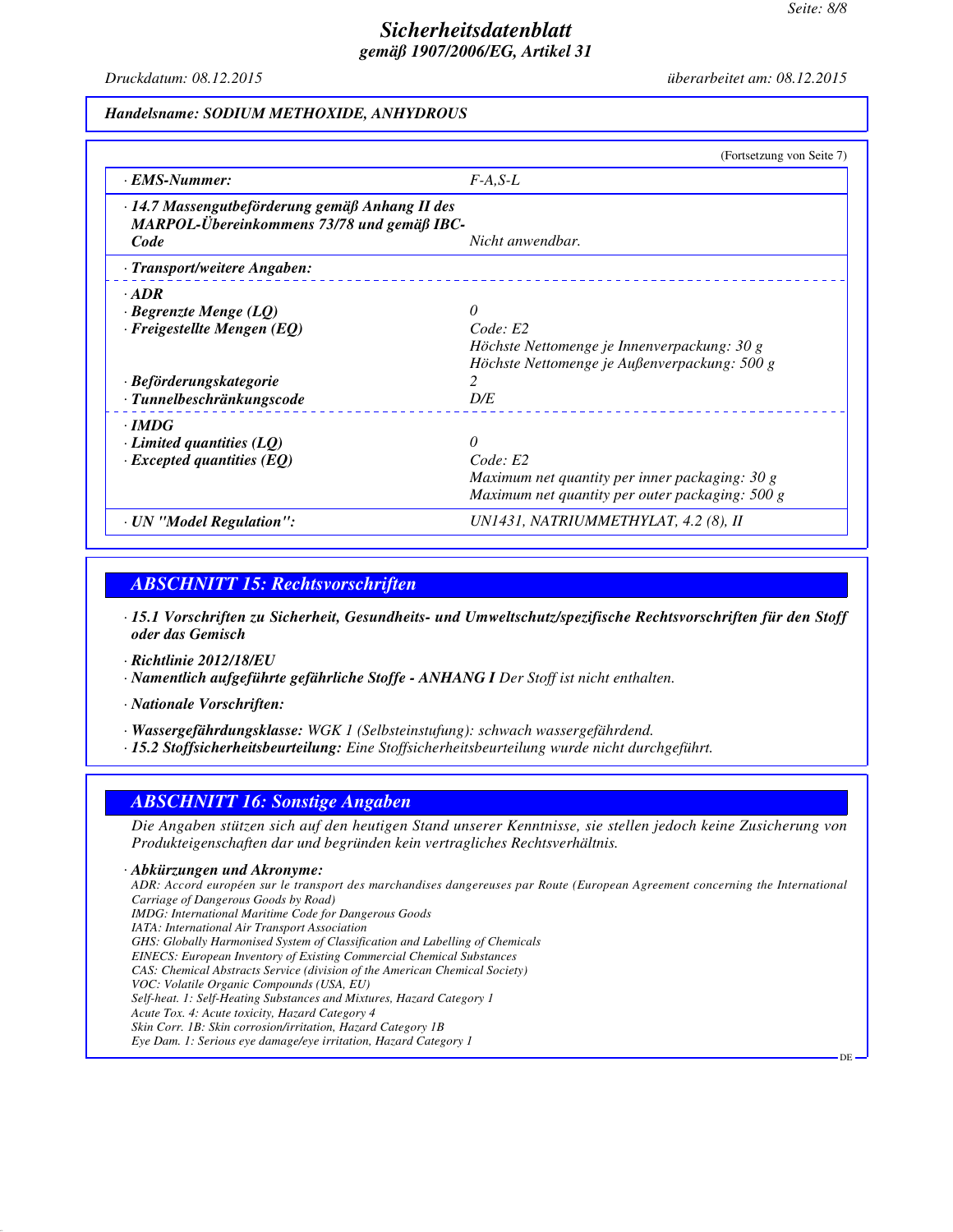# *Scheda di dati di sicurezza ai sensi del regolamento 1907/2006/CE, Articolo 31*

*Stampato il: 08.12.2015 Revisione: 08.12.2015*

| <b>SEZIONE 1: Identificazione della sostanza o della miscela e della società/impresa</b>                                                                                                                                                                                                                                                                    |                       |
|-------------------------------------------------------------------------------------------------------------------------------------------------------------------------------------------------------------------------------------------------------------------------------------------------------------------------------------------------------------|-----------------------|
| · 1.1 Identificatore del prodotto                                                                                                                                                                                                                                                                                                                           |                       |
| · Denominazione commerciale: SODIUM METHOXIDE, ANHYDROUS                                                                                                                                                                                                                                                                                                    |                       |
| · Articolo numero: 21200<br>$\cdot$ Numero CAS:<br>$124 - 41 - 4$<br>$\cdot$ Numeri CE:<br>204-699-5<br>$\cdot$ Numero indice:<br>603-040-00-2<br>· 1.2 Usi pertinenti identificati della sostanza o miscela e usi sconsigliati Non sono disponibili altre informazioni.<br>· Utilizzazione della Sostanza / del Preparato Prodotti chimici per laboratorio |                       |
| · 1.3 Informazioni sul fornitore della scheda di dati di sicurezza<br>· Produttore/fornitore:<br><b>Electron Microscopy Sciences</b><br>1560 Industry Road<br>USA-Hatfield, PA 19440<br>Tel: 215-412-8400 Fax: 215-412-8450<br>email: sgkcck@aol.com<br>www.emsdiasum.com                                                                                   |                       |
| Societa Italiana Chimici<br>Via Rio Nell Ellba 140<br>00138 Rome, Italy<br>Tel: 39 06 8800211<br>Fax: 39 30 06 8815313<br>Web: www.sichim.com                                                                                                                                                                                                               |                       |
| · Informazioni fornite da: Product safety department<br>· 1.4 Numero telefonico di emergenza:<br>ChemTrec 1-800-424-9300 Contract CCN7661<br>1-703-527-3887                                                                                                                                                                                                 |                       |
|                                                                                                                                                                                                                                                                                                                                                             |                       |
| <b>SEZIONE 2: Identificazione dei pericoli</b>                                                                                                                                                                                                                                                                                                              |                       |
| · 2.1 Classificazione della sostanza o della miscela<br>· Classificazione secondo il regolamento (CE) n. 1272/2008<br>GHS02 fiamma                                                                                                                                                                                                                          |                       |
| H251 Autoriscaldante; può infiammarsi.<br>Self-heat. 1                                                                                                                                                                                                                                                                                                      |                       |
| GHS05 corrosione                                                                                                                                                                                                                                                                                                                                            |                       |
| Skin Corr. 1B H314 Provoca gravi ustioni cutanee e gravi lesioni oculari.<br>H318 Provoca gravi lesioni oculari.<br>Eye Dam. 1<br>GHS07                                                                                                                                                                                                                     |                       |
| Acute Tox. 4 H302 Nocivo se ingerito.                                                                                                                                                                                                                                                                                                                       | (continua a pagina 2) |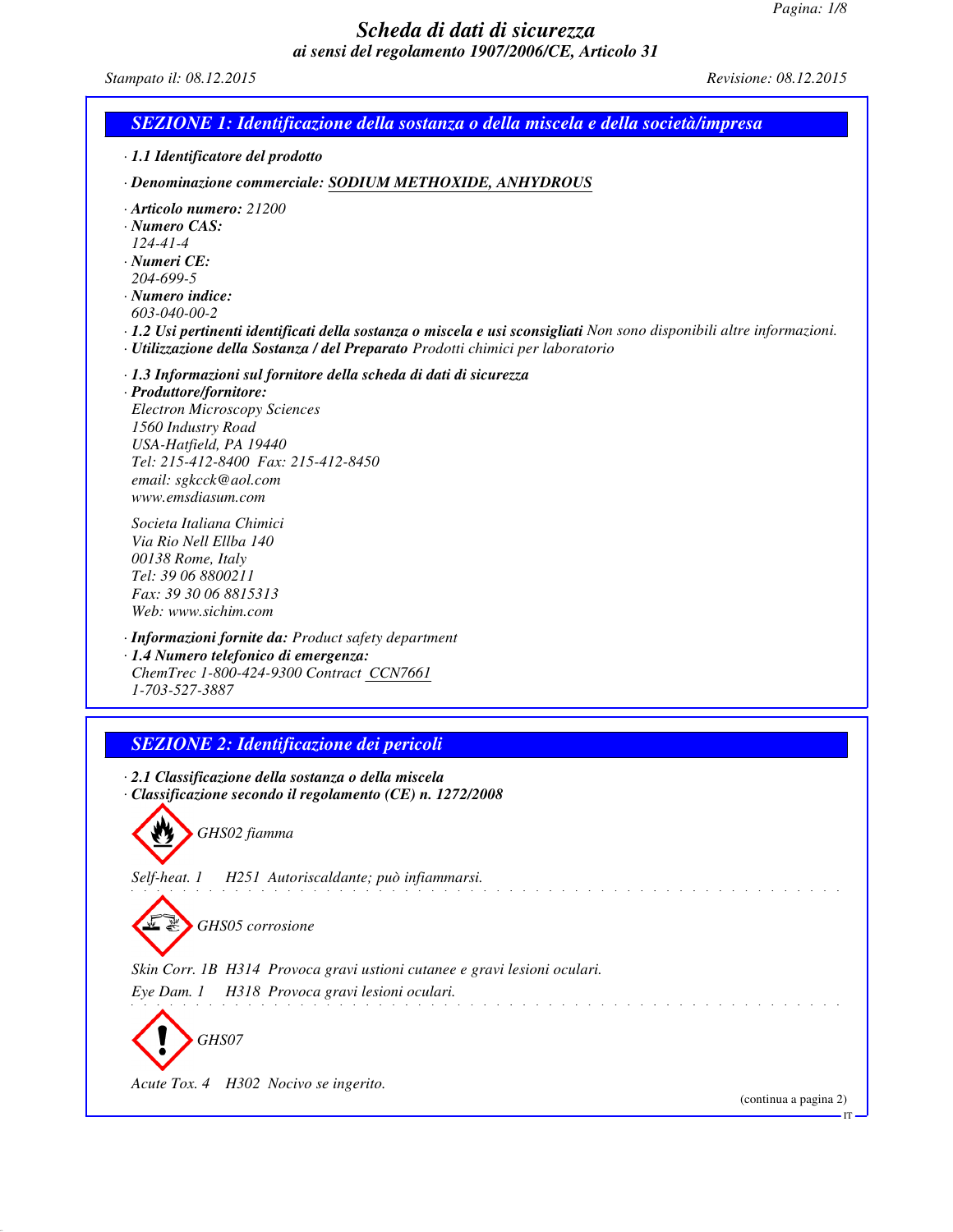# *Scheda di dati di sicurezza*

# *ai sensi del regolamento 1907/2006/CE, Articolo 31 Stampato il: 08.12.2015 Revisione: 08.12.2015 Denominazione commerciale: SODIUM METHOXIDE, ANHYDROUS* (Segue da pagina 1) *· 2.2 Elementi dell'etichetta · Etichettatura secondo il regolamento (CE) n. 1272/2008 La sostanza è classificata ed etichettata conformemente al regolamento CLP. · Pittogrammi di pericolo* GHS02 GHS05 GHS07 *· Avvertenza Pericolo · Componenti pericolosi che ne determinano l'etichettatura: metanolato di sodio · Indicazioni di pericolo H251 Autoriscaldante; può infiammarsi. H302 Nocivo se ingerito. H314 Provoca gravi ustioni cutanee e gravi lesioni oculari. · Consigli di prudenza P303+P361+P353 IN CASO DI CONTATTO CON LA PELLE (o con i capelli): togliere immediatamente tutti gli indumenti contaminati. Sciacquare la pelle/fare una doccia. P305+P351+P338 IN CASO DI CONTATTO CON GLI OCCHI: sciacquare accuratamente per parecchi minuti. Togliere le eventuali lenti a contatto se è agevole farlo. Continuare a sciacquare. P310 Contattare immediatamente un CENTRO ANTIVELENI/un medico. P321 Trattamento specifico (vedere su questa etichetta). P405 Conservare sotto chiave. P501 Smaltire il prodotto/recipiente in conformità con le disposizioni locali / regionali / nazionali / internazionali. · Ulteriori dati: EUH014 Reagisce violentemente con l'acqua. · 2.3 Altri pericoli · Risultati della valutazione PBT e vPvB · PBT: Non applicabile. · vPvB: Non applicabile. SEZIONE 3: Composizione/informazioni sugli ingredienti*

- *· 3.1 Caratteristiche chimiche: Sostanze*
- *· Numero CAS*
- *124-41-4 metanolato di sodio*
- *· Numero/i di identificazione*
- *· Numeri CE: 204-699-5*
- *· Numero indice: 603-040-00-2*

# *SEZIONE 4: Misure di primo soccorso*

- *· 4.1 Descrizione delle misure di primo soccorso · Indicazioni generali:*
- *Allontanare immediatamente gli abiti contaminati dal prodotto.*

*I sintomi di avvelenamento possono comparire dopo molte ore, per tale motivo è necessaria la sorveglianza di un medico nelle 48 ore successive all'incidente.*

*· Inalazione: Se il soggetto è svenuto provvedere a tenerlo durante il trasporto in posizione stabile su un fianco.*

(continua a pagina 3)

IT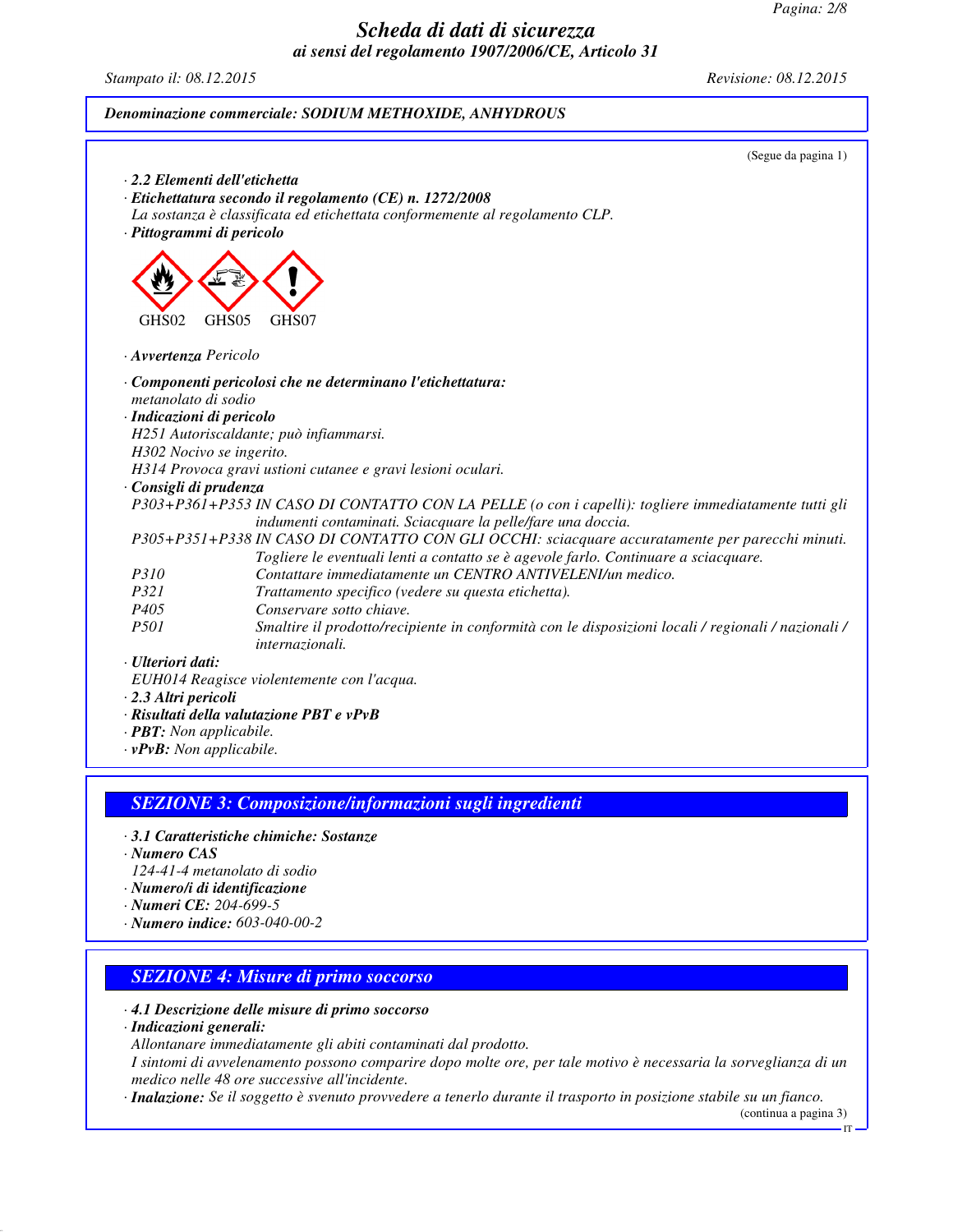*Pagina: 3/8*

## *Scheda di dati di sicurezza ai sensi del regolamento 1907/2006/CE, Articolo 31*

*Stampato il: 08.12.2015 Revisione: 08.12.2015*

#### *Denominazione commerciale: SODIUM METHOXIDE, ANHYDROUS*

(Segue da pagina 2)

- *· Contatto con la pelle: Lavare immediatamente con acqua e sapone sciacquando accuratamente. · Contatto con gli occhi:*
- *Lavare con acqua corrente per diversi minuti tenendo le palpebre ben aperte e consultare il medico. · Ingestione:*

*Chiamare subito il medico.*

- *Bere abbondante acqua e sostare in zona ben areata. Richiedere immediatamente l'intervento del medico.*
- *· 4.2 Principali sintomi ed effetti, sia acuti che ritardati Non sono disponibili altre informazioni.*
- *· 4.3 Indicazione della eventuale necessità di consultare immediatamente un medico e di trattamenti speciali Non sono disponibili altre informazioni.*

# *SEZIONE 5: Misure antincendio*

*· 5.1 Mezzi di estinzione*

*· Mezzi di estinzione idonei:*

- *CO2, polvere o acqua nebulizzata. Estinguere gli incendi di grosse dimensioni con acqua nebulizzata o con schiuma resistente all'alcool.*
- *· Mezzi di estinzione inadatti per motivi di sicurezza: Getti d'acqua*
- *· 5.2 Pericoli speciali derivanti dalla sostanza o dalla miscela Non sono disponibili altre informazioni.*
- *· 5.3 Raccomandazioni per gli addetti all'estinzione degli incendi*
- *· Mezzi protettivi specifici: Non sono richiesti provvedimenti particolari.*

# *SEZIONE 6: Misure in caso di rilascio accidentale*

- *· 6.1 Precauzioni personali, dispositivi di protezione e procedure in caso di emergenza Indossare equipaggiamento protettivo. Allontanare le persone non equipaggiate.*
- *· 6.2 Precauzioni ambientali: Impedire infiltrazioni nella fognatura/nelle acque superficiali/nelle acque freatiche.*
- *· 6.3 Metodi e materiali per il contenimento e per la bonifica:*

*Utilizzare mezzi di neutralizzazione. Smaltimento del materiale contaminato conformemente al punto 13. Provvedere ad una sufficiente areazione. Non dilavare con acqua o detergenti liquidi. · 6.4 Riferimento ad altre sezioni*

*Per informazioni relative ad un manipolazione sicura, vedere capitolo 7. Per informazioni relative all'equipaggiamento protettivo ad uso personale vedere Capitolo 8. Per informazioni relative allo smaltimento vedere Capitolo 13.*

# *SEZIONE 7: Manipolazione e immagazzinamento*

*· 7.1 Precauzioni per la manipolazione sicura Accurata captazione delle polveri.*

*Aprire e manipolare i recipienti con cautela.*

*· Indicazioni in caso di incendio ed esplosione: Tenere lontano da fonti di calore, non fumare. Adottare provvedimenti contro cariche elettrostatiche.*

*· 7.2 Condizioni per l'immagazzinamento sicuro, comprese eventuali incompatibilità*

- *· Stoccaggio:*
- *· Requisiti dei magazzini e dei recipienti: Conservare in ambiente fresco.*

*· Indicazioni sullo stoccaggio misto: Non necessario.*

*· Ulteriori indicazioni relative alle condizioni di immagazzinamento: Mantenere i recipienti ermeticamente chiusi. Chiudere i recipienti non a tenuta di gas.*

(continua a pagina 4)

IT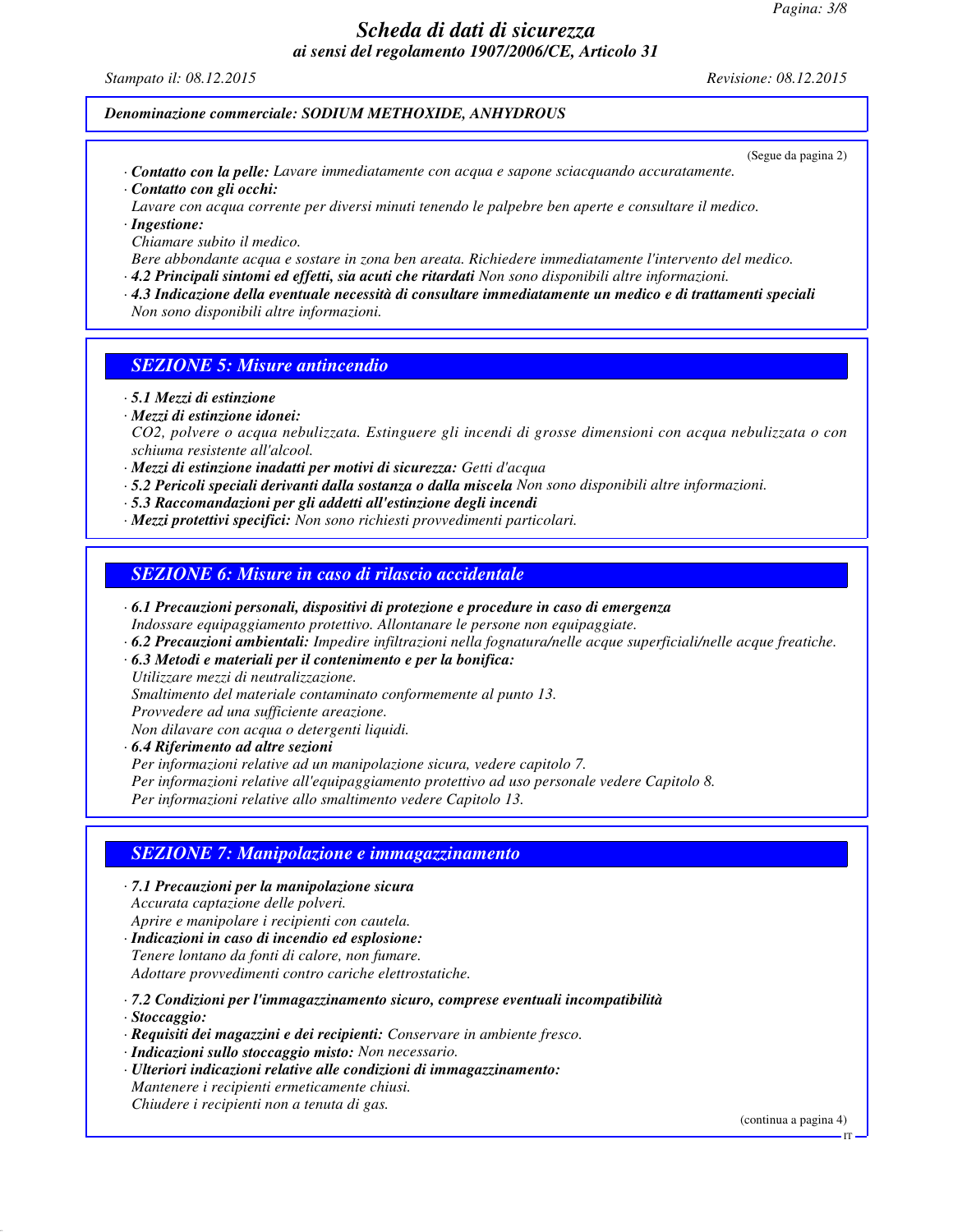*Pagina: 4/8*

# *Scheda di dati di sicurezza ai sensi del regolamento 1907/2006/CE, Articolo 31*

*Stampato il: 08.12.2015 Revisione: 08.12.2015*

#### *Denominazione commerciale: SODIUM METHOXIDE, ANHYDROUS*

(Segue da pagina 3)

*Conservare in luogo fresco e asciutto in fusti ben chiusi. Proteggere dal calore e dai raggi diretti del sole. · 7.3 Usi finali specifici Non sono disponibili altre informazioni.*

## *SEZIONE 8: Controllo dell'esposizione/protezione individuale*

*· Ulteriori indicazioni sulla struttura di impianti tecnici: Nessun dato ulteriore, vedere punto 7.*

- *· 8.1 Parametri di controllo*
- *· Componenti i cui valori limite devono essere tenuti sotto controllo negli ambienti di lavoro: Non Necessario.*
- *· Ulteriori indicazioni: Le liste valide alla data di compilazione sono state usate come base.*
- *· 8.2 Controlli dell'esposizione*
- *· Mezzi protettivi individuali:*
- *· Norme generali protettive e di igiene del lavoro: Tenere lontano da cibo, bevande e foraggi. Togliere immediatamente gli abiti contaminati. Lavarsi le mani prima dell'intervallo o a lavoro terminato. Evitare il contatto con gli occhi. Evitare il contatto con gli occhi e la pelle.*
- *· Maschera protettiva: Non necessario.*
- *· Guanti protettivi:*



*Guanti protettivi*

*Il materiale dei guanti deve essere impermeabile e stabile contro il prodotto/ la sostanza/ la formulazione. A causa della mancanza di tests non può essere consigliato alcun tipo di materiale per i guanti con cui manipolare il prodotto / la formulazione / la miscela di sostanze chimiche.*

*Scelta del materiale dei guanti in considerazione dei tempi di passaggio, dei tassi di permeazione e della degradazione.*

*· Materiale dei guanti*

*La scelta dei guanti adatti non dipende soltanto dal materiale bensí anche da altre caratteristiche di qualità variabili da un produttore a un altro.*

- *· Tempo di permeazione del materiale dei guanti*
- *Richiedere dal fornitore dei guanti il tempo di passaggio preciso il quale deve essere rispettato.*
- *· Occhiali protettivi:*



*Occhiali protettivi a tenuta*

# *SEZIONE 9: Proprietà fisiche e chimiche*

- *· 9.1 Informazioni sulle proprietà fisiche e chimiche fondamentali*
- *· Indicazioni generali*
- *· Aspetto: Forma: Polvere Colore: Bianco · Odore: Caratteristico · Soglia olfattiva: Non definito.*

(continua a pagina 5)

IT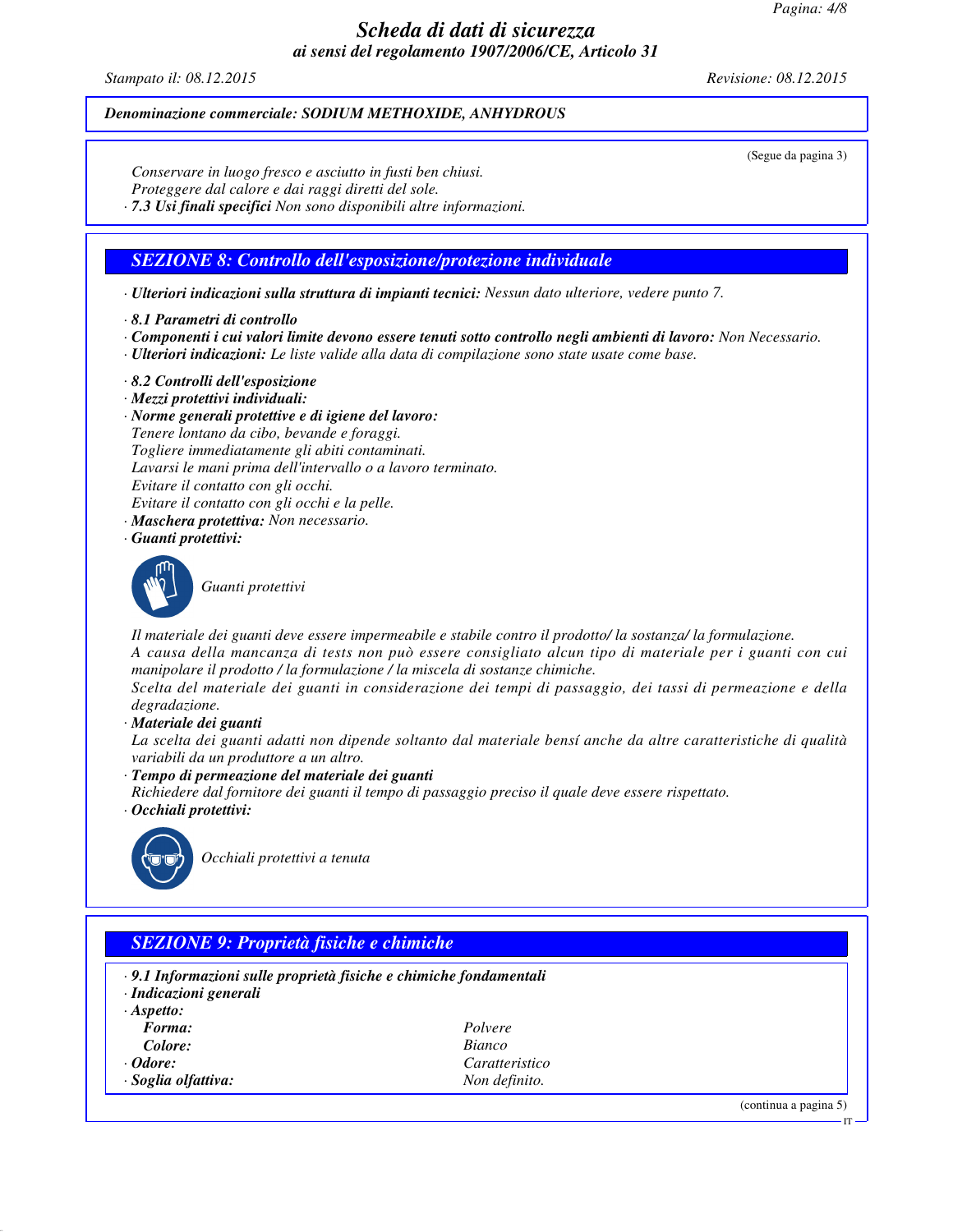*Pagina: 5/8*

# *Scheda di dati di sicurezza ai sensi del regolamento 1907/2006/CE, Articolo 31*

*Stampato il: 08.12.2015 Revisione: 08.12.2015*

## *Denominazione commerciale: SODIUM METHOXIDE, ANHYDROUS*

|                                                                                                                                        | (Segue da pagina 4)                                                                                  |
|----------------------------------------------------------------------------------------------------------------------------------------|------------------------------------------------------------------------------------------------------|
| valori di pH:                                                                                                                          | Non applicabile.                                                                                     |
| · Cambiamento di stato<br>Temperatura di fusione/ambito di fusione:<br>Temperatura di ebollizione/ambito di ebollizione: Non definito. | Non definito.                                                                                        |
| · Punto di infiammabilità:                                                                                                             | $12 \text{ }^{\circ}C$                                                                               |
| · Infiammabilità (solido, gassoso):                                                                                                    | Sostanza non infiammabile.                                                                           |
| · Temperatura di accensione:                                                                                                           | 70 °C                                                                                                |
| · Temperatura di decomposizione:                                                                                                       | Non definito.                                                                                        |
| $\cdot$ Autoaccensione:                                                                                                                | Non definito.                                                                                        |
| · Pericolo di esplosione:                                                                                                              | Prodotto non è esplosivo, è tuttavia possibile la formazione<br>di miscele di vapori/aria esplosive. |
| · Limiti di infiammabilità:<br><b>Inferiore:</b><br>Superiore:                                                                         | Non definito.<br>Non definito.                                                                       |
| · Tensione di vapore:                                                                                                                  | Non applicabile.                                                                                     |
| $\cdot$ Densità a 20 °C:<br>· Densità relativa<br>· Densità del vapore<br>· Velocità di evaporazione                                   | $0.97$ g/cm <sup>3</sup><br>Non definito.<br>Non applicabile.<br>Non applicabile.                    |
| · Solubilità in/Miscibilità con<br>acqua:                                                                                              | Insolubile.                                                                                          |
| · Coefficiente di distribuzione (n-Octanol/acqua):                                                                                     | Non definito.                                                                                        |
| · Viscosità:<br>Dinamica:<br>Cinematica:                                                                                               | Non applicabile.<br>Non applicabile.                                                                 |
| · Tenore del solvente:<br>Solventi organici:<br>VOC(CE)                                                                                | $0.0 \%$<br>$0.00 \%$                                                                                |
| Contenuto solido:<br>· 9.2 Altre informazioni                                                                                          | $100.0 \%$<br>Non sono disponibili altre informazioni.                                               |

# *SEZIONE 10: Stabilità e reattività*

*· 10.1 Reattività*

*· 10.2 Stabilità chimica*

*· Decomposizione termica/ condizioni da evitare: Il prodotto non si decompone se utilizzato secondo le norme.*

*· 10.3 Possibilità di reazioni pericolose Non sono note reazioni pericolose.*

*· 10.4 Condizioni da evitare Non sono disponibili altre informazioni.*

*· 10.5 Materiali incompatibili: Non sono disponibili altre informazioni. · 10.6 Prodotti di decomposizione pericolosi: Non sono noti prodotti di decomposizione pericolosi.*

(continua a pagina 6)

IT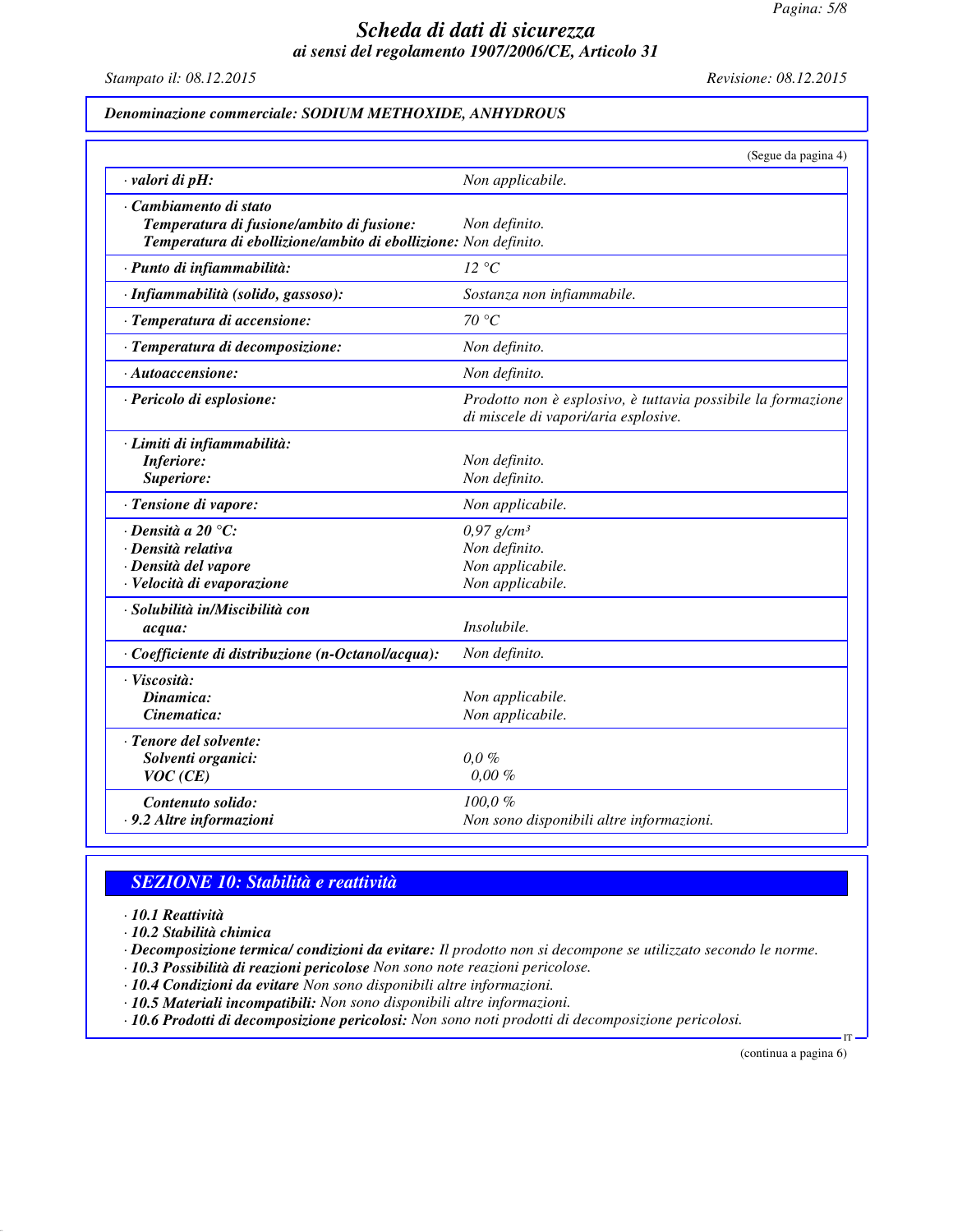*Pagina: 6/8*

## *Scheda di dati di sicurezza ai sensi del regolamento 1907/2006/CE, Articolo 31*

*Stampato il: 08.12.2015 Revisione: 08.12.2015*

*Denominazione commerciale: SODIUM METHOXIDE, ANHYDROUS*

(Segue da pagina 5)

IT

#### *SEZIONE 11: Informazioni tossicologiche*

- *· 11.1 Informazioni sugli effetti tossicologici*
- *· Tossicità acuta*
- *· Irritabilità primaria:*
- *· Corrosione/irritazione cutanea Fortemente corrosivo sulla pelle e sulle mucose.*
- *· Lesioni oculari gravi/irritazioni oculari gravi*
- *Fortemente corrosivo.*

*Forte irritazione con rischio di gravi lesioni oculari.*

- *· Sensibilizzazione respiratoria o cutanea Non si conoscono effetti sensibilizzanti.*
- *· Ulteriori dati tossicologici:*

*Se ingerito provoca forte corrosione della cavità orale e della faringe con rischio di perforazione dell'esofago e dello stomaco.*

#### *SEZIONE 12: Informazioni ecologiche*

#### *· 12.1 Tossicità*

- *· Tossicità acquatica: Non sono disponibili altre informazioni.*
- *· 12.2 Persistenza e degradabilità Non sono disponibili altre informazioni.*
- *· 12.3 Potenziale di bioaccumulo Non sono disponibili altre informazioni.*
- *· 12.4 Mobilità nel suolo Non sono disponibili altre informazioni.*
- *· Ulteriori indicazioni in materia ambientale:*
- *· Ulteriori indicazioni:*
- *Pericolosità per le acque classe 1 (D) (Autoclassificazione): poco pericoloso*

*Non immettere nelle acque freatiche, nei corsi d'acqua o nelle fognature non diluito o in grandi quantità.*

*Non immettere il prodotto non diluito o non neutralizzato nelle acque di scarico e nei canali di raccolta.*

*Dilavare grandi quantitá nella fognatura o in corpi d'acqua può risultare in un aumento del valore pH. Un alto valore pH danneggia gli organismi acquatici. Nella diluizione della concentrazione d'uso si riduce il valore pH notevolmente, cosicché dopo l'uso del prodotto le acque di scarico che raggiungono la fognatura sono soltanto poco pericolose per l'acqua.*

- *· 12.5 Risultati della valutazione PBT e vPvB*
- *· PBT: Non applicabile.*
- *· vPvB: Non applicabile.*
- *· 12.6 Altri effetti avversi Non sono disponibili altre informazioni.*

#### *SEZIONE 13: Considerazioni sullo smaltimento*

*· 13.1 Metodi di trattamento dei rifiuti*

*· Consigli: Non smaltire il prodotto insieme ai rifiuti domestici Non immettere nelle fognature.*

*· Imballaggi non puliti:*

*· Consigli: Smaltimento in conformità con le disposizioni amministrative.*

| $\cdot$ 14.1 Numero ONU                  |                               |  |
|------------------------------------------|-------------------------------|--|
| $\cdot$ ADR, IMDG                        | <i><b>IJN1431</b></i>         |  |
| $\cdot$ 14.2 Nome di spedizione dell'ONU |                               |  |
| $\cdot$ ADR                              | <i>1431 METILATO DI SODIO</i> |  |
| $\cdot$ IMDG                             | <b>SODIUM METHYLATE</b>       |  |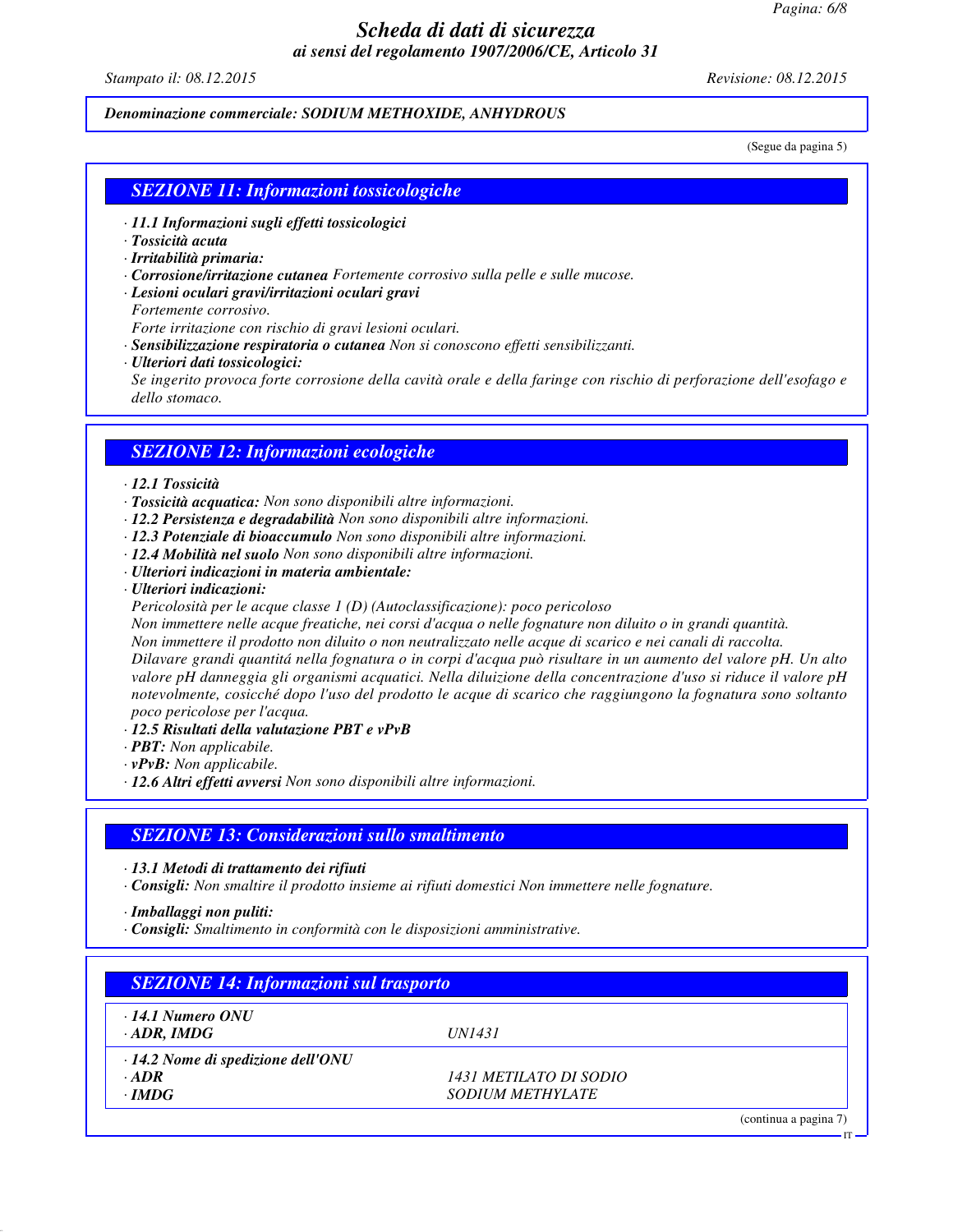*Pagina: 7/8*

# *Scheda di dati di sicurezza ai sensi del regolamento 1907/2006/CE, Articolo 31*

*Stampato il: 08.12.2015 Revisione: 08.12.2015*

*Denominazione commerciale: SODIUM METHOXIDE, ANHYDROUS*

|                                                                                       | (Segue da pagina 6)                                                                                         |
|---------------------------------------------------------------------------------------|-------------------------------------------------------------------------------------------------------------|
| · 14.3 Classi di pericolo connesso al trasporto                                       |                                                                                                             |
| $\cdot$ <i>ADR</i>                                                                    |                                                                                                             |
|                                                                                       |                                                                                                             |
|                                                                                       |                                                                                                             |
|                                                                                       |                                                                                                             |
| · Classe                                                                              | 4.2 Materie soggette ad accensione spontanea                                                                |
| · Etichetta                                                                           | $4.2 + 8$                                                                                                   |
| $\cdot$ IMDG                                                                          |                                                                                                             |
|                                                                                       |                                                                                                             |
| · Class<br>$\cdot$ <i>Label</i>                                                       | 4.2 Materie soggette ad accensione spontanea<br>4.2/8                                                       |
| $\cdot$ IATA                                                                          |                                                                                                             |
|                                                                                       |                                                                                                             |
|                                                                                       |                                                                                                             |
| · Class<br>$\cdot$ Label                                                              | 4.2 Materie soggette ad accensione spontanea<br>4.2(8)                                                      |
| · 14.4 Gruppo di imballaggio<br>· ADR, IMDG, IATA                                     | $I\!I$                                                                                                      |
| · 14.5 Pericoli per l'ambiente:<br>· Marine pollutant:                                | N <sub>O</sub>                                                                                              |
| · 14.6 Precauzioni speciali per gli utilizzatori                                      | Attenzione: Materie soggette ad accensione spontanea                                                        |
| · Numero Kemler:                                                                      | 48                                                                                                          |
| · Numero EMS:                                                                         | $F-A, S-L$                                                                                                  |
| · 14.7 Trasporto di rinfuse secondo l'allegato II di<br>MARPOL 73/78 ed il codice IBC | Non applicabile.                                                                                            |
| · Trasporto/ulteriori indicazioni:                                                    |                                                                                                             |
| $\cdot$ ADR                                                                           |                                                                                                             |
| $\cdot$ Quantità limitate (LQ)                                                        | 0                                                                                                           |
| $\cdot$ Quantità esenti (EQ)                                                          | Codice: E2                                                                                                  |
|                                                                                       | Quantità massima netta per imballagio interno: 30 g<br>Quantità massima netta per imballagio esterno: 500 g |
| · Categoria di trasporto                                                              | 2                                                                                                           |
| · Codice di restrizione in galleria                                                   | D/E                                                                                                         |
| $\cdot$ IMDG                                                                          |                                                                                                             |
| $\cdot$ Limited quantities (LQ)                                                       | 0                                                                                                           |
| $\cdot$ Excepted quantities (EQ)                                                      | Code: E2                                                                                                    |
|                                                                                       | Maximum net quantity per inner packaging: 30 g<br>Maximum net quantity per outer packaging: 500 g           |
|                                                                                       | (continua a pagina 8)                                                                                       |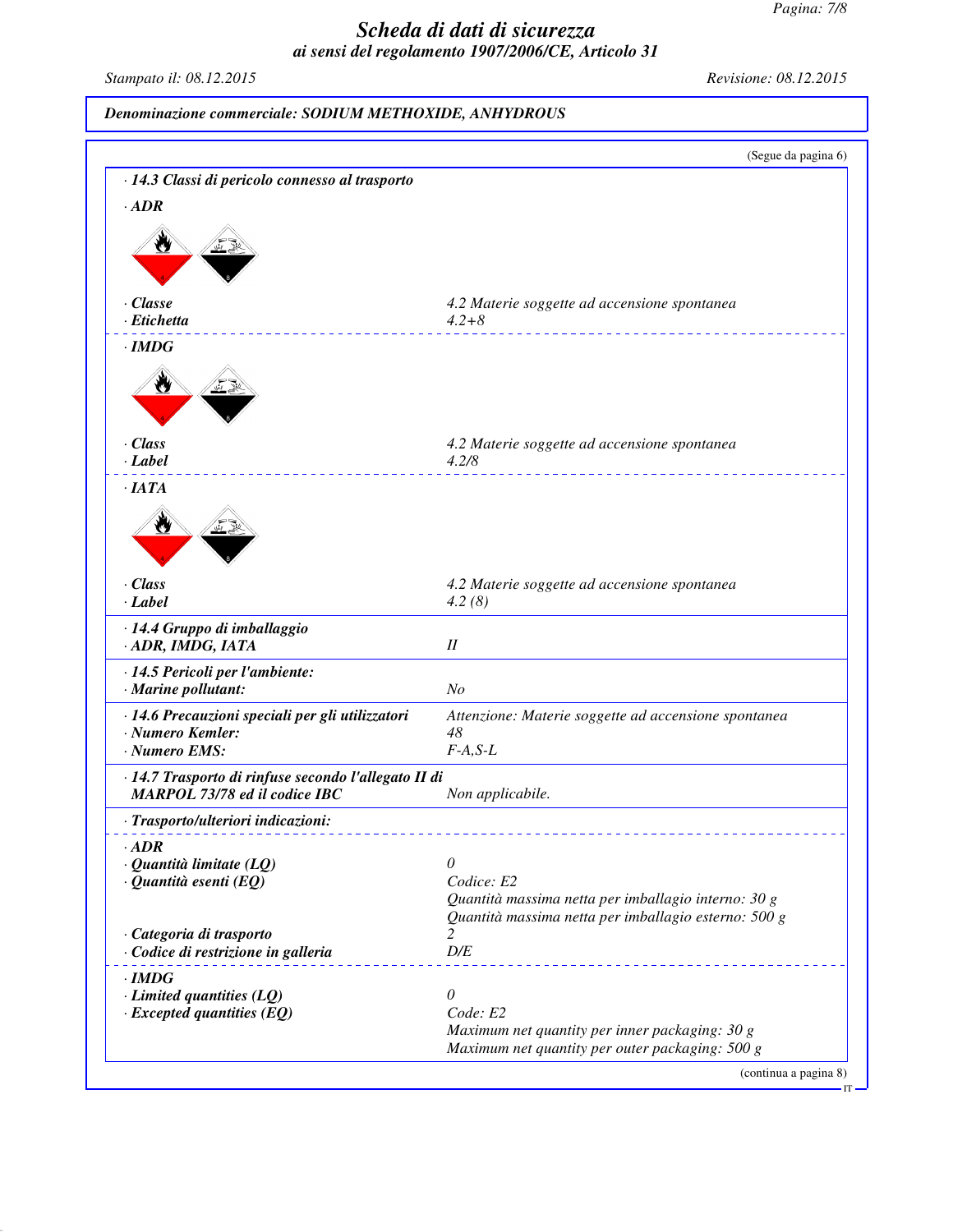*Pagina: 8/8*

## *Scheda di dati di sicurezza ai sensi del regolamento 1907/2006/CE, Articolo 31*

*Stampato il: 08.12.2015 Revisione: 08.12.2015*

(Segue da pagina 7)

IT

*Denominazione commerciale: SODIUM METHOXIDE, ANHYDROUS*

*· UN "Model Regulation": UN1431, METILATO DI SODIO, 4.2 (8), II*

#### *SEZIONE 15: Informazioni sulla regolamentazione*

*· 15.1 Norme e legislazione su salute, sicurezza e ambiente specifiche per la sostanza o la miscela*

*· Direttiva 2012/18/UE*

*· Sostanze pericolose specificate - ALLEGATO I La sostanza non è contenuta*

*· 15.2 Valutazione della sicurezza chimica: Una valutazione della sicurezza chimica non è stata effettuata.*

#### *SEZIONE 16: Altre informazioni*

*I dati sono riportati sulla base delle nostre conoscenze attuali, non rappresentano tuttavia alcuna garanzia delle caratteristiche del prodotto e non motivano alcun rapporto giuridico contrattuale.*

#### *· Abbreviazioni e acronimi:*

*ADR: Accord européen sur le transport des marchandises dangereuses par Route (European Agreement concerning the International Carriage of Dangerous Goods by Road) IMDG: International Maritime Code for Dangerous Goods IATA: International Air Transport Association GHS: Globally Harmonised System of Classification and Labelling of Chemicals EINECS: European Inventory of Existing Commercial Chemical Substances CAS: Chemical Abstracts Service (division of the American Chemical Society) VOC: Volatile Organic Compounds (USA, EU) Self-heat. 1: Self-Heating Substances and Mixtures, Hazard Category 1 Acute Tox. 4: Acute toxicity, Hazard Category 4 Skin Corr. 1B: Skin corrosion/irritation, Hazard Category 1B Eye Dam. 1: Serious eye damage/eye irritation, Hazard Category 1*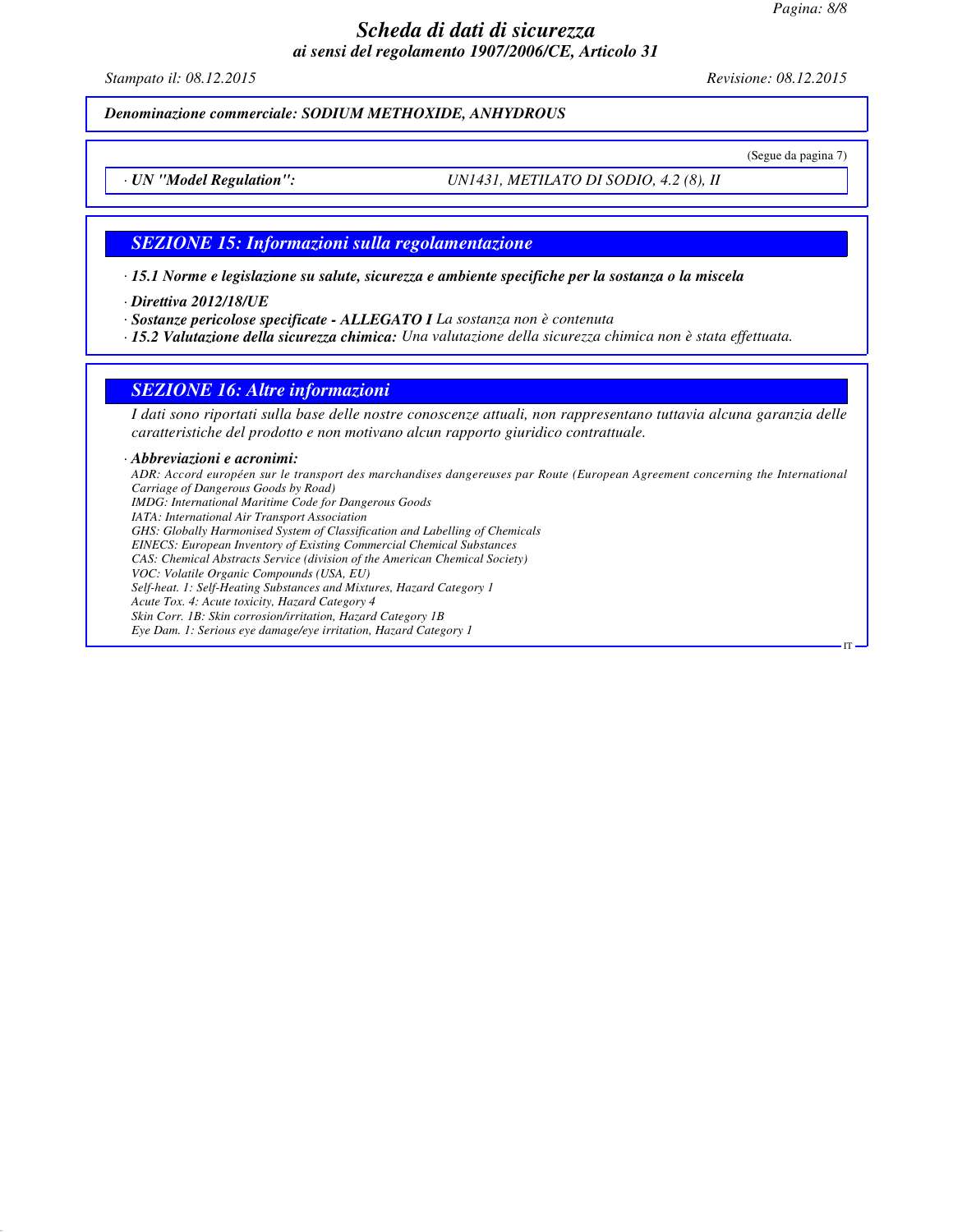# 안전지침서 제**31**조의 **1907/2006/EC**에 따라

기압점: 2015.12.08 개정: 2015.12.08

| 1 화학제품과 회사에 관한 정보                                                           |
|-----------------------------------------------------------------------------|
| · 제품 식별자                                                                    |
| · 제품명: SODIUM METHOXIDE, ANHYDROUS                                          |
| · <b>상품번호:</b> 21200                                                        |
| $\cdot$ CAS-번호<br>124-41-4                                                  |
| $\cdot$ EC 의번호:<br>204-699-5                                                |
| · 색인 번 호:                                                                   |
| 603-040-00-2<br>· <b>해당 순물질이나 혼합물의 관련 하위용도 및 사용금지용도</b> 추가적인 정보가 존재하지 않습니다. |
| · 제품의 권고 용도와 사용상의 제한: 실 험 실 화 학품                                            |
| · 안전데이터표(Safety Data Sheet)내 공급업체 관련 상세 정보<br>· 제조자/수입자/유통업자 정보:            |
| <b>Electron Microscopy Sciences</b>                                         |
| 1560 Industry Road<br>USA-Hatfield, PA 19440                                |
| Tel: 215-412-8400 Fax: 215-412-8450                                         |
| email: sgkcck@aol.com<br>www.emsdiasum.com                                  |
| Samchang Commercial Co., Ltd.                                               |
| Yeo Eui Do<br>PO Box 1110                                                   |
| Seoul, Korea                                                                |
| Tel: 82 2 703 3040<br>Fax: 82 2 717 3298                                    |
| · 추가적인 정보 획득 가능: Product safety department                                  |
| · 비상연락 전화번호:<br>ChemTrec 1-800-424-9300 Contract CCN7661                    |
| 1-703-527-3887                                                              |
|                                                                             |
| 2 유해성.위험성                                                                   |
| · 순물질 또는 혼합물의 분류<br>⌒                                                       |
| 화염                                                                          |
|                                                                             |
| 자기발열성 물질 및 혼합물 구분1 H251 자기발열성: 화재를 일으킬 수 있음                                 |
| 부식                                                                          |
|                                                                             |
| H314 피부에 심한 화상과 눈에 손상을 일으킴<br>피부 부식성/자극성 구분1                                |
| 심한 눈 손상/자극성 구분1<br>H318 눈에 심한 손상을 일으킴                                       |
|                                                                             |
|                                                                             |
| 급성 독성(경구) 구분4<br>H302 삼키면 유해함<br>(2 쪽에계속)                                   |
|                                                                             |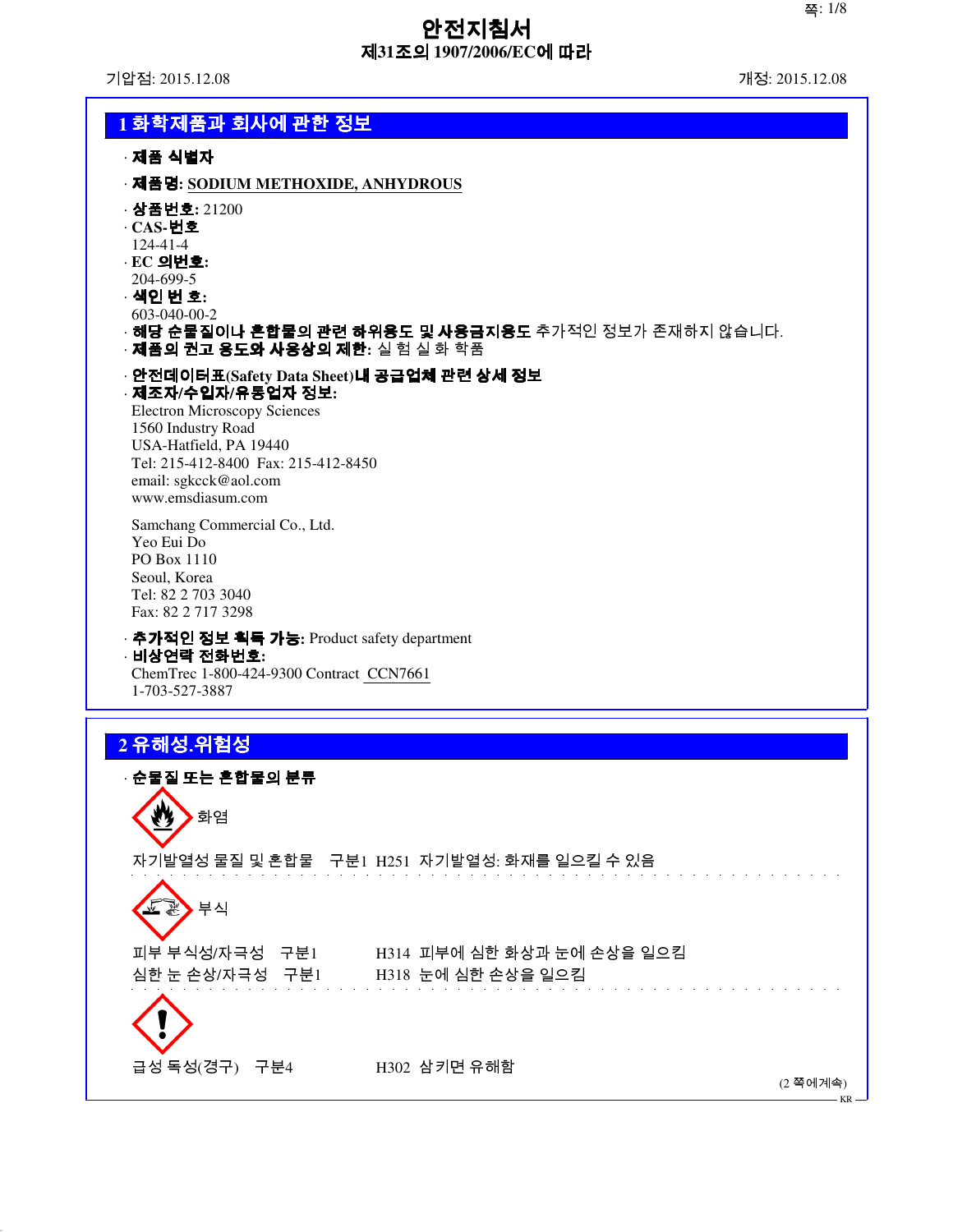# 안전지침서 제**31**조의 **1907/2006/EC**에 따라

기압점: 2015.12.08 개정: 2015.12.08

#### 제품명**: SODIUM METHOXIDE, ANHYDROUS**



# **3** 구성성분의 명칭 및 함유량

- · 화 학 적 특 성**:** 화학물질
- · **CAS-**번호표시
- 124-41-4 sodium methanolate
- · 식별 번 호
- · **EC** 의번호**:** 204-699-5
- · 색인 번 호**:** 603-040-00-2

# **4** 응급조치 요령

· 응급조치요령 내용

- · 일 반 적 정보**:**
- 이 제품에 의해 오 염 된 의상은 즉 시 제 거 한 다.
- 중 독 증 상 은 몇 시 간이 지난 뒤에 발생할 수 있다. 따라서 사고가 발 생 한 후에 적 어 도 48 시 간동안은 의료진의 관찰을 받 아 야 한 다.
- · 흡입했을 때**:** 환자가 의식을 잃었을 경우에는 안전한 자세에서 환자를 운반한다.
- · 피부에 접촉했을 때**:** 즉시물과비누로씻고잘헹군다.
- · 눈에 들어갔을 때**:** 흐르는 물에 눈을 몇분동안 씻어내고나서, 의사와 상담한 다
- · 먹었을 때**:**
	- 즉 시 의사의 도움을 구한다.
- 물을 충분히 마시고 신선한 공기를 쐰다. 즉시 의사의 도움을 구한다.

(3 쪽에계속)

KR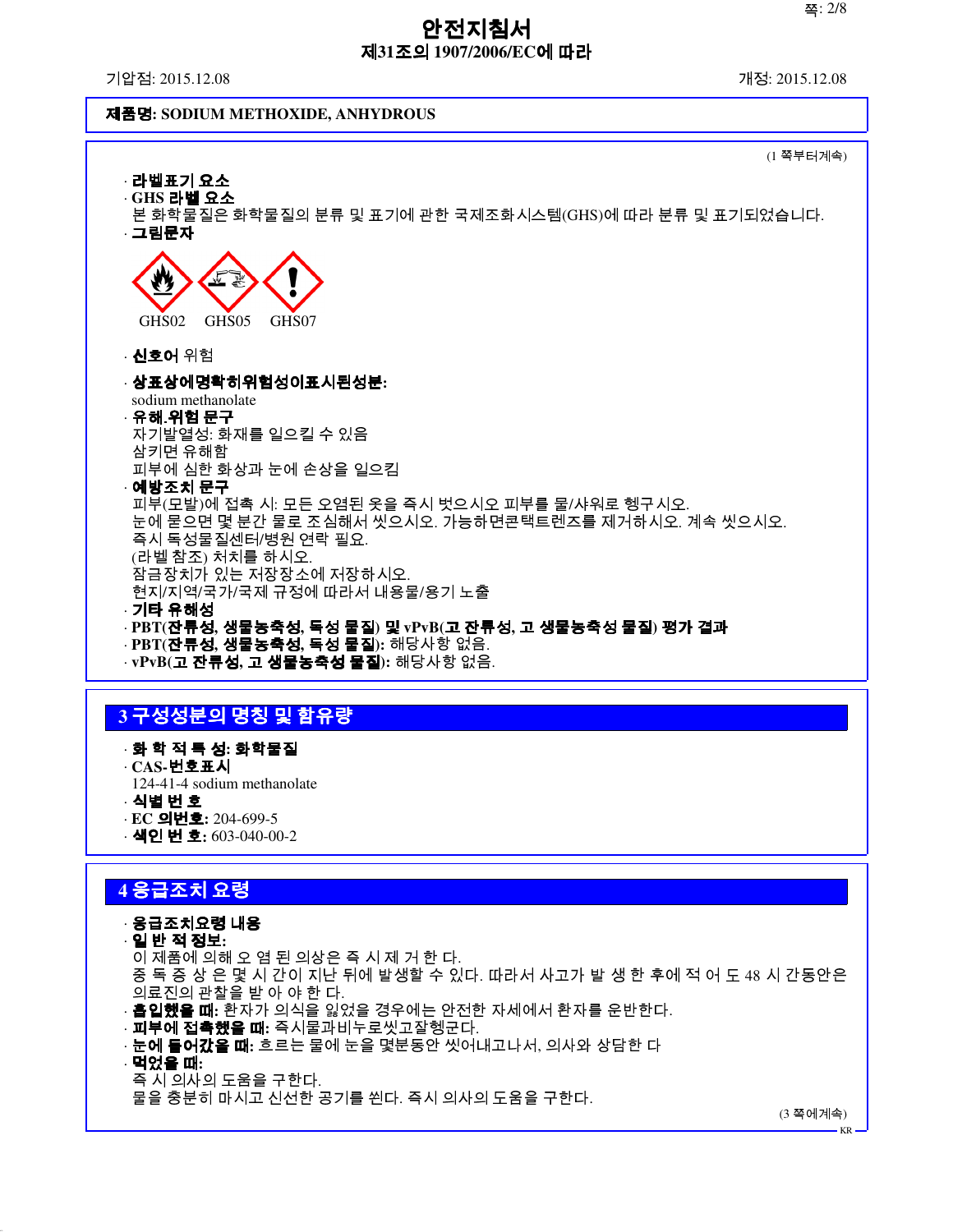# 안전지침서 제**31**조의 **1907/2006/EC**에 따라

기압점: 2015.12.08 개정: 2015.12.08

(2 쪽부터계속)

#### 제품명**: SODIUM METHOXIDE, ANHYDROUS**

· 기타 의사의 주의사항**:**

- · **가장 중요한 급∙만성 증상 및 영향** 추가적인 정보가 존재하지 않습니다.
- · **즉각적인 의료처치 및 특별치료가 필요함을 시사하는 징후** 추가적인 정보가 존재하지 않습니다.

# **5** 폭발․화재시 대처방법

#### · 소화제

- · 적절한 소화제**:**
- 이 산 화 탄 소, 진 화 용 석 회 가 루 또 는 물 방 사를 사용하고, 더 큰 화재는 물 을 분 사 하 거 나 알 코 올 이 함 유 된 거 품 으 로 끈 다.
- · 부적절한 소화제**:** 풀제트용 물
- · **본 화학물질이나 혼합물에서 발생하는 특별 유해성** 추가적인 정보가 존재하지 않습니다.
- · 소방관에 대한 권고사항
- · 화재 진압 시 착용할 보호구 및 예방조치**:** 특 별 한 조 치 가 필요없음.

# **6** 누출 사고 시 대처방법

- · 개인적 예방조치**,** 보호장비 및 응급처치 절차 안 전 장 비 착 용하고, 무 방 비 의 사 람 은 격 리 시킨다.
- · 환경 관련 예방조치**:** 하수도망/해수면위의물/지하수로도달하지않게한다.
- · 밀폐 및 정화 방법과 소재**:** 중성제를사용한다. 항목 13에 따라 오염된 물질을 쓰레기로 처분한다. 충분한 환기가 되도록 한다. 물 이 나 묽 은 세 척 제 로 씻 어 내지 마 십시 오 · 타 섹션 참조 안 전 관 리 에 대한 정보는 제7 장 을 참고하시오. 개 인 보 호 장 비에 대한 정보는 제8 장 을 참고하시 오.

쓰 레 기 처 리 에 대한 정보는 제13 장 을 참고하시 오.

# **7** 취급 및 저장방법

- · 취급**:** · 안전 취급을 위한 예방조치 철저한 먼지 제 거. 조심스럽게용기를개봉하거나취급한다. · 화재 및 폭발 사고 예방대책에 관한 정보**:** 발 화 요소는 멀 리 둔 다-금 연. 정 전 기 의 충 전 으로부터 보호한다.
- · 혼합위험성 등 안전 저장 조건 · 보관**:** · 안전한 저장 방법**:** 차 가 운 장 소 에 보 관한다. · 하나의 공동 보관 시설에 대한 보관 관련 정보**:** 필 요없음 · 보 관 조 건 에 관 한 추가적인 정보**:** 용기를새지않게밀폐한채보관한다. 요 기 를 가 스 가 새지 않 게 밀 폐 시 킨 다. 밀폐된 용기속에 서 늘 하 고 건 조 하 게 보 관 한 다. 열이나직사광선으로부터보호한다. · **구체적 최종 사용자** 추가적인 정보가 존재하지 않습니다.

(4 쪽에계속)

KR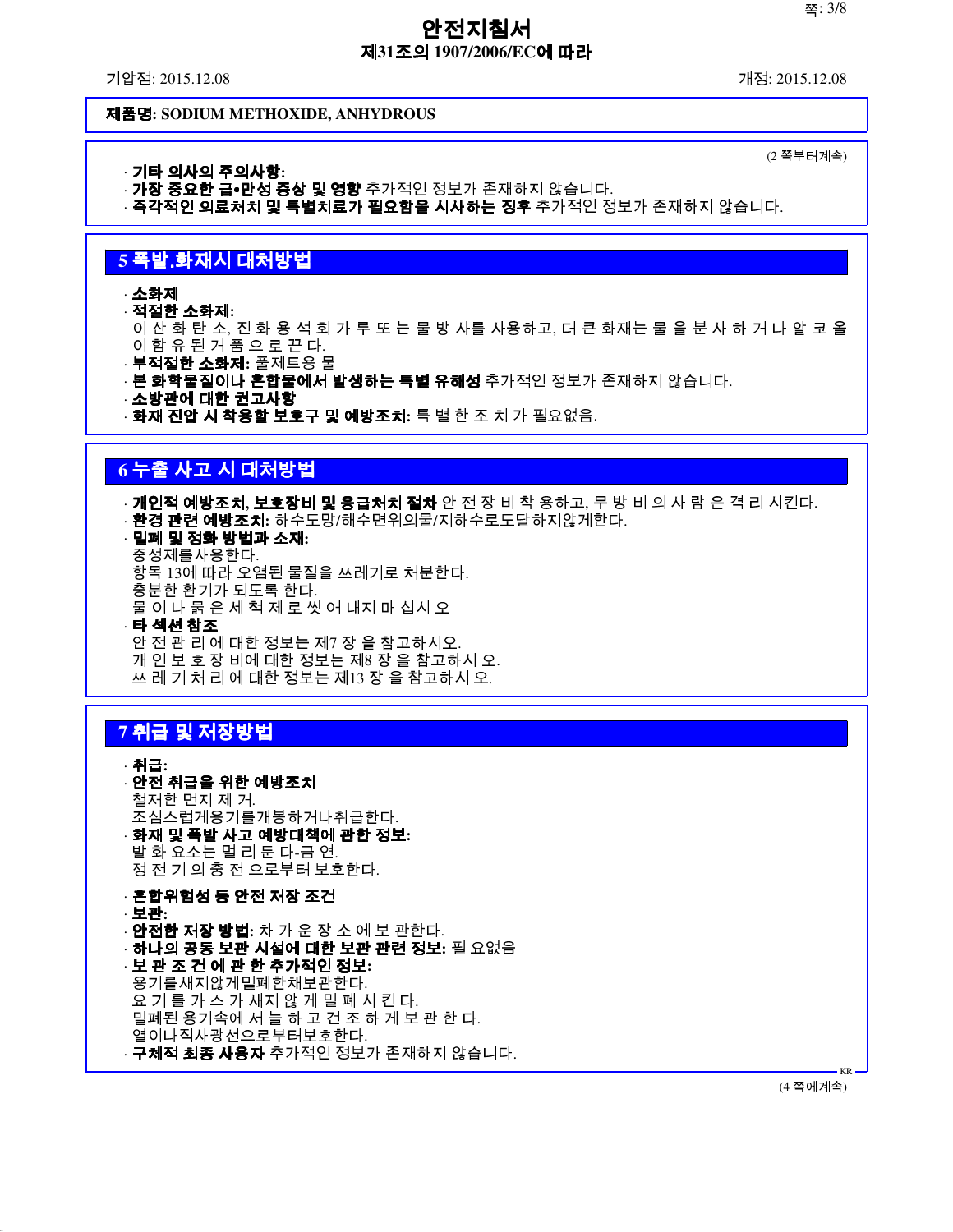기압점: 2015.12.08 개정: 2015.12.08

제품명**: SODIUM METHOXIDE, ANHYDROUS**

(3 쪽부터계속)

KR

# **8** 노출방지 및 개인보호구



| 9 물리화학적 특성                                |                            |  |          |
|-------------------------------------------|----------------------------|--|----------|
| · 기본 물리 및 화학적 특성에 대한 정보<br>· 일반정보<br>· 외형 |                            |  |          |
| 물리적 상태:<br>색:<br>· 냄새:<br>· 후각역치          | 가루<br>하얀<br>특색있는<br>알맞지않다. |  |          |
| $\cdot$ pH:                               | 해당사항 없음.                   |  |          |
| · 상태변화<br>녹는점/어는점:<br>초기 끓는점과 끓는점 범위:     | 맞지않는<br>맞지않는               |  |          |
| · 인화점:                                    | 12 °C                      |  |          |
|                                           |                            |  | (5 쪽에계속) |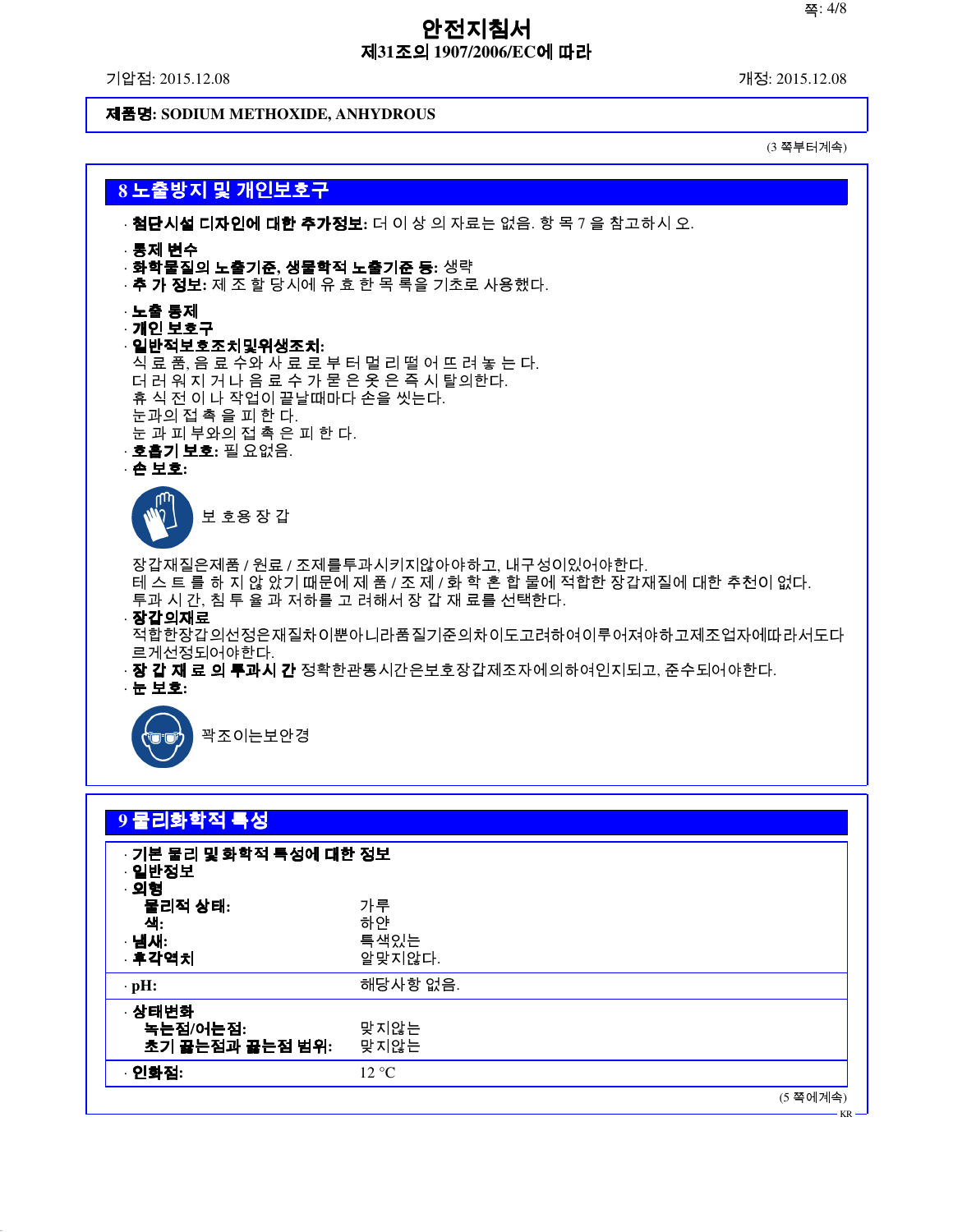기압점: 2015.12.08 개정: 2015.12.08

### 제품명**: SODIUM METHOXIDE, ANHYDROUS**

|                                               | (4 쪽부터계속)                                                  |
|-----------------------------------------------|------------------------------------------------------------|
| · 인화성(고체, 기체):                                | 이 제품은 가 연 성 이 없 다.                                         |
| · 점화온도:                                       | 70 °C                                                      |
| · 분해 온도:                                      | 알맞지않다.                                                     |
| · 자기점화:                                       | 알맞지않다.                                                     |
| · 폭발위험:                                       | 이제품은폭발위험성이없지만, 폭발가능성이있는증기화합물/공기화합<br>물의형성가능성이있다.           |
| · 인화 또는 폭발 범위의 상한/하한<br>아래로:<br>위로:           | 알맞지않다.<br>알맞지않다.                                           |
| · 증기압:                                        | 해당사항 없음.                                                   |
| 밀도 의경우 20 °C:<br>· 비중:<br>· 증기밀도:<br>· 증발 속도: | $0.97$ g/cm <sup>3</sup><br>알맞지않다.<br>해당사항 없음.<br>해당사항 없음. |
| · <b>용해도:</b><br>물:                           | 불용해성의                                                      |
| · n 옥탄을/물 분배계수:                               | 알맞지않다.                                                     |
| · 점도:<br>역학성:<br>동점성:                         | 해당사항 없음.<br>해당사항 없음.                                       |
| 용매내용물<br>유기용매:<br>VOC (EU)                    | $0.0\%$<br>$0.00~\%$                                       |
| 고체의 함량:<br>· 기타 정보                            | $100.0 \%$<br>추가적인 정보가 존재하지 않습니다.                          |

# **10** 안정성 및 반응성

· 반응성

- · 화학적 안정성
- · 화학적 안정성 및 유해 반응의 가능성 **/** 피해야 할 조건**:** 규정에따라사용할경우해체는없다
- · **유해반응 가능성** 위험한반응으로는알려지지않았다.
- · **피해야 할 조건** 추가적인 정보가 존재하지 않습니다.
- · 혼합 금지 물질**:** 추가적인 정보가 존재하지 않습니다.
- · 유해분해물질**:** 위험성있는분해물들은알려지지않았다.

# **11** 독성에 관한 정보

- · 독성학적 영향에 대한 정보
- · 급성 독성**:**
- · 일차적 자극 효과**:**
- · 피부 부식성 또는 자극성**:** 피부와점막에강한부식작용.
- · 심한 눈 손상 또는 자극성**:**
- 강한부식작용

심각한안구상처의위험이있는강한자극

(6 쪽에계속)

KR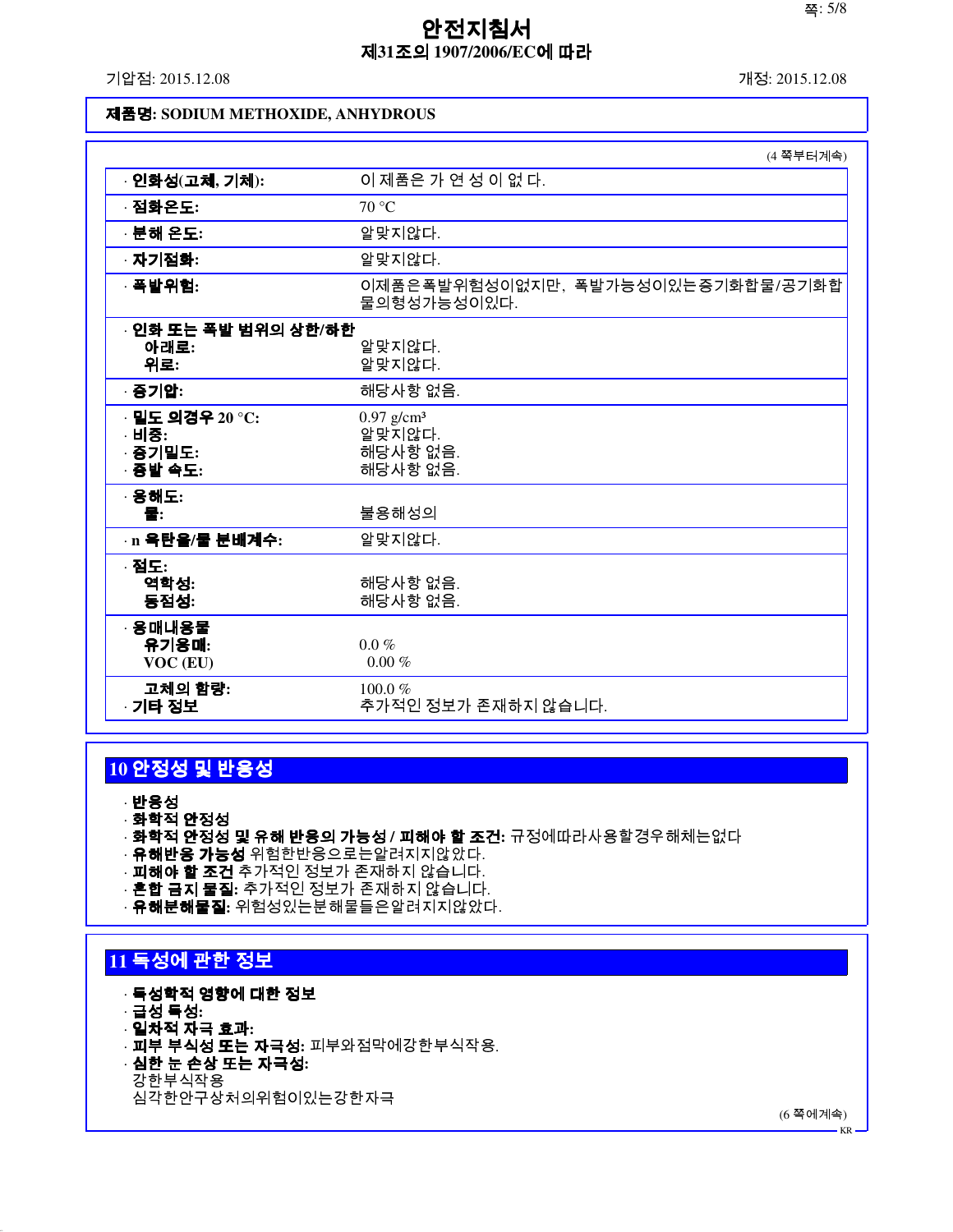기압점: 2015.12.08 개정: 2015.12.08

(5 쪽부터계속)

### 제품명**: SODIUM METHOXIDE, ANHYDROUS**

- · 감각화**:** 민감한영향이없는것으로알려져있다.
- · 추 가 적 인 독성에 관한 정보**:**
- 삼킬경우식도나위등의내장기관벽에상처를주는위험과마찬가지로입주변이나구강에강한부식작용을한다

# **12** 환경에 미치는 영향

#### · 독성

- · 수생독성**:** 추가적인 정보가 존재하지 않습니다.
- · **지속성 및 분해성** 추가적인 정보가 존재하지 않습니다.
- · 환 경 시스템에서의 행 동**:**
- · **생물농축 잠재성** 추가적인 정보가 존재하지 않습니다.
- · **토양내 이동성** 추가적인 정보가 존재하지 않습니다.
- · 추가적인 생태학 정보**:**

# · 일반 특징**:**

- 수질오염등급 1 (자체등급분류): 약하게수질오염이된
- 희석시키지않은채대량으로지하수나, 하천으로그리고하수도망에도달하지않게한다.
- 희석시키지않은채또는중화시키지않은채하수도나배수로에도달하지않게해야한다.

많은양을하수도관이나하천으로방류하게되면, p H-수치는높아집니다. 높아진 p H-수치는물속의유기체를 손상시킵니다. 사용농축액을희석시키면 p H-수치는현저하게감소하게됩니다. 그래서제품을사용한후에하 수도관에도달되는폐수는물에끼치는위험성이약해지게됩니다.

- · **PBT(**잔류성**,** 생물농축성**,** 독성 물질**)** 및 **vPvB(**고 잔류성**,** 고 생물농축성 물질**)** 평가 결과
- · **PBT(**잔류성**,** 생물농축성**,** 독성 물질**):** 해당사항 없음.
- · **vPvB(**고 잔류성**,** 고 생물농축성 물질**):** 해당사항 없음.
- · **기타 부작용** 추가적인 정보가 존재하지 않습니다.

# **13** 폐기시 주의사항

- · 폐기물 처리 방법
- · 권고**:** 생활쓰레기와함께처리되어서는안된다. 하수도망으로유입되서는안된다.
- · 비위생적 포장**:**
- · 권고**:** 당국의지침에입각한쓰레기처리.

| · 유엔 번호      |                         |  |
|--------------|-------------------------|--|
| · ADR, IMDG  | UN1431                  |  |
| · UN 적정 선적명  |                         |  |
| $\cdot$ ADR  | 1431 SODIUM METHYLATE   |  |
| $\cdot$ IMDG | <b>SODIUM METHYLATE</b> |  |
| · 교통 위험 클래스  |                         |  |
| $\cdot$ ADR  |                         |  |
| ₩<br>电源      |                         |  |
| · 동급         | 4.2 자연발화성물질             |  |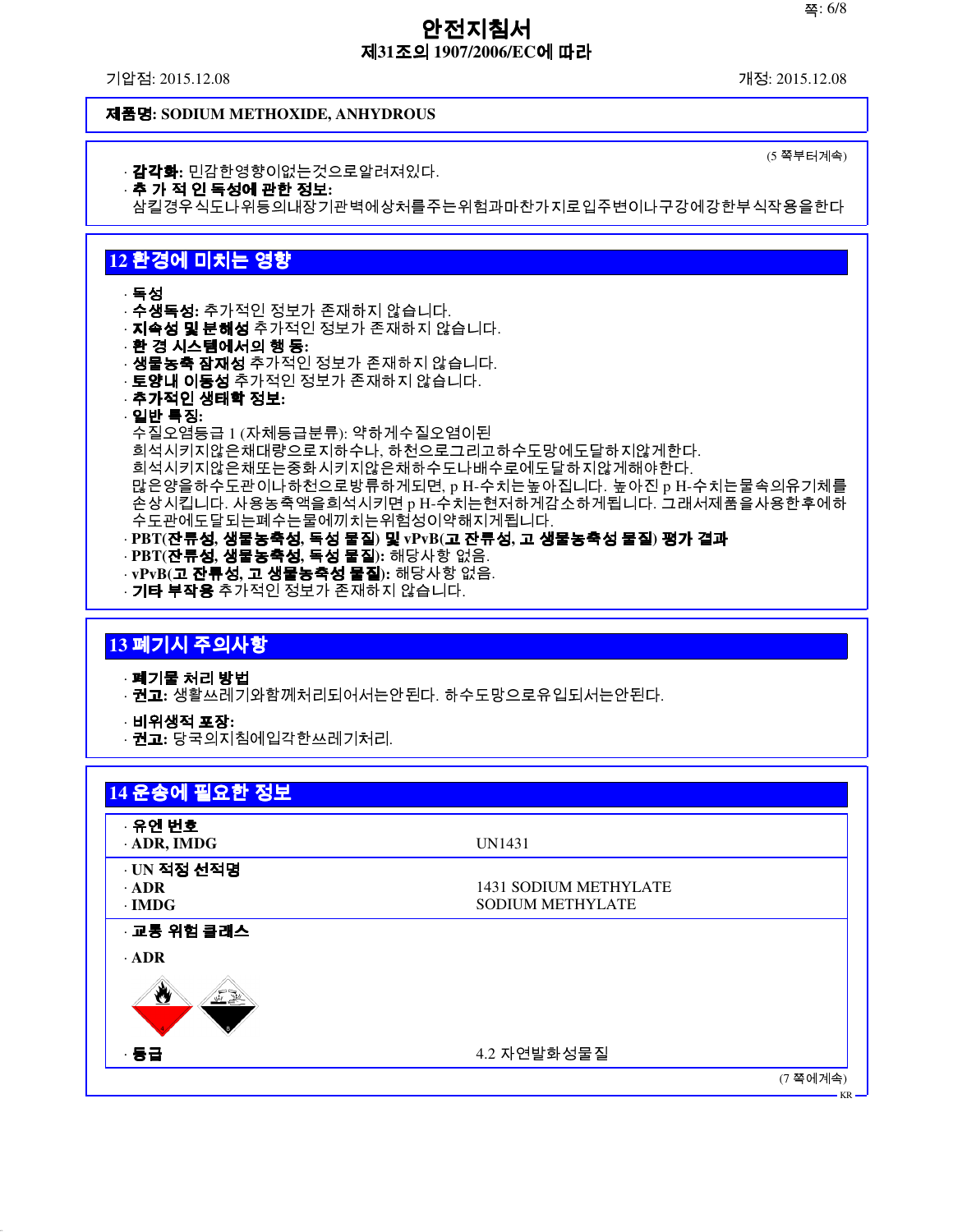기압점: 2015.12.08 개정: 2015.12.08

# 제품명**: SODIUM METHOXIDE, ANHYDROUS**

| · 위험물 라벨<br>$4.2 + 8$<br>$\cdot$ IMDG<br>Ò<br>· Class<br>4.2 자연발화성물질<br>· Label<br>4.2/8<br>$\cdot$ IATA<br>Ö<br>4.2 자연발화성물질<br>· Class<br>· Label<br>4.2(8)<br>· 용기등급<br>$\rm II$<br>· ADR, IMDG, IATA<br>· 환경적 유해물질:<br>아니오<br>· 해양오염물질:<br>○ 이용자 특별 예방조치<br>경고: 자연발화성물질<br>· 위험 코드:<br>48<br>· EMS-번호:<br>$F-A, S-L$<br>· MARPOL73/78(선박으로부터의 해양오염방지협<br>약) 부속서2 및 IBC Code(국제선적화물코드)에 따<br>해당사항 없음.<br>른 벌크(bulk) 운송<br>· 운 송/추가 정보:<br>$\cdot$ ADR<br>· 한정 수량 (LQ)<br>$\Omega$<br>Code: E2<br>$\cdot$ Excepted quantities (EQ)<br>Maximum net quantity per inner packaging: 30 g<br>Maximum net quantity per outer packaging: 500 g<br>2<br>· 운송 구분<br>· 터널 제한 코드<br>D/E<br>$\cdot$ IMDG<br>· Limited quantities (LQ)<br>$\boldsymbol{0}$<br>Code: E2<br>$\cdot$ Excepted quantities (EQ)<br>Maximum net quantity per inner packaging: 30 g<br>Maximum net quantity per outer packaging: 500 g<br>UN1431, SODIUM METHYLATE, 4.2 (8), II |               | (6 쪽부터계속) |
|----------------------------------------------------------------------------------------------------------------------------------------------------------------------------------------------------------------------------------------------------------------------------------------------------------------------------------------------------------------------------------------------------------------------------------------------------------------------------------------------------------------------------------------------------------------------------------------------------------------------------------------------------------------------------------------------------------------------------------------------------------------------------------------------------------------------------------------------------------------------------------------------------------------------------------------------|---------------|-----------|
|                                                                                                                                                                                                                                                                                                                                                                                                                                                                                                                                                                                                                                                                                                                                                                                                                                                                                                                                              |               |           |
|                                                                                                                                                                                                                                                                                                                                                                                                                                                                                                                                                                                                                                                                                                                                                                                                                                                                                                                                              |               |           |
|                                                                                                                                                                                                                                                                                                                                                                                                                                                                                                                                                                                                                                                                                                                                                                                                                                                                                                                                              |               |           |
|                                                                                                                                                                                                                                                                                                                                                                                                                                                                                                                                                                                                                                                                                                                                                                                                                                                                                                                                              |               |           |
|                                                                                                                                                                                                                                                                                                                                                                                                                                                                                                                                                                                                                                                                                                                                                                                                                                                                                                                                              |               |           |
|                                                                                                                                                                                                                                                                                                                                                                                                                                                                                                                                                                                                                                                                                                                                                                                                                                                                                                                                              |               |           |
|                                                                                                                                                                                                                                                                                                                                                                                                                                                                                                                                                                                                                                                                                                                                                                                                                                                                                                                                              |               |           |
|                                                                                                                                                                                                                                                                                                                                                                                                                                                                                                                                                                                                                                                                                                                                                                                                                                                                                                                                              |               |           |
|                                                                                                                                                                                                                                                                                                                                                                                                                                                                                                                                                                                                                                                                                                                                                                                                                                                                                                                                              |               |           |
|                                                                                                                                                                                                                                                                                                                                                                                                                                                                                                                                                                                                                                                                                                                                                                                                                                                                                                                                              |               |           |
|                                                                                                                                                                                                                                                                                                                                                                                                                                                                                                                                                                                                                                                                                                                                                                                                                                                                                                                                              |               |           |
|                                                                                                                                                                                                                                                                                                                                                                                                                                                                                                                                                                                                                                                                                                                                                                                                                                                                                                                                              |               |           |
|                                                                                                                                                                                                                                                                                                                                                                                                                                                                                                                                                                                                                                                                                                                                                                                                                                                                                                                                              |               |           |
|                                                                                                                                                                                                                                                                                                                                                                                                                                                                                                                                                                                                                                                                                                                                                                                                                                                                                                                                              |               |           |
|                                                                                                                                                                                                                                                                                                                                                                                                                                                                                                                                                                                                                                                                                                                                                                                                                                                                                                                                              |               |           |
|                                                                                                                                                                                                                                                                                                                                                                                                                                                                                                                                                                                                                                                                                                                                                                                                                                                                                                                                              |               |           |
|                                                                                                                                                                                                                                                                                                                                                                                                                                                                                                                                                                                                                                                                                                                                                                                                                                                                                                                                              |               |           |
|                                                                                                                                                                                                                                                                                                                                                                                                                                                                                                                                                                                                                                                                                                                                                                                                                                                                                                                                              |               |           |
|                                                                                                                                                                                                                                                                                                                                                                                                                                                                                                                                                                                                                                                                                                                                                                                                                                                                                                                                              | · UN "모범 규제": |           |

# **15** 법적 규제현황

| · 해당 순물질 또는 혼합물에 대한 안전, 보건 및 환경 규제/법률     |            |
|-------------------------------------------|------------|
| <b>Korean Existing Chemical Inventory</b> |            |
| 124-41-4 sodium methanolate               | $KE-23196$ |
|                                           | (8 쪽에계속)   |
|                                           | $KR -$     |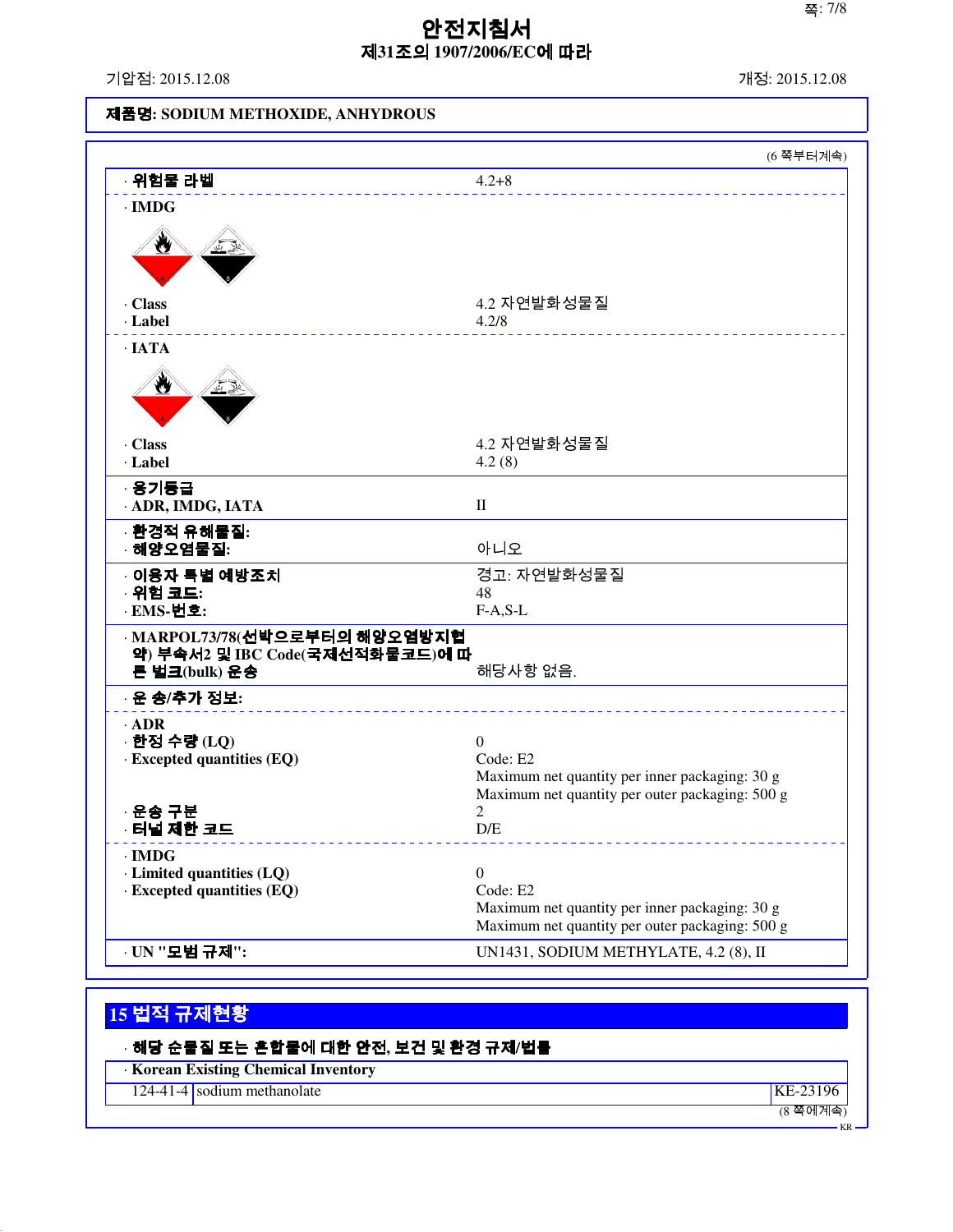KR

# 안전지침서 제**31**조의 **1907/2006/EC**에 따라

기압점: 2015.12.08 개정: 2015.12.08

of Dangerous Goods by Road)

IMDG: International Maritime Code for Dangerous Goods

급성 독성(경구) 구분4: Acute toxicity, Hazard Category 4

EINECS: European Inventory of Existing Commercial Chemical Substances CAS: Chemical Abstracts Service (division of the American Chemical Society)

피부 부식성/자극성 구분1: Skin corrosion/irritation, Hazard Category 1 심한 눈 손상/자극성 구분1: Serious eye damage/eye irritation, Hazard Category 1

자기발열성 물질 및 혼합물 구분1: Self-Heating Substances and Mixtures, Hazard Category 1

IATA: International Air Transport Association

VOC: Volatile Organic Compounds (USA, EU)

### 제품명**: SODIUM METHOXIDE, ANHYDROUS**

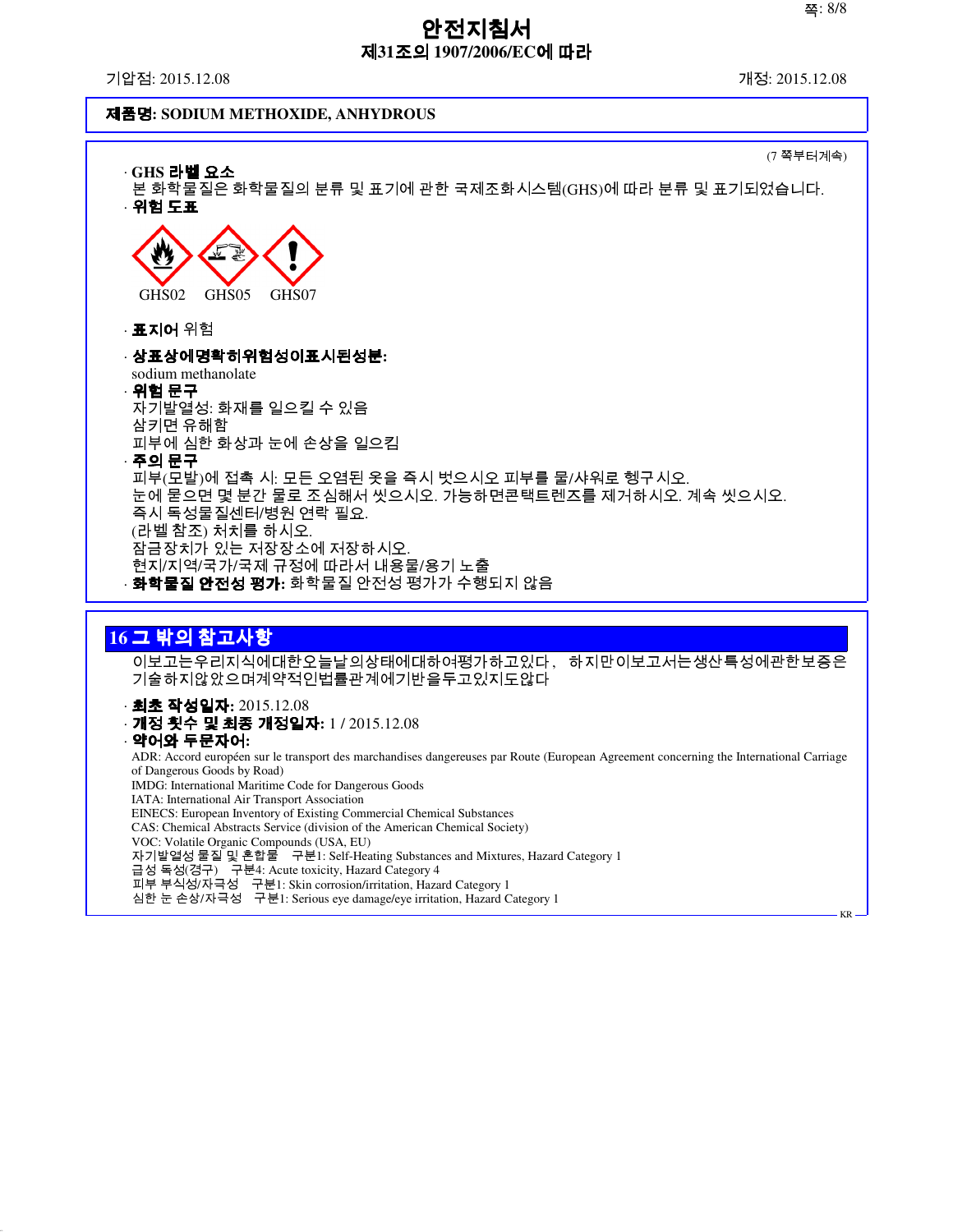*fecha de impresión 08.12.2015 Revisión: 08.12.2015*

| SECCIÓN 1: Identificación de la sustancia o la mezcla y de la sociedad o la empresa                                                                                                                                                                                                                                                                                                              |
|--------------------------------------------------------------------------------------------------------------------------------------------------------------------------------------------------------------------------------------------------------------------------------------------------------------------------------------------------------------------------------------------------|
| · 1.1 Identificador del producto                                                                                                                                                                                                                                                                                                                                                                 |
| · Nombre comercial: SODIUM METHOXIDE, ANHYDROUS                                                                                                                                                                                                                                                                                                                                                  |
| · Número del artículo: 21200<br>$\cdot$ Número CAS:<br>$124 - 41 - 4$<br>$\cdot$ Número CE:<br>204-699-5<br>· Número de clasificación:<br>$603 - 040 - 00 - 2$<br>· 1.2 Usos pertinentes identificados de la sustancia o de la mezcla y usos desaconsejados<br>No existen más datos relevantes disponibles.<br>· Utilización del producto / de la elaboración Sustancias químicas de laboratorio |
| · 1.3 Datos del proveedor de la ficha de datos de seguridad<br>· Fabricante/distribuidor:<br><b>Electron Microscopy Sciences</b><br>1560 Industry Road<br>USA-Hatfield, PA 19440<br>Tel: 215-412-8400 Fax: 215-412-8450<br>email: sgkcck@aol.com<br>www.emsdiasum.com                                                                                                                            |
| Aname<br>C/Perez Galdos no. 2<br>28693 Quijorna<br>Madrid, Spain<br>Tel: +34.91.816.89.50<br>Fax: +34.91.816.85.94<br>email: ventas@aname.es                                                                                                                                                                                                                                                     |
| $\cdot$ Área de información: Product safety department<br>· 1.4 Teléfono de emergencia:<br>ChemTrec 1-800-424-9300 Contract CCN7661<br>1-703-527-3887                                                                                                                                                                                                                                            |
| <b>SECCIÓN 2: Identificación de los peligros</b>                                                                                                                                                                                                                                                                                                                                                 |
| · 2.1 Clasificación de la sustancia o de la mezcla<br>$\cdot$ Clasificación con arreglo al Reglamento (CE) n° 1272/2008<br>GHS02 llama                                                                                                                                                                                                                                                           |
| H251 Se calienta espontáneamente; puede inflamarse.<br>Self-heat. 1<br>GHS05 corrosión                                                                                                                                                                                                                                                                                                           |
| Skin Corr. 1B H314 Provoca quemaduras graves en la piel y lesiones oculares graves.<br>H318 Provoca lesiones oculares graves.<br>Eye Dam. 1                                                                                                                                                                                                                                                      |
| GHS07<br>(se continua en página 2)                                                                                                                                                                                                                                                                                                                                                               |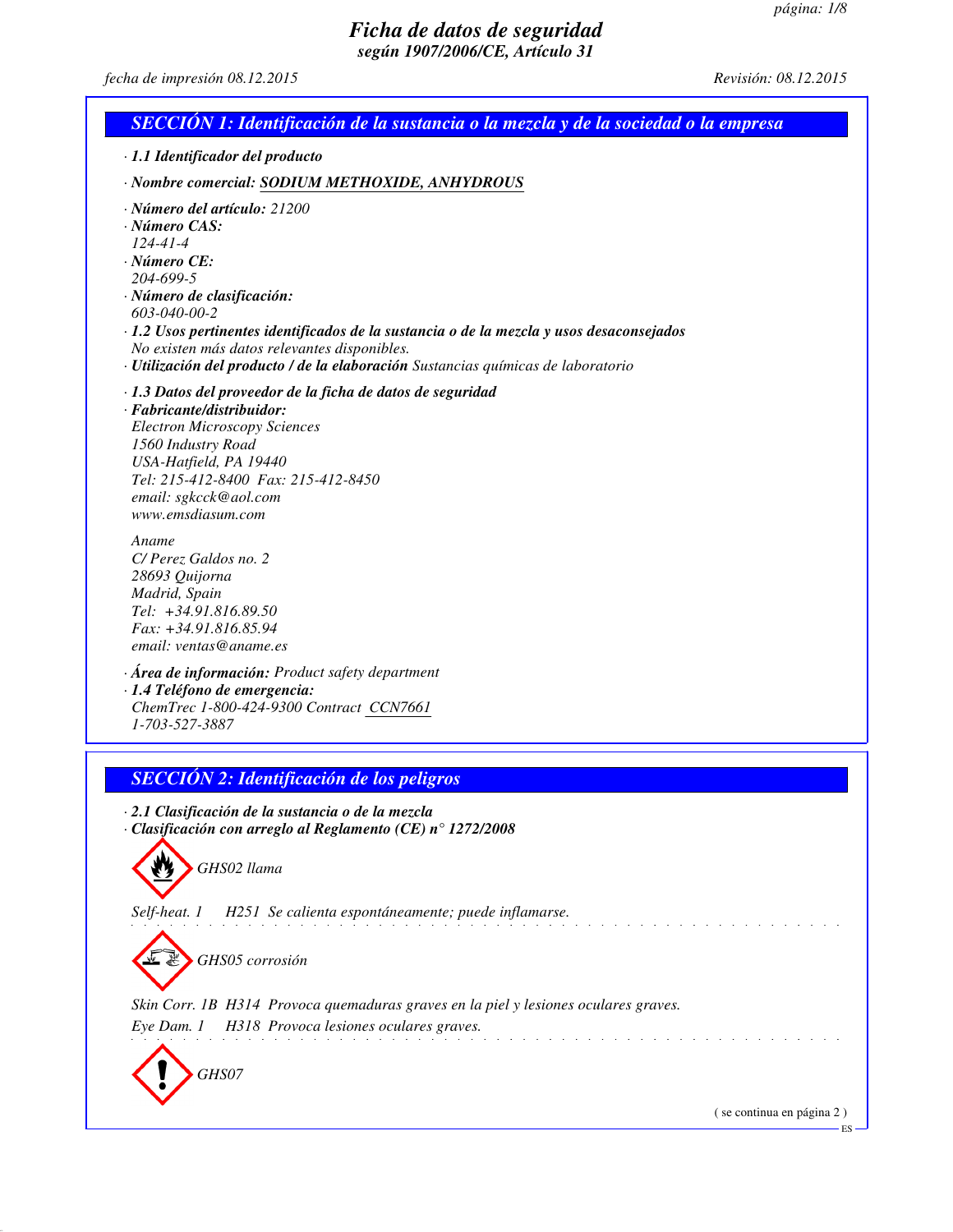*fecha de impresión 08.12.2015 Revisión: 08.12.2015*

### *Nombre comercial: SODIUM METHOXIDE, ANHYDROUS*

|                            | (se continua en página 1)<br>Acute Tox. 4 H302 Nocivo en caso de ingestión.                                                                                                            |
|----------------------------|----------------------------------------------------------------------------------------------------------------------------------------------------------------------------------------|
|                            | $\cdot$ 2.2 Elementos de la etiqueta                                                                                                                                                   |
|                            | $\cdot$ Etiquetado con arreglo al Reglamento (CE) nº 1272/2008                                                                                                                         |
|                            | La sustancia se ha clasificado y etiquetado de conformidad con el reglamento CLP.                                                                                                      |
| · Pictogramas de peligro   |                                                                                                                                                                                        |
| GHS02                      | GHS05<br>GHS07                                                                                                                                                                         |
|                            | · Palabra de advertencia Peligro                                                                                                                                                       |
|                            | · Componentes peligrosos a indicar en el etiquetaje:                                                                                                                                   |
| metanolato de sodio        |                                                                                                                                                                                        |
| · Indicaciónes de peligro  |                                                                                                                                                                                        |
|                            | H251 Se calienta espontáneamente; puede inflamarse.                                                                                                                                    |
|                            | H302 Nocivo en caso de ingestión.                                                                                                                                                      |
|                            | H314 Provoca quemaduras graves en la piel y lesiones oculares graves.                                                                                                                  |
| · Consejos de prudencia    |                                                                                                                                                                                        |
|                            | P303+P361+P353 EN CASO DE CONTACTO CON LA PIEL (o el pelo): Quitar inmediatamente todas las<br>prendas contaminadas. Aclararse la piel con agua/ducharse.                              |
|                            | P305+P351+P338 EN CASO DE CONTACTO CON LOS OJOS: Aclarar cuidadosamente con agua durante<br>varios minutos. Quitar las lentes de contacto, si lleva y resulta fácil. Seguir aclarando. |
| <i>P310</i>                | Llamar inmediatamente a un CENTRO DE TOXICOLOGÍA/médico.                                                                                                                               |
| P321                       | Se necesita un tratamiento específico (ver en esta etiqueta).                                                                                                                          |
| P <sub>405</sub>           | Guardar bajo llave.                                                                                                                                                                    |
| P <sub>501</sub>           | Eliminar el contenido o el recipiente conforme a la reglamentación local/regional/nacional/<br><i>internacional.</i>                                                                   |
| · Datos adicionales:       |                                                                                                                                                                                        |
|                            | EUH014 Reacciona violentamente con el agua.                                                                                                                                            |
| $\cdot$ 2.3 Otros peligros |                                                                                                                                                                                        |
|                            | · Resultados de la valoración PBT y mPmB                                                                                                                                               |

- *· PBT: No aplicable.*
- *· mPmB: No aplicable.*

### *SECCIÓN 3: Composición/información sobre los componentes*

- *· 3.1 Caracterización química: Sustancias*
- *· Denominación Nº CAS*
- *124-41-4 metanolato de sodio*
- *· Número(s) de identificación*
- *· Número CE: 204-699-5*
- *· Número de clasificación: 603-040-00-2*

# *SECCIÓN 4: Primeros auxilios*

- *· 4.1 Descripción de los primeros auxilios*
- *· Instrucciones generales:*
- *Quitarse de inmediato toda prenda contaminada con el producto.*

*Los síntomas de intoxicación pueden presentarse después de muchas horas, por lo que se requiere una supervisión médica durante un mínimo de 48 horas después del accidente.*

( se continua en página 3 )

ES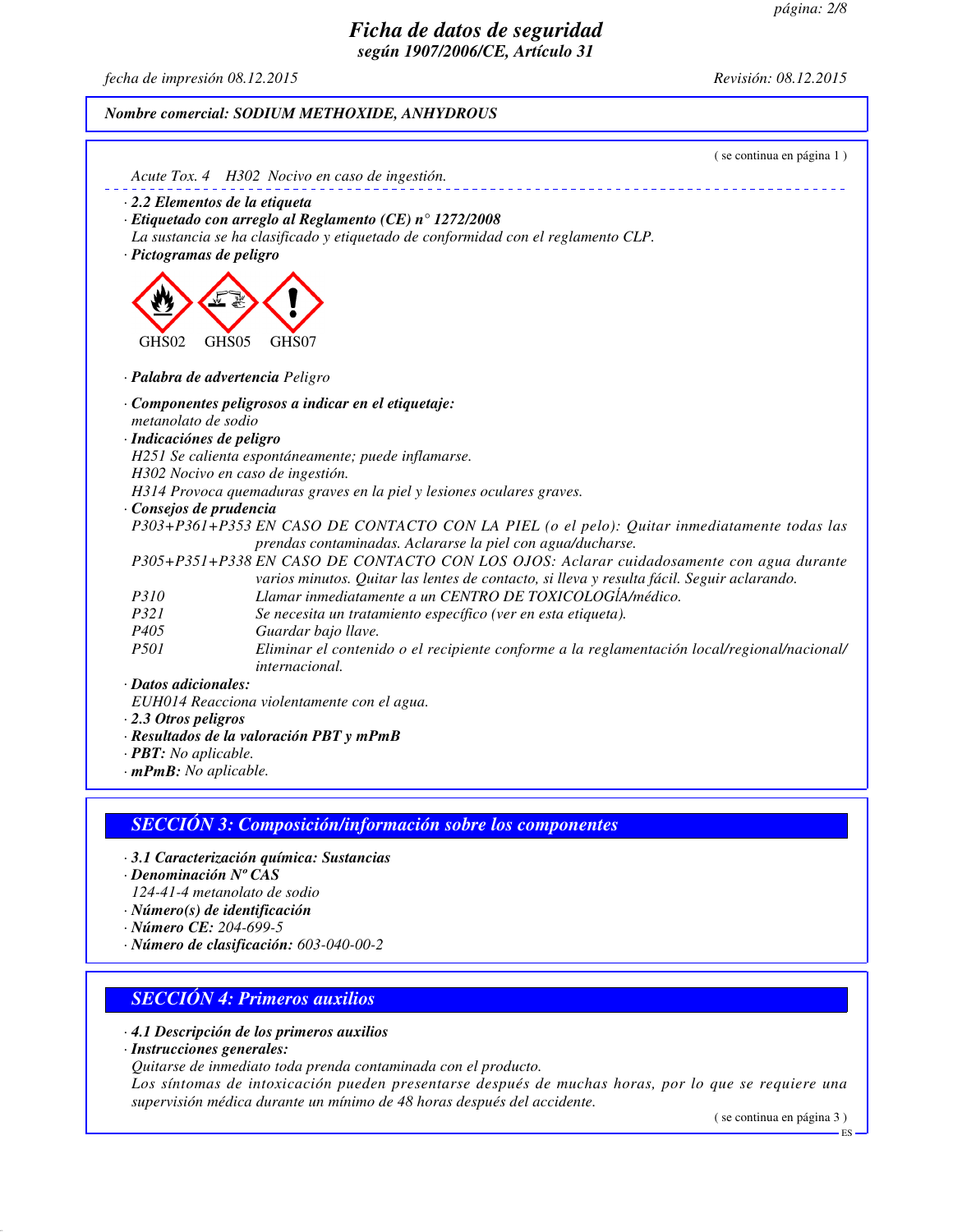*fecha de impresión 08.12.2015 Revisión: 08.12.2015*

#### *Nombre comercial: SODIUM METHOXIDE, ANHYDROUS*

- *· En caso de inhalación del producto:*
- *Las personas desmayadas deben tenderse y transportarse de lado con la suficiente estabilidad.*
- *· En caso de contacto con la piel: Lavar inmediatamente con agua y jabón y enjuagar bien.*
- *· En caso de con los ojos:*
- *Limpiar los ojos abiertos durante varios minutos con agua corriente y consultar un médico.*
- *· En caso de ingestión: Consultar inmediatamente un médico.*
- *Beber mucha agua a respirar aire fresco. Solicitar asistencia médica inmediatamente.*
- *· 4.2 Principales síntomas y efectos, agudos y retardados No existen más datos relevantes disponibles.*
- *· 4.3 Indicación de toda atención médica y de los tratamientos especiales que deban dispensarse inmediatamente No existen más datos relevantes disponibles.*

### *SECCIÓN 5: Medidas de lucha contra incendios*

- *· 5.1 Medios de extinción*
- *· Sustancias extintoras apropiadas:*

*CO2, polvo extintor o chorro de agua rociada. Combatir incendios mayores con chorro de agua rociada o espuma resistente al alcohol.*

- *· Sustancias extintoras inapropiadas por razones de seguridad: Agua a pleno chorro*
- *· 5.2 Peligros específicos derivados de la sustancia o la mezcla No existen más datos relevantes disponibles.*
- *· 5.3 Recomendaciones para el personal de lucha contra incendios*
- *· Equipo especial de protección: No se requieren medidas especiales.*

### *SECCIÓN 6: Medidas en caso de vertido accidental*

- *· 6.1 Precauciones personales, equipo de protección y procedimientos de emergencia Llevar puesto equipo de protección. Mantener alejadas las personas sin protección.*
- *· 6.2 Precauciones relativas al medio ambiente:*
- *Evitar que penetre en la canalización /aguas de superficie /agua subterráneas.*
- *· 6.3 Métodos y material de contención y de limpieza:*
- *Utilizar un neutralizador.*

*Desechar el material contaminado como vertido según item 13.*

*Asegurar suficiente ventilación.*

*No enjuagar con agua ni productos de limpieza acuosos.*

*· 6.4 Referencia a otras secciones*

*Ver capítulo 7 para mayor información sobre una manipulación segura.*

*Ver capítulo 8 para mayor información sobre el equipo personal de protección.*

*Para mayor información sobre cómo desechar el producto, ver capítulo 13.*

### *SECCIÓN 7: Manipulación y almacenamiento*

- *· 7.1 Precauciones para una manipulación segura Desempolvar cuidadosamente. Abrir y manejar el recipiente con cuidado. · Prevención de incendios y explosiones: Mantener alejadas las fuentes de encendido. No fumar.*
- *Tomar medidas contra las cargas electrostáticas.*

*· 7.2 Condiciones de almacenamiento seguro, incluidas posibles incompatibilidades*

*· Almacenamiento:*

*· Exigencias con respecto al almacén y los recipientes: Almacenar en un lugar fresco.*

*· Normas en caso de un almacenamiento conjunto: No es necesario.*

( se continua en página 4 )

#### ( se continua en página 2 )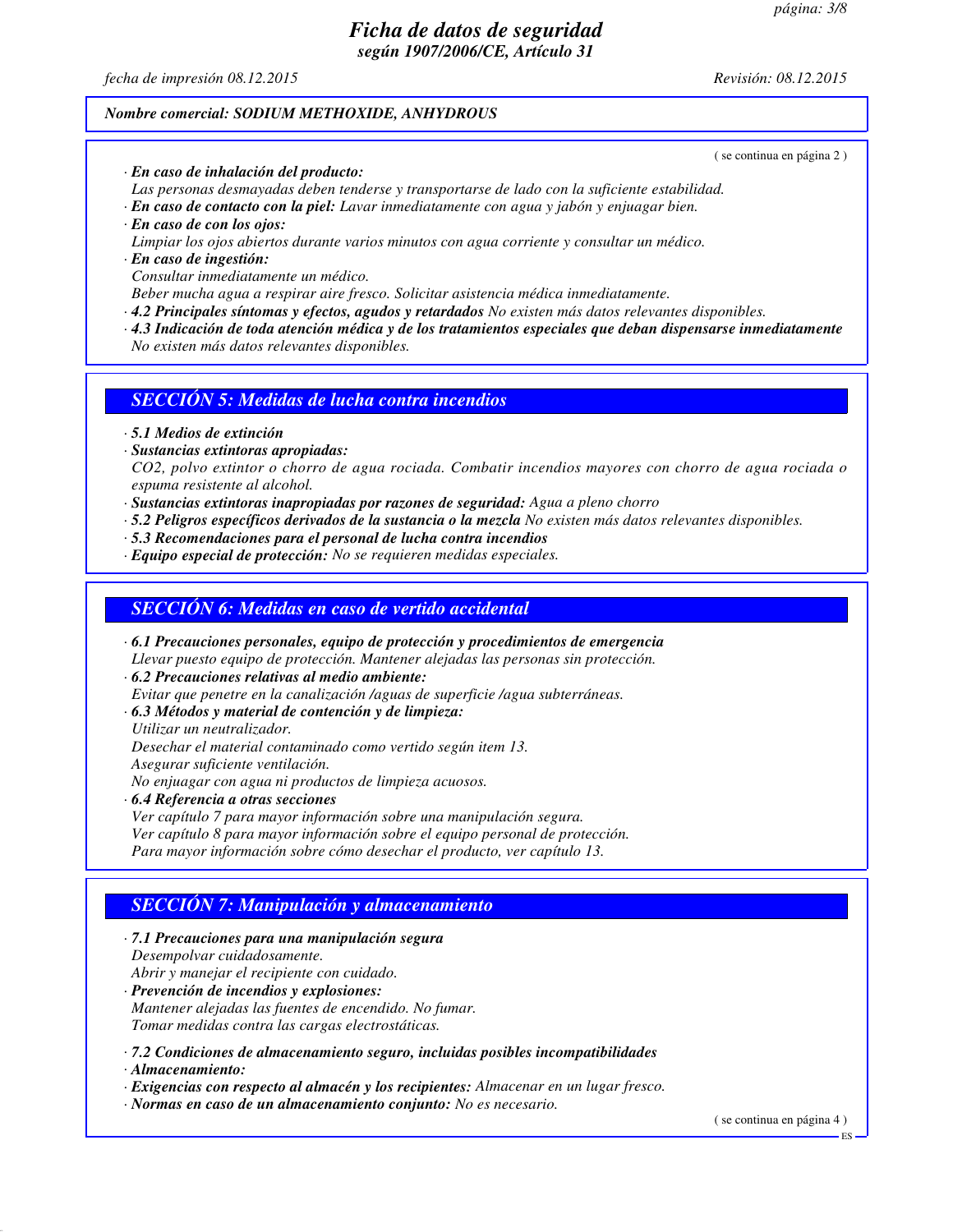*fecha de impresión 08.12.2015 Revisión: 08.12.2015*

#### *Nombre comercial: SODIUM METHOXIDE, ANHYDROUS*

( se continua en página 3 )

- *· Indicaciones adicionales sobre las condiciones de almacenamiento: Mantener el recipiente cerrado herméticamente. No cerrar el recipiente estanco al gas. Almacenarlo en envases bien cerrados en un lugar fresco y seco.*
- *Proteger del calor y de la luz directa del sol.*
- *· 7.3 Usos específicos finales No existen más datos relevantes disponibles.*

### *SECCIÓN 8: Controles de exposición/protección individual*

- *· Instrucciones adicionales para el acondicionamiento de instalaciones técnicas: Sin datos adicionales, ver punto 7.*
- *· 8.1 Parámetros de control*
- *· Componentes con valores límite admisibles que deben controlarse en el puesto de trabajo: Nulo.*
- *· Indicaciones adicionales: Como base se han utilizado las listas vigentes en el momento de la elaboración.*
- *· 8.2 Controles de la exposición*
- *· Equipo de protección individual:*
- *· Medidas generales de protección e higiene:*
- *Mantener alejado de alimentos, bebidas y alimentos para animales.*
- *Quitarse de inmediato la ropa ensuciada o impregnada.*
- *Lavarse las manos antes de las pausas y al final del trabajo.*
- *Evitar el contacto con los ojos.*
- *Evitar el contacto con los ojos y la piel.*
- *· Protección respiratoria: No es necesario.*
- *· Protección de manos:*



*Guantes de protección*

*El material del guante deberá ser impermeable y resistente al producto / substancia / preparado. Ante la ausencia de tests específicos, no se puede recomendar ningún material específico para guantes de protección contra el producto / preparado / mezcla de substancias químicas.*

*Selección del material de los guantes en función de los tiempos de rotura, grado de permeabilidad y degradación. · Material de los guantes*

*La elección del guante adecuado no depende únicamente del material, sino también de otras características de calidad, que pueden variar de un fabricante a otro.*

- *· Tiempo de penetración del material de los guantes El tiempo de resistencia a la penetración exacto deberá ser pedido al fabricante de los guantes. Este tiempo debe ser respetado.*
- *· Protección de ojos:*



*Gafas de protección herméticas*

( se continua en página 5 )

ES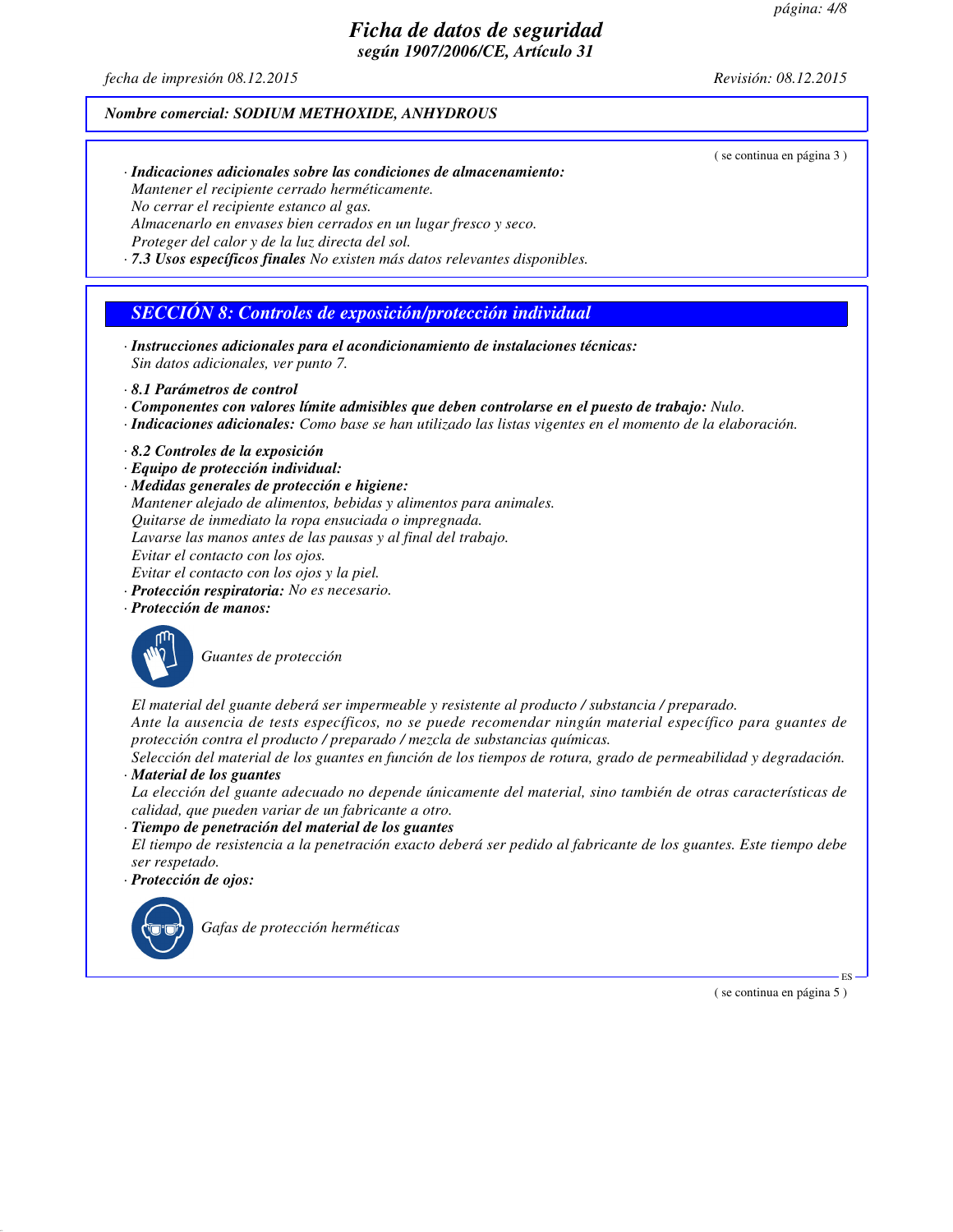*fecha de impresión 08.12.2015 Revisión: 08.12.2015*

### *Nombre comercial: SODIUM METHOXIDE, ANHYDROUS*

( se continua en página 4 )

| <b>SECCIÓN 9: Propiedades físicas y químicas</b>                                              |                                                                                                  |  |
|-----------------------------------------------------------------------------------------------|--------------------------------------------------------------------------------------------------|--|
| · 9.1 Información sobre propiedades físicas y químicas básicas                                |                                                                                                  |  |
| · Datos generales                                                                             |                                                                                                  |  |
| ·A <sub>s</sub> pecto:                                                                        |                                                                                                  |  |
| Forma:                                                                                        | En polvo<br><b>Blanco</b>                                                                        |  |
| Color:<br>$\cdot$ Olor:                                                                       | Característico                                                                                   |  |
| · Umbral olfativo:                                                                            | No determinado.                                                                                  |  |
| $\cdot$ valor pH:                                                                             | No aplicable.                                                                                    |  |
|                                                                                               |                                                                                                  |  |
| · Cambio de estado                                                                            | Indeterminado.                                                                                   |  |
| Punto de fusión /campo de fusión:<br>Punto de ebullición /campo de ebullición: Indeterminado. |                                                                                                  |  |
|                                                                                               |                                                                                                  |  |
| · Punto de inflamación:                                                                       | 12 °C                                                                                            |  |
| · Inflamabilidad (sólido, gaseiforme):                                                        | La sustancia no es inflamable.                                                                   |  |
| · Temperatura de ignición:                                                                    | 70 °C                                                                                            |  |
| · Temperatura de descomposición:                                                              | No determinado.                                                                                  |  |
| · Autoinflamabilidad:                                                                         | No determinado.                                                                                  |  |
| · Peligro de explosión:                                                                       | El producto no es explosivo; sin embargo, pueden formarse mezclas<br>explosivas de vapor / aire. |  |
| · Límites de explosión:                                                                       |                                                                                                  |  |
| <b>Inferior:</b>                                                                              | No determinado.                                                                                  |  |
| Superior:                                                                                     | No determinado.                                                                                  |  |
| · Presión de vapor:                                                                           | No aplicable.                                                                                    |  |
| $\cdot$ Densidad a 20 $\degree$ C:                                                            | $0,97$ g/cm <sup>3</sup>                                                                         |  |
| · Densidad relativa                                                                           | No determinado.                                                                                  |  |
| · Densidad de vapor                                                                           | No aplicable.                                                                                    |  |
| · Velocidad de evaporación                                                                    | No aplicable.                                                                                    |  |
| · Solubilidad en / miscibilidad con                                                           |                                                                                                  |  |
| agua:                                                                                         | Insoluble.                                                                                       |  |
| $\cdot$ Coeficiente de reparto (n-octanol/agua):                                              | No determinado.                                                                                  |  |
| · Viscosidad:                                                                                 |                                                                                                  |  |
| Dinámica:                                                                                     | No aplicable.                                                                                    |  |
| Cinemática:                                                                                   | No aplicable.                                                                                    |  |
| · Concentración del disolvente:                                                               |                                                                                                  |  |
| Disolventes orgánicos:                                                                        | $0,0\%$                                                                                          |  |
| VOC(CE)                                                                                       | $0,00\%$                                                                                         |  |
| Contenido de cuerpos sólidos:                                                                 | 100,0%                                                                                           |  |
| · 9.2 Información adicional                                                                   | No existen más datos relevantes disponibles.                                                     |  |

# *SECCIÓN 10: Estabilidad y reactividad*

*· 10.1 Reactividad*

*· 10.2 Estabilidad química*

*· Descomposición térmica / condiciones que deben evitarse: No se descompone al emplearse adecuadamente.*

<sup>(</sup> se continua en página 6 ) ES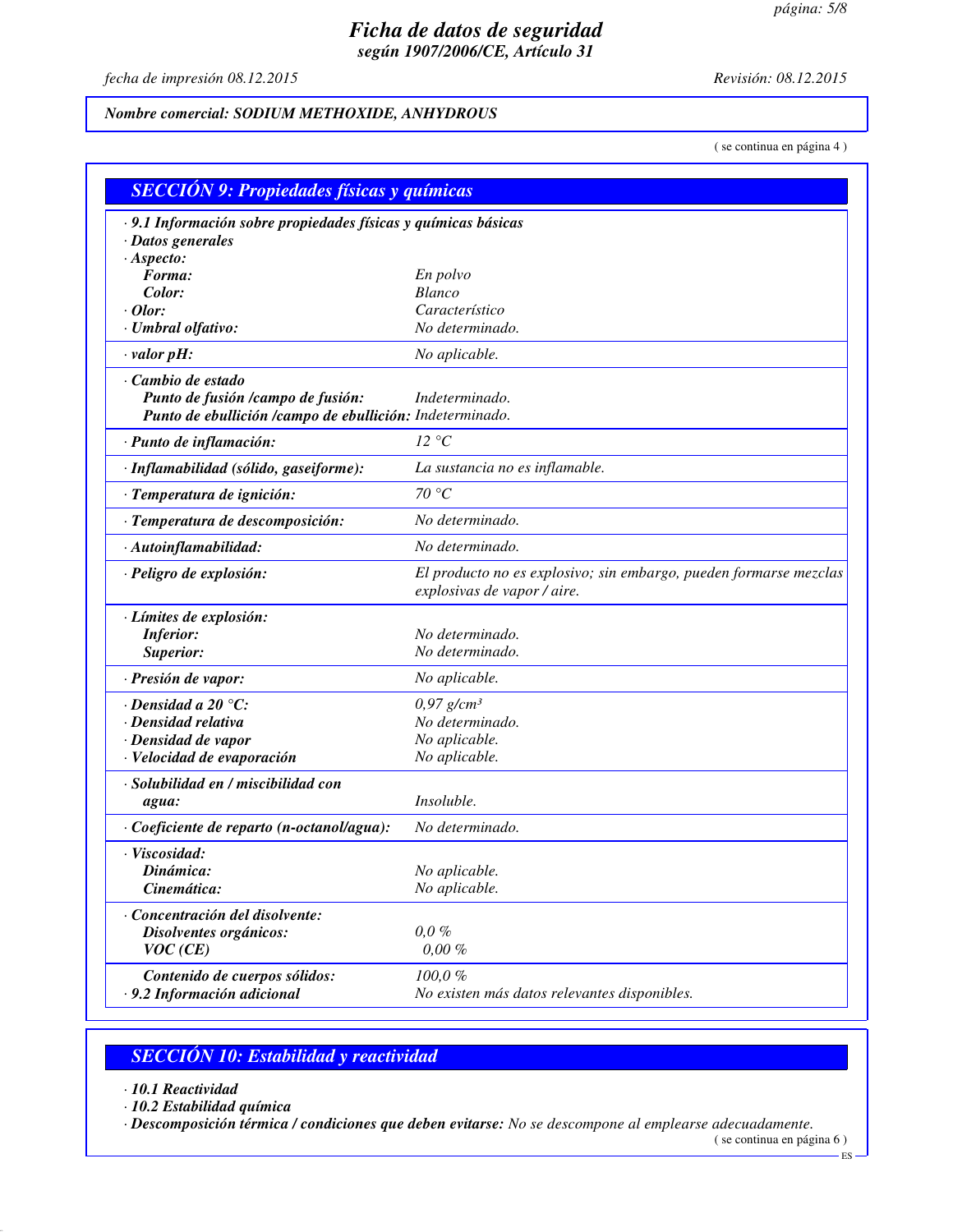*fecha de impresión 08.12.2015 Revisión: 08.12.2015*

#### *Nombre comercial: SODIUM METHOXIDE, ANHYDROUS*

( se continua en página 5 )

- *· 10.3 Posibilidad de reacciones peligrosas No se conocen reacciones peligrosas.*
- *· 10.4 Condiciones que deben evitarse No existen más datos relevantes disponibles. · 10.5 Materiales incompatibles: No existen más datos relevantes disponibles.*
- 
- *· 10.6 Productos de descomposición peligrosos: No se conocen productos de descomposición peligrosos.*

### *SECCIÓN 11: Información toxicológica*

- *· 11.1 Información sobre los efectos toxicológicos*
- *· Toxicidad aguda*
- *· Efecto estimulante primario:*
- *· Corrosión o irritación cutáneas Fuerte efecto cáustico en la piel y las mucosas.*
- *· Lesiones o irritación ocular graves*
- *Fuerte efecto cáustico*
- *Produce irritaciones fuertes con el riesgo de perjudicar seriamente los ojos.*
- *· Sensibilización respiratoria o cutánea No se conoce ningún efecto sensibilizante.*
- *· Indicaciones toxicológicas adicionales:*

*La ingestión produce un fuerte efecto cáustico en la boca y la faringe, así como el peligro de perforación del esófago y del estómago.*

### *SECCIÓN 12: Información ecológica*

- *· 12.1 Toxicidad*
- *· Toxicidad acuática: No existen más datos relevantes disponibles.*
- *· 12.2 Persistencia y degradabilidad No existen más datos relevantes disponibles.*
- *· 12.3 Potencial de bioacumulación No existen más datos relevantes disponibles.*
- *· 12.4 Movilidad en el suelo No existen más datos relevantes disponibles.*
- *· Indicaciones medioambientales adicionales:*
- *· Indicaciones generales:*

*Nivel de riesgo para el agua 1 (autoclasificación): escasamente peligroso para el agua*

*En estado no diluido o no neutralizado, no dejar que se infiltre en aguas subterráneas, aguas superficiales o en alcantarillados.*

*En estado no diluido o no neutralizado, no verter en el alcantarillado o en otros sistemas de desagüe.*

*El vertido de grandes cantidades en la canalización o en las aguas puede causar un aumento del valor pH. Un valor de pH alto es nocivo para los organismos acuáticos. En la dilución de la concentración de la aplicación, el valor pH se reduce considerablemente, de modo que después de utilizar el producto, las aguas residuales vertidas en la canalización son mínimamente dañinas para el agua.*

#### *· 12.5 Resultados de la valoración PBT y mPmB*

- *· PBT: No aplicable.*
- *· mPmB: No aplicable.*
- *· 12.6 Otros efectos adversos No existen más datos relevantes disponibles.*

#### *SECCIÓN 13: Consideraciones relativas a la eliminación*

- *· 13.1 Métodos para el tratamiento de residuos*
- *· Recomendación: No debe desecharse con la basura doméstica. No debe llegar al alcantarillado.*
- *· Embalajes sin limpiar:*
- *· Recomendación: Eliminar conforme a las disposiciones oficiales.*

( se continua en página 7 )

ES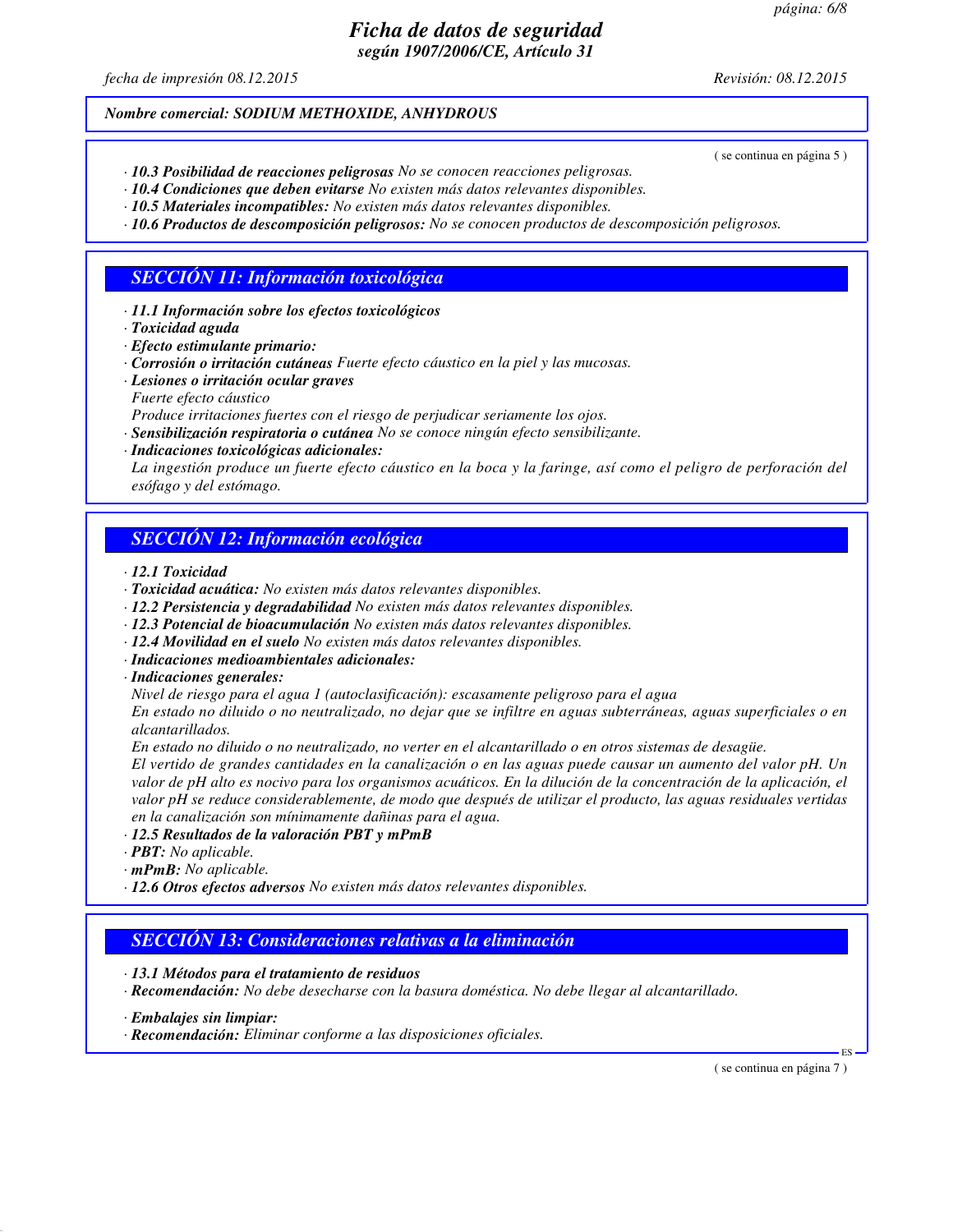*fecha de impresión 08.12.2015 Revisión: 08.12.2015*

# *Nombre comercial: SODIUM METHOXIDE, ANHYDROUS*

( se continua en página 6 )

| $\cdot$ 14.1 Número UN                                          |                                                                |
|-----------------------------------------------------------------|----------------------------------------------------------------|
| $\cdot$ ADR, IMDG                                               | <b>UN1431</b>                                                  |
| · 14.2 Designación oficial de transporte de las Naciones Unidas |                                                                |
| $\cdot$ ADR                                                     | 1431 METILATO SÓDICO                                           |
| $\cdot$ IMDG                                                    | SODIUM METHYLATE                                               |
| · 14.3 Clase(s) de peligro para el transporte                   |                                                                |
| $\cdot$ ADR                                                     |                                                                |
|                                                                 |                                                                |
|                                                                 |                                                                |
|                                                                 |                                                                |
| $\cdot$ Clase                                                   | 4.2 Materias que pueden experimentar inflamación               |
|                                                                 | espontánea                                                     |
| · Etiqueta                                                      | $4.2 + 8$                                                      |
| $\cdot$ IMDG                                                    |                                                                |
| ₩                                                               |                                                                |
|                                                                 |                                                                |
|                                                                 |                                                                |
| · Class                                                         | 4.2 Materias que pueden experimentar inflamación               |
| · Label                                                         | espontánea<br>4.2/8                                            |
| ·IATA                                                           |                                                                |
|                                                                 |                                                                |
|                                                                 |                                                                |
|                                                                 |                                                                |
|                                                                 |                                                                |
| · Class                                                         | 4.2 Materias que pueden experimentar inflamación<br>espontánea |
| · Label                                                         | 4.2(8)                                                         |
| · 14.4 Grupo de embalaje                                        |                                                                |
| · ADR, IMDG, IATA                                               | I                                                              |
| · 14.5 Peligros para el medio ambiente:                         |                                                                |
| Contaminante marino:                                            | N <sub>O</sub>                                                 |
| · 14.6 Precauciones particulares para los usuarios              | Atención: Materias que pueden experimentar inflamación         |
|                                                                 | espontánea                                                     |
| · Número Kemler:<br>· Número EMS:                               | 48<br>$F-A, S-L$                                               |
| · 14.7 Transporte a granel con arreglo al anexo II del          |                                                                |
| Convenio Marpol 73/78 y del Código IBC                          | No aplicable.                                                  |
| · Transporte/datos adicionales:                                 |                                                                |
| $\cdot$ ADR                                                     |                                                                |
| $\cdot$ Cantidades limitadas (LQ)                               | $\theta$                                                       |